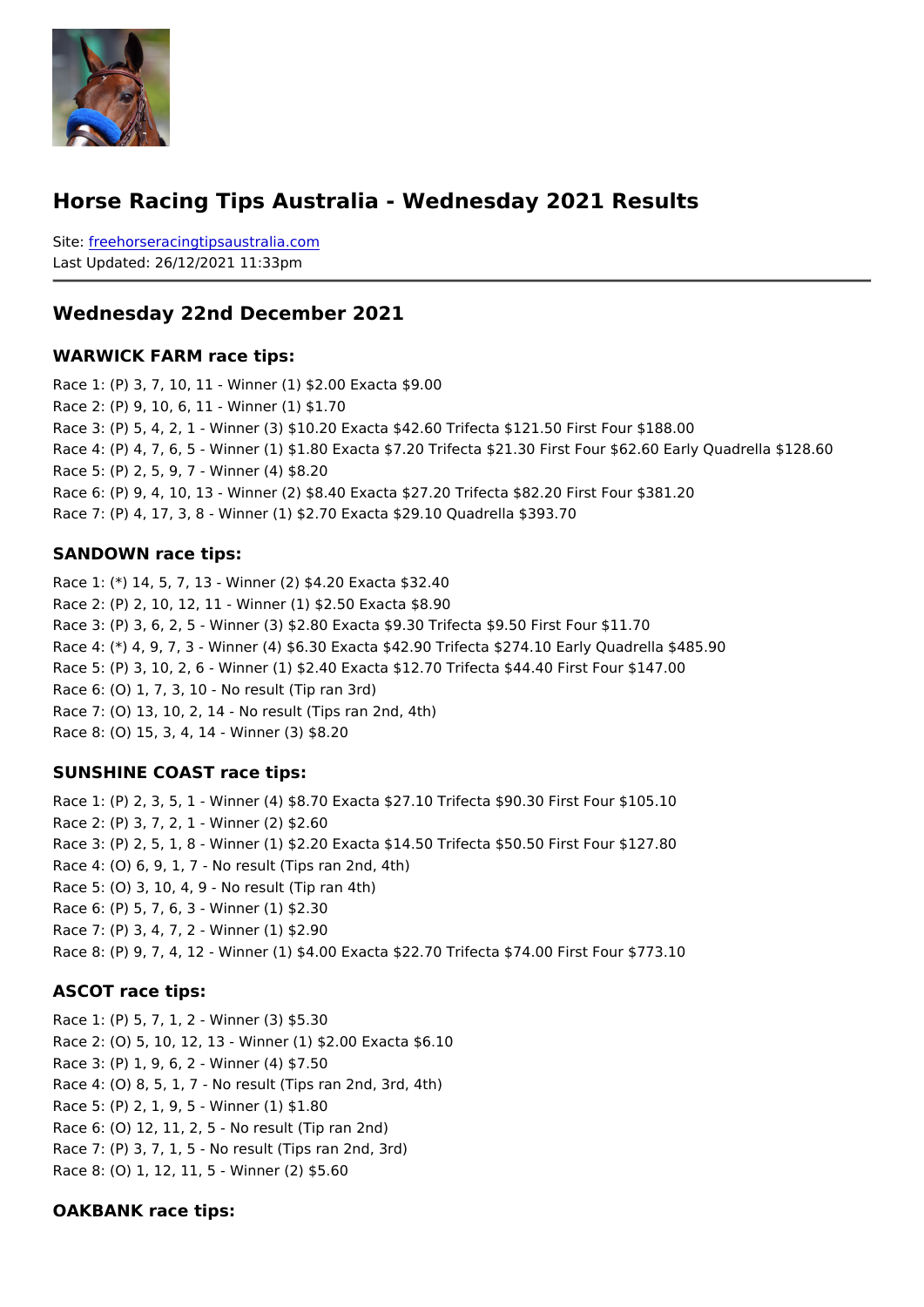Race 1: (P) 1, 3, 5, 7 - No result (Tips ran 2nd, 3rd) Race 2: (P) 9, 8, 7, 5 - Winner (1) \$1.40 Exacta \$4.10 Trifecta \$8.50 Race 3: (O) 11, 10, 5, 3 - Winner (3) \$10.20 Race 4: (P) 7, 11, 3, 12 - No result (Tip ran 4th) Race 5: (P) 11, 6, 5, 1 - No result (Tips ran 2nd, 3rd, 4th) Race 6: (O) 7, 2, 5, 4 - Winner (1) \$4.70 Exacta \$31.80 Race 7: (O) 6, 1, 5, 9 - Winner (1) \$3.60 Race 8: (O) 6, 5, 1, 3 - No result (Tip ran 2nd)

### **DEVONPORT race tips:**

Race 1: (P) 2, 6, 4, 9 - Winner (4) \$5.90 Race 2: (O) 7, 1, 9, 6 - No result (Tip ran 2nd) Race 3: (P) 5, 1, 10, 6 - Winner (2) \$1.50 Exacta \$13.50 Trifecta \$28.00 Race 4: (O) 10, 11, 2, 3 - Winner (4) \$4.50 Exacta \$59.20 Trifecta \$668.40 Race 5: (O) 1, 10, 11, 2 - Winner (1) \$1.60 Race 6: (P) 7, 6, 4, 8 - Winner (1) \$3.20 Race 7: (O) 5, 6, 3, 7 - No result (Tips ran 3rd, 4th) Race 8: (O) 2, 1, 5, 3 - Winner (1) \$3.90 Exacta \$14.10 Trifecta \$74.30

# **Wednesday 15th December 2021**

### **SANDOWN race tips:**

Race 1: (P) 9, 3, 2, 12 - Winner (3) \$6.40 Exacta \$14.30 Trifecta \$40.20 Race 2: (\*) 7, 6, 10, 11 - Winner (2) \$8.30 Exacta \$56.90 Trifecta \$96.50 Race 3: (P) 7, 1, 8, 12 - Winner (3) \$3.10 Exacta \$14.10 Race 4: (\*) 9, 3, 1, 6 - Winner (1) \$1.90 Exacta \$6.80 Early Quadrella \$744.50 Race 5: (\*) 3, 8, 4, 2 - No result (Tips ran 3rd, 4th) Race 6: (O) 2, 3, 12, 6 - No result (Tips ran 3rd, 4th) Race 7: (O) 7, 6, 14, 5 - Winner (4) \$19.00 Exacta \$207.90 Trifecta \$871.20 Race 8: (P) 12, 1, 5, 9 - Winner (2) \$4.30

### **WYONG race tips:**

Race 1: (P) 7, 2, 8, 3 - No result (Tips ran 2nd, 4th) Race 2: (P) 1, 2, 4, 6 - Winner (3) \$6.90 Exacta \$27.00 Race 3: (P) 3, 5, 6, 1 - Winner (3) \$4.30 Exacta \$16.90 Trifecta \$58.30 Race 4: (P) 6, 3, 1, 8 - Winner (2) \$3.40 Race 5: (P) 7, 1, 2, 5 - Winner (2) \$4.60 Exacta \$14.30 Race 6: (P) 2, 12, 1, 11 - No result (Tips ran 2nd, 4th) Race 7: (P) 14, 5, 4, 3 - No result (Tips ran 2nd, 4th)

# **IPSWICH race tips:**

Race 1: (P) 10, 4, 6, 5 - Winner (2) \$5.10 Exacta \$24.80 Race 2: (O) 8, 1, 14, 7 - Winner (4) \$6.10 Race 3: (O) 1, 4, 5, 6 - No result (Tip ran 2nd) Race 4: (O) 8, 7, 5, 9 - No result (Tips ran 2nd, 4th) Race 5: (O) 5, 7, 11, 6 - Winner (3) \$4.50 Race 6: (O) 7, 10, 11, 12 - Winner (1) \$2.90 Race 7: (O) 11, 4, 12, 2 - Winner (1) \$2.10 Exacta \$6.60 Trifecta \$59.60 First Four \$202.60 Race 8: (O) 7, 5, 12, 2 - Winner (1) \$6.00 Exacta \$56.20 Quadrella \$262.60

# **STRATHALBYN race tips:**

Race 1: (P) 7, 1, 4, 5 - Winner (2) \$3.40 Exacta \$7.50 Race 2: (P) 7, 5, 1, 2 - Winner (3) \$4.50 Exacta \$9.40 Trifecta \$18.20 First Four \$72.50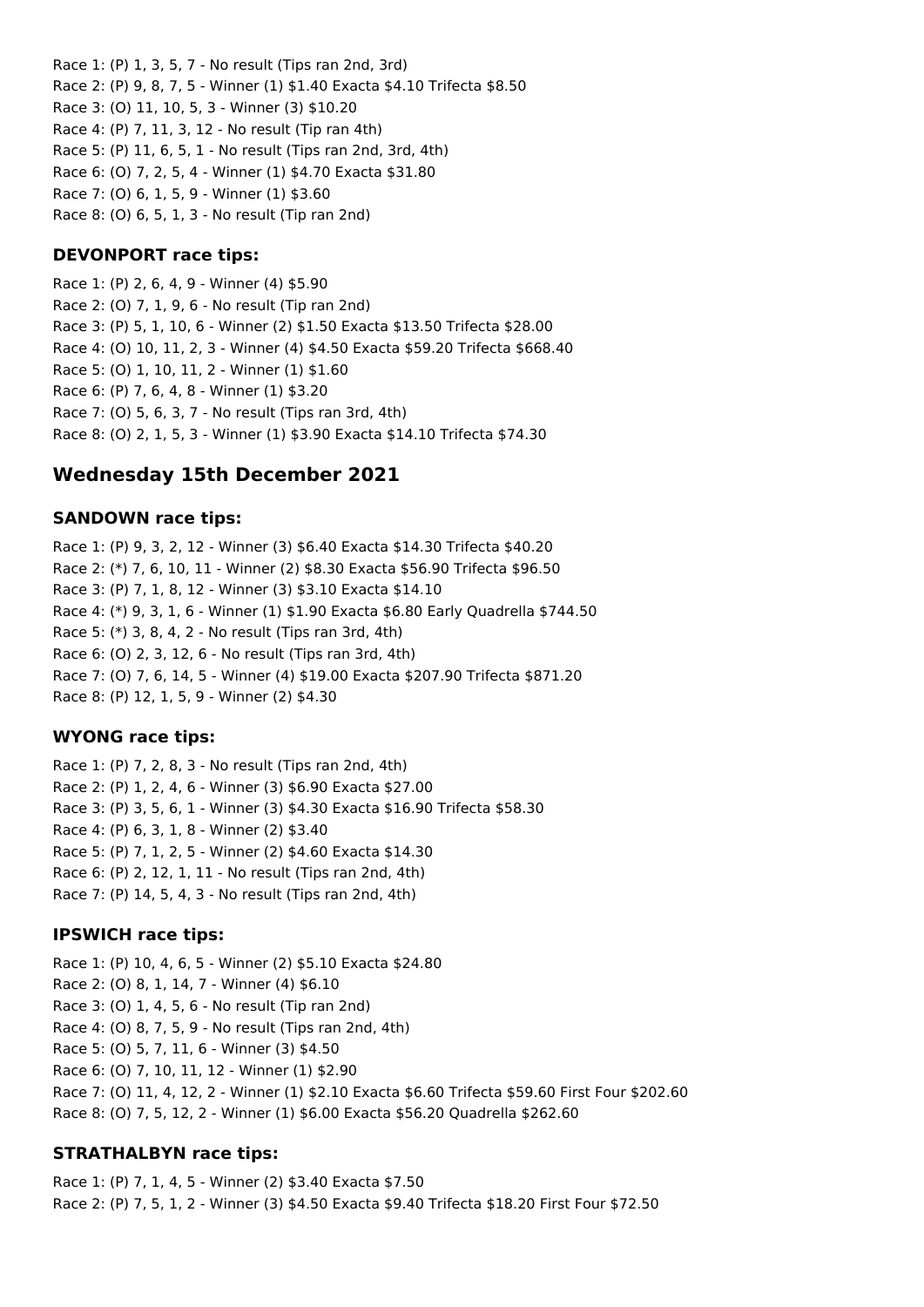Race 3: (P) 6, 8, 2, 3 - Winner (4) \$4.30 Race 4: (O) 5, 12, 9, 8 - Winner (1) \$1.80 Exacta \$6.80 Trifecta \$41.50 Early Quadrella \$211.20 Race 5: (P) 11, 6, 1, 2 - Winner (2) \$3.60 Exacta \$10.50 Race 6: (P) 1, 3, 4, 2 - Winner (3) \$6.20 Race 7: (O) 3, 1, 5, 6 - No result (Tips ran 3rd, 4th) Race 8: (O) 2, 3, 13, 6 - Winner (3) \$17.40

### **BELMONT race tips:**

Race 1: (P) 2, 5, 4, 3 - Winner (4) \$3.90 Exacta \$27.00 Trifecta \$43.80 First Four \$48.60 Race 2: (P) 10, 8, 9, 6 - No result (Tips ran 2nd, 3rd, 4th) Race 3: (P) 3, 5, 1, 4 - Winner (1) \$2.20 Race 4: (P) 4, 6, 1, 3 - Winner (4) \$3.60 Exacta \$10.20 Race 5: (O) 2, 1, 7, 3 - Winner (1) \$3.30 Exacta \$25.10 Race 6: (O) 7, 2, 1, 11 - Winner (3) \$7.00 Race 7: (O) 5, 11, 2, 4 - No result (Tips ran 2nd, 3rd)

### **LAUNCESTON race tips:**

Race 1: (P) 1, 2, 7, 8 - Winner (3) \$7.80 Exacta \$62.90 Trifecta \$317.00 Race 2: (O) 2, 9, 12, 6 - No result (Tips ran 3rd, 4th) Race 3: (O) 6, 1, 11, 12 - No result (Tips ran 2nd, 3rd) Race 4: (P) 4, 1, 8, 13 - Winner (1) \$2.90 Race 5: (P) 4, 3, 12, 7 - Winner (1) \$1.80 Race 6: (\*) 1, 3, 7, 4 - Winner (1) \$1.50 Exacta \$2.20 Race 7: (P) 1, 7, 4, 8 - Winner (1) \$1.80 Exacta \$5.70 Trifecta \$56.40 Race 8: (P) 8, 3, 5, 1 - Winner (1) \$1.30 Race 9: (P) 3, 5, 2, 1 - Winner (1) \$1.30 Exacta \$5.80 Trifecta \$14.20 First Four \$30.80 Quadrella \$8.30

# **Wednesday 8th December 2021**

#### **WARWICK FARM race tips:**

Race 1: (P) 7, 1, 4, 3 - Winner (2) \$4.20 Exacta \$22.90 Trifecta \$33.60 Race 2: (P) 5, 6, 4, 7 - Winner (1) \$3.30 Exacta \$19.60 Trifecta \$82.60 Race 3: (P) 1, 6, 3, 2 - Winner (1) \$3.60 Exacta \$12.40 Race 4: (P) 5, 8, 2, 6 - Winner (1) \$1.70 Early Quadrella \$98.20 Race 5: (P) 3, 6, 1, 4 - Winner (1) \$2.70 Race 6: (P) 7, 2, 3, 8 - Winner (4) \$4.40 Race 7: (O) 9, 10, 12, 2 - No result (Tips ran 2nd, 3rd, 4th)

#### **SANDOWN race tips:**

Race 1: (P) 1, 2, 5, 6 - Winner (1) \$1.90 Exacta \$4.50 Trifecta \$11.40 First Four \$22.60 Race 2: (O) 5, 12, 6, 9 - Winner (3) \$10.30 Exacta \$50.80 Trifecta \$310.10 First Four \$1,394.80 Race 3: (O) 6, 12, 4, 8 - No result (Tips ran 3rd, 4th) Race 4: (P) 6, 2, 1, 3 - Winner (1) \$1.90 Exacta \$5.20 Race 5: (P) 1, 8, 2, 6 - Winner (3) \$4.50 Exacta \$11.60 Race 6: (O) 5, 2, 4, 12 - Winner (4) \$9.20 Exacta \$40.10 Race 7: (\*) 14, 7, 3, 5 - No result (Tips ran 2nd, 4th) Race 8: (O) 14, 4, 1, 17 - No result (Tips ran 2nd, 4th)

#### **ASCOT race tips:**

Race 1: (O) 3, 4, 15, 12 - Winner (3) \$12.50 Exacta \$71.40 Race 2: (P) 9, 1, 8, 2 - Winner (1) \$1.60 Race 3: (\*) 1, 2, 5, 6 - Winner (1) \$1.90 Exacta \$6.50 Race 4: (P) 8, 10, 1, 5 - Winner (1) \$1.50 Exacta \$4.70 Early Quadrella \$180.90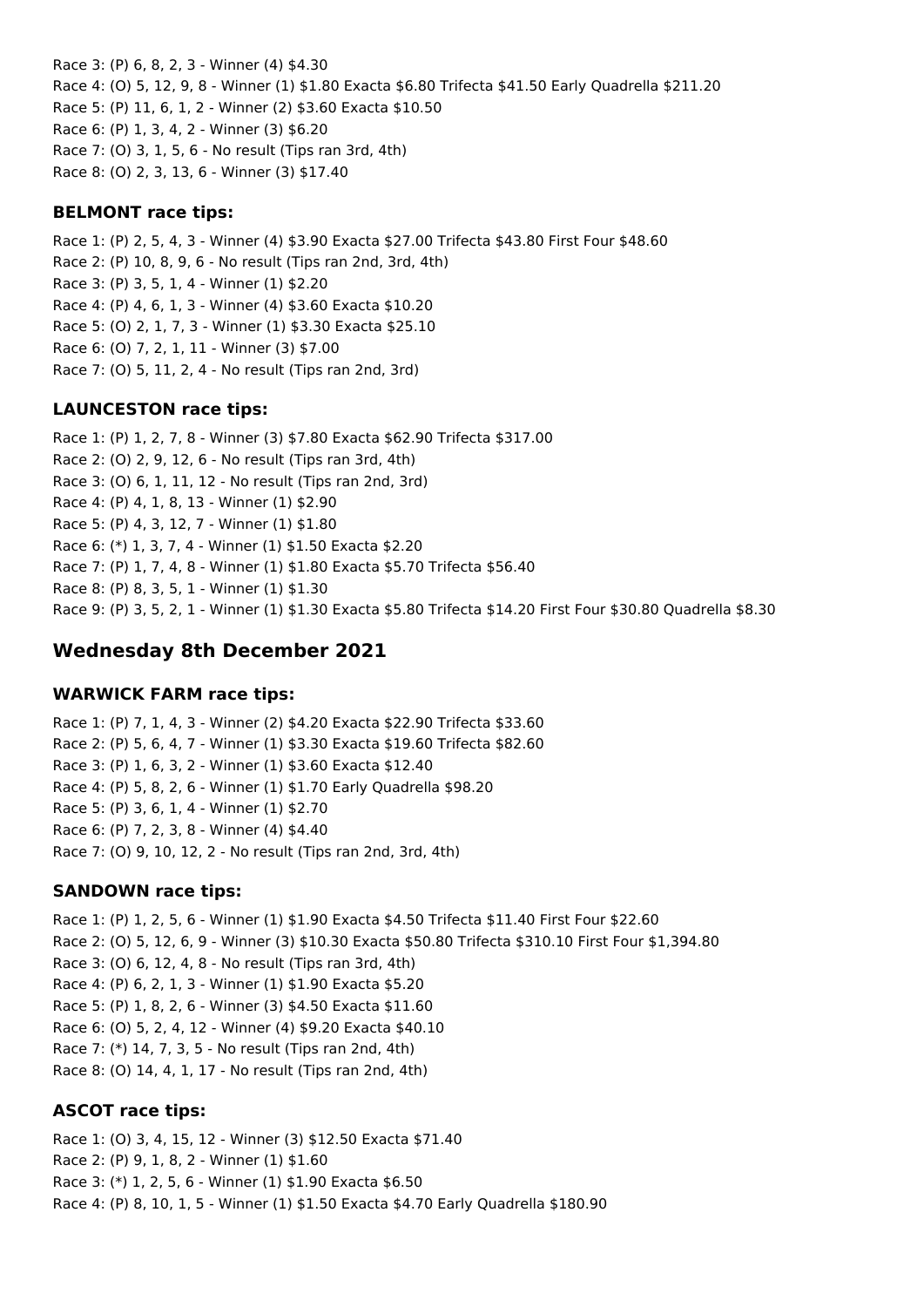Race 5: (O) 1, 6, 2, 9 - No result (Tips ran 2nd, 3rd, 4th) Race 6: (O) 3, 10, 9, 11 - No result (Tip ran 2nd) Race 7: (O) 1, 2, 10, 13 - Winner (2) \$5.00

### **IPSWICH race tips:**

Race 1: (P) 3, 2, 4, 5 - Winner (3) \$4.90 Exacta \$15.20 Race 2: (O) 11, 3, 6, 2 - No result (Tips ran 2nd, 3rd) Race 3: (O) 1, 10, 5, 3 - Abandoned Race 4: (O) 3, 5, 1, 6 - Abandoned Race 5: (O) 2, 8, 3, 13 - Abandoned Race 6: (P) 2, 6, 5, 7 - Abandoned Race 7: (P) 1, 3, 4, 2 - Abandoned Race 8: (O) 1, 10, 8, 5 - Abandoned Race 9: (\*) 4, 6, 2, 8 - Abandoned

## **BALAKLAVA race tips:**

Race 1: (P) 9, 7, 3, 4 - Winner (4) \$4.50 Exacta \$18.80 Race 2: (P) 10, 9, 2, 6 - Winner (3) \$3.90 Exacta \$26.80 Race 3: (P) 13, 3, 2, 10 - Winner (3) \$2.00 Exacta \$4.50 Trifecta \$48.50 Race 4: (O) 5, 6, 3, 7 - Winner (4) \$9.20 Exacta \$48.10 Trifecta \$200.20 Early Quadrella \$400.80 Race 5: (O) 2, 5, 4, 8 - Winner (1) \$1.70 Exacta \$6.30 Trifecta \$39.60 Race 6: (O) 6, 7, 9, 3 - No result (Tips ran 2nd, 4th) Race 7: (P) 9, 8, 6, 2 - Winner (4) \$2.10 Race 8: (O) 2, 6, 12, 3 - No result (Tips ran 2nd, 3rd)

# **LAUNCESTON race tips:**

Race 1: (O) 11, 3, 7, 8 - Winner (4) \$4.80 Race 2: (O) 3, 4, 12, 14 - Winner (4) \$12.10 Race 3: (P) 11, 14, 12, 7 - No result (Tip ran 2nd) Race 4: (P) 8, 1, 7, 2 - Winner (2) \$2.00 Exacta \$16.20 Race 5: (P) 3, 1, 2, 4 - Winner (3) \$7.30 Exacta \$28.00 Trifecta \$70.70 Race 6: (P) 5, 1, 6, 2 - Winner (1) \$1.80 Exacta \$7.10 Race 7: (P) 6, 5, 1, 9 - Winner (1) \$2.30 Race 8: (P) 3, 4, 8, 2 - Winner (1) \$3.50 Exacta \$11.30 Trifecta \$53.40 Quadrella \$188.10

# **Wednesday 1st December 2021**

# **WARWICK FARM race tips:**

Race 1: (P) 1, 4, 6, 9 - No result (Tips ran 2nd, 3rd, 4th) Race 2: (P) 4, 2, 6, 11 - Winner (2) \$5.20 Exacta \$21.60 Race 3: (P) 1, 5, 7, 3 - Winner (1) \$4.90 Race 4: (P) 9, 10, 11, 3 - Winner (2) \$5.80 Exacta \$26.70 Race 5: (O) 7, 8, 5, 6 - Winner (2) \$3.80 Race 6: (P) 5, 12, 11, 6 - Winner (1) \$1.80 Exacta \$6.00 Race 7: (P) 14, 12, 15, 8 - No result (Tips ran 3rd, 4th)

# **DOOMBEN race tips:**

Race 1: (P) 1, 8, 7, 4 - Abandoned Race 2: (P) 11, 7, 10, 1 - Abandoned Race 3: (O) 8, 9, 6, 4 - Abandoned Race 4: (O) 3, 4, 12, 5 - Abandoned Race 5: (O) 1, 4, 3, 8 - Abandoned Race 6: (O) 1, 2, 3, 13 - Abandoned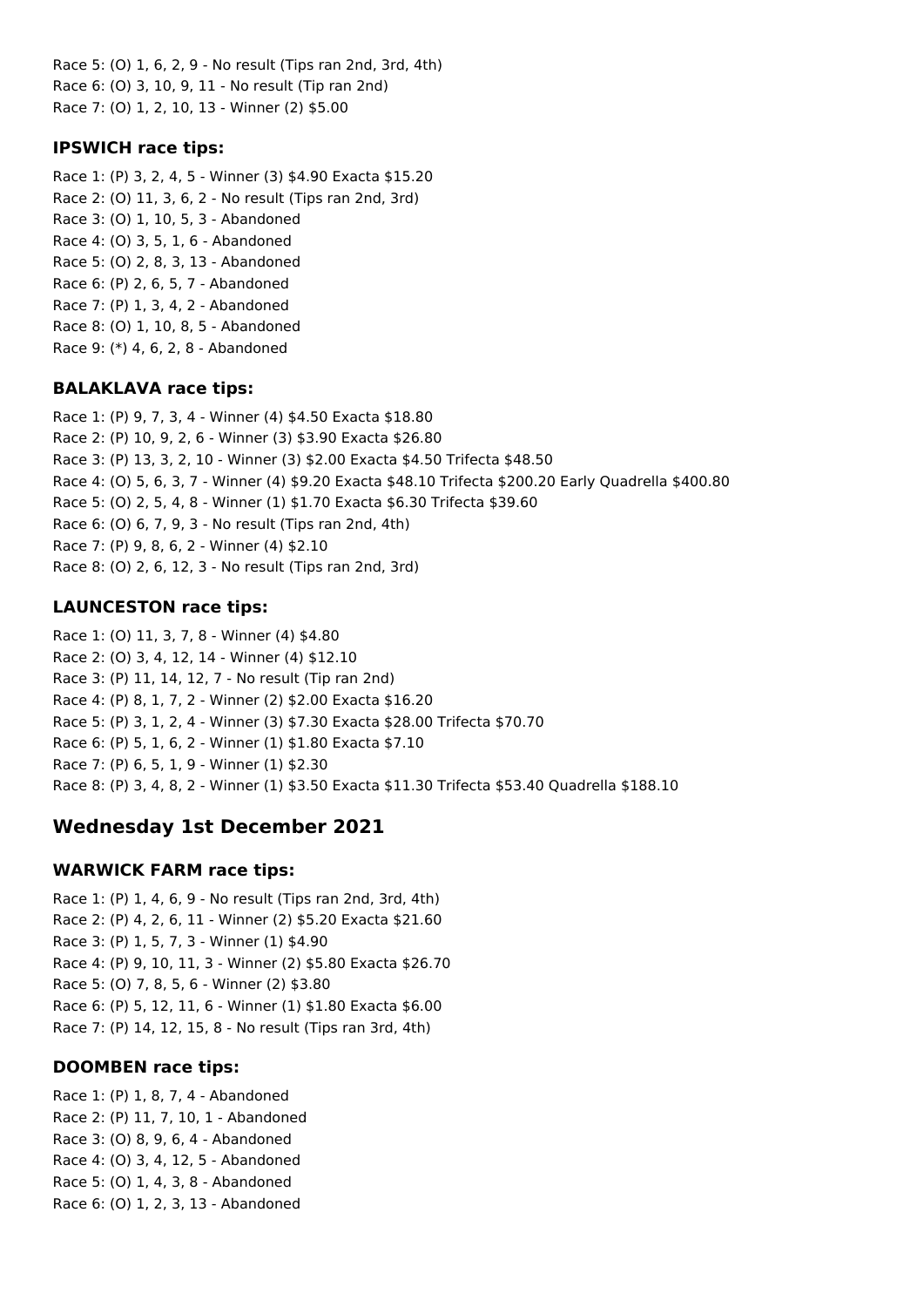Race 7: (O) 4, 8, 3, 1 - Abandoned Race 8: (P) 1, 5, 3, 2 - Abandoned Race 9: (O) 2, 4, 6, 10 - Abandoned

## **GEELONG race tips:**

Race 1: (\*) 1, 3, 4, 5 - Winner (1) \$1.60 Exacta \$5.20 Trifecta \$16.00 Race 2: (P) 11, 8, 5, 4 - Winner (1) \$2.40 Exacta \$22.60 Race 3: (\*) 9, 8, 11, 3 - Winner (4) \$9.40 Exacta \$49.00 Race 4: (P) 6, 13, 4, 12 - Winner (2) \$2.50 Early Quadrella \$92.30 Race 5: (O) 2, 10, 8, 11 - No result (Tips ran 2nd, 3rd) Race 6: (P) 9, 10, 4, 7 - No result (Tip ran 4th) Race 7: (O) 7, 1, 3, 8 - Winner (3) \$4.30 Race 8: (O) 14, 3, 13, 5 - Winner (4) \$5.10 Exacta \$37.40

## **GAWLER race tips:**

Race 1: (P) 6, 7, 1, 8 - Winner (1) \$1.50 Exacta \$4.20 Trifecta \$20.10 First Four \$42.70 Race 2: (\*) 3, 1, 8, 2 - No result (Tips ran 3rd, 4th) Race 3: (\*) 8, 11, 5, 1 - Winner (2) \$4.70 Race 4: (\*) 1, 5, 7, 9 - Winner (1) \$1.40 Exacta \$5.60 Race 5: (O) 2, 11, 4, 8 - Winner (4) \$4.40 Exacta \$17.70 Trifecta \$153.70 Race 6: (O) 5, 8, 2, 6 - Winner (4) \$2.40 Exacta \$10.10 Trifecta \$50.30 Race 7: (O) 10, 6, 4, 3 - No result (Tips ran 3rd, 4th) Race 8: (P) 13, 7, 8, 6 - No result (Tip ran 4th)

# **BELMONT race tips:**

Race 1: (P) 8, 2, 7, 5 - Winner (1) \$4.80 Exacta \$13.70 Trifecta \$53.80 Race 2: (P) 10, 2, 1, 7 - Winner (3) \$7.80 Exacta \$13.10 Race 3: (P) 5, 7, 13, 2 - Winner (1) \$2.80 Exacta \$7.20 Race 4: (P) 3, 10, 6, 1 - Winner (1) \$1.60 Race 5: (O) 1, 8, 7, 5 - No result (Tips ran 2nd, 4th) Race 6: (P) 3, 2, 6, 8 - Winner (1) \$1.60 Race 7: (P) 1, 9, 6, 3 - No result (Tips ran 2nd, 3rd) Race 8: (P) 1, 10, 4, 7 - No result (Tips ran 2nd, 3rd) Race 9: (O) 5, 7, 6, 4 - No result (Tips ran 2nd, 3rd, 4th)

# **LAUNCESTON race tips:**

Race 1: (O) 2, 14, 1, 12 - Winner (1) \$3.00 Race 2: (O) 2, 6, 9, 13 - Winner (1) \$3.70 Exacta \$18.80 Trifecta \$145.00 Race 3: (P) 9, 1, 10, 3 - Winner (1) \$1.40 Race 4: (P) 1, 3, 7, 8 - Winner (1) \$1.80 Exacta \$2.20 Trifecta \$25.80 Early Quadrella \$42.20 Race 5: (P) 9, 3, 11, 10 - No result (Tip ran 4th) Race 6: (P) 2, 4, 5, 1 - Winner (2) \$5.30 Race 7: (P) 7, 1, 3, 5 - No result (Tips ran 2nd, 3rd, 4th) Race 8: (P) 3, 4, 5, 6 - Winner (1) \$1.60 Exacta \$8.40 Trifecta \$40.60

# **SUNSHINE COAST race tips:**

Race 1: (P) 1, 5, 6, 2 - Winner (3) \$7.50 Exacta \$25.90 Trifecta \$40.60 First Four \$28.90 Race 2: (P) 11, 7, 8, 6 - Winner (1) \$3.60 Race 3: (P) 1, 4, 5, 7 - Winner (4) \$4.50 Exacta \$17.50 Trifecta \$58.00 First Four \$96.40 Race 4: (P) 5, 1, 16, 3 - Winner (2) \$3.70 Exacta \$23.70 Early Quadrella \$837.70 Race 5: (\*) 9, 2, 14, 1 - Winner (1) \$1.70 Exacta \$4.30 Trifecta \$6.80 First Four \$6.30 Race 6: (P) 3, 6, 11, 1 - Winner (3) \$7.90 Exacta \$23.00 Trifecta \$86.80 First Four \$115.40 Race 7: (P) 16, 12, 14, 8 - No result (Tips ran 2nd, 4th)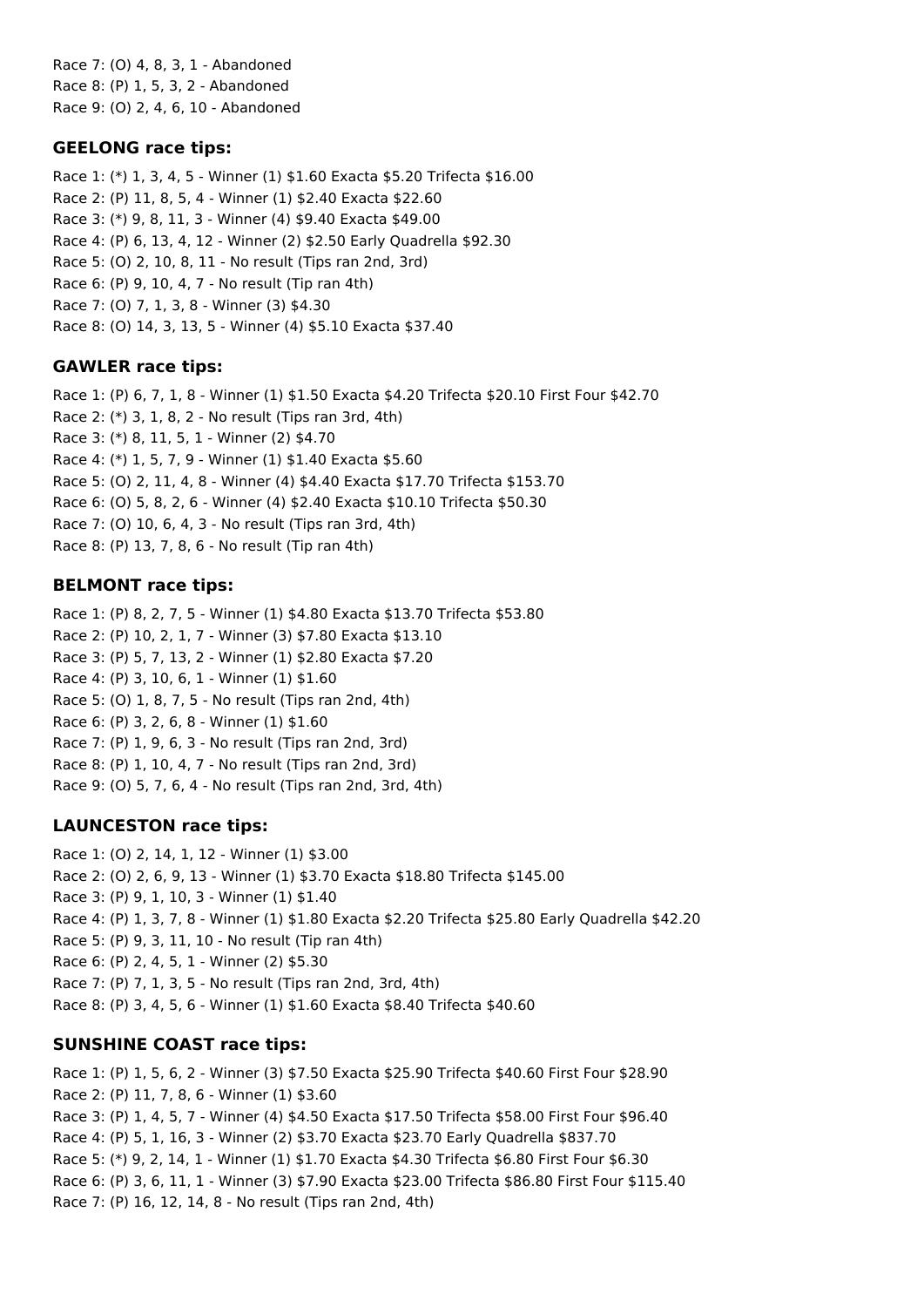## **Wednesday 24th November 2021**

#### **SANDOWN race tips:**

Race 1: (P) 11, 10, 6, 9 - Winner (4) \$4.40 Exacta \$15.30 Trifecta \$51.00 Race 2: (\*) 7, 6, 8, 4 - Winner (1) \$1.60 Race 3: (P) 6, 1, 2, 10 - No result (Tips ran 2nd, 3rd, 4th) Race 4: (P) 2, 3, 4, 1 - Winner (3) \$4.50 Exacta \$14.60 Trifecta \$62.40 Race 5: (P) 3, 12, 5, 7 - Winner (1) \$2.10 Race 6: (P) 4, 2, 5, 1 - No result (Tips ran 2nd, 4th) Race 7: (O) 1, 12, 10, 3 - No result (Tips ran 2nd, 3rd, 4th) Race 8: (P) 6, 13, 2, 3 - Winner (1) \$3.90

### **DOOMBEN race tips:**

Race 1: (P) 7, 8, 12, 1 - Abandoned Race 2: (P) 1, 2, 4, 6 - Abandoned Race 3: (P) 7, 2, 5, 3 - Abandoned Race 4: (P) 11, 12, 1, 4 - Abandoned Race 5: (P) 5, 1, 4, 8 - Abandoned Race 6: (P) 6, 2, 7, 4 - Abandoned Race 7: (P) 9, 5, 8, 4 - Abandoned Race 8: (P) 1, 9, 5, 8 - Abandoned

### **GOSFORD race tips:**

Race 1: (P) 2, 3, 10, 9 - Winner (1) \$2.40 Exacta \$12.60 Trifecta \$79.20 Race 2: (P) 8, 10, 1, 5 - No result (Tips ran 2nd, 3rd) Race 3: (P) 8, 4, 2, 3 - Winner (3) \$5.90 Exacta \$36.50 Trifecta \$126.50 Race 4: (P) 3, 1, 6, 7 - Winner (3) \$2.40 Exacta \$5.40 Race 5: (P) 4, 1, 5, 2 - Winner (1) \$1.90 Exacta \$8.00 Trifecta \$21.20 Race 6: (P) 9, 3, 2, 5 - Winner (4) \$9.80 Exacta \$64.50 Trifecta \$220.10 First Four \$451.70 Quadrella \$1,016.60

### **BALAKLAVA race tips:**

Race 1: (P) 9, 3, 4, 2 - Winner (1) \$3.50 Exacta \$7.30 Trifecta \$21.10 Race 2: (P) 1, 2, 5, 7 - Winner (2) \$2.80 Race 3: (O) 9, 13, 8, 4 - No result (Tip ran 4th) Race 4: (P) 1, 4, 8, 5 - Winner (3) \$4.50 Exacta \$27.90 Trifecta \$190.90 First Four \$698.30 Race 5: (P) 4, 2, 7, 9 - Winner (1) \$1.90 Exacta \$12.50 Race 6: (O) 9, 5, 6, 2 - Winner (1) \$6.20 Exacta \$29.60 Trifecta \$238.20 Race 7: (O) 11, 8, 10, 9 - No result (Tip ran 4th)

### **BELMONT race tips:**

Race 1: (P) 1, 2, 3, 5 - Winner (2) \$2.70 Exacta \$4.20 Trifecta \$9.20 First Four \$14.90 Race 2: (P) 9, 8, 5, 6 - Winner (1) \$1.70 Exacta \$3.20 Race 3: (O) 7, 8, 3, 1 - No result (Tip ran 2nd) Race 4: (P) 1, 2, 3, 5 - Winner (1) \$2.20 Exacta \$8.70 Race 5: (P) 1, 3, 7, 8 - No result (Tips ran 2nd, 3rd, 4th) Race 6: (P) 2, 9, 10, 7 - Winner (1) \$2.10 Race 7: (P) 5, 12, 7, 6 - Winner (1) \$1.80 Exacta \$11.80 Trifecta \$40.30 Race 8: (O) 14, 4, 5, 1 - No result (Tips ran 2nd, 4th)

### **LAUNCESTON race tips:**

Race 1: (O) 2, 7, 1, 3 - Winner (2) \$10.70 Exacta \$45.50 Trifecta \$152.70 First Four \$205.20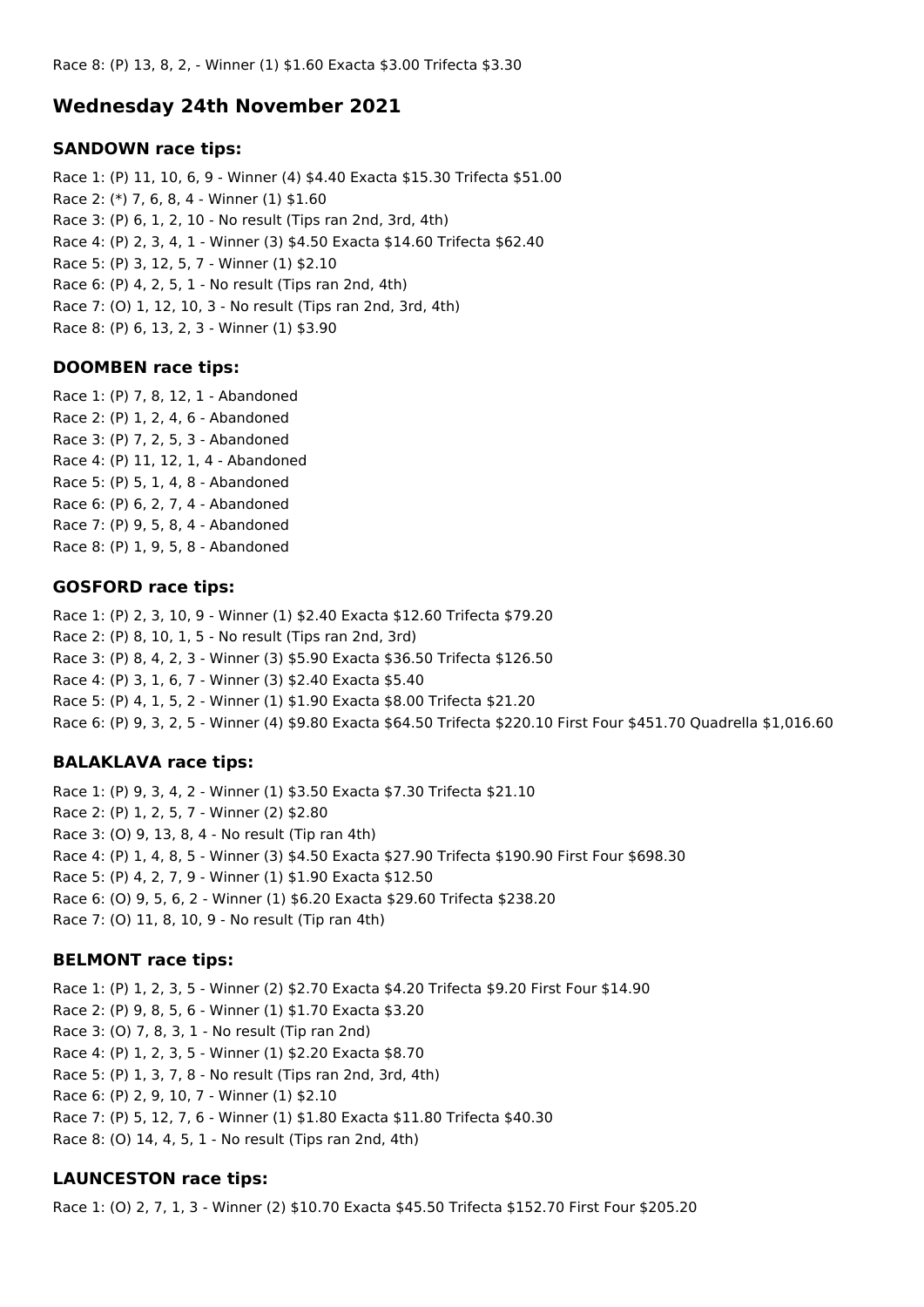Race 2: (P) 9, 1, 7, 5 - Winner (4) \$4.30 Exacta \$15.50 Trifecta \$45.30 Race 3: (O) 10, 9, 2, 1 - Winner (1) \$2.20 Race 4: (P) 7, 2, 9, 11 - Winner (2) \$13.00 Exacta \$32.00 Race 5: (P) 7, 8, 9, 6 - No result (Tips ran 2nd, 3rd) Race 6: (P) 6, 3, 1, 2 - No result (Tips ran 3rd, 4th) Race 7: (P) 8, 1, 2, 5 - Winner (1) \$2.70 Race 8: (P) 8, 2, 3, 7 - Winner (3) \$2.90 Exacta \$11.50 Trifecta \$51.90 Race 9: (P) 2, 4, 1, 6 - Winner (2) \$4.00 Exacta \$10.50

## **Wednesday 17th November 2021**

#### **ROSEHILL race tips:**

Race 1: (P) 3, 5, 4, 1 - Winner (1) \$2.00 Exacta \$5.20 Trifecta \$18.90 First Four \$49.90 Race 2: (O) 9, 11, 3, 1 - Winner (1) \$5.20 Race 3: (\*) 4, 11, 7, 13 - Winner (1) \$3.50 Race 4: (\*) 7, 2, 4, 9 - Winner (3) \$6.30 Exacta \$19.20 Early Quadrella \$417.90 Race 5: (O) 5, 8, 2, 13 - No result (Tips ran 3rd, 4th) Race 6: (\*) 5, 4, 13, 12 - No result (Tips ran 2nd, 3rd, 4th) Race 7: (P) 11, 5, 13, 10 - Winner (1) \$3.30

#### **SANDOWN race tips:**

Race 1: (P) 7, 2, 1, 11 - Winner (3) \$6.20 Race 2: (P) 6, 3, 1, 5 - No result (Tip ran 3rd) Race 3: (P) 4, 6, 1, 8 - No result (Tips ran 2nd, 4th) Race 4: (P) 1, 5, 3, 8 - Winner (1) \$3.50 Exacta \$16.50 Race 5: (P) 4, 6, 8, 2 - Winner (1) \$2.30 Exacta \$12.00 Race 6: (\*) 3, 11, 9, 10 - No result (Tips ran 2nd, 3rd) Race 7: (O) 7, 11, 5, 3 - No result (Tip ran 3rd) Race 8: (\*) 11, 13, 2, 6 - No result (Tips ran 3rd, 4th)

#### **DOOMBEN race tips:**

Race 1: (P) 2, 6, 1, 7 - Winner (1) \$1.90 Exacta \$5.80 Race 2: (P) 10, 14, 11, 4 - No result (Tips ran 3rd, 4th) Race 3: (P) 1, 5, 6, 13 - Winner (1) \$1.40 Race 4: (P) 2, 7, 5, 8 - Winner (4) \$2.80 Race 5: (O) 9, 1, 13, 11 - Winner (3) \$10.10 Race 6: (P) 4, 7, 2, 10 - No result (Tips ran 2nd, 3rd) Race 7: (P) 14, 8, 4, 5 - Winner (1) \$2.00 Race 8: (O) 12, 15, 4, 10 - No result (Tips ran 2nd, 3rd, 4th)

#### **STRATHALBYN race tips:**

Race 1: (P) 3, 4, 1, 10 - Winner (2) \$4.30 Race 2: (O) 8, 10, 6, 7 - No result (Tips ran 3rd, 4th) Race 3: (P) 9, 7, 1, 3 - Winner (3) \$5.50 Race 4: (O) 3, 11, 8, 9 - Winner (2) \$6.70 Exacta \$35.90 Race 5: (P) 1, 7, 5, 3 - No result (Tips ran 2nd, 3rd) Race 6: (O) 8, 6, 7, 9 - No result (Tips ran 2nd, 3rd) Race 7: (O) 2, 6, 10, 9 - Winner (1) \$2.50 Race 8: (O) 5, 7, 2, 13 - No result (Tip ran 2nd)

#### **BELMONT race tips:**

Race 1: (P) 4, 2, 5, 3 - Winner (1) \$1.50 Exacta \$5.00 Trifecta \$10.80 First Four \$9.90 Race 2: (P) 1, 4, 5, 2 - Winner (2) \$2.20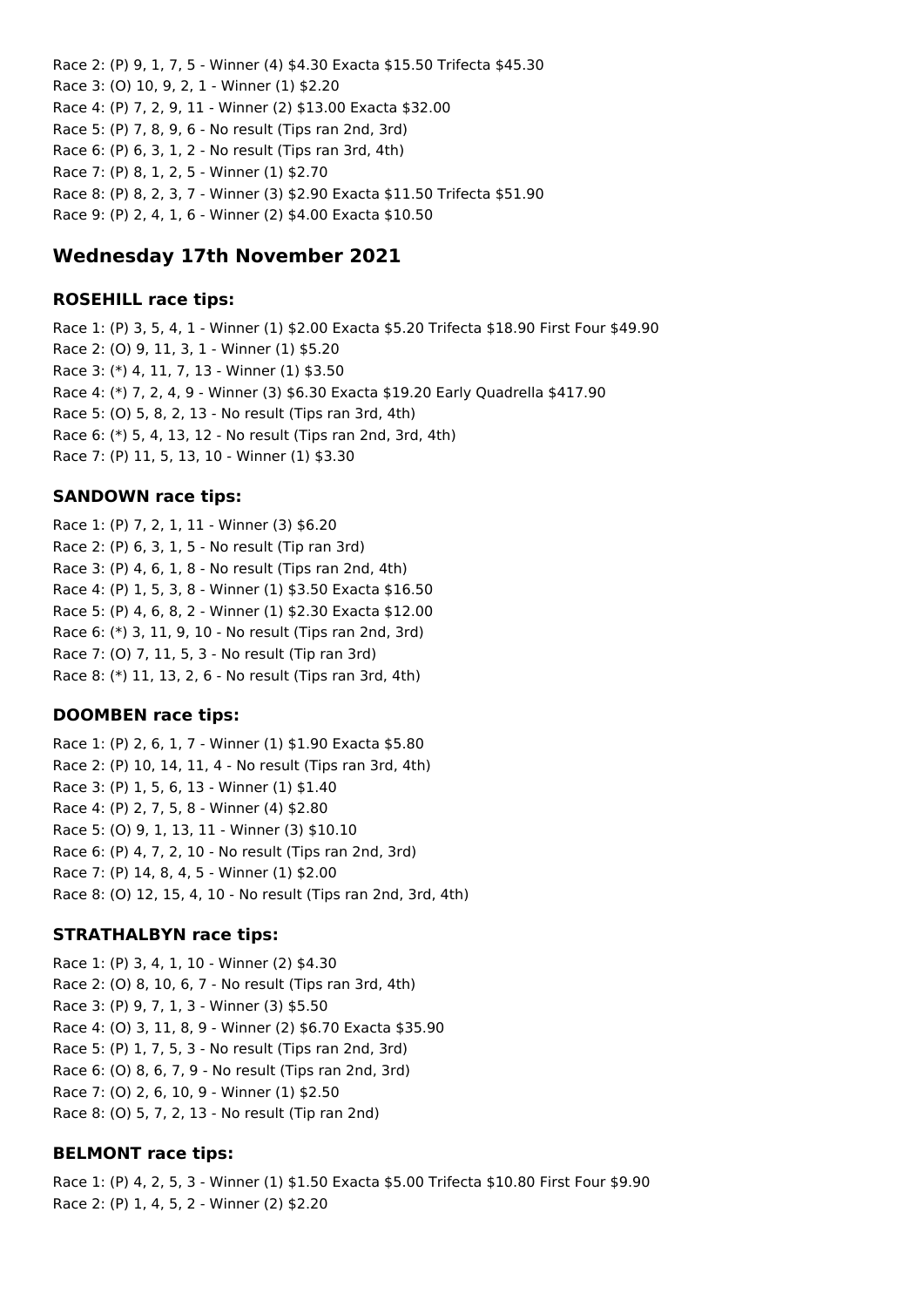Race 3: (P) 5, 9, 7, 2 - Winner (1) \$1.60 Race 4: (P) 11, 5, 1, 9 - Winner (2) \$1.60 Exacta \$2.20 Race 5: (P) 1, 3, 8, 4 - Winner (3) \$11.10 Exacta \$44.00 Early Quadrella \$124.00 Race 6: (P) 4, 3, 2, 10 - Winner (2) \$5.60 Exacta \$29.60 Race 7: (P) 5, 8, 2, 11 - Winner (1) \$3.70 Race 8: (O) 1, 5, 8, 7 - Winner (2) \$3.40 Exacta \$17.30 Race 9: (P) 7, 3, 5, 9 - No result (Tips ran 3rd, 4th)

### **LAUNCESTON race tips:**

Race 1: (P) 7, 5, 11, 13 - Winner (2) \$1.70 Race 2: (O) 5, 7, 2, 11 - No result (Tip ran 2nd) Race 3: (O) 9, 11, 12, 13 - Winner (2) \$7.10 Exacta \$59.70 Race 4: (O) 1, 2, 9, 7 - No result (Tips ran 2nd, 3rd) Race 5: (P) 2, 4, 5, 3 - Winner (2) \$2.70 Exacta \$4.80 Trifecta \$14.00 First Four \$16.00 Race 6: (P) 1, 3, 4, 7 - No result (Tip ran 2nd) Race 7: (P) 1, 4, 6, 7 - Winner (4) \$3.50 Exacta \$21.00 Trifecta \$68.90 Race 8: (P) 6, 2, 4, 7 - Winner (2) \$5.50 Race 9: (P) 5, 3, 9, 6 - Winner (1) \$2.40 Exacta \$6.90 Trifecta \$25.00 First Four \$151.20

# **Wednesday 10th November 2021**

### **HAWKESBURY race tips:**

Race 1: (P) 1, 8, 3, 6 - Abandoned Race 2: (P) 7, 2, 4, 1 - Abandoned Race 3: (P) 7, 8, 11, 2 - Abandoned Race 4: (P) 8, 5, 7, 2 - Abandoned Race 5: (P) 6, 3, 9, 5 - Abandoned Race 6: (P) 6, 3, 2, 4 - Abandoned Race 7: (P) 4, 9, 12, 5 - Abandoned

### **IPSWICH race tips:**

Race 1: (P) 5, 7, 8, 4 - No result (Tips ran 2nd, 3rd, 4th) Race 2: (P) 2, 10, 1, 4 - Winner (3) \$7.70 Race 3: (P) 1, 2, 3, 5 - Winner (2) \$2.20 Race 4: (P) 6, 5, 3, 1 - Winner (3) \$6.70 Exacta \$18.20 Race 5: (P) 3, 2, 6, 1 - Winner (3) \$9.60 Race 6: (P) 3, 11, 10, 7 - Winner (4) \$22.70 Race 7: (P) 7, 9, 1, 10 - Winner (1) \$3.50 Exacta \$13.70 Trifecta \$51.60 Quadrella \$6,137.60

### **ASCOT race tips:**

Race 1: (P) 1, 3, 4, 6 - Winner (3) \$8.30 Exacta \$45.80 Race 2: (P) 9, 3, 4, 7 - Winner (1) \$3.30 Race 3: (P) 10, 1, 6, 8 - No result (Tips ran 2nd, 3rd, 4th) Race 4: (P) 4, 1, 7, 3 - Winner (1) \$1.50 Exacta \$5.30 Race 5: (O) 7, 6, 1, 10 - No result (Tips ran 2nd, 3rd, 4th) Race 6: (O) 3, 11, 7, 4 - No result (Tips ran 3rd, 4th) Race 7: (P) 6, 2, 3, 4 - No result (Tips ran 2nd, 3rd) Race 8: (O) 8, 3, 7, 9 - Winner (2) \$2.40

### **BENDIGO race tips:**

Race 1: (P) 11, 8, 4, 7 - No result (Tips ran 2nd, 3rd) Race 2: (P) 8, 9, 6, 1 - No result (Tips ran 2nd, 3rd) Race 3: (P) 2, 10, 5, 9 - Winner (3) \$6.60 Exacta \$18.30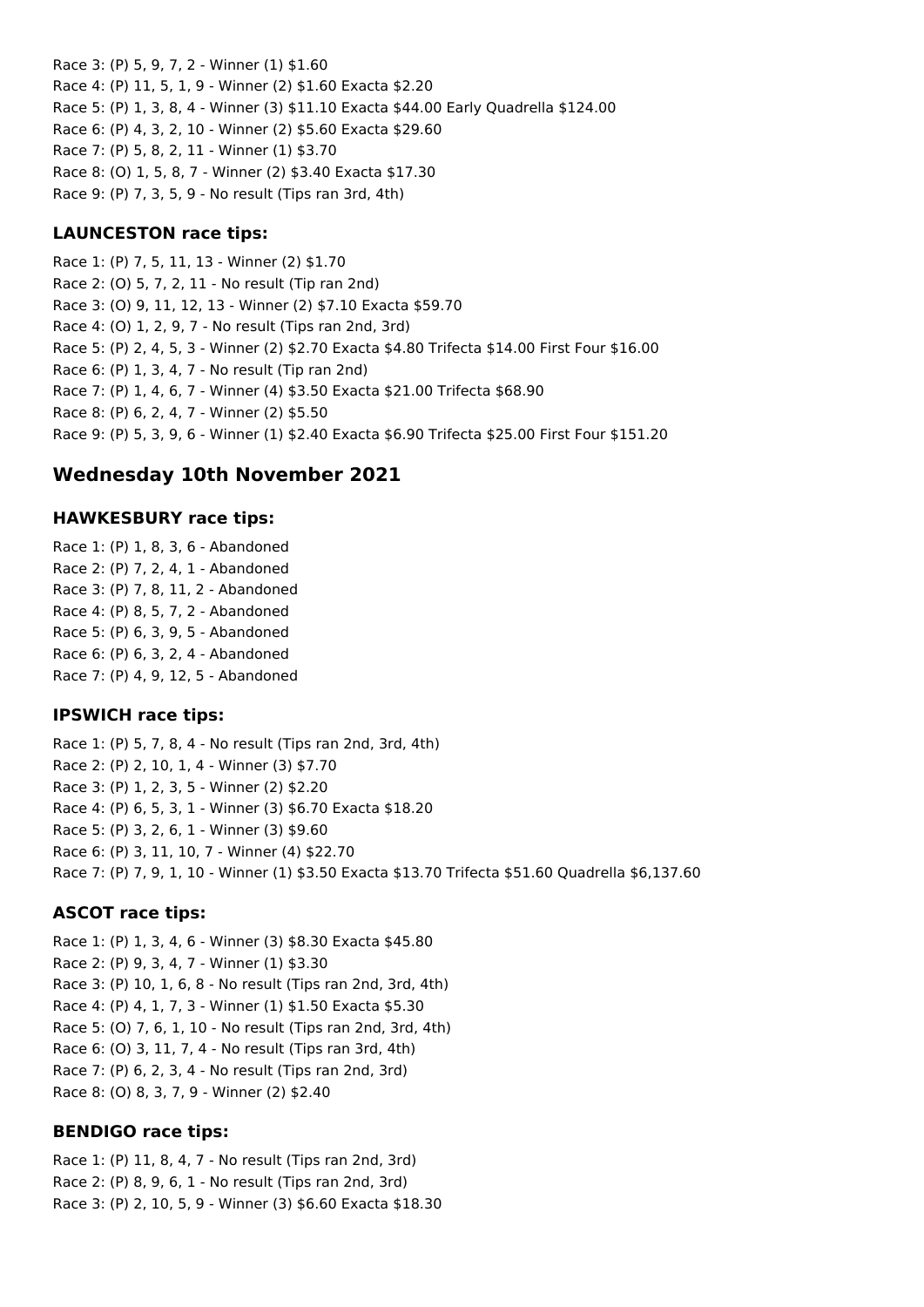Race 4: (P) 9, 11, 7, 10 - No result (Tips ran 2nd, 3rd) Race 5: (P) 1, 5, 7, 4 - Winner (3) \$4.20 Exacta \$14.20 Race 6: (P) 4, 9, 3, 6 - No result (Tip ran 4th) Race 7: (O) 2, 7, 1, 6 - Winner (1) \$3.30 Race 8: (P) 14, 11, 10, 4 - Winner (1) \$3.90 Exacta \$62.80

### **MURRAY BRIDGE race tips:**

Race 1: (P) 4, 6, 7, 3 - Winner (1) \$1.50 Race 2: (P) 5, 9, 3, 6 - Winner (2) \$14.90 Exacta \$190.10 Race 3: (P) 13, 10, 6, 1 - Winner (1) \$2.00 Exacta \$11.20 Race 4: (O) 5, 6, 4, 7 - Winner (1) \$3.40 Early Quadrella \$310.60 Race 5: (O) 4, 5, 2, 13 - No result (Tip ran 2nd) Race 6: (O) 11, 9, 12, 8 - Winner (2) \$5.60 Race 7: (O) 11, 9, 1, 14 - No result (Tips ran 3rd, 4th)

# **LAUNCESTON race tips:**

Race 1: (O) 6, 13, 4, 15 - Winner (1) \$2.30 Exacta \$7.50 Race 2: (O) 13, 9, 3, 10 - Winner (3) \$4.70 Exacta \$12.30 Trifecta \$82.80 Race 3: (P) 6, 12, 1, 11 - Winner (2) \$3.60 Race 4: (O) 2, 1, 11, 6 - Winner (2) \$7.50 Early Quadrella \$375.10 Race 5: (P) 5, 3, 9, 7 - Winner (2) \$5.10 Exacta \$7.70 Race 6: (O) 7, 5, 6, 3 - Winner (1) \$2.20 Race 7: (P) 2, 1, 3, 8 - Winner (1) \$2.20 Race 8: (P) 2, 1, 4, 3 - Winner (1) \$2.40 Exacta \$9.10 Quadrella \$104.30

# **Wednesday 3rd November 2021**

## **GRAFTON race tips:**

Race 1: (P) 7, 4, 8, 2 - No result (Tips ran 2nd, 4th) Race 2: (P) 1, 3, 6, 5 - Winner (3) \$7.50 Exacta \$38.00 Race 3: (P) 8, 4, 1, 3 - Winner (2) \$2.00 Exacta \$17.10 Race 4: (P) 5, 4, 1, 2 - Winner (2) \$2.30 Exacta \$10.00 Race 5: (P) 4, 7, 5, 6 - Winner (3) \$6.10 Exacta \$46.00 Race 6: (O) 7, 10, 13, 11 - Winner (1) \$2.30 Race 7: (P) 4, 2, 6, 3 - Winner (2) \$1.60 Exacta \$6.00 Trifecta \$13.60 Race 8: (P) 4, 2, 3, 5 - Winner (3) \$6.00 Exacta \$14.80 Quadrella \$251.60

# **KYNETON race tips:**

Race 1: (P) 7, 2, 3, 11 - Winner (2) \$5.40 Race 2: (P) 7, 3, 10, 12 - Winner (3) \$10.00 Exacta \$41.90 Race 3: (P) 4, 2, 3, 10 - No result (Tips ran 2nd, 3rd, 4th) Race 4: (P) 1, 4, 7, 3 - Winner (1) \$4.70 Exacta \$11.80 Race 5: (P) 8, 7, 5, 11 - No result (Tips ran 2nd, 4th) Race 6: (P) 6, 5, 7, 1 - Winner (3) \$4.10 Exacta \$30.90 Trifecta \$124.90 Race 7: (P) 5, 1, 9, 6 - No result (Tips ran 3rd, 4th) Race 8: (O) 3, 1, 4, 9 - Winner (4) \$6.30 Race 9: (O) 9, 3, 7, 8 - Abandoned

# **LAUNCESTON race tips:**

Race 1: (O) 17, 5, 1, 12 - No result (Tip ran 3rd) Race 2: (O) 10, 3, 7, 8 - Winner (1) \$2.80 Exacta \$14.80 Trifecta \$97.70 Race 3: (O) 1, 3, 9, 5 - Winner (1) \$3.60 Exacta \$25.90 Trifecta \$126.40 Race 4: (P) 4, 10, 8, 7 - No result (Tips ran 2nd, 4th)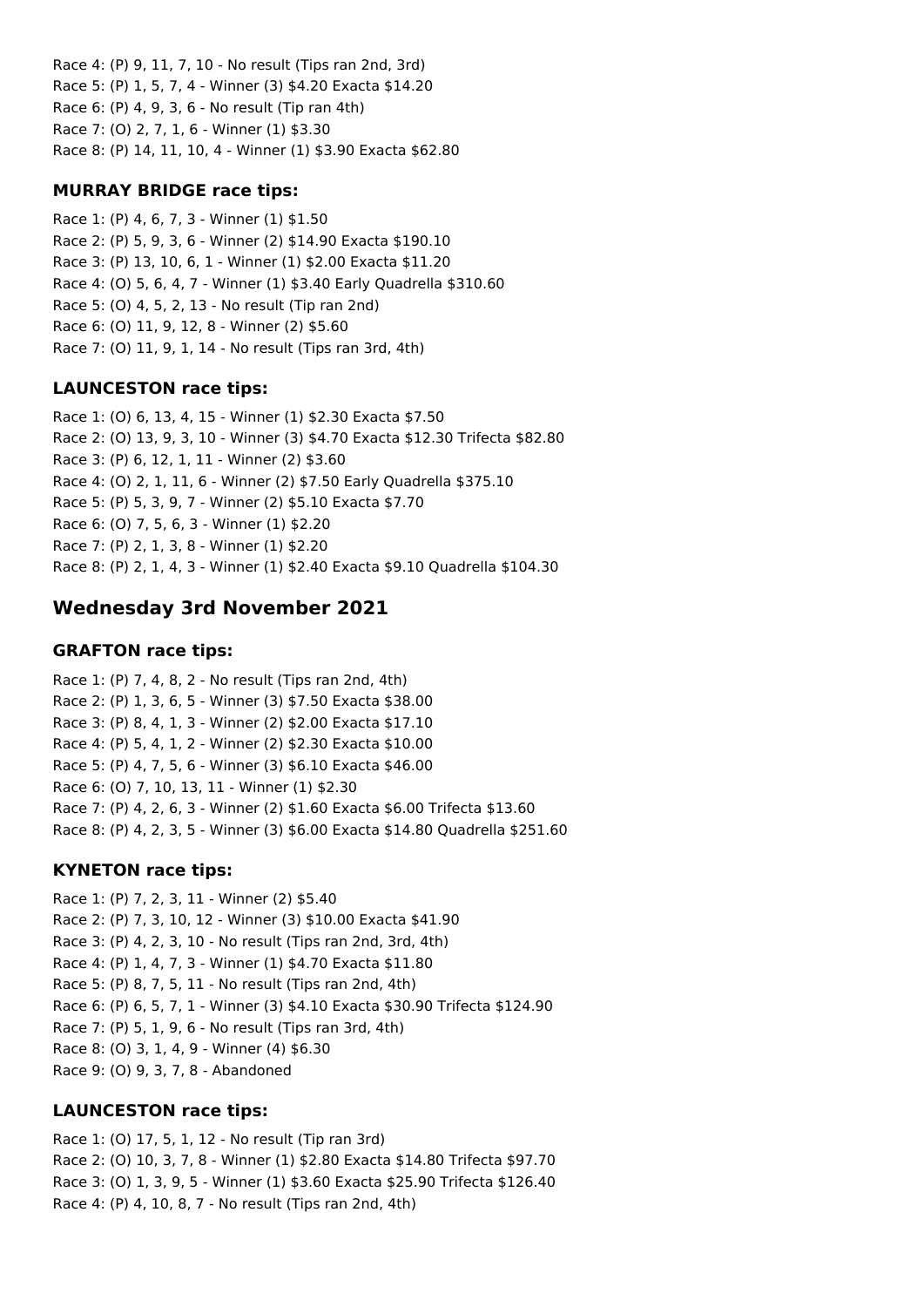Race 5: (P) 2, 10, 6, 11 - Winner (2) \$3.80 Race 6: (P) 5, 3, 2, 7 - Winner (1) \$1.30 Exacta \$4.70 Race 7: (O) 3, 4, 7, 2 - Winner (4) \$2.50 Exacta \$7.40 Race 8: (P) 1, 6, 4, 2 - Winner (2) \$8.40 Exacta \$8.00 Race 9: (P) 2, 4, 8, 1 - Winner (1) \$1.80 Quadrella \$64.40

### **PORT LINCOLN race tips:**

Race 1: (P) 1, 4, 5, 6 - Winner (1) \$1.80 Exacta \$9.30 Race 2: (O) 11, 5, 10, 2 - Winner (2) \$3.30 Exacta \$31.80 Trifecta \$136.10 Race 3: (P) 12, 6, 10, 7 - Winner (4) \$5.40 Race 4: (O) 7, 1, 5, 8 - No result (Tip ran 2nd) Race 5: (P) 1, 9, 7, 3 - Winner (4) \$4.70 Race 6: (O) 4, 10, 1, 6 - Winner (1) \$3.60 Race 7: (O) 5, 4, 7, 3 - No result Race 8: (O) 5, 11, 4, 12 - Winner (3) \$3.40 Exacta \$18.80 Trifecta \$196.50

# **Wednesday 27th October 2021**

### **MURRAY BRIDGE race tips:**

Race 1: (P) 7, 5, 9, 3 - Winner (3) \$2.40 Exacta \$25.00 Trifecta \$61.30 First Four \$201.40 Race 2: (P) 4, 2, 3, 8 - Winner (2) \$3.70 Exacta \$16.30 Trifecta \$22.10 Race 3: (O) 10, 7, 8, 6 - Winner (3) \$4.90 Exacta \$23.20 Trifecta \$53.40 Race 4: (O) 3, 11, 10, 5 - Winner (2) \$3.20 Early Quadrella \$343.00 Race 5: (P) 3, 8, 5, 7 - No result (Tip ran 2nd) Race 6: (O) 11, 7, 5, 3 - No result (Tip ran 2nd) Race 7: (O) 10, 6, 4, 3 - Winner (2) \$4.50 Race 8: (O) 5, 10, 2, 8 - No result (Tip ran 4th)

#### **CANTERBURY race tips:**

Race 1: (P) 6, 1, 2, 3 - Winner (1) \$2.50 Race 2: (P) 6, 2, 1, 4 - Winner (1) \$1.90 Exacta \$8.30 Trifecta \$12.40 Race 3: (P) 5, 3, 4, 7 - Winner (1) \$2.40 Race 4: (P) 8, 6, 4, 2 - Winner (1) \$2.10 Exacta \$7.80 Trifecta \$18.60 Early Quadrella \$27.10 Race 5: (P) 6, 8, 3, 2 - No result (Tips ran 2nd, 4th) Race 6: (P) 3, 9, 5, 1 - Winner (4) \$10.70

#### **ASCOT race tips:**

Race 1: (P) 4, 1, 3, 2 - Abandoned Race 2: (P) 9, 10, 1, 6 - Abandoned Race 3: (P) 3, 7, 2, 9 - Abandoned Race 4: (O) 1, 5, 4, 9 - Abandoned Race 5: (O) 8, 1, 5, 11 - Abandoned Race 6: (P) 10, 2, 1, 12 - Abandoned Race 7: (P) 1, 7, 10, 8 - Abandoned

#### **BENDIGO race tips:**

Race 1: (P) 2, 10, 6, 3 - Winner (1) \$2.00 Race 2: (P) 10, 7, 2, 4 - No result (Tips ran 2nd, 3rd, 4th) Race 3: (\*) 5, 4, 1, 3 - No result (Tips ran 2nd, 3rd) Race 4: (P) 6, 3, 1, 2 - Winner (2) \$3.50 Race 5: (P) 6, 3, 4, 7 - No result (Tips ran 2nd, 4th) Race 6: (P) 13, 6, 14, 2 - Winner (1) \$2.40 Race 7: (P) 8, 5, 1, 3 - Winner (4) \$8.00 Exacta \$27.70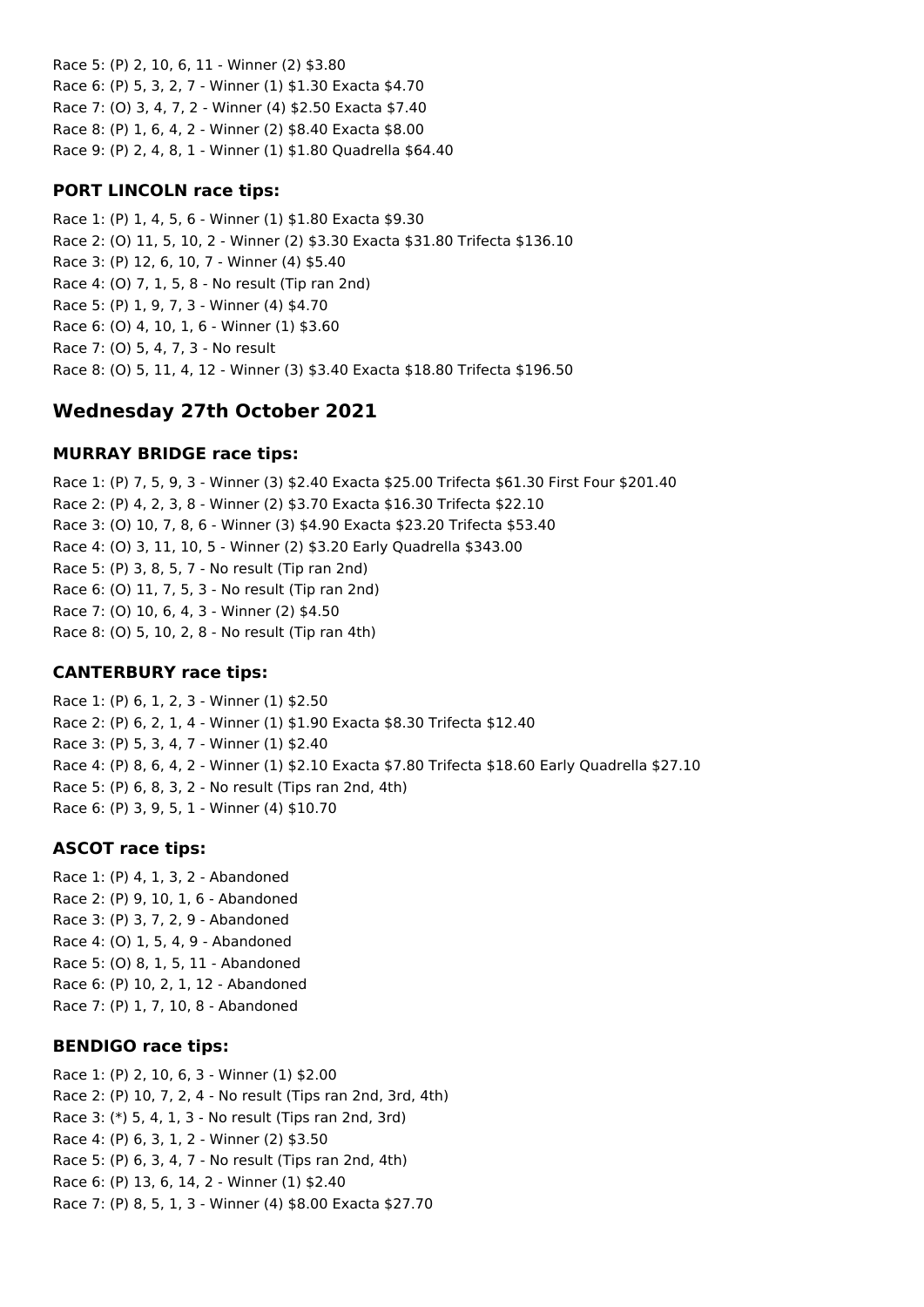Race 8: (P) 12, 14, 6, 2 - No result Race 9: (\*) 14, 4, 11, 3 - Winner (1) \$2.00

### **IPSWICH race tips:**

Race 1: (O) 1, 9, 12, 11 - No result (Tips ran 3rd, 4th) Race 2: (O) 2, 14, 3, 7 - Winner (1) \$6.30 Race 3: (P) 4, 2, 3, 7 - Winner (2) \$4.00 Race 4: (\*) 3, 7, 1, 5 - Winner (1) \$1.30 Exacta \$6.00 Race 5: (P) 1, 4, 8, 3 - Winner (2) \$4.90 Race 6: (O) 10, 5, 7, 4 - Winner (1) \$1.50 Race 7: (O) 9, 3, 11, 1 - Winner (4) \$7.30 Quadrella \$72.40

### **LAUNCESTON race tips:**

Race 1: (P) 12, 1, 3, 7 - Winner (4) \$3.50 Exacta \$23.50 Trifecta \$55.60 Race 2: (P) 2, 9, 4, 5 - No result (Tip ran 3rd) Race 3: (P) 5, 6, 7, 4 - Winner (3) \$4.90 Exacta \$17.50 Race 4: (P) 6, 2, 7, 3 - Winner (2) \$5.10 Exacta \$31.10 Race 5: (P) 2, 4, 5, 6 - Winner (1) \$2.10 Race 6: (P) 4, 5, 3, 2 - Winner (3) \$6.00 Race 7: (P) 4, 1, 5, 2 - Winner (1) \$1.20 Exacta \$8.30 Trifecta \$22.50 Race 8: (P) 4, 5, 2, 1 - Winner (4) \$5.80 Exacta \$12.80 Trifecta \$19.20 First Four \$24.90 Quadrella \$211.90

# **Wednesday 20th October 2021**

### **GEELONG race tips:**

Race 1: (P) 7, 4, 2, 5 - Winner (1) \$2.50 Race 2: (P) 12, 1, 4, 9 - Winner (1) \$2.20 Exacta \$22.70 Race 3: (P) 7, 12, 11, 2 - No result (Tips ran 3rd, 4th) Race 4: (P) 8, 11, 13, 6 - No result (Tips ran 3rd, 4th) Race 5: (P) 6, 4, 9, 3 - Winner (1) \$2.30 Race 6: (P) 1, 6, 4, 3 - Winner (1) \$4.60 Exacta \$30.80 Race 7: (\*) 8, 2, 14, 4 - Winner (1) \$2.30 Race 8: (\*) 3, 10, 13, 8 - Winner (2) \$3.60 Race 9: (O) 13, 3, 7, 9 - No result (Tip ran 4th)

### **IPSWICH race tips:**

Race 1: (P) 2, 3, 5, 6 - Winner (2) \$4.60 Race 2: (P) 2, 4, 7, 1 - Winner (2) \$2.40 Exacta \$4.90 Trifecta \$24.00 First Four \$59.50 Race 3: (P) 1, 4, 6, 7 - Winner (1) \$2.20 Exacta \$5.70 Trifecta \$51.30 Race 4: (P) 6, 2, 5, 7 - Winner (2) \$3.00 Early Quadrella \$155.70 Race 5: (P) 1, 6, 7, 4 - Winner (2) \$3.40 Exacta \$24.60 Trifecta \$178.70 First Four \$465.70 Race 6: (P) 3, 5, 1, 4 - Winner (3) \$7.20 Exacta \$21.70 Trifecta \$110.80 Race 7: (P) 2, 6, 10, 7 - Winner (3) \$6.30 Exacta \$57.60 Quadrella \$1,671.10

### **RANDWICK Kensington race tips:**

Race 1: (P) 8, 9, 1, 3 - Winner (2) \$4.20 Race 2: (P) 6, 1, 4, 2 - Winner (3) \$5.20 Race 3: (P) 1, 3, 2, 4 - Winner (1) \$2.10 Exacta \$5.50 Race 4: (\*) 1, 2, 8, 9 - Winner (1) \$2.20 Exacta \$8.40 Early Quadrella \$212.30 Race 5: (\*) 9, 3, 6, 1 - Winner (4) \$9.00 Exacta \$91.20 Trifecta \$257.00 Race 6: (P) 9, 8, 10, 3 - Winner (1) \$4.00 Exacta \$19.20 Trifecta \$51.20 Race 7: (P) 2, 5, 7, 1 - Winner (2) \$3.90 Quadrella \$835.90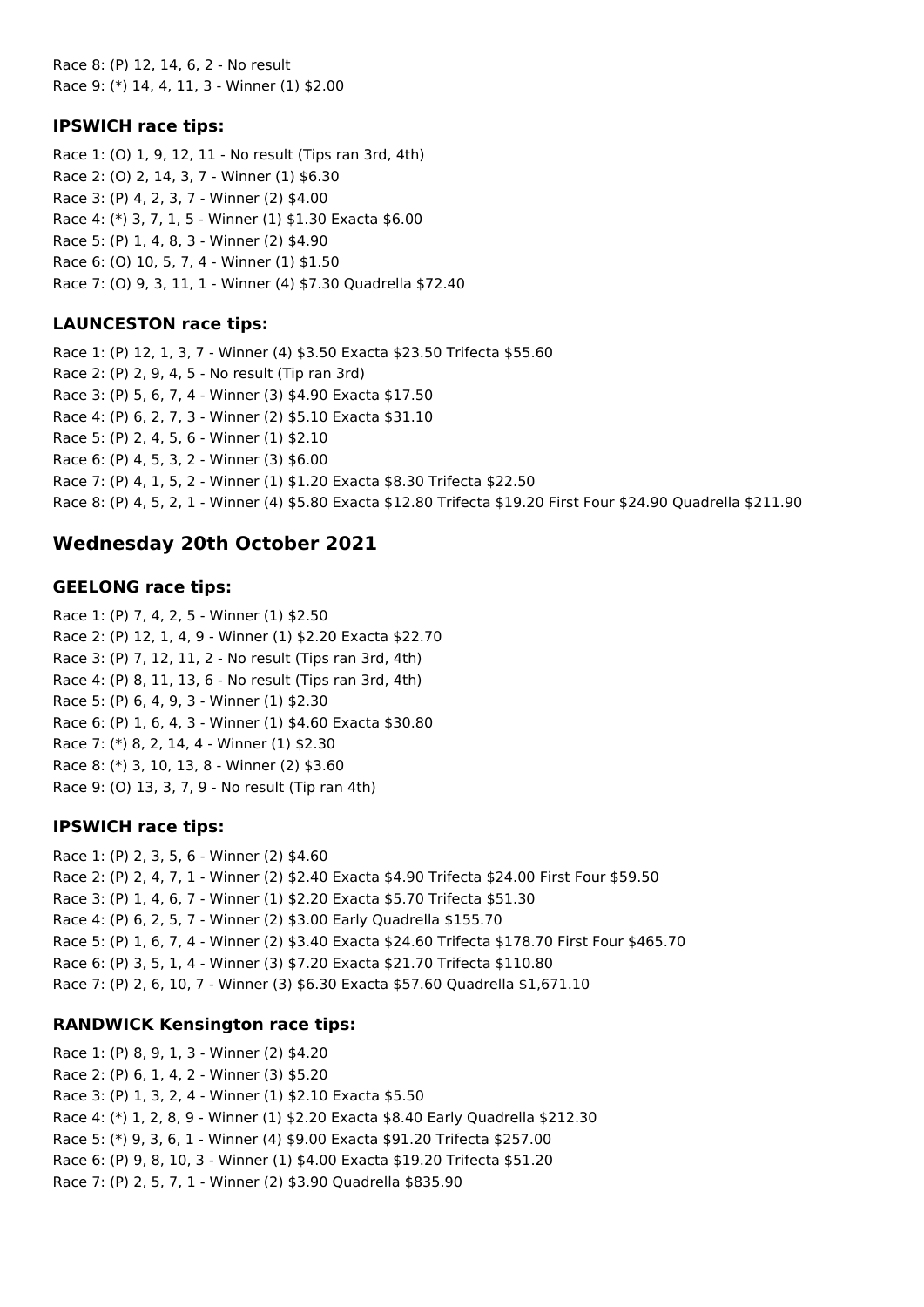### **NARACOORTE race tips:**

Race 1: (P) 8, 3, 2, 4 - Winner (3) \$1.90 Exacta \$7.00 Trifecta \$13.90 First Four \$27.90 Race 2: (O) 2, 6, 1, 4 - No result (Tips ran 2nd, 3rd, 4th) Race 3: (P) 5, 2, 7, 3 - Winner (1) \$3.70 Race 4: (P) 2, 6, 4, 1 - Winner (2) \$4.60 Race 5: (O) 9, 11, 1, 2 - Winner (3) \$17.30 Exacta \$115.30 Race 6: (O) 6, 8, 9, 4 - Winner (4) \$8.50 Race 7: (P) 5, 2, 6, 11 - Winner (2) \$6.50 Exacta \$22.80 Race 8: (O) 7, 15, 13, 14 - No result (Tip ran 4th)

### **NORTHAM race tips:**

Race 1: (P) 4, 5, 9, 1 - Winner (1) \$3.20 Race 2: (P) 6, 2, 5, 8 - Winner (3) \$2.80 Exacta \$9.60 Race 3: (P) 5, 6, 9, 8 - Winner (1) \$1.60 Race 4: (P) 6, 2, 3, 1 - Winner (1) \$1.30 Exacta \$2.90 Trifecta \$14.90 First Four \$17.60 Early Quadrella \$18.60 Race 5: (O) 6, 5, 1, 3 - Winner (4) \$17.60 Race 6: (O) 6, 3, 7, 9 - Winner (2) \$9.60 Exacta \$362.80 Trifecta \$738.70 Race 7: (O) 4, 3, 10, 11 - Winner (3) \$3.70 Exacta \$11.90 Race 8: (P) 10, 4, 1, 8 - No result (Tips ran 2nd, 3rd)

# **Wednesday 13th October 2021**

### **ASCOT race tips:**

Race 1: (P) 3, 6, 1, 5 - Winner (1) \$2.40 Exacta \$6.60 Trifecta \$9.30 First Four \$11.10 Race 2: (P) 4, 1, 3, 6 - Winner (4) \$3.50 Race 3: (P) 3, 12, 10, 9 - No result (Tip ran 3rd) Race 4: (P) 2, 1, 4, 7 - Winner (1) \$2.20 Race 5: (P) 2, 1, 7, 3 - No result (Tips ran 2nd, 3rd, 4th) Race 6: (P) 13, 4, 2, 10 - Winner (1) \$1.40 Race 7: (P) 8, 2, 9, 6 - Winner (1) \$3.50 Race 8: (P) 10, 12, 1, 2 - Winner (4) \$5.70 Exacta \$29.50

### **CAULFIELD race tips:**

Race 1: (P) 1, 6, 3, 4 - Winner (1) \$4.50 Race 2: (\*) 3, 2, 1, 8 - Winner (2) \$7.20 Race 3: (\*) 9, 4, 8, 6 - No result (Tips ran 2nd, 3rd, 4th) Race 4: (P) 2, 5, 10, 3 - No result (Tips ran 2nd, 3rd, 4th) Race 5: (P) 9, 11, 13, 7 - Winner (3) \$5.70 Exacta \$26.50 Trifecta \$96.90 Race 6: (\*) 1, 8, 4, 9 - Winner (4) \$4.50 Exacta \$17.20 Trifecta \$53.20 Race 7: (P) 6, 2, 7, 10 - No result (Tip ran 3rd) Race 8: (P) 6, 9, 1, 2 - Winner (2) \$2.10

### **DOOMBEN race tips:**

Race 1: (P) 2, 3, 1, 6 - Winner (1) \$1.70 Exacta \$2.80 Trifecta \$12.10 Race 2: (P) 1, 4, 8, 2 - Winner (1) \$1.70 Exacta \$2.30 Race 3: (P) 6, 3, 7, 4 - Winner (1) \$3.20 Exacta \$10.70 Trifecta \$33.40 Race 4: (P) 8, 6, 2, 1 - Winner (3) \$6.90 Exacta \$22.80 Early Quadrella \$71.80 Race 5: (P) 1, 8, 3, 4 - Winner (4) \$8.50 Race 6: (P) 12, 2, 10, 11 - Winner (2) \$1.60 Exacta \$3.90 Trifecta \$21.70 Race 7: (O) 5, 7, 10, 3 - Winner (3) \$6.90 Exacta \$43.00 Race 8: (P) 9, 1, 5, 16 - Winner (3) \$2.40 Exacta \$9.00 Trifecta \$32.00 First Four \$83.90 Quadrella \$454.10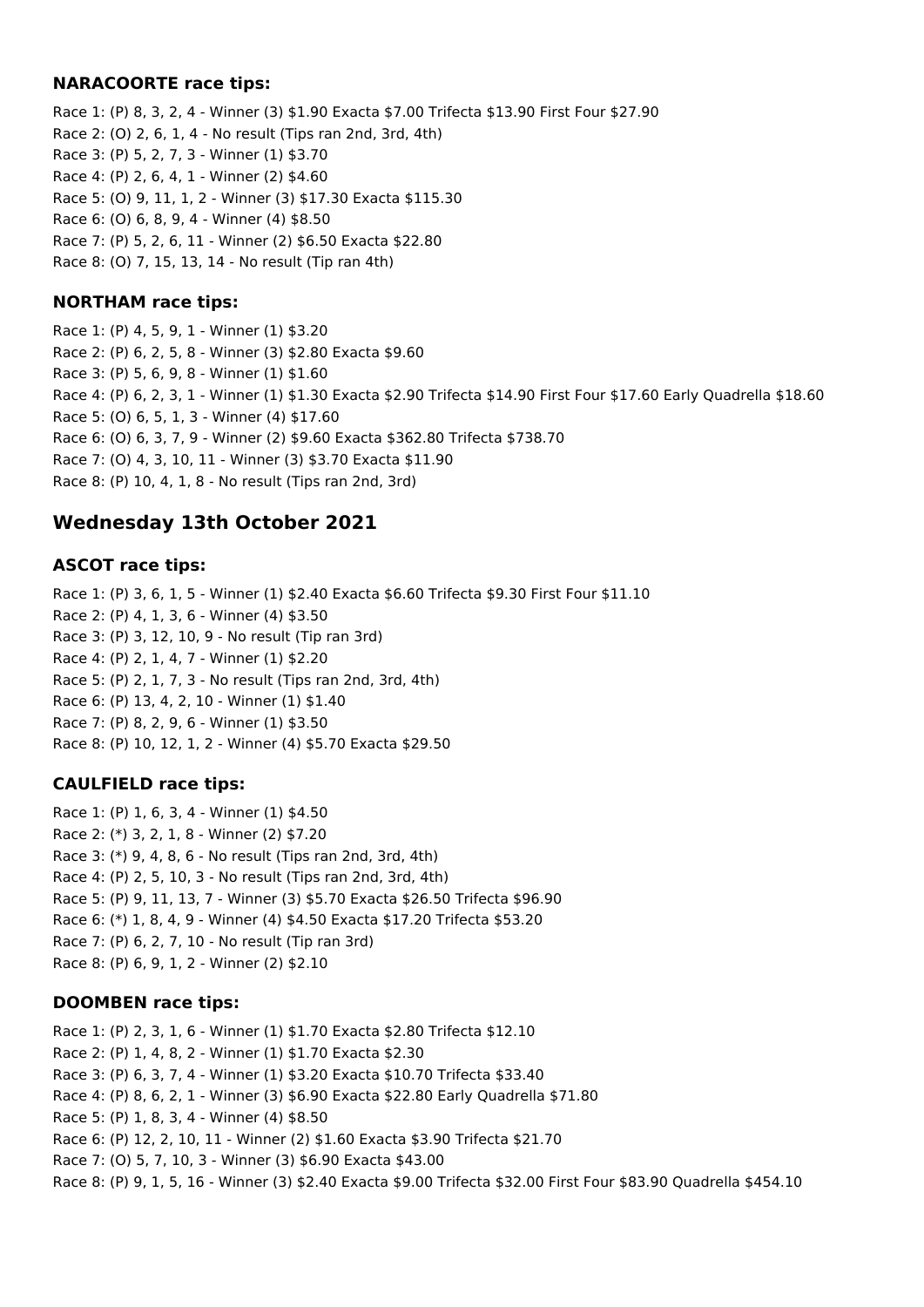### **LAUNCESTON race tips:**

Race 1: (O) 8, 7, 1, 9 - No result (Tip ran 4th) Race 2: (P) 2, 3, 9, 8 - Winner (2) \$3.00 Race 3: (O) 5, 1, 10, 2 - No result (Tip ran 4th) Race 4: (P) 9, 3, 7, 4 - Winner (1) \$1.70 Exacta \$8.80 Race 5: (P) 10, 2, 11, 3 - Winner (4) \$4.30 Exacta \$19.60 Race 6: (P) 2, 5, 3, 7 - Winner (3) \$2.70 Exacta \$5.90 Trifecta \$48.70 Race 7: (P) 5, 7, 1, 4 - Winner (2) \$4.90 Race 8: (P) 5, 6, 1, 2 - No result (Tips ran 2nd, 4th)

### **PORT LINCOLN race tips:**

Race 1: (P) 6, 3, 1, 2 - Winner (1) \$1.70 Race 2: (P) 10, 5, 1, 12 - No result (Tips ran 2nd, 4th) Race 3: (O) 3, 2, 11, 4 - No result (Tips ran 2nd, 4th) Race 4: (P) 7, 2, 3, 4 - Winner (2) \$2.00 Race 5: (O) 7, 1, 3, 2 - Winner (1) \$9.20 Exacta \$20.00 Race 6: (O) 2, 7, 5, 3 - Winner (3) \$3.70 Race 7: (O) 5, 2, 4, 3 - Winner (4) \$3.90 Exacta \$42.70 Race 8: (O) 3, 7, 1, 8 - No result (Tip ran 2nd) Race 9: (O) 6, 12, 2, 5 - No result (Tips ran 2nd, 3rd, 4th)

## **WARWICK FARM race tips:**

Race 1: (\*) 6, 1, 5, 4 - Winner (1) \$1.40 Exacta \$3.90 Race 2: (P) 5, 4, 2, 7 - Winner (1) \$2.10 Exacta \$9.10 Trifecta \$51.90 Race 3: (\*) 2, 8, 5, 3 - Winner (1) \$2.50 Race 4: (P) 6, 5, 7, 4 - No result (Tips ran 3rd, 4th) Race 5: (P) 4, 5, 8, 1 - Winner (4) \$10.00 Exacta \$53.20 Race 6: (\*) 4, 5, 2, 6 - Winner (4) \$16.20 Exacta \$39.00 Trifecta \$105.10 First Four \$321.90 Race 7: (P) 7, 5, 9, 2 - Winner (2) \$6.90 Exacta \$44.40 Trifecta \$121.30 Race 8: (O) 12, 1, 5, 7 - Winner (1) \$3.50 Exacta \$21.30 Quadrella \$5,225.80

# **Wednesday 6th October 2021**

### **DOOMBEN race tips:**

Race 1: (P) 8, 4, 9, 5 - Winner (4) \$6.60 Exacta \$14.90 Trifecta \$51.20 First Four \$195.20 Race 2: (P) 2, 8, 1, 7 - Winner (1) \$3.40 Exacta \$11.40 Race 3: (P) 2, 1, 5, 3 - Winner (4) \$18.60 Exacta \$46.90 Race 4: (P) 3, 1, 6, 2 - Winner (1) \$3.20 Exacta \$8.90 Early Quadrella \$2,417.50 Race 5: (\*) 4, 3, 9, 7 - Winner (2) \$3.60 Exacta \$6.30 Trifecta \$29.00 First Four \$76.00 Race 6: (P) 2, 12, 6, 3 - Winner (1) \$2.10 Race 7: (P) 3, 6, 8, 1 - Winner (1) \$1.50 Exacta \$3.70 Trifecta \$8.40 Quadrella \$40.00

# **LAUNCESTON race tips:**

Race 1: (O) 4, 6, 9, 5 - No result (Tips ran 2nd, 3rd, 4th) Race 2: (O) 10, 6, 12, 5 - Winner (1) \$2.70 Race 3: (O) 12, 6, 14, 9 - No result (Tip ran 2nd) Race 4: (P) 1, 5, 2, 3 - Winner (1) \$1.70 Exacta \$16.30 Trifecta \$92.90 Race 5: (O) 2, 1, 6, 5 - Winner (2) \$7.20 Race 6: (P) 2, 7, 10, 11 - No result (Tips ran 2nd, 3rd) Race 7: (P) 3, 5, 6, 1 - Winner (1) \$2.90 Race 8: (P) 5, 4, 3, 1 - Winner (2) \$2.10 Exacta \$4.90 Trifecta \$5.90 First Four \$5.50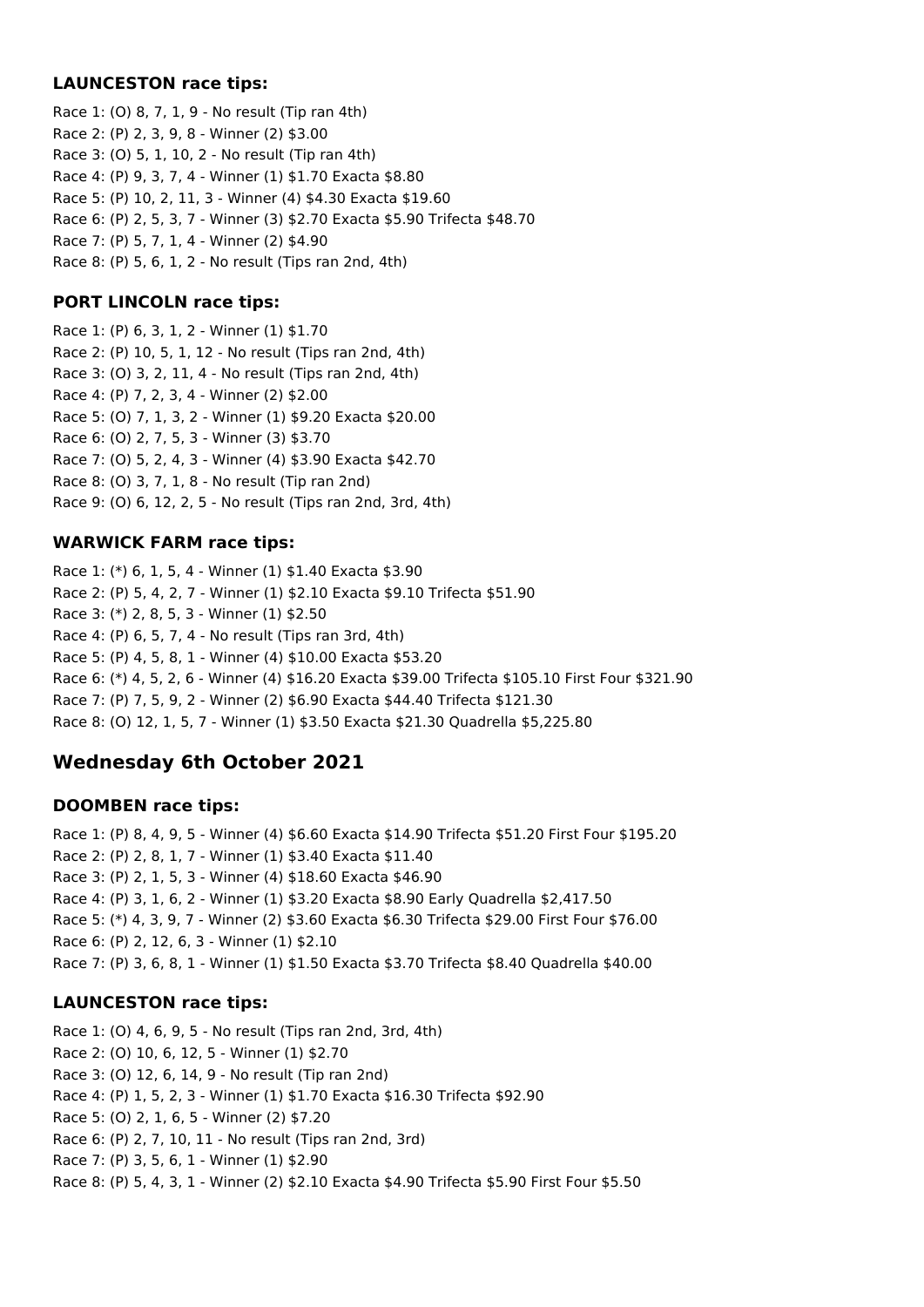#### **NORTHAM race tips:**

Race 1: (P) 3, 1, 5, 4 - Winner (2) \$3.80 Exacta \$9.40 Trifecta \$23.40 Race 2: (P) 4, 1, 5, 7 - No result (Tips ran 2nd, 3rd, 4th) Race 3: (P) 7, 6, 4, 5 - Winner (3) \$4.50 Exacta \$12.30 Race 4: (P) 6, 7, 3, 10 - Winner (1) \$1.80 Exacta \$15.30 Trifecta \$85.40 Race 5: (P) 8, 3, 5, 7 - Winner (1) \$1.90 Exacta \$8.10 Trifecta \$13.80 Race 6: (P) 7, 10, 2, 8 - No result (Tips ran 2nd, 3rd, 4th) Race 7: (P) 5, 9, 6, 8 - Winner (2) \$1.90 Exacta \$2.50 Race 8: (P) 6, 9, 7, 1 - Winner (4) \$8.20 Exacta \$35.80 Trifecta \$338.70

### **ROSEHILL race tips:**

Race 1: (P) 4, 5, 1, 13 - Winner (1) \$1.90 Exacta \$10.80 Race 2: (\*) 3, 4, 5, 1 - No result (Tips ran 2nd, 3rd) Race 3: (P) 7, 8, 3, 2 - Winner (1) \$3.70 Race 4: (P) 3, 2, 4, 1 - Winner (1) \$3.10 Race 5: (P) 4, 7, 2, 9 - Winner (1) \$1.90 Exacta \$10.10 Trifecta \$26.80 Race 6: (P) 2, 5, 4, 6 - Winner (1) \$4.10 Exacta \$15.40 Trifecta \$45.90 Race 7: (P) 3, 6, 5, 7 - Winner (3) \$4.80 Exacta \$16.60 Race 8: (P) 3, 8, 2, 1 - Winner (2) \$4.00 Exacta \$11.70 Quadrella \$210.50

# **SALE race tips:**

Race 1: (P) 7, 9, 4, 10 - Winner (3) \$5.20 Exacta \$17.30 Race 2: (P) 8, 9, 13, 11 - Winner (4) \$11.00 Exacta \$49.40 Trifecta \$210.20 Race 3: (P) 8, 7, 1, 9 - Winner (1) \$4.70 Exacta \$27.60 Trifecta \$55.30 Race 4: (P) 2, 3, 4, 6 - Winner (1) \$2.20 Race 5: (\*) 4, 6, 2, 1 - Winner (1) \$1.70 Early Quadrella \$161.70 Race 6: (\*) 8, 6, 4, 5 - Winner (1) \$2.00 Exacta \$8.10 Race 7: (P) 6, 4, 1, 11 - No result (Tips ran 3rd, 4th) Race 8: (P) 12, 9, 10, 1 - Winner (2) \$3.30 Exacta \$15.80 Trifecta \$100.00 Race 9: (P) 9, 10, 2, 5 - Winner (1) \$2.60 Exacta \$13.60 Trifecta \$48.30

# **Wednesday 29th September 2021**

### **BALAKLAVA race tips:**

Race 1: (P) 7, 1, 3, 8 - Winner (2) \$4.30 Exacta \$8.60 Trifecta \$39.90 Race 2: (P) 1, 7, 3, 6 - Winner (1) \$2.60 Race 3: (O) 3, 1, 11, 2 - Winner (1) \$3.00 Exacta \$13.50 Trifecta \$43.70 Race 4: (O) 13, 5, 7, 14 - Winner (4) \$19.20 Early Quadrella \$613.80 Race 5: (O) 2, 6, 4, 1 - No result (Tip ran 3rd) Race 6: (P) 7, 4, 5, 3 - Winner (2) \$2.80 Race 7: (P) 8, 4, 3, 2 - Winner (2) \$3.40 Exacta \$19.60 Trifecta \$54.80

### **GEELONG race tips:**

Race 1: (P) 4, 6, 1, 2 - Winner (1) \$3.70 Race 2: (P) 1, 14, 5, 7 - Winner (1) \$3.00 Exacta \$12.40 Trifecta \$31.40 Race 3: (O) 2, 4, 7, 1 - Winner (2) \$2.70 Race 4: (P) 3, 11, 1, 12 - Winner (2) \$3.30 Early Quadrella \$192.90 Race 5: (P) 1, 6, 7, 5 - Winner (1) \$2.60 Exacta \$6.20 Race 6: (P) 4, 1, 3, 11 - Winner (4) \$3.90 Race 7: (\*) 3, 10, 7, 2 - Winner (1) \$1.90 Race 8: (\*) 7, 1, 9, 8 - No result (Tip ran 3rd)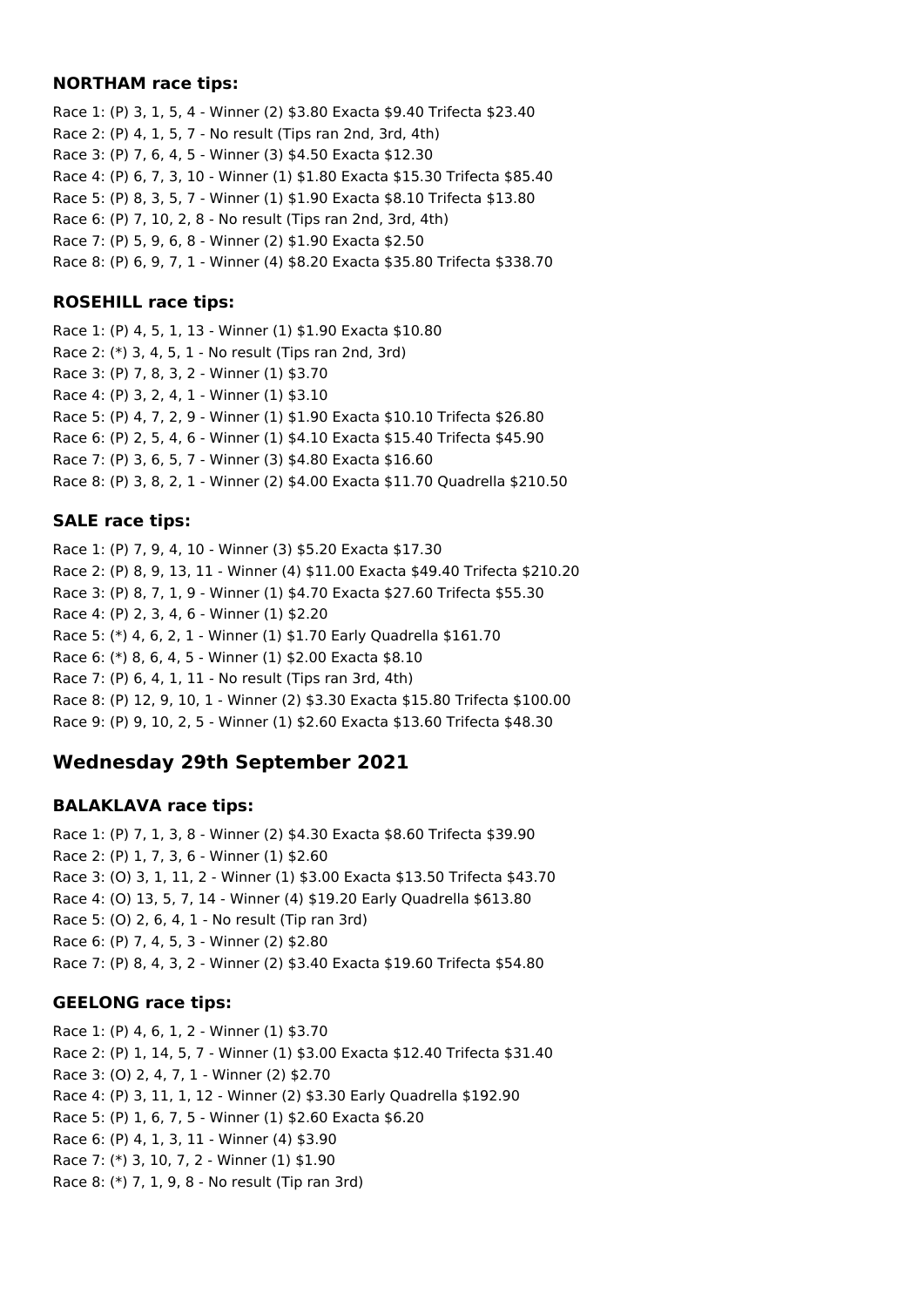#### **GERALDTON race tips:**

Race 1: (P) 1, 5, 2, 7 - Winner (1) \$3.20 Exacta \$5.20 Race 2: (P) 2, 7, 5, 3 - Winner (4) \$12.50 Exacta \$126.60 Trifecta \$740.10 Race 3: (P) 4, 3, 2, 5 - Winner (3) \$7.10 Exacta \$33.20 Trifecta \$81.90 Race 4: (O) 2, 3, 1, 8 - Winner (1) \$6.90 Exacta \$11.70 Trifecta \$305.40 Early Quadrella \$1,162.60 Race 5: (P) 2, 6, 1, 5 - Winner (1) \$2.50 Race 6: (P) 10, 3, 2, 6 - Winner (2) \$4.50 Exacta \$17.60 Race 7: (O) 1, 7, 10, 9 - No result (Tip ran 4th)

### **IPSWICH race tips:**

Race 1: (P) 10, 8, 4, 1 - Winner (1) \$4.60 Exacta \$17.10 Trifecta \$47.70 First Four \$114.10 Race 2: (P) 1, 5, 3, 7 - Winner (1) \$1.30 Race 3: (O) 8, 7, 3, 5 - No result (Tip ran 3rd) Race 4: (P) 3, 6, 4, 2 - Winner (3) \$3.20 Exacta \$15.80 Trifecta \$61.10 First Four \$146.30 Race 5: (O) 5, 1, 10, 13 - Winner (1) \$2.60 Exacta \$17.70 Trifecta \$140.50 Race 6: (O) 12, 2, 10, 11 - Winner (1) \$2.80 Race 7: (P) 4, 6, 1, 3 - Winner (2) \$2.20 Race 8: (P) 1, 5, 7, 3 - Winner (1) \$2.50 Exacta \$9.60 Trifecta \$36.40 Quadrella \$71.10

## **RANDWICK Kensington race tips:**

Race 1: (\*) 6, 8, 4, 2 - No result (Tips ran 2nd, 3rd, 4th) Race 2: (\*) 1, 2, 10, 11 - Winner (1) \$2.40 Race 3: (P) 9, 6, 1, 7 - Winner (3) \$5.90 Race 4: (P) 2, 1, 5, 10 - No result (Tips ran 3rd, 4th) Race 5: (\*) 5, 8, 1, 6 - No result (Tips ran 2nd, 3rd, 4th) Race 6: (P) 7, 9, 8, 2 - No result (Tips ran 2nd, 3rd) Race 7: (P) 1, 6, 5, 2 - Winner (4) \$5.60 Exacta \$31.30 Trifecta \$133.10 First Four \$266.70

# **Wednesday 22nd September 2021**

### **BELMONT race tips:**

Race 1: (P) 3, 1, 7, 2 - Winner (1) \$2.20 Exacta \$5.20 Race 2: (P) 8, 1, 6, 4 - Winner (1) \$1.30 Race 3: (P) 7, 8, 2, 9 - Winner (2) \$5.20 Exacta \$20.90 Trifecta \$47.90 Race 4: (P) 1, 5, 2, 6 - Winner (3) \$1.90 Exacta \$6.50 Early Quadrella \$55.60 Race 5: (P) 7, 3, 6, 8 - No result (Tips ran 2nd, 3rd) Race 6: (P) 8, 9, 4, 6 - No result (Tips ran 2nd, 3rd) Race 7: (O) 6, 1, 3, 7 - Winner (1) \$3.00 Race 8: (O) 8, 5, 10, 6 - No result (Tips ran 2nd, 4th)

# **DOOMBEN race tips:**

Race 1: (\*) 4, 5, 7, 1 - Winner (1) \$1.50 Exacta \$10.60 Race 2: (P) 2, 4, 1, 8 - Winner (2) \$6.50 Race 3: (P) 6, 1, 5, 2 - Winner (4) \$3.90 Race 4: (P) 8, 11, 10, 2 - Winner (2) \$2.10 Exacta \$6.70 Trifecta \$29.70 First Four \$52.60 Early Quadrella \$99.00 Race 5: (P) 2, 7, 8, 4 - Winner (3) \$5.30 Race 6: (P) 9, 6, 10, 7 - Winner (3) \$4.30 Exacta \$10.80 Trifecta \$32.00 First Four \$93.30 Race 7: (P) 2, 9, 4, 5 - Winner (2) \$3.60 Quadrella \$216.50

# **FLEMINGTON race tips:**

Race 1: (P) 1, 3, 2, 5 - Winner (1) \$2.80 Exacta \$8.70 Trifecta \$18.60 First Four \$42.20 Race 2: (P) 1, 4, 2, 8 - No result (Tips ran 2nd, 3rd, 4th)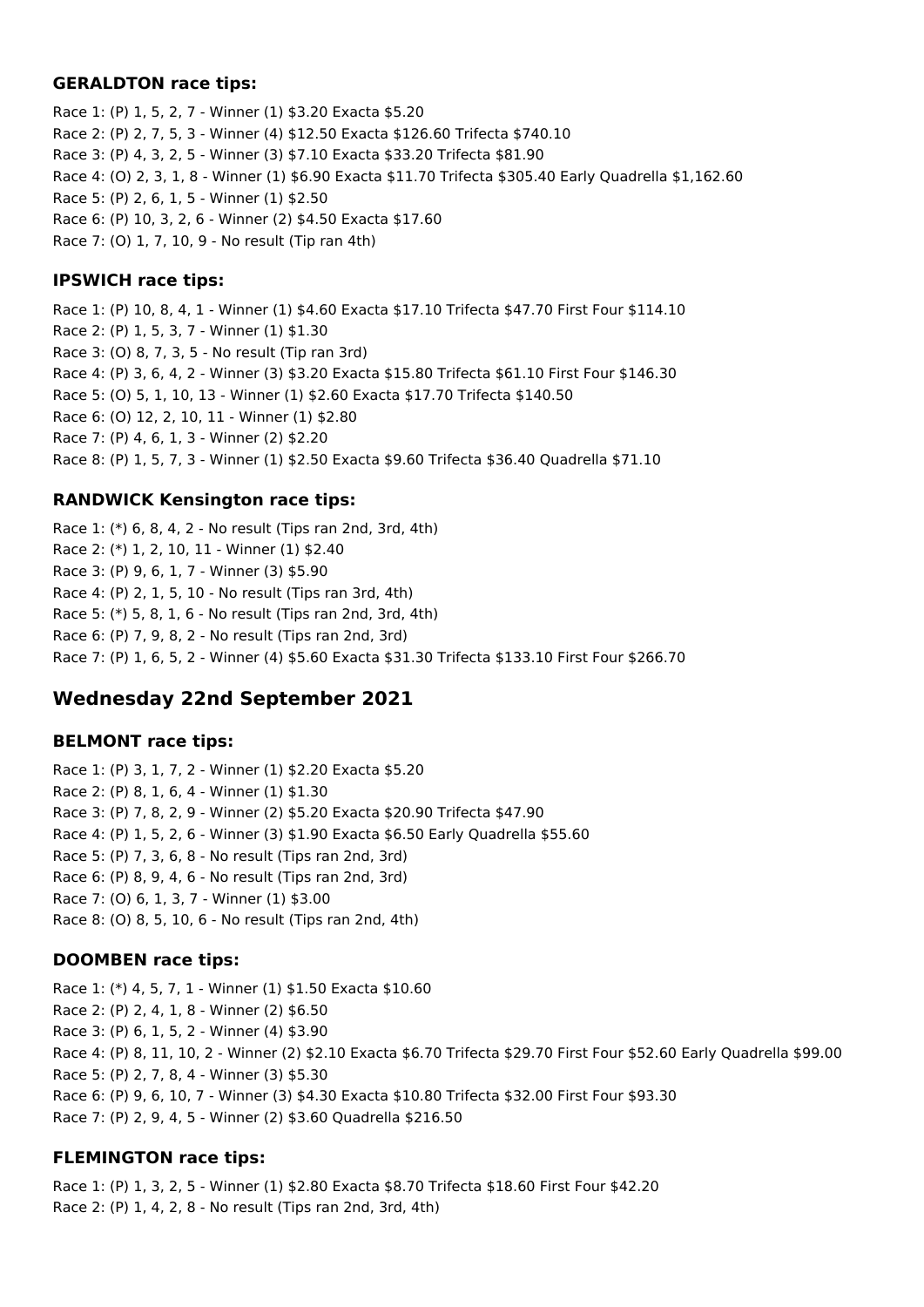Race 3: (O) 2, 12, 8, 10 - Winner (2) \$5.20 Race 4: (P) 2, 13, 12, 6 - No result (Tips ran 2nd, 3rd) Race 5: (\*) 2, 4, 1, 3 - Winner (1) \$1.60 Exacta \$5.90 Trifecta \$35.40 Race 6: (P) 4, 5, 8, 7 - No result (Tip ran 4th) Race 7: (P) 3, 8, 12, 4 - Winner (1) \$2.10 Exacta \$9.10 Race 8: (\*) 2, 8, 13, 4 - Winner (3) \$9.40

### **GOSFORD race tips:**

Race 1: (P) 9, 1, 2, 3 - No result (Tips ran 2nd, 3rd, 4th) Race 2: (P) 3, 6, 4, 2 - Winner (4) \$6.90 Race 3: (\*) 6, 1, 2, 5 - Winner (1) \$1.40 Race 4: (P) 4, 7, 10, 2 - Winner (4) \$3.40 Race 5: (P) 6, 3, 5, 2 - Winner (1) \$2.30 Race 6: (P) 1, 3, 2, 4 - Winner (2) \$3.80 Exacta \$13.80 Trifecta \$38.50 Race 7: (\*) 2, 4, 5, 11 - Winner (1) \$1.90 Exacta \$8.10 Trifecta \$46.60 First Four \$117.90 Quadrella \$131.40

### **OAKBANK race tips:**

Race 1: (P) 3, 7, 2, 5 - Winner (3) \$4.50 Exacta \$16.40 Race 2: (P) 2, 1, 7, 5 - Winner (1) \$1.80 Exacta \$13.50 Race 3: (P) 1, 3, 6, 8 - Winner (2) \$8.30 Race 4: (P) 9, 13, 6, 7 - Winner (1) \$1.80 Exacta \$6.90 Early Quadrella \$207.30 Race 5: (P) 5, 4, 6, 3 - Winner (1) \$2.60 Race 6: (O) 2, 8, 6, 1 - No result (Tips ran 3rd, 4th) Race 7: (O) 11, 3, 7, 10 - Winner (2) \$2.40

# **Wednesday 15th September 2021**

#### **BALAKLAVA race tips:**

Race 1: (P) 3, 5, 1, 4 - Winner (2) \$3.40 Exacta \$12.00 Trifecta \$15.00 First Four \$36.40 Race 2: (O) 3, 4, 6, 2 - Winner (1) \$1.90 Exacta \$7.90 Race 3: (O) 4, 13, 8, 11 - Winner (2) \$4.10 Exacta \$28.50 Trifecta \$167.90 First Four \$827.90 Race 4: (P) 6, 1, 8, 7 - Winner (1) \$3.80 Exacta \$14.50 Race 5: (P) 14, 3, 6, 1 - No result (Tip ran 4th) Race 6: (O) 10, 1, 3, 2 - Winner (1) \$7.80 Race 7: (P) 7, 2, 5, 1 - Winner (1) \$3.50 Exacta \$29.10 Race 8: (P) 2, 5, 6, 12 - Winner (3) \$3.60 Exacta \$17.10 Race 9: (O) 1, 2, 12, 6 - Winner (3) \$18.30 Exacta \$93.00 Trifecta \$411.50 Quadrella \$4,809.20

#### **BELMONT race tips:**

Race 1: (P) 1, 5, 3, 4 - Winner (3) \$6.50 Exacta \$83.50 Trifecta \$61.60 First Four \$52.10 Race 2: (P) 8, 4, 9, 5 - No result (Tips ran 2nd, 3rd, 4th) Race 3: (P) 8, 9, 6, 4 - No result (Tips ran 2nd, 3rd) Race 4: (P) 2, 3, 6, 5 - No result (Tip ran 2nd) Race 5: (P) 2, 4, 8, 6 - No result (Tips ran 3rd, 4th) Race 6: (P) 4, 6, 3, 8 - No result (Tips ran 2nd, 3rd) Race 7: (P) 9, 7, 10, 3 - No result Race 8: (P) 4, 8, 3, 6 - Winner (2) \$4.20 Exacta \$24.60

#### **BENDIGO race tips:**

Race 1: (\*) 9, 2, 3, 11 - Winner (1) \$1.60 Exacta \$3.50 Trifecta \$6.40 Race 2: (P) 8, 12, 3, 4 - No result (Tips ran 3rd, 4th) Race 3: (P) 8, 1, 15, 7 - Winner (1) \$1.80 Race 4: (\*) 4, 2, 9, 5 - No result (Tips ran 2nd, 3rd, 4th)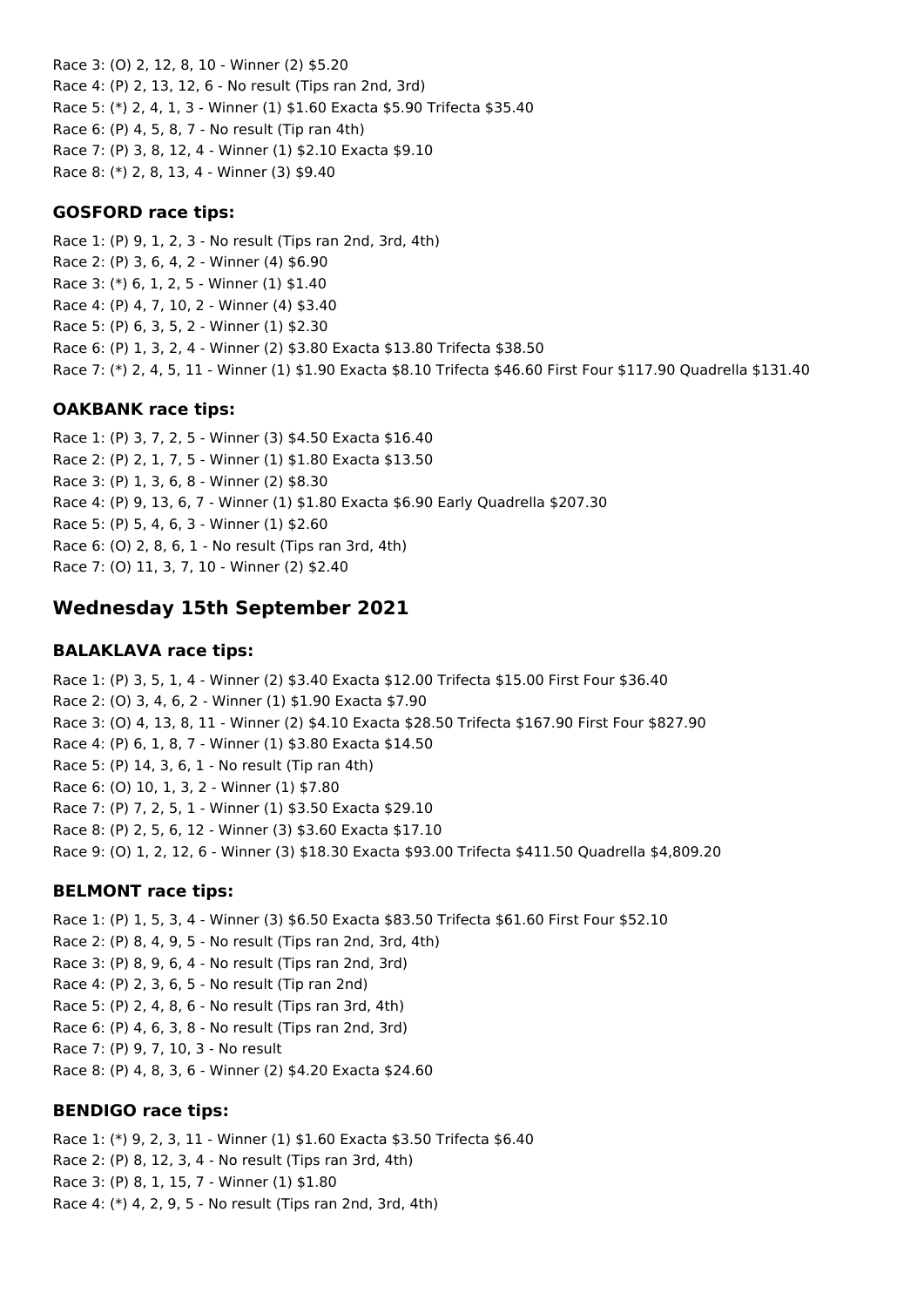Race 5: (P) 10, 6, 3, 2 - Winner (2) \$3.10 Exacta \$19.00 Race 6: (P) 9, 12, 11, 10 - Winner (4) \$10.20 Race 7: (\*) 1, 8, 3, 7 - Winner (1) \$1.20 Race 8: (P) 13, 7, 6, 2 - Winner (2) \$8.20 Quadrella \$369.00

## **IPSWICH race tips:**

Race 1: (P) 4, 1, 5, 2 - Winner (2) \$2.10 Exacta \$9.50 Trifecta \$26.00 First Four \$50.50 Race 2: (O) 5, 8, 6, 3 - Winner (3) \$12.00 Exacta \$155.70 Trifecta \$913.60 Race 3: (P) 7, 5, 2, 1 - Winner (1) \$2.50 Race 4: (P) 6, 1, 2, 8 - Winner (3) \$3.20 Exacta \$9.00 Trifecta \$55.40 Early Quadrella \$462.20 Race 5: (P) 1, 4, 2, 6 - Winner (3) \$3.10 Exacta \$9.00 Trifecta \$38.30 Race 6: (P) 1, 7, 5, 2 - Winner (1) \$2.50 Exacta \$14.00 Race 7: (\*) 3, 9, 5, 2 - Winner (4) \$3.70 Race 8: (O) 15, 10, 11, 4 - Winner (1) \$4.20 Exacta \$34.20 Trifecta \$160.90 Quadrella \$167.40

## **RANDWICK Kensington race tips:**

Race 1: (P) 1, 6, 3, 9 - No result (Tips ran 2nd, 4th) Race 2: (P) 12, 7, 5, 8 - Winner (1) \$3.80 Exacta \$21.50 Race 3: (P) 6, 3, 8, 5 - No result (Tips ran 2nd, 3rd, 4th) Race 4: (\*) 6, 7, 5, 10 - Winner (1) \$2.40 Exacta \$7.90 Race 5: (\*) 6, 3, 4, 2 - Winner (1) \$2.20 Race 6: (P) 9, 11, 10, 1 - Winner (2) \$7.70 Exacta \$34.60 Trifecta \$106.20 Race 7: (P) 3, 7, 9, 4 - No result (Tip ran 4th)

# **Wednesday 8th September 2021**

## **BELMONT race tips:**

Race 1: (P) 4, 7, 3, 1 - No result (Tips ran 2nd, 3rd) Race 2: (P) 7, 2, 1, 4 - Winner (1) \$7.10 Exacta \$21.60 Race 3: (P) 5, 1, 4, 7 - Winner (3) \$4.10 Exacta \$13.00 Race 4: (O) 1, 7, 4, 8 - Winner (1) \$2.50 Exacta \$15.90 Trifecta \$121.20 Race 5: (O) 8, 1, 3, 6 - Winner (1) \$4.40 Exacta \$35.50 Race 6: (P) 1, 2, 3, 7 - Winner (3) \$3.90 Exacta \$14.40 Race 7: (P) 6, 8, 5, 2 - Winner (3) \$4.90 Exacta \$19.60 Quadrella \$471.60

# **EAGLE FARM race tips:**

Race 1: (P) 5, 8, 12, 3 - No result (Tips ran 2nd, 3rd, 4th) Race 2: (P) 2, 5, 1, 3 - Winner (1) \$2.90 Exacta \$18.10 Trifecta \$50.20 First Four \$59.70 Race 3: (O) 10, 6, 7, 2 - No result (Tips ran 2nd, 3rd) Race 4: (P) 4, 2, 6, 1 - No result (Tip ran 3rd) Race 5: (\*) 2, 3, 5, 8 - Winner (1) \$1.70 Race 6: (O) 2, 3, 4, 9 - No result (Tips ran 2nd, 3rd) Race 7: (\*) 6, 12, 2, 11 - Winner (1) \$2.10 Exacta \$4.90 Trifecta \$9.80 Race 8: (O) 1, 9, 5, 3 - No result (Tips ran 2nd, 3rd)

# **GOSFORD race tips:**

Race 1: (P) 1, 6, 8, 2 - Winner (1) \$1.80 Exacta \$8.30 Race 2: (P) 7, 8, 3, 4 - Winner (2) \$2.60 Exacta \$7.00 Race 3: (P) 1, 4, 5, 3 - Winner (3) \$8.60 Exacta \$27.10 Trifecta \$144.80 Race 4: (P) 2, 3, 4, 8 - No result (Tips ran 3rd, 4th) Race 5: (P) 7, 2, 4, 11 - Winner (4) \$4.00 Race 6: (P) 8, 6, 4, 1 - No result (Tips ran 2nd, 3rd)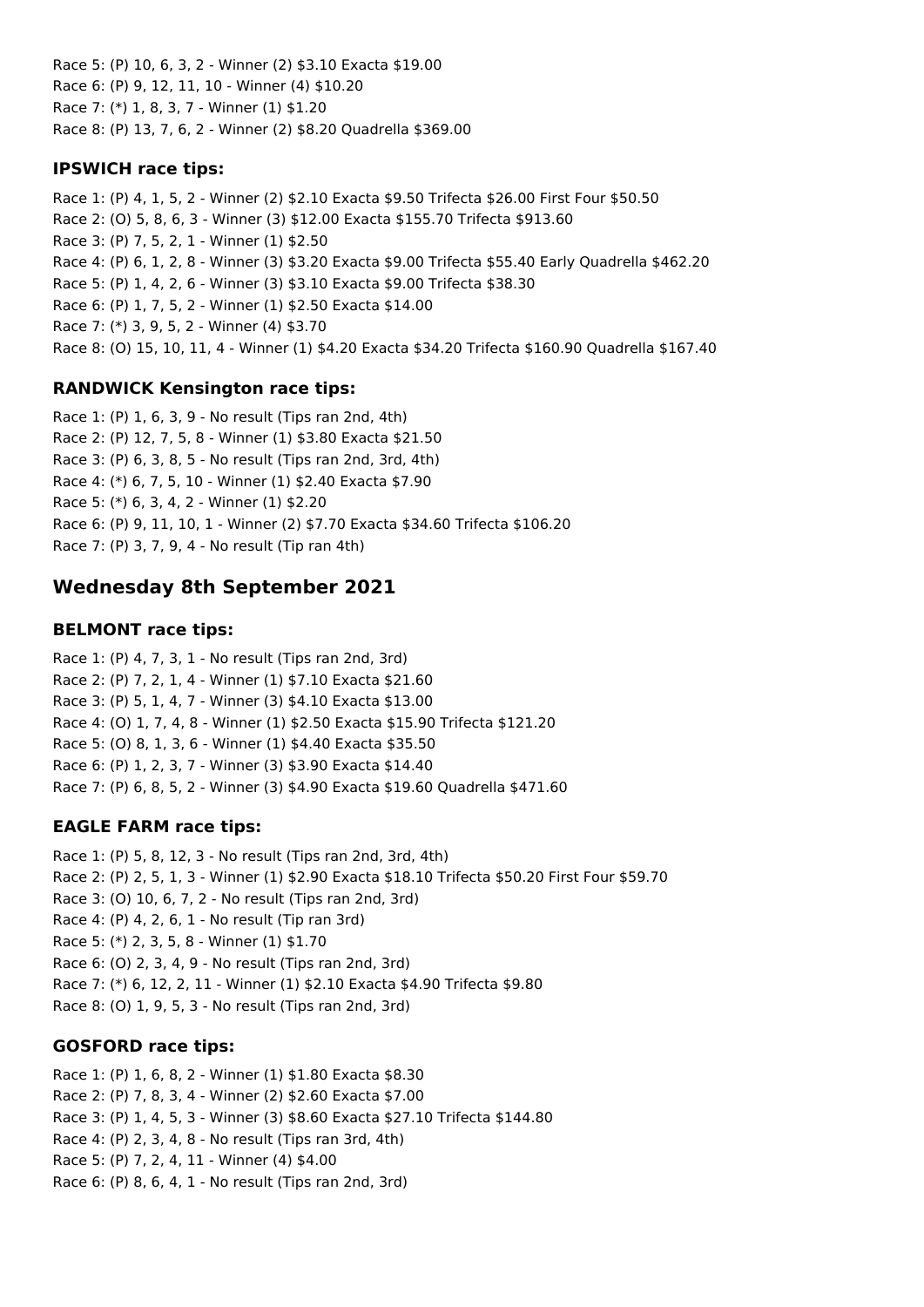### **PENOLA race tips:**

Race 1: (P) 3, 1, 2, 4 - Winner (1) \$2.30 Exacta \$5.50 Trifecta \$15.40 Race 2: (O) 10, 3, 1, 8 - Winner (2) \$10.40 Race 3: (P) 1, 2, 5, 11 - Winner (1) \$3.00 Race 4: (O) 1, 5, 10, 4 - Winner (1) \$3.90 Early Quadrella \$327.20 Race 5: (O) 11, 1, 3, 9 - No result (Tip ran 4th) Race 6: (O) 5, 1, 2, 7 - Winner (2) \$5.50 Exacta \$12.60 Race 7: (P) 4, 9, 5, 12 - No result (Tips ran 2nd, 3rd)

### **SANDOWN race tips:**

Race 1: (P) 6, 1, 5, 8 - Winner (3) \$3.80 Race 2: (P) 2, 4, 1, 3 - Winner (1) \$2.60 Exacta \$6.30 Trifecta \$15.20 First Four \$23.20 Race 3: (P) 11, 10, 1, 4 - Winner (3) \$8.60 Race 4: (P) 4, 7, 1, 3 - Winner (4) \$9.80 Exacta \$49.20 Trifecta \$113.80 First Four \$335.10 Early Quadrella \$981.20 Race 5: (P) 3, 1, 12, 13 - No result (Tip ran 2nd) Race 6: (P) 1, 6, 2, 8 - Winner (1) \$1.80 Exacta \$8.20 Race 7: (P) 3, 11, 6, 12 - Winner (3) \$5.40 Exacta \$22.50 Race 8: (O) 10, 13, 9, 4 - No result

### **WELLINGTON race tips:**

Race 1: (P) 4, 7, 9, 8 - No result (Tips ran 3rd, 4th) Race 2: (P) 10, 12, 8, 11 - Winner (1) \$2.40 Exacta \$7.10 Race 3: (P) 2, 4, 13, 8 - Winner (3) \$5.00 Race 4: (P) 4, 11, 10, 1 - Winner (1) \$1.70 Race 5: (P) 1, 4, 6, 12 - Winner (1) \$2.10 Exacta \$6.80 Trifecta \$48.00 Race 6: (P) 2, 1, 6, 9 - Winner (1) \$2.70 Race 7: (P) 2, 6, 8, 7 - Winner (4) \$6.70 Exacta \$25.80 Race 8: (P) 12, 3, 5, 7 - Winner (2) \$3.40 Exacta \$10.90 Trifecta \$60.60 Quadrella \$230.30

# **Wednesday 1st September 2021**

#### **BELMONT race tips:**

Race 1: (P) 2, 6, 4, 1 - Winner (1) \$5.40 Exacta \$29.50 Trifecta \$63.30 Race 2: (P) 9, 4, 1, 5 - Winner (1) \$1.70 Exacta \$13.50 Trifecta \$39.30 Race 3: (P) 2, 8, 9, 10 - Winner (1) \$4.60 Exacta \$24.10 Race 4: (P) 2, 3, 8, 5 - Winner (2) \$4.30 Exacta \$15.60 Early Quadrella \$233.00 Race 5: (P) 4, 1, 7, 5 - No result (Tip ran 4th) Race 6: (P) 2, 7, 1, 6 - Winner (1) \$2.30 Race 7: (P) 3, 1, 2, 9 - Winner (1) \$3.40 Race 8: (O) 12, 6, 4, 7 - Winner (3) \$4.40

### **DOOMBEN race tips:**

Race 1: (P) 9, 1, 6, 2 - Winner (1) \$1.50 Exacta \$10.40 Race 2: (P) 10, 4, 7, 1 - Winner (3) \$3.10 Exacta \$17.00 Trifecta \$53.90 Race 3: (P) 4, 8, 3, 6 - Winner (4) \$4.90 Exacta \$20.20 Trifecta \$59.80 Race 4: (O) 3, 5, 1, 2 - Winner (1) \$1.90 Exacta \$8.10 Early Quadrella \$74.90 Race 5: (O) 9, 3, 8, 4 - Winner (2) \$2.10 Race 6: (O) 6, 12, 2, 8 - Winner (1) \$4.10 Exacta \$9.70 Trifecta \$49.10 Race 7: (O) 6, 8, 10, 4 - No result (Tip ran 2nd) Race 8: (P) 13, 6, 8, 5 - Winner (4) \$6.90

### **GAWLER race tips:**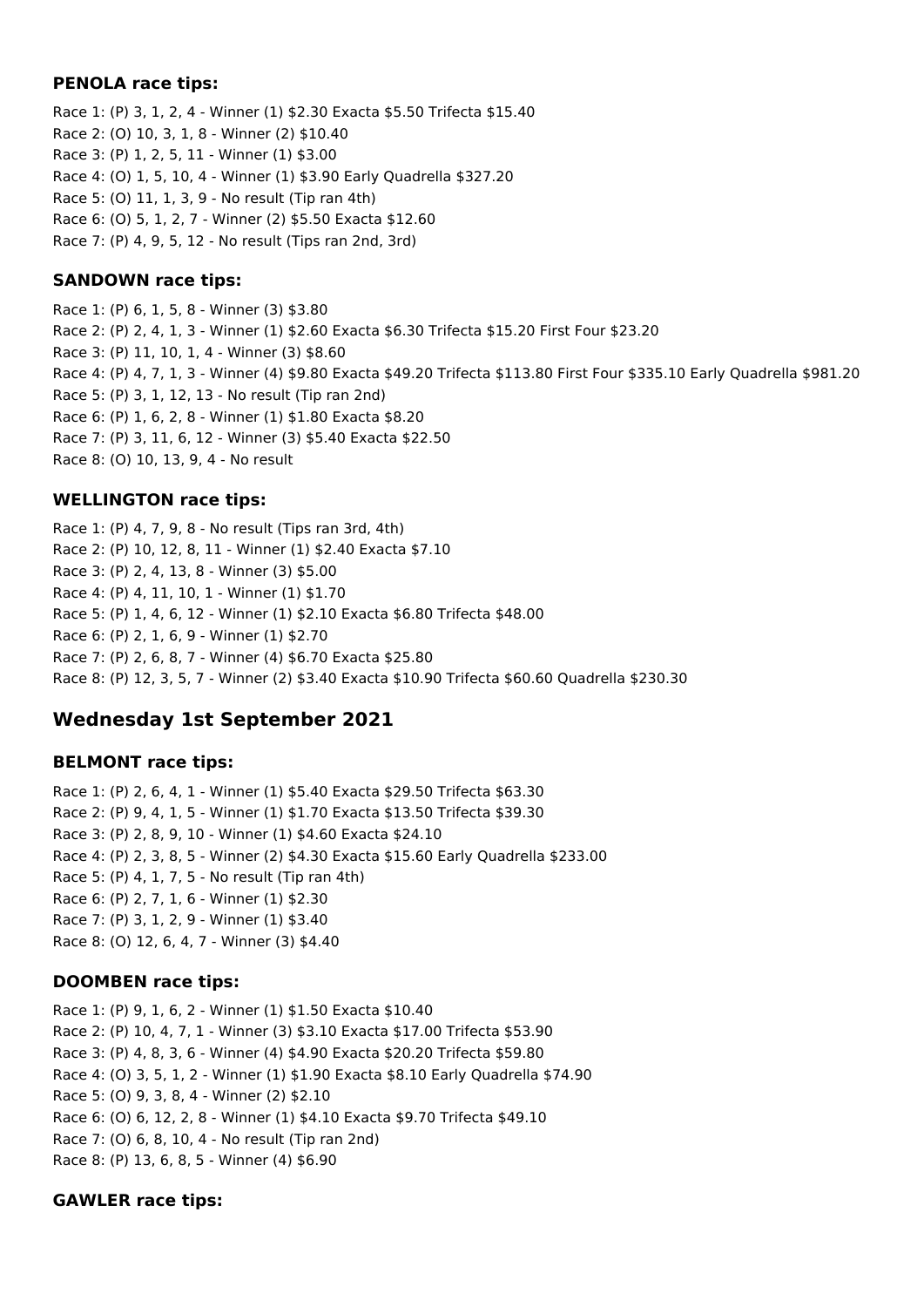Race 1: (P) 5, 9, 2, 1 - Winner (2) \$2.80 Exacta \$9.90 Race 2: (P) 11, 9, 7, 1 - Winner (2) \$3.20 Exacta \$30.80 Race 3: (P) 1, 6, 11, 8 - Winner (1) \$1.20 Race 4: (P) 3, 4, 6, 7 - Winner (1) \$2.30 Exacta \$18.00 Trifecta \$73.20 Early Quadrella \$39.40 Race 5: (O) 5, 7, 6, 8 - Winner (4) \$3.40 Exacta \$23.90 Race 6: (O) 15, 3, 9, 4 - No result (Tips ran 2nd, 3rd) Race 7: (O) 7, 3, 4, 10 - Winner (1) \$4.50

### **SANDOWN race tips:**

Race 1: (P) 2, 7, 1, 11 - No result (Tips ran 2nd, 4th) Race 2: (P) 3, 9, 7, 4 - No result (Tips ran 2nd, 3rd) Race 3: (P) 2, 7, 12, 9 - Winner (4) \$6.10 Race 4: (P) 2, 5, 7, 3 - Winner (2) \$3.50 Race 5: (\*) 12, 2, 14, 10 - No result (Tips ran 2nd, 3rd, 4th) Race 6: (P) 9, 2, 4, 3 - Winner (3) \$9.30 Exacta \$38.20 Race 7: (O) 10, 6, 11, 2 - No result (Tips ran 2nd, 4th) Race 8: (\*) 2, 10, 13, 18 - No result (Tips ran 2nd, 4th)

### **RANDWICK Kensington race tips:**

Race 1: (P) 6, 1, 2, 3 - Winner (1) \$3.50 Race 2: (P) 4, 2, 5, 3 - Winner (4) \$6.60 Race 3: (P) 6, 1, 3, 4 - No result (Tips ran 2nd, 3rd) Race 4: (P) 3, 5, 7, 4 - No result (Tips ran 2nd, 3rd, 4th) Race 5: (P) 9, 6, 3, 2 - Winner (4) \$5.30 Race 6: (P) 1, 8, 5, 2 - Winner (1) \$3.80 Race 7: (P) 8, 6, 9, 5 - Winner (2) \$4.30 Exacta \$15.90

# **Wednesday 25th August 2021**

#### **BELMONT race tips:**

Race 1: (P) 2, 1, 4, 3 - Winner (2) \$2.10 Exacta \$5.30 Trifecta \$8.90 First Four \$3.90 Race 2: (P) 6, 8, 7, 4 - Winner (1) \$1.80 Exacta \$9.60 Race 3: (P) 10, 1, 7, 11 - Winner (4) \$2.60 Exacta \$8.90 Trifecta \$69.00 Race 4: (P) 9, 7, 1, 2 - No result (Tips ran 2nd, 3rd) Race 5: (P) 8, 1, 3, 6 - Winner (4) \$7.60 Exacta \$32.60 Trifecta \$91.30 Race 6: (P) 5, 3, 2, 4 - Winner (1) \$2.00 Exacta \$6.50 Trifecta \$54.70 Race 7: (O) 3, 1, 2, 10 - Winner (3) \$10.10 Exacta \$30.20 Trifecta \$166.80 Race 8: (O) 2, 11, 5, 9 - Winner (1) \$5.00 Quadrella \$1,158.50

#### **IPSWICH race tips:**

Race 1: (P) 7, 2, 1, 3 - Winner (3) \$5.60 Exacta \$50.90 Trifecta \$216.40 First Four \$383.20 Race 2: (P) 2, 4, 8, 9 - Winner (1) \$3.30 Race 3: (\*) 5, 2, 6, 3 - Winner (3) \$2.70 Exacta \$6.70 Race 4: (P) 1, 8, 6, 5 - Winner (4) \$7.80 Early Quadrella \$1,299.80 Race 5: (\*) 1, 4, 3, 5 - Winner (1) \$1.90 Exacta \$8.70 Race 6: (P) 1, 5, 7, 9 - Winner (3) \$3.00 Exacta \$6.20 Race 7: (P) 6, 9, 2, 4 - No result (Tip ran 2nd) Race 8: (P) 1, 4, 12, 6 - No result

#### **MURRAY BRIDGE race tips:**

Race 1: (P) 1, 3, 12, 8 - Winner (1) \$3.20 Exacta \$20.50 Race 2: (O) 7, 6, 2, 4 - Winner (1) \$5.10 Race 3: (O) 2, 6, 11, 1 - Winner (1) \$3.50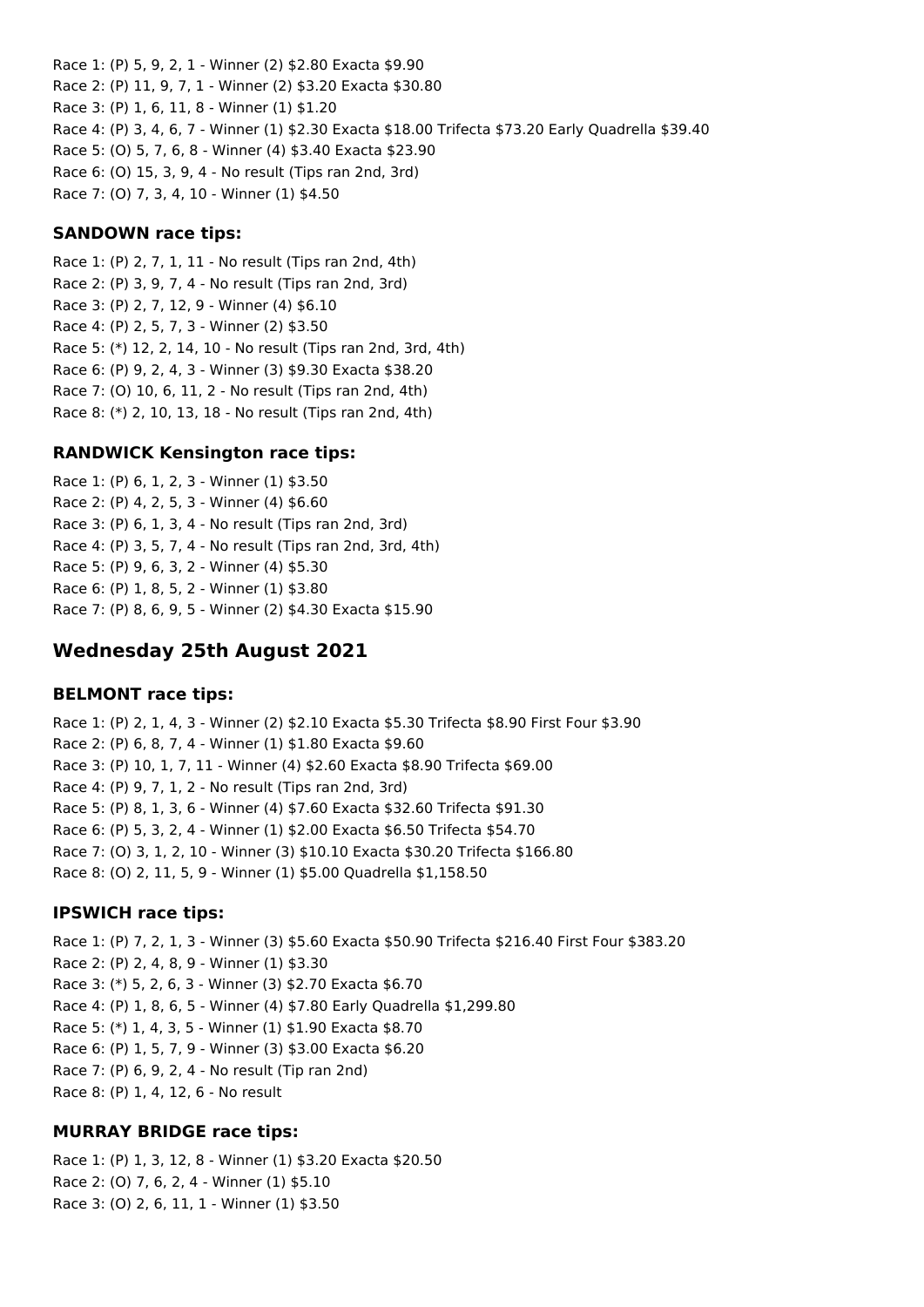Race 4: (P) 12, 6, 8, 10 - Winner (4) \$49.70 Exacta \$330.80 Early Quadrella \$5,971.20 Race 5: (O) 2, 1, 7, 4 - No result (Tips ran 2nd, 3rd) Race 6: (P) 5, 1, 9, 8 - Winner (2) \$8.80 Exacta \$18.80 Race 7: (O) 4, 14, 7, 8 - No result (Tip ran 4th) Race 8: (O) 7, 11, 12, 16 - No result (Tip ran 2nd)

### **RANDWICK Kensington race tips:**

Race 1: (P) 5, 6, 9, 7 - Winner (4) \$5.70 Race 2: (P) 3, 8, 2, 4 - Winner (2) \$3.90 Race 3: (P) 3, 2, 4, 7 - Winner (4) \$6.10 Exacta \$20.60 Trifecta \$32.00 First Four \$38.90 Race 4: (\*) 2, 4, 8, 3 - Winner (1) \$1.80 Early Quadrella \$697.00 Race 5: (P) 1, 6, 10, 4 - Winner (2) \$3.20 Exacta \$15.40 Race 6: (P) 1, 7, 3, 13 - Winner (4) \$10.90 Exacta \$24.60 Race 7: (P) 7, 2, 4, 11 - Winner (3) \$10.80 Quadrella \$1,908.30

### **SANDOWN race tips:**

Race 1: (O) 13, 14, 2, 3 - Winner (1) \$2.90 Exacta \$13.40 Race 2: (\*) 5, 8, 9, 7 - No result (Tip ran 3rd) Race 3: (O) 14, 3, 15, 1 - No result (Tip ran 2nd) Race 4: (\*) 4, 11, 7, 16 - Winner (1) \$2.40 Exacta \$8.80 Race 5: (\*) 6, 12, 11, 3 - Winner (1) \$2.30 Exacta \$11.50 Race 6: (P) 4, 11, 12, 1 - Winner (1) \$2.30 Race 7: (P) 13, 10, 5, 11 - Winner (4) \$10.30 Exacta \$51.10 Race 8: (P) 7, 14, 8, 12 - No result (Tip ran 2nd)

# **Wednesday 18th August 2021**

#### **BELMONT race tips:**

Race 1: (P) 1, 11, 5, 10 - Winner (1) \$2.60 Exacta \$18.40 Trifecta \$32.60 Race 2: (P) 4, 10, 12, 3 - No result (Tip ran 2nd) Race 3: (P) 7, 6, 1, 5 - Winner (1) \$2.50 Exacta \$22.00 Trifecta \$122.20 Race 4: (P) 1, 4, 8, 5 - Winner (2) \$2.70 Exacta \$10.40 Race 5: (P) 3, 5, 1, 2 - Winner (1) \$4.30 Race 6: (O) 8, 7, 11, 5 - Winner (1) \$2.30 Race 7: (O) 10, 1, 7, 8 - Winner (2) \$3.50 Race 8: (O) 1, 3, 6, 10 - Winner (2) \$2.90 Exacta \$12.40 Race 9: (O) 1, 6, 9, 3 - No result (Tips ran 2nd, 3rd)

#### **DOOMBEN race tips:**

Race 1: (P) 1, 8, 2, 5 - Winner (3) \$14.10 Exacta \$21.90 Trifecta \$181.80 First Four \$342.40 Race 2: (P) 5, 4, 2, 1 - Winner (3) \$5.40 Exacta \$33.40 Trifecta \$41.90 First Four \$76.30 Race 3: (P) 11, 1, 9, 12 - Winner (2) \$3.40 Exacta \$13.20 Trifecta \$26.00 Race 4: (P) 2, 13, 7, 5 - Winner (2) \$2.90 Exacta \$17.80 Early Quadrella \$744.80 Race 5: (P) 1, 3, 8, 7 - Winner (3) \$2.80 Exacta \$8.80 Race 6: (P) 6, 3, 4, 9 - Winner (3) \$4.30 Race 7: (P) 9, 10, 6, 5 - Winner (4) \$3.50 Race 8: (P) 3, 1, 7, 4 - No result (Tips ran 2nd, 3rd, 4th)

#### **GAWLER race tips:**

Race 1: (P) 2, 5, 1, 7 - Winner (3) \$3.10 Exacta \$7.20 Race 2: (P) 5, 7, 8, 2 - Winner (2) \$7.30 Exacta \$17.70 Trifecta \$200.90 Race 3: (P) 6, 7, 5, 3 - Winner (3) \$4.70 Exacta \$10.20 Trifecta \$27.10 Race 4: (O) 4, 7, 10, 12 - Winner (2) \$4.40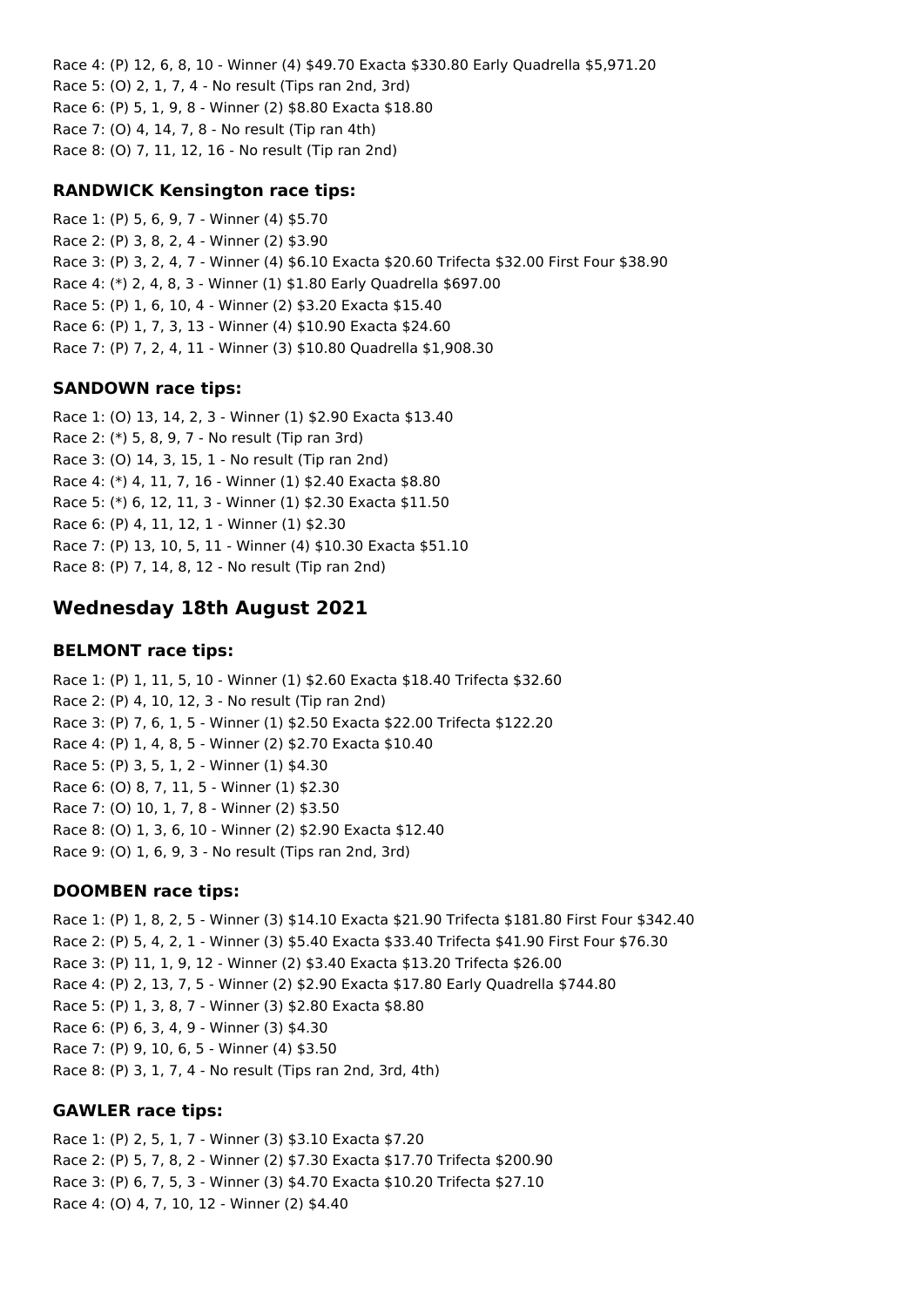Race 5: (O) 8, 9, 1, 7 - No result (Tips ran 2nd, 4th) Race 6: (P) 3, 2, 1, 5 - Winner (2) \$5.60 Exacta \$27.10 Race 7: (P) 9, 8, 6, 5 - No result (Tips ran 2nd, 3rd, 4th) Race 8: (P) 9, 2, 8, 11 - Winner (1) \$3.90 Exacta \$12.60 Race 9: (P) 2, 4, 9, 1 - No result (Tips ran 2nd, 3rd, 4th)

### **RANDWICK Kensington race tips:**

Race 1: (P) 1, 5, 8, 9 - No result (Tips ran 3rd, 4th) Race 2: (P) 3, 5, 8, 2 - No result (Tips ran 2nd, 4th) Race 3: (P) 4, 2, 6, 7 - Winner (1) \$4.00 Exacta \$17.50 Trifecta \$62.70 Race 4: (P) 9, 11, 2, 6 - Winner (2) \$3.70 Race 5: (P) 1, 5, 2, 8 - No result (Tips ran 2nd, 3rd, 4th) Race 6: (P) 1, 9, 4, 7 - Winner (3) \$10.00 Exacta \$52.60 Race 7: (P) 10, 13, 8, 9 - Winner (4) \$5.90 Exacta \$36.40 Trifecta \$89.70

### **SANDOWN race tips:**

Race 1: (P) 3, 7, 5, 4 - No result (Tips ran 2nd, 3rd) Race 2: (P) 2, 6, 5, 1 - Winner (3) \$3.00 Exacta \$13.30 Trifecta \$80.50 First Four \$41.80 Race 3: (P) 8, 6, 4, 10 - No result (Tip ran 2nd) Race 4: (P) 1, 8, 4, 2 - Winner (2) \$4.20 Race 5: (P) 1, 2, 6, 4 - Winner (3) \$2.40 Exacta \$15.60 Race 6: (O) 9, 7, 2, 6 - No result (Tip ran 3rd) Race 7: (P) 6, 3, 12, 4 - Winner (2) \$4.50 Race 8: (O) 9, 4, 1, 15 - No result (Tip ran 4th)

# **Wednesday 11th August 2021**

#### **DOOMBEN race tips:**

Race 1: (P) 1, 5, 2, 4 - Winner (1) \$1.90 Race 2: (P) 7, 3, 4, 8 - Winner (1) \$2.60 Race 3: (P) 6, 5, 3, 2 - Winner (4) \$6.60 Exacta \$61.60 Race 4: (P) 2, 10, 9, 7 - Winner (2) \$2.80 Exacta \$27.40 Trifecta \$181.90 Early Quadrella \$171.50 Race 5: (P) 1, 7, 6, 8 - No result (Tips ran 2nd, 3rd) Race 6: (P) 7, 12, 5, 6 - Winner (1) \$7.60 Exacta \$30.40 Race 7: (P) 2, 12, 10, 7 - Winner (1) \$2.50 Exacta \$19.00 Race 8: (O) 9, 7, 6, 13 - Winner (1) \$4.00 Exacta \$45.30 Trifecta \$163.70

### **BALAKLAVA race tips:**

Race 1: (P) 7, 5, 2, 9 - Winner (1) \$2.20 Race 2: (O) 5, 8, 12, 6 - No result (Tips ran 2nd, 4th) Race 3: (O) 5, 12, 6, 8 - No result (Tips ran 3rd, 4th) Race 4: (P) 6, 4, 2, 11 - Winner (1) \$3.30 Race 5: (O) 3, 1, 5, 7 - Winner (1) \$3.20 Exacta \$8.10 Race 6: (O) 2, 3, 4, 6 - Winner (3) \$3.80 Race 7: (O) 11, 6, 5, 7 - Winner (1) \$5.50 Race 8: (O) 5, 10, 12, 9 - Winner (3) \$9.70 Race 9: (P) 8, 12, 14, 1 - Winner (2) \$4.70 Exacta \$8.20 Quadrella \$3,211.50

#### **SANDOWN race tips:**

Race 1: (P) 3, 6, 2, 5 - No result (Tips ran 2nd, 3rd, 4th) Race 2: (P) 3, 6, 4, 5 - Winner (3) \$5.10 Race 3: (O) 3, 10, 2, 6 - Winner (1) \$3.20 Exacta \$35.10 Race 4: (P) 4, 10, 3, 12 - Winner (3) \$2.40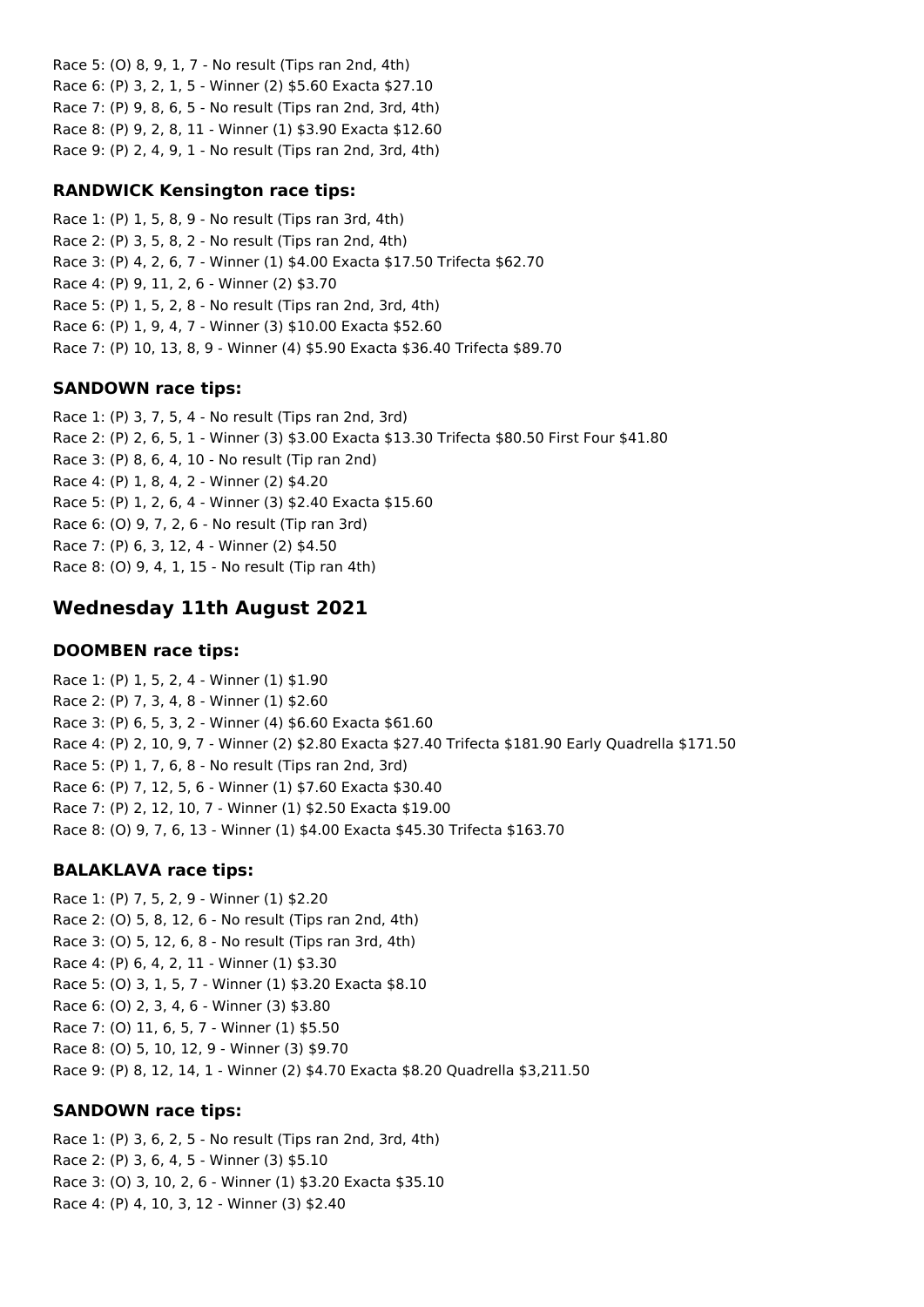Race 5: (P) 7, 5, 9, 3 - Winner (2) \$2.30 Exacta \$5.30 Race 6: (\*) 7, 6, 2, 0 - Winner (1) \$1.20 Exacta \$3.10 Trifecta \$3.10 Race 7: (\*) 5, 17, 10, 7 - Winner (3) \$2.20 Race 8: (P) 10, 14, 7, 3 - Winner (2) \$6.00 Quadrella \$53.60

### **BELMONT race tips:**

Race 1: (P) 2, 1, 6, 5 - Winner (2) \$2.20 Exacta \$4.70 Trifecta \$8.70 Race 2: (P) 4, 2, 6, 3 - Winner (3) \$2.80 Race 3: (O) 3, 9, 7, 6 - Winner (1) \$4.20 Race 4: (P) 3, 8, 1, 5 - Winner (1) \$2.40 Exacta \$11.70 Race 5: (P) 4, 1, 6, 5 - No result (Tips ran 2nd, 4th) Race 6: (P) 3, 4, 2, 7 - Winner (4) \$8.50 Exacta \$58.20 Race 7: (O) 7, 3, 9, 8 - Winner (3) \$11.10 Race 8: (O) 7, 11, 6, 1 - No result (Tips ran 2nd, 3rd, 4th) Race 9: (O) 7, 8, 5, 3 - Winner (1) \$2.90

### **NEWCASTLE race tips:**

Race 1: (P) 2, 12, 13, 3 - No result (Tip ran 3rd) Race 2: (P) 1, 9, 8, 3 - No result (Tips ran 2nd, 4th) Race 3: (P) 1, 8, 10, 7 - Winner (2) \$3.00 Race 4: (P) 3, 2, 8, 5 - Winner (2) \$3.40 Exacta \$20.40 Race 5: (P) 1, 10, 9, 12 - No result (Tips ran 2nd, 3rd) Race 6: (P) 12, 9, 7, 5 - No result (Tip ran 3rd) Race 7: (P) 9, 4, 13, 2 - Winner (2) \$2.30 Exacta \$19.10

# **Wednesday 4th August 2021**

#### **BELMONT race tips:**

Race 1: (P) 2, 5, 4, 3 - Winner (4) \$2.00 Race 2: (P) 1, 2, 7, 3 - No result (Tips ran 2nd, 3rd) Race 3: (O) 2, 4, 10, 7 - No result (Tip ran 2nd) Race 4: (O) 5, 1, 6, 2 - No result (Tip ran 4th) Race 5: (P) 4, 2, 8, 5 - No result (Tip ran 2nd) Race 6: (P) 3, 4, 8, 7 - Winner (4) \$8.70 Exacta \$33.70 Race 7: (O) 2, 3, 8, 4 - Winner (1) \$5.70 Race 8: (P) 8, 6, 9, 7 - No result

#### **CRANBOURNE race tips:**

Race 1: (P) 1, 2, 5, 4 - Abandoned Race 2: (P) 1, 2, 5, 11 - Abandoned Race 3: (O) 3, 5, 8, 12 - Abandoned Race 4: (P) 5, 4, 1, 2 - Abandoned Race 5: (O) 1, 3, 2, 4 - Abandoned Race 6: (P) 3, 6, 9, 8 - Abandoned Race 7: (P) 2, 4, 10, 1 - Abandoned Race 8: (P) 2, 10, 12, 4 - Abandoned

#### **EAGLE FARM race tips:**

Race 1: (P) 3, 2, 1, 6 - Winner (1) \$2.60 Exacta \$23.50 Trifecta \$129.70 First Four \$352.80 Race 2: (P) 4, 2, 10, 5 - Winner (1) \$4.30 Exacta \$7.60 Race 3: (\*) 3, 1, 7, 6 - Winner (2) \$2.90 Exacta \$16.20 Trifecta \$33.30 Race 4: (P) 3, 1, 2, 4 - Winner (4) \$3.40 Exacta \$7.10 Trifecta \$23.90 Early Quadrella \$231.60 Race 5: (P) 4, 2, 3, 8 - Winner (1) \$2.80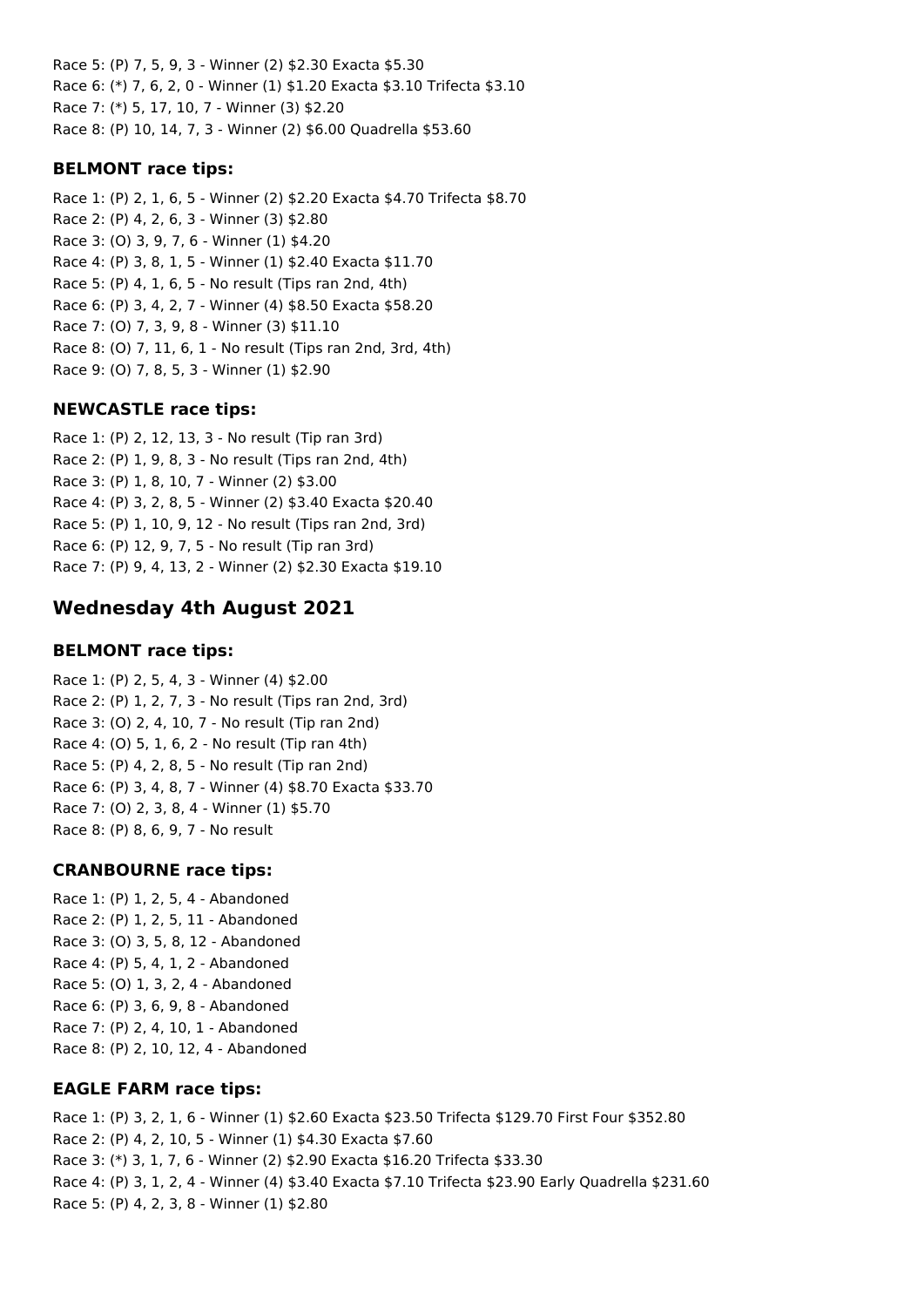Race 6: (P) 4, 3, 6, 7 - Winner (4) \$5.50 Exacta \$19.20 Race 7: (P) 1, 9, 2, 5 - Winner (3) \$11.10 Quadrella \$674.00

### **GAWLER race tips:**

Race 1: (P) 5, 2, 4, 1 - Abandoned Race 2: (P) 7, 3, 2, 5 - Abandoned Race 3: (P) 6, 4, 3, 5 - Abandoned Race 4: (P) 4, 6, 8, 5 - Abandoned Race 5: (P) 3, 9, 6, 4 - Abandoned Race 6: (P) 4, 8, 6, 7 - Abandoned Race 7: (P) 3, 6, 1, 5 - Abandoned

### **RANDWICK Kensington race tips:**

Race 1: (P) 2, 5, 8, 3 - No result (Tips ran 3rd, 4th) Race 2: (P) 6, 7, 2, 11 - No result (Tips ran 2nd, 3rd) Race 3: (\*) 10, 9, 11, 7 - Winner (4) \$16.00 Exacta \$51.10 Race 4: (P) 2, 5, 1, 3 - Winner (2) \$4.50 Exacta \$23.30 Trifecta \$24.00 First Four \$68.50 Race 5: (\*) 2, 1, 6, 3 - No result (Tips ran 2nd, 4th) Race 6: (P) 7, 1, 3, 2 - Winner (4) \$6.30 Exacta \$36.70 Race 7: (P) 5, 10, 6, 9 - Winner (1) \$2.50 Exacta \$17.00 Trifecta \$54.20

### **MOE race tips:**

Race 1: (\*) 5, 10, 6, 2 - Winner (1) \$1.50 Exacta \$3.70 Trifecta \$13.60 First Four \$12.30 Race 2: (P) 10, 5, 2, 16 - Winner (1) \$3.10 Exacta \$10.70 Trifecta \$26.80 Race 3: (P) 6, 12, 13, 10 - Winner (1) \$1.90 Race 4: (P) 2, 7, 4, 5 - Winner (4) \$3.60 Early Quadrella \$24.70 Race 5: (\*) 4, 9, 5, 7 - No result (Tips ran 2nd, 3rd, 4th) Race 6: (\*) 6, 9, 3, 8 - Winner (4) \$8.70 Race 7: (P) 10, 4, 7, 3 - Winner (3) \$7.00 Race 8: (O) 2, 8, 7, 10 - Winner (3) \$8.30 Exacta \$32.30

# **Wednesday 28th July 2021**

### **BALAKLAVA race tips:**

Race 1: (P) 1, 3, 6, 2 - Winner (2) \$4.20 Exacta \$23.00 Trifecta \$34.00 Race 2: (P) 6, 3, 4, 5 - Winner (1) \$1.80 Exacta \$10.00 Race 3: (P) 1, 9, 7, 2 - Winner (4) \$4.20 Race 4: (P) 1, 2, 5, 9 - Winner (3) \$6.60 Race 5: (P) 11, 2, 5, 3 - No result (Tips ran 2nd, 3rd) Race 6: (P) 7, 10, 11, 13 - Winner (4) \$4.70 Exacta \$16.50 Race 7: (O) 12, 1, 7, 8 - Winner (4) \$15.10 Exacta \$75.40 Trifecta \$239.20 Race 8: (O) 9, 1, 2, 11 - Winner (1) \$4.10 Race 9: (O) 8, 11, 9, 1 - No result (Tip ran 4th) Race 10: (O) 2, 9, 10, 13 - Winner (1) \$3.00

### **BELMONT race tips:**

Race 1: (P) 2, 6, 7, 3 - Winner (2) \$3.80 Exacta \$15.90 Trifecta \$56.70 Race 2: (\*) 9, 1, 5, 2 - Winner (2) \$7.50 Exacta \$11.80 Race 3: (O) 1, 6, 9, 8 - Winner (3) \$3.00 Exacta \$19.40 Race 4: (P) 2, 7, 1, 3 - Winner (2) \$2.60 Early Quadrella \$396.40 Race 5: (P) 6, 5, 2, 7 - Winner (2) \$2.00 Exacta \$16.30 Race 6: (P) 9, 7, 5, 8 - Winner (2) \$3.40 Race 7: (O) 5, 6, 7, 11 - Winner (3) \$5.80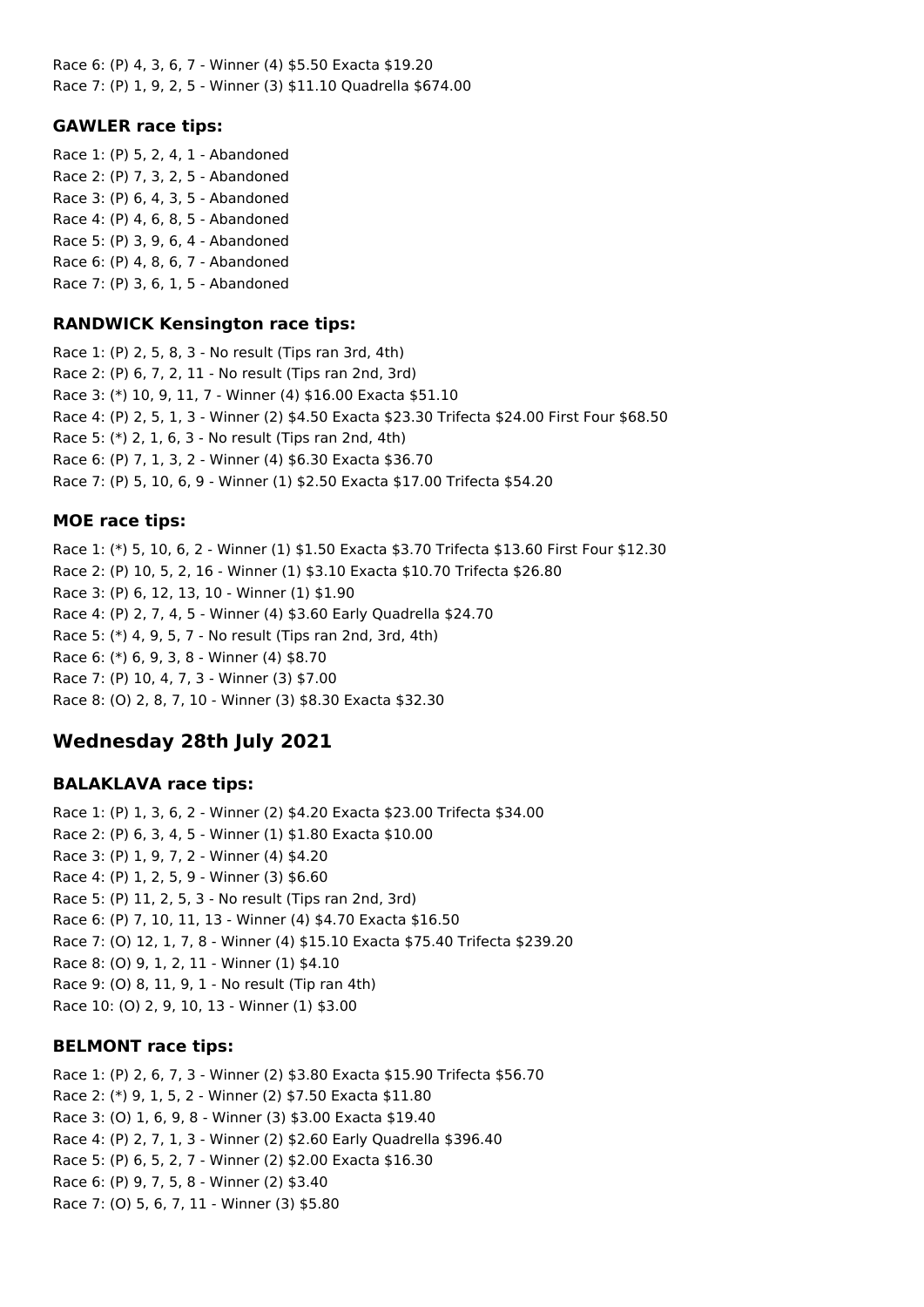Race 8: (O) 2, 5, 8, 7 - Winner (1) \$2.40 Exacta \$40.50 Trifecta \$189.40 First Four \$958.60 Quadrella \$120.30

#### **DARWIN race tips:**

Race 1: (P) 7, 3, 9, 4 - Winner (4) \$3.00 Exacta \$18.50 Race 2: (P) 3, 5, 2, 1 - Winner (1) \$2.60 Exacta \$11.10 Trifecta \$23.10 First Four \$65.30 Race 3: (O) 1, 2, 12, 7 - Winner (1) \$3.70 Exacta \$7.00 Trifecta \$90.50 Race 4: (P) 1, 8, 6, 7 - Winner (2) \$5.30 Race 5: (O) 5, 6, 8, 7 - No result (Tip ran 2nd)

#### **DOOMBEN race tips:**

Race 1: (P) 7, 3, 5, 4 - Winner (1) \$1.90 Exacta \$4.50 Trifecta \$13.10 First Four \$28.10 Race 2: (P) 5, 7, 3, 1 - Winner (2) \$4.40 Exacta \$9.30 Trifecta \$27.40 Race 3: (P) 3, 4, 6, 1 - Winner (2) \$2.30 Exacta \$7.90 Race 4: (P) 1, 8, 2, 3 - Winner (1) \$1.60 Exacta \$6.40 Trifecta \$16.30 Early Quadrella \$56.60 Race 5: (P) 10, 7, 9, 5 - Winner (4) \$6.30 Exacta \$49.80 Race 6: (P) 2, 10, 12, 3 - Winner (1) \$2.30 Race 7: (P) 8, 9, 7, 11 - Winner (2) \$3.80 Race 8: (P) 7, 1, 3, 13 - Winner (1) \$2.10 Exacta \$5.90 Quadrella \$243.90

#### **RANDWICK Kensington race tips:**

Race 1: (P) 12, 8, 6, 18 - Winner (3) \$7.10 Race 2: (P) 2, 7, 6, 1 - Winner (3) \$6.20 Race 3: (P) 5, 1, 4, 6 - Winner (2) \$4.10 Exacta \$29.20 Trifecta \$164.60 First Four \$514.60 Race 4: (P) 9, 8, 3, 1 - No result (Tip ran 2nd) Race 5: (P) 3, 8, 2, 6 - Winner (1) \$2.40 Exacta \$9.80 Trifecta \$39.20 Race 6: (\*) 5, 7, 6, 8 - No result (Tips ran 2nd, 4th) Race 7: (P) 3, 2, 4, 1 - Winner (4) \$3.40 Exacta \$23.40 Race 8: (P) 2, 5, 7, 6 - No result (Tips ran 2nd, 3rd)

### **Wednesday 21st July 2021**

#### **GAWLER race tips:**

Race 1: (P) 3, 5, 9, 10 - Abandoned Race 2: (O) 2, 3, 7, 10 - Abandoned Race 3: (O) 3, 5, 12, 2 - Abandoned Race 4: (P) 8, 2, 4, 5 - Abandoned Race 5: (P) 4, 3, 10, 2 - Abandoned Race 6: (P) 2, 4, 12, 5 - Abandoned Race 7: (P) 1, 4, 8, 11 - Abandoned Race 8: (P) 7, 9, 3, 10 - Abandoned

#### **SANDOWN race tips:**

Race 1: (O) 14, 20, 11, 18 - No result (Tip ran 4th) Race 2: (O) 11, 5, 12, 7 - Winner (3) \$5.50 Race 3: (P) 10, 6, 3, 13 - Winner (4) \$6.40 Race 4: (O) 10, 3, 2, 1 - Winner (2) \$4.20 Exacta \$37.70 Trifecta \$73.60 First Four \$623.40 Race 5: (O) 1, 12, 6, 8 - No result (Tip ran 2nd) Race 6: (O) 5, 4, 14, 1 - Winner (4) \$5.60 Race 7: (O) 12, 8, 16, 7 - No result (Tips ran 2nd, 4th) Race 8: (O) 5, 8, 7, 12 - Winner (3) \$4.30

#### **BELMONT race tips:**

Race 1: (P) 7, 6, 2, 10 - Winner (1) \$2.90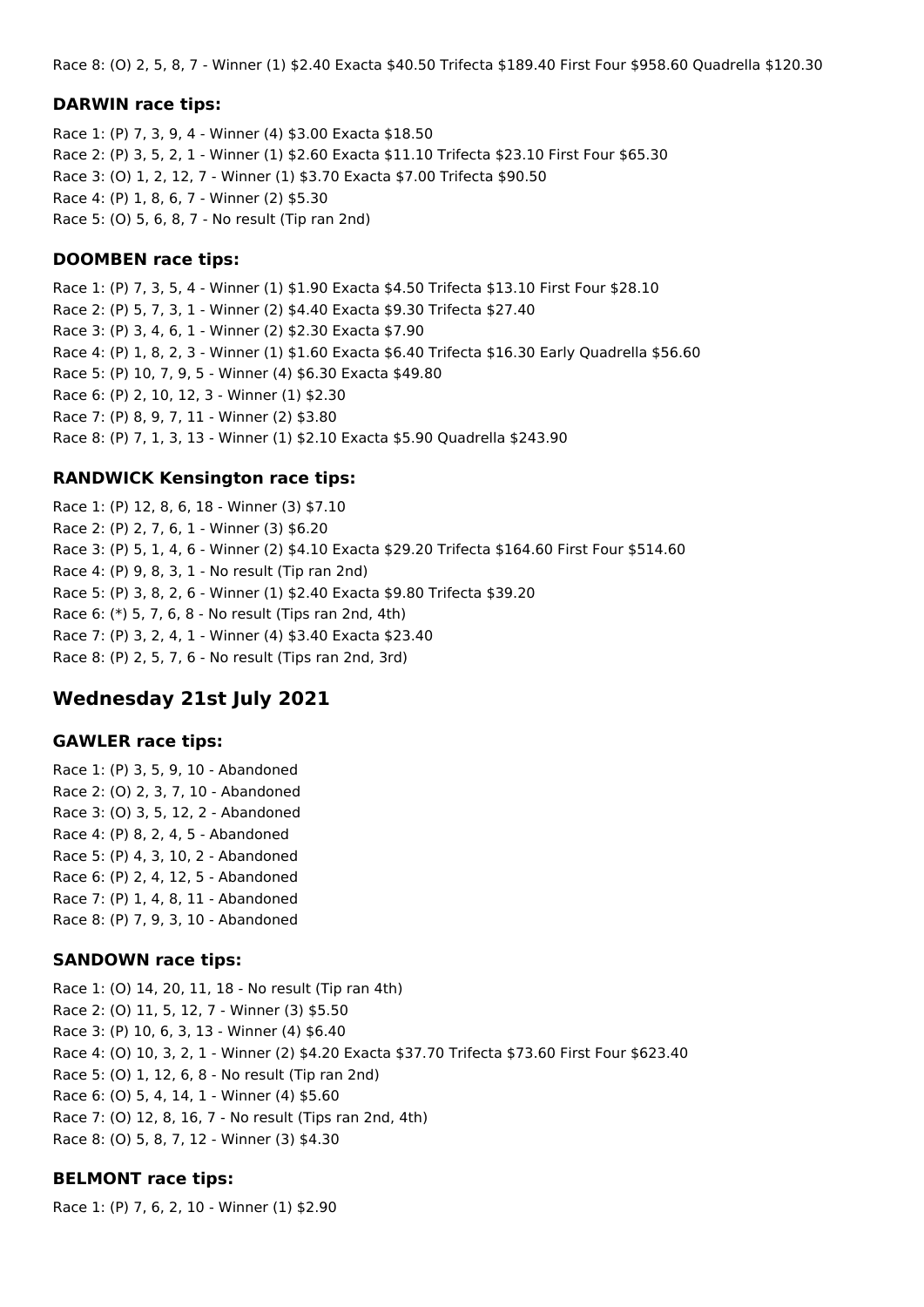Race 2: (O) 4, 8, 7, 2 - Winner (4) \$5.10 Exacta \$14.20 Trifecta \$136.30 First Four \$480.40 Race 3: (O) 5, 3, 4, 7 - No result (Tips ran 2nd, 3rd) Race 4: (P) 1, 7, 3, 2 - Winner (2) \$5.70 Exacta \$37.70 Trifecta \$94.40 Race 5: (P) 3, 2, 7, 9 - No result (Tip ran 2nd) Race 6: (P) 6, 3, 1, 9 - Winner (1) \$3.40 Race 7: (O) 4, 2, 5, 3 - No result (Tips ran 2nd, 3rd)

### **EAGLE FARM race tips:**

Race 1: (P) 6, 8, 4, 7 - Winner (1) \$1.90 Exacta \$10.10 Race 2: (P) 5, 7, 2, 1 - Winner (1) \$2.90 Exacta \$9.70 Trifecta \$35.30 Race 3: (\*) 6, 1, 4, 5 - Winner (1) \$1.60 Exacta \$5.00 Trifecta \$20.00 Race 4: (\*) 6, 1, 5, 4 - Winner (1) \$1.70 Exacta \$3.10 Early Quadrella \$13.10 Race 5: (\*) 3, 4, 9, 10 - Winner (2) \$5.80 Race 6: (P) 7, 2, 4, 6 - No result (Tip ran 2nd)

#### **RANDWICK Kensington race tips:**

Race 1: (P) 14, 6, 11, 9 - Winner (1) \$2.40 Race 2: (P) 5, 11, 1, 10 - Winner (1) \$3.60 Race 3: (P) 3, 6, 9, 1 - Winner (2) \$3.90 Exacta \$17.80 Trifecta \$75.20 First Four \$260.60 Race 4: (\*) 7, 8, 3, 1 - Winner (1) \$3.20 Early Quadrella \$99.30 Race 5: (P) 2, 10, 4, 6 - Winner (3) \$5.60 Race 6: (P) 5, 4, 6, 1 - Winner (1) \$2.20 Race 7: (\*) 3, 10, 6, 1 - No result (Tips ran 2nd, 4th)

# **Wednesday 14th July 2021**

### **MURRAY BRIDGE race tips:**

Race 1: (P) 2, 3, 5, 1 - Winner (2) \$3.50 Exacta \$13.80 Trifecta \$7.60 First Four \$10.20 Race 2: (P) 5, 2, 3, 7 - Winner (2) \$4.30 Exacta \$11.90 Trifecta \$44.20 Race 3: (O) 13, 10, 12, 1 - No result (Tips ran 2nd, 4th) Race 4: (O) 5, 13, 12, 8 - No result (Tip ran 3rd) Race 5: (O) 5, 7, 2, 6 - Winner (2) \$10.00 Exacta \$31.80 Race 6: (O) 6, 4, 3, 1 - Winner (2) \$5.50 Race 7: (O) 5, 7, 13, 12 - No result (Tip ran 3rd) Race 8: (O) 13, 10, 3, 12 - No result (Tip ran 2nd) Race 9: (O) 18, 1, 11, 13 - No result (Tips ran 2nd, 4th)

### **SANDOWN race tips:**

Race 1: (P) 3, 4, 1, 5 - Winner (2) \$4.50 Race 2: (O) 1, 13, 7, 12 - Winner (1) \$4.40 Exacta \$43.80 Trifecta \$616.40 Race 3: (P) 7, 1, 2, 5 - No result (Tips ran 3rd, 4th) Race 4: (O) 9, 7, 5, 14 - Winner (2) \$2.40 Exacta \$28.60 Race 5: (O) 13, 8, 11, 12 - No result (Tips ran 3rd, 4th) Race 6: (\*) 11, 8, 4, 7 - Winner (1) \$1.50 Exacta \$5.40 Race 7: (O) 5, 10, 12, 3 - Winner (2) \$4.60 Race 8: (P) 12, 11, 6, 9 - Winner (1) \$3.50 Exacta \$10.80 Trifecta \$50.40

#### **BELMONT race tips:**

Race 1: (P) 2, 8, 1, 3 - Winner (2) \$2.90 Exacta \$8.70 Trifecta \$17.80 Race 2: (P) 1, 7, 10, 4 - Winner (2) \$2.80 Exacta \$28.80 Trifecta \$75.70 Race 3: (P) 7, 3, 2, 4 - Winner (4) \$3.80 Race 4: (P) 5, 2, 3, 7 - Winner (2) \$6.00 Exacta \$11.10 Race 5: (P) 2, 1, 10, 5 - No result (Tips ran 2nd, 4th)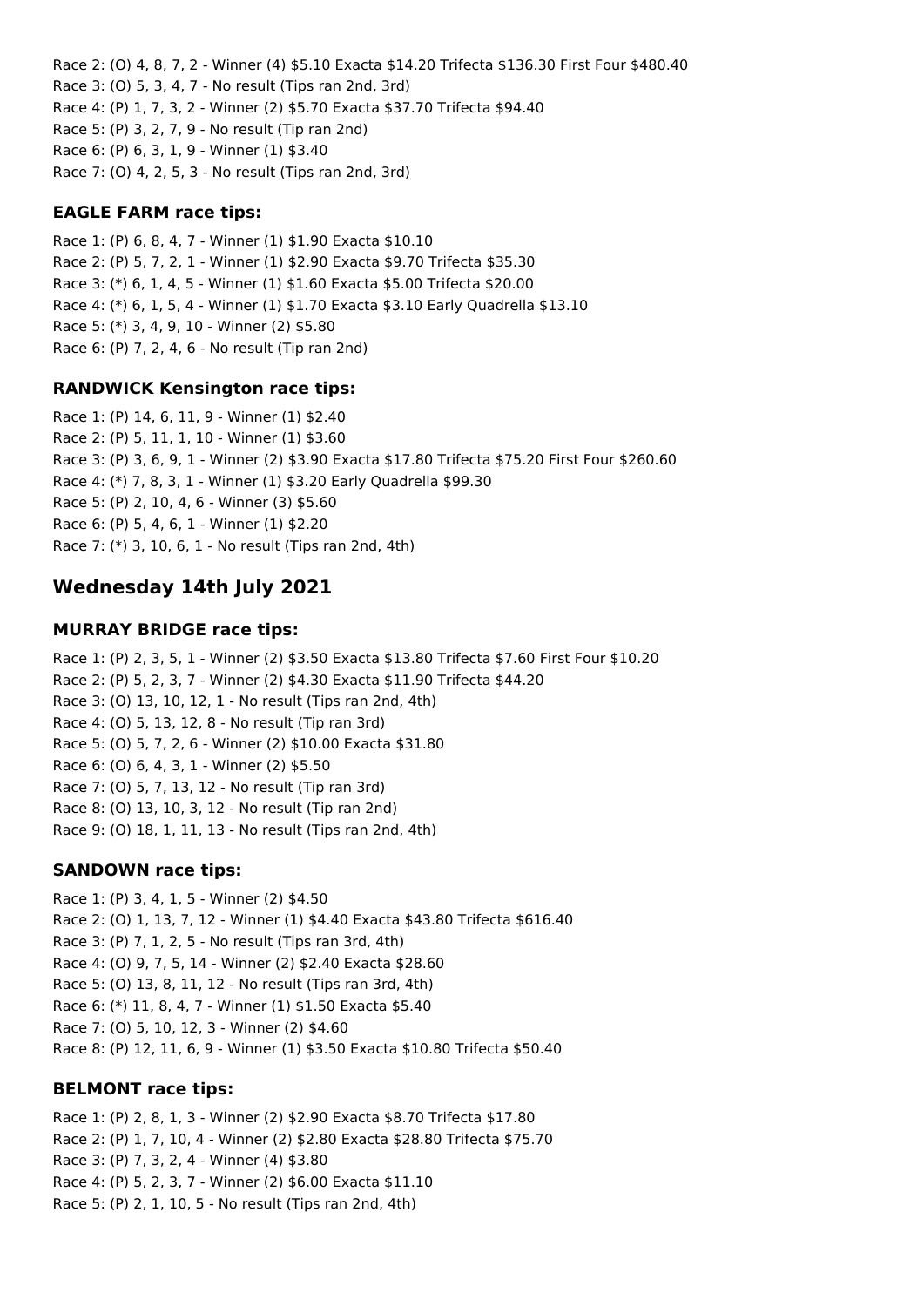Race 6: (O) 7, 8, 2, 4 - No result (Tips ran 3rd, 4th) Race 7: (O) 1, 4, 11, 12 - Winner (1) \$4.20 Exacta \$6.30 Trifecta \$195.40 Race 8: (O) 7, 6, 4, 11 - Winner (3) \$3.30 Race 9: (O) 4, 6, 2, 10 - Winner (2) \$2.70 Exacta \$17.40 Trifecta \$98.00

### **DOOMBEN race tips:**

Race 1: (P) 3, 7, 1, 5 - Winner (2) \$1.40 Race 2: (P) 6, 5, 2, 7 - Winner (3) \$4.90 Exacta \$38.40 Race 3: (P) 8, 2, 6, 7 - Winner (2) \$3.10 Exacta \$24.90 Race 4: (P) 4, 1, 9, 3 - Winner (4) \$3.90 Early Quadrella \$193.70 Race 5: (P) 6, 5, 7, 2 - Winner (1) \$1.80 Race 6: (P) 6, 11, 8, 3 - Winner (1) \$3.20 Exacta \$13.10 Race 7: (P) 7, 2, 5, 4 - No result (Tips ran 2nd, 3rd, 4th) Race 8: (P) 4, 7, 1, 8 - Winner (1) \$6.40 Exacta \$49.60 Trifecta \$213.60

# **CANTERBURY race tips:**

Race 1: (P) 6, 2, 1, 7 - Winner (1) \$2.80 Exacta \$5.30 Trifecta \$47.30 Race 2: (P) 3, 4, 10, 2 - Winner (3) \$8.00 Exacta \$25.70 Race 3: (P) 3, 6, 7, 1 - Winner (2) \$2.70 Exacta \$4.10 Race 4: (P) 6, 5, 1, 7 - No result (Tips ran 2nd, 3rd) Race 5: (P) 2, 5, 11, 3 - Winner (2) \$2.80 Race 6: (P) 9, 6, 7, 8 - Winner (4) \$8.10 Exacta \$26.10 Race 7: (P) 4, 8, 7, 10 - Winner (2) \$3.70 Exacta \$43.30

## **DARWIN race tips:**

Race 1: (P) 1, 2, 6, 3 - No result (Tips ran 2nd, 3rd) Race 2: (P) 4, 2, 1, 5 - Winner (1) \$2.50 Exacta \$6.40 Trifecta \$15.40 Race 3: (P) 1, 4, 8, 3 - Winner (1) \$1.60 Exacta \$8.40 Race 4: (P) 1, 2, 9, 3 - No result (Tips ran 2nd, 3rd) Race 5: (P) 6, 3, 2, 8 - No result (Tips ran 3rd, 4th) Race 6: (P) 10, 2, 7, 8 - No result (Tips ran 2nd, 3rd)

# **Wednesday 7th July 2021**

### **BORDERTOWN race tips:**

Race 1: (P) 2, 4, 6, 9 - No result (Tips ran 2nd, 3rd, 4th) Race 2: (P) 9, 3, 11, 1 - No result (Tips ran 2nd, 3rd) Race 3: (P) 8, 6, 12, 3 - Winner (1) \$2.50 Race 4: (P) 4, 2, 1, 3 - Winner (3) \$4.80 Exacta \$13.30 Race 5: (P) 11, 6, 4, 10 - Winner (3) \$5.90 Race 6: (O) 6, 9, 2, 1 - No result (Tips ran 2nd, 3rd) Race 7: (O) 4, 5, 9, 2 - No result (Tips ran 2nd, 3rd) Race 8: (O) 7, 6, 1, 11 - Winner (1) \$3.10

### **SANDOWN race tips:**

Race 1: (P) 8, 4, 3, 2 - Winner (2) \$9.20 Exacta \$29.90 Race 2: (P) 6, 10, 8, 3 - No result (Tip ran 3rd) Race 3: (P) 11, 3, 8, 10 - No result (Tip ran 3rd) Race 4: (P) 4, 3, 6, 1 - No result (Tip ran 3rd) Race 5: (P) 9, 11, 1, 4 - No result (Tips ran 2nd, 3rd, 4th) Race 6: (P) 6, 8, 4, 10 - Winner (2) \$2.80 Race 7: (P) 2, 8, 9, 4 - Winner (4) \$8.70 Race 8: (P) 15, 4, 11, 13 - Winner (4) \$5.50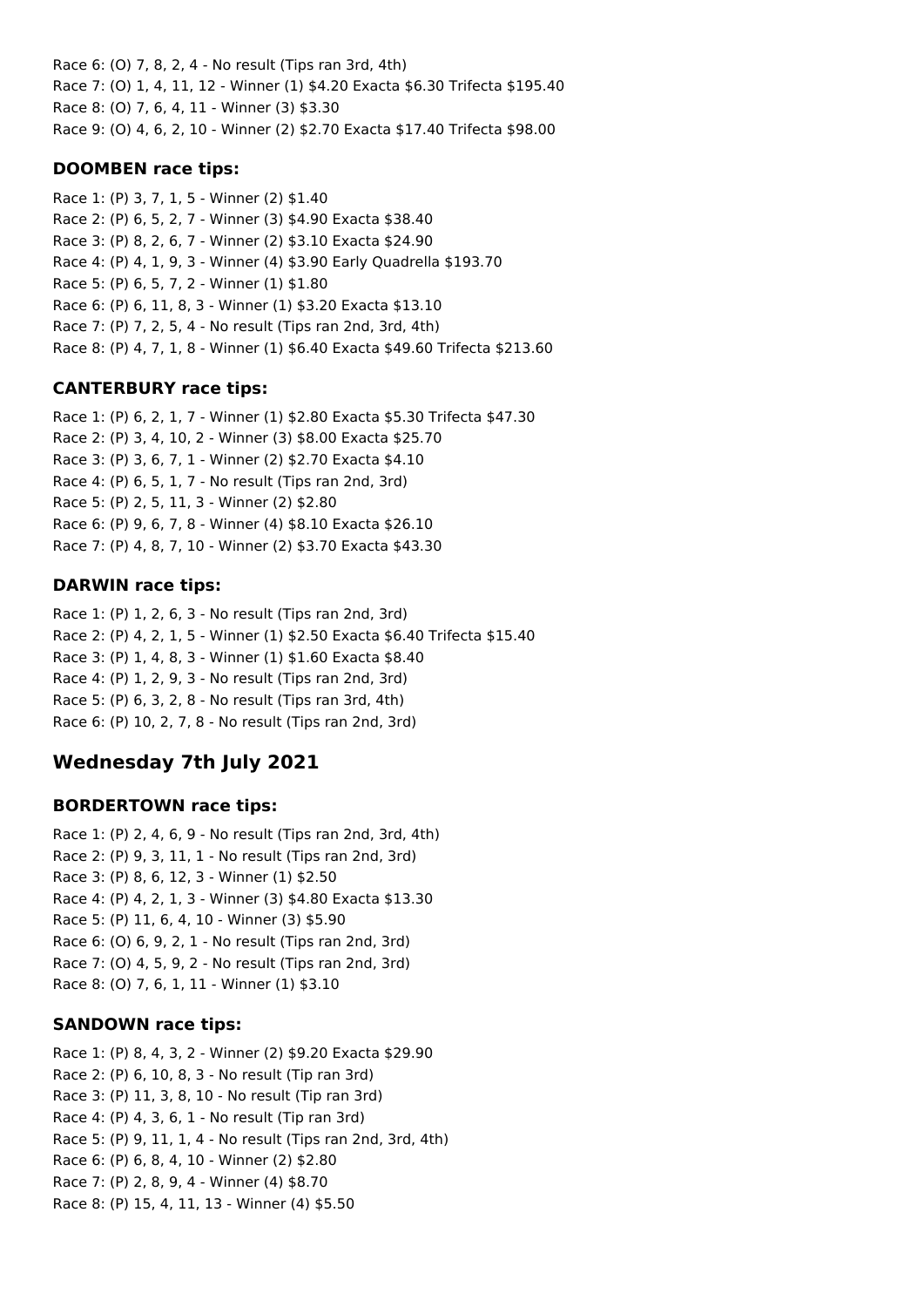### **BELMONT race tips:**

Race 1: (P) 9, 7, 11, 4 - Abandoned Race 2: (P) 1, 2, 9, 7 - Abandoned Race 3: (O) 7, 1, 3, 11 - Abandoned Race 4: (P) 5, 7, 8, 6 - Abandoned Race 5: (P) 10, 5, 8, 3 - Abandoned Race 6: (P) 8, 1, 5, 7 - Abandoned Race 7: (O) 8, 2, 7, 3 - Abandoned Race 8: (O) 6, 1, 2, 9 - Abandoned

### **EAGLE FARM race tips:**

Race 1: (\*) 8, 7, 1, 9 - Winner (1) \$2.70 Race 2: (P) 2, 5, 1, 8 - Winner (3) \$4.10 Exacta \$12.00 Race 3: (\*) 9, 5, 3, 7 - Winner (1) \$2.10 Exacta \$15.10 Trifecta \$64.60 Race 4: (P) 3, 9, 1, 6 - No result (Tips ran 2nd, 4th) Race 5: (P) 1, 2, 8, 6 - Winner (3) \$4.90 Exacta \$36.10 Race 6: (P) 10, 2, 3, 5 - No result (Tips ran 2nd, 4th) Race 7: (P) 1, 5, 2, 4 - Winner (1) \$1.60 Exacta \$3.20 Race 8: (P) 9, 1, 8, 10 - Winner (3) \$2.80 Exacta \$6.90 Trifecta \$24.80 Race 9: (P) 2, 4, 7, 6 - Winner (1) \$2.80 Exacta \$4.70

### **GRAFTON race tips:**

Race 1: (O) 2, 6, 10, 8 - Winner (1) \$2.60 Race 2: (P) 2, 9, 1, 6 - Winner (4) \$5.70 Exacta \$14.80 Trifecta \$78.10 First Four \$225.60 Race 3: (O) 6, 9, 13, 14 - Winner (1) \$2.40 Race 4: (O) 5, 14, 1, 11 - Winner (1) \$3.60 Early Quadrella \$187.50 Race 5: (O) 11, 4, 8, 5 - Winner (1) \$1.90 Race 6: (O) 7, 10, 6, 8 - Winner (1) \$2.90 Exacta \$39.80 Race 7: (P) 9, 12, 5, 11 - Winner (3) \$6.60 Exacta \$31.70 Trifecta \$191.70 Race 8: (O) 8, 13, 6, 2 - Winner (1) \$2.50 Exacta \$13.80 Trifecta \$42.10 Quadrella \$157.80

### **RANDWICK Kensington race tips:**

Race 1: (P) 4, 2, 1, 7 - Winner (1) \$2.50 Exacta \$14.20 Trifecta \$52.70 Race 2: (P) 4, 11, 6, 5 - Winner (1) \$2.40 Exacta \$6.30 Trifecta \$27.00 Race 3: (\*) 5, 6, 7, 4 - Winner (2) \$3.20 Exacta \$9.50 Race 4: (P) 5, 6, 2, 1 - Winner (1) \$2.60 Exacta \$12.20 Early Quadrella \$96.90 Race 5: (\*) 5, 1, 7, 3 - Winner (1) \$1.80 Exacta \$7.70 Trifecta \$23.80 First Four \$35.20 Race 6: (P) 4, 11, 10, 6 - Winner (1) \$3.10 Exacta \$19.40 Race 7: (P) 3, 8, 7, 4 - Winner (1) \$3.60 Exacta \$11.40 Quadrella \$108.60

# **WARWICK race tips:**

Race 1: (P) 2, 3, 1, 4 - Abandoned Race 2: (P) 1, 2, 3, 4 - Abandoned Race 3: (P) 1, 2, 4, 9 - Abandoned Race 4: (P) 1, 2, 3, 4 - Abandoned Race 5: (P) 1, 2, 6, 14 - Abandoned Race 6: (P) 1, 2, 3, 4 - Abandoned Race 7: (P) 8, 1, 2, 3 - Abandoned Race 8: (P) 1, 2, 3, 4 - Abandoned

# **Wednesday 30th June 2021**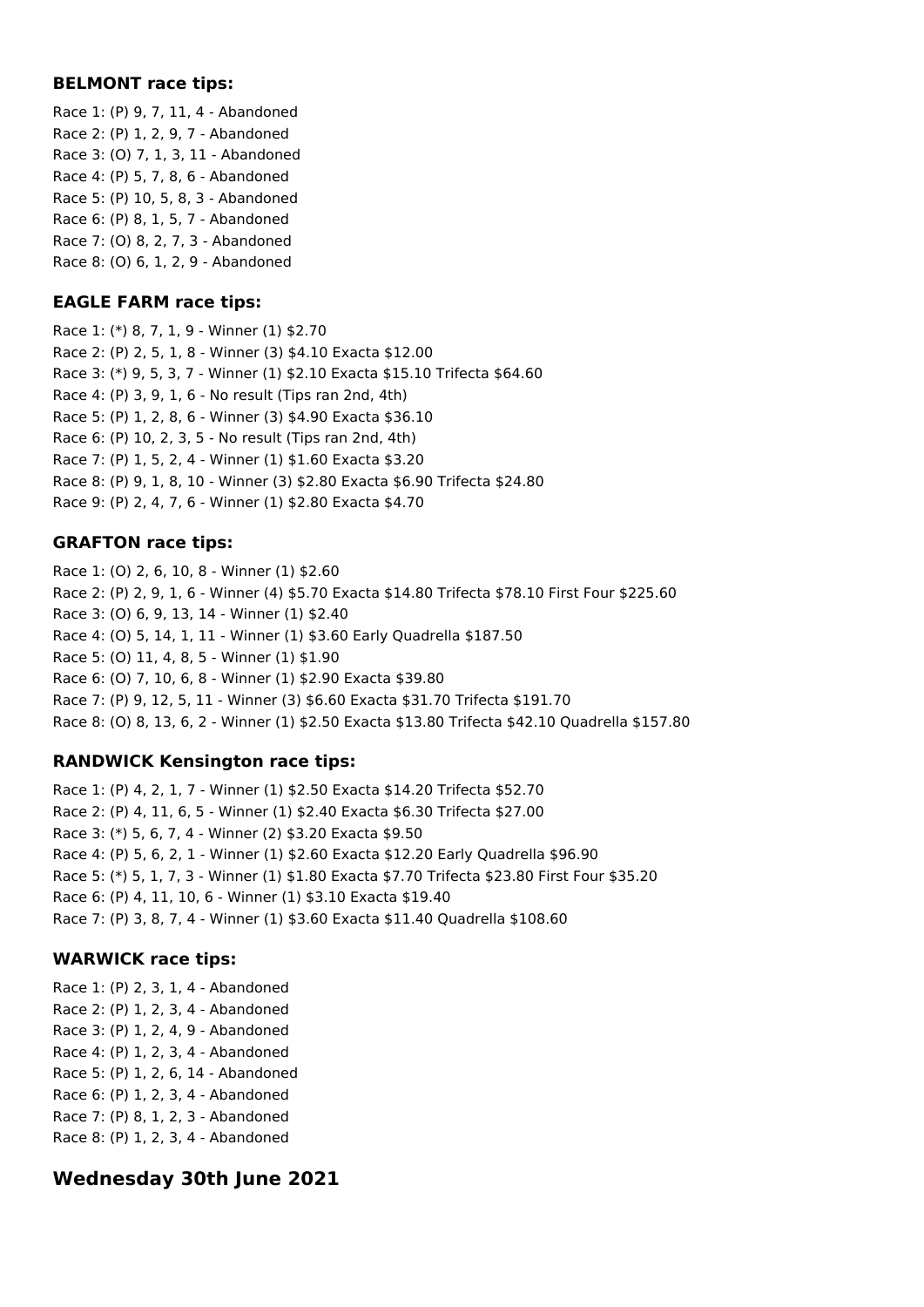### **WARWICK FARM race tips:**

Race 1: (P) 9, 6, 2, 4 - No result (Tips ran 2nd, 3rd) Race 2: (P) 4, 6, 3, 12 - Winner (1) \$3.90 Race 3: (P) 3, 1, 8, 7 - Winner (2) \$6.40 Race 4: (P) 9, 10, 2, 4 - Winner (2) \$4.00 Race 5: (\*) 8, 5, 10, 13 - Winner (2) \$4.00 Race 6: (P) 15, 1, 7, 4 - Winner (3) \$3.70 Exacta \$22.60 Trifecta \$121.70 First Four \$303.00 Race 7: (\*) 16, 4, 1, 14 - No result (Tip ran 3rd)

### **SANDOWN race tips:**

Race 1: (P) 5, 2, 4, 1 - Winner (1) \$3.20 Exacta \$22.70 Trifecta \$61.60 Race 2: (O) 9, 3, 4, 6 - No result (Tips ran 2nd, 3rd) Race 3: (O) 2, 9, 12, 3 - No result (Tip ran 4th) Race 4: (O) 2, 11, 3, 16 - No result (Tips ran 2nd, 4th) Race 5: (P) 6, 15, 4, 1 - No result (Tips ran 2nd, 3rd) Race 6: (P) 11, 8, 2, 7 - Winner (1) \$1.90 Exacta \$9.00 Race 7: (O) 5, 10, 1, 6 - No result (Tips ran 2nd, 3rd) Race 8: (P) 3, 15, 8, 10 - No result (Tip ran 4th) Race 9: (P) 8, 6, 2, 19 - Winner (3) \$3.20 Exacta \$35.50

### **BALAKLAVA race tips:**

Race 1: (O) 4, 8, 5, 7 - Winner (2) \$6.30 Exacta \$26.90 Race 2: (P) 1, 5, 7, 8 - Winner (1) \$2.00 Race 3: (P) 4, 3, 11, 14 - Winner (2) \$2.80 Race 4: (P) 2, 10, 5, 1 - Winner (1) \$2.80 Exacta \$8.70 Early Quadrella \$92.40 Race 5: (O) 8, 2, 6, 7 - Winner (2) \$6.40 Race 6: (P) 6, 12, 2, 1 - Winner (3) \$3.50 Race 7: (O) 9, 4, 11, 1 - No result Race 8: (O) 4, 3, 2, 14 - No result (Tips ran 2nd, 4th)

### **EAGLE FARM race tips:**

Race 1: (P) 3, 2, 7, 6 - Winner (2) \$3.50 Exacta \$16.50 Trifecta \$34.60 First Four \$123.90 Race 2: (P) 4, 7, 2, 3 - No result (Tips ran 2nd, 4th) Race 3: (P) 3, 1, 2, 4 - No result (Tips ran 2nd, 3rd) Race 4: (P) 15, 9, 1, 13 - No result (Tips ran 2nd, 3rd) Race 5: (P) 1, 6, 5, 3 - Winner (1) \$3.70 Exacta \$25.50 Race 6: (P) 7, 11, 12, 3 - Winner (4) \$10.00 Race 7: (\*) 1, 6, 8, 5 - Winner (2) \$10.60 Race 8: (P) 17, 1, 3, 13 - Winner (4) \$6.50 Quadrella \$7,680.10

### **BELMONT race tips:**

Race 1: (P) 3, 1, 10, 7 - Winner (2) \$2.90 Exacta \$4.60 Race 2: (P) 6, 1, 3, 7 - Winner (2) \$5.20 Race 3: (P) 1, 2, 11, 5 - No result (Tips ran 2nd, 3rd) Race 4: (P) 3, 1, 5, 2 - No result (Tips ran 2nd, 3rd, 4th) Race 5: (P) 3, 1, 9, 6 - Winner (1) \$2.50 Exacta \$8.00 Trifecta \$77.20 Race 6: (O) 6, 1, 3, 7 - No result (Tips ran 2nd, 3rd) Race 7: (P) 2, 4, 7, 6 - Winner (3) \$5.00 Race 8: (O) 2, 1, 9, 11 - Winner (2) \$3.30 Race 9: (O) 6, 4, 5, 1 - Winner (3) \$12.10

### **ROCKHAMPTON race tips:**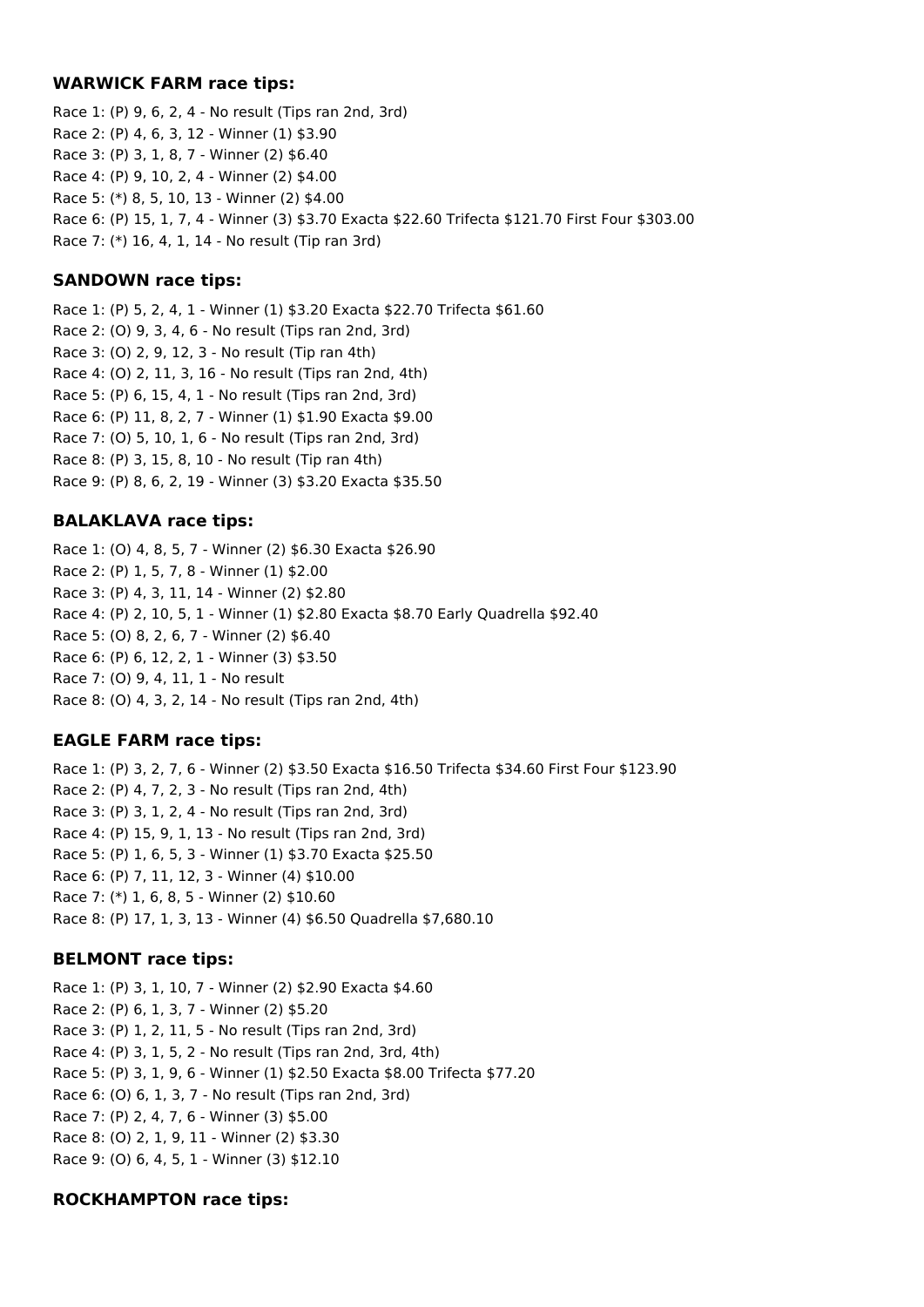Race 1: (O) 8, 6, 7, 9 - Winner (4) \$5.30 Race 2: (P) 1, 2, 3, 4 - No result (Tips ran 3rd, 4th) Race 3: (O) 4, 3, 11, 2 - Winner (1) \$5.40 Exacta \$17.10 Race 4: (P) 7, 8, 4, 2 - No result (Tips ran 2nd, 3rd) Race 5: (P) 5, 9, 2, 11 - Winner (1) \$2.90 Race 6: (P) 3, 2, 8, 5 - Winner (1) \$2.50 Race 7: (P) 3, 6, 7, 1 - Winner (1) \$2.00 Exacta \$8.70 Race 8: (P) 5, 3, 9, 4 - Winner (2) \$2.40 Exacta \$10.00 Quadrella \$134.80

# **Wednesday 23rd June 2021**

#### **CANTERBURY race tips:**

Race 1: (P) 2, 3, 5, 6 - Winner (1) \$2.80 Exacta \$18.30 Trifecta \$114.90 Race 2: (P) 6, 4, 9, 3 - Winner (1) \$2.90 Exacta \$16.00 Race 3: (P) 1, 3, 8, 9 - Winner (2) \$2.70 Exacta \$5.70 Race 4: (P) 1, 6, 7, 9 - No result (Tips ran 3rd, 4th) Race 5: (P) 9, 6, 3, 5 - Winner (1) \$3.00 Race 6: (P) 4, 8, 1, 2 - Winner (1) \$2.70

### **CRANBOURNE race tips:**

Race 1: (O) 6, 2, 11, 4 - Winner (2) \$6.40 Race 2: (P) 13, 10, 7, 9 - Winner (3) \$2.20 Exacta \$6.10 Trifecta \$24.20 First Four \$123.30 Race 3: (O) 13, 12, 8, 6 - No result (Tips ran 2nd, 4th) Race 4: (P) 4, 8, 7, 5 - No result (Tip ran 3rd) Race 5: (P) 5, 2, 7, 10 - Winner (1) \$2.40 Exacta \$9.40 Trifecta \$32.50 Race 6: (P) 3, 4, 8, 7 - No result (Tip ran 3rd) Race 7: (P) 6, 8, 10, 1 - No result (Tips ran 2nd, 3rd) Race 8: (O) 10, 3, 1, 4 - Winner (2) \$3.40 Exacta \$55.00

### **MURRAY BRIDGE race tips:**

Race 1: (P) 2, 4, 3, 5 - Winner (4) \$4.80 Exacta \$22.90 Race 2: (P) 4, 6, 7, 3 - Winner (4) \$4.70 Exacta \$17.50 Trifecta \$44.00 Race 3: (P) 4, 1, 3, 5 - Winner (3) \$4.80 Exacta \$9.40 Trifecta \$31.20 First Four \$58.70 Race 4: (P) 6, 9, 5, 1 - Winner (1) \$3.30 Exacta \$10.70 Race 5: (P) 8, 5, 2, 6 - No result (Tips ran 2nd, 3rd, 4th) Race 6: (P) 7, 9, 5, 4 - No result (Tips ran 2nd, 4th) Race 7: (O) 4, 8, 3, 11 - Winner (1) \$3.20 Exacta \$18.60 Race 8: (O) 9, 1, 8, 4 - No result (Tips ran 2nd, 4th) Race 9: (P) 2, 7, 6, 12 - No result (Tips ran 2nd, 3rd)

#### **DOOMBEN race tips:**

Race 1: (P) 1, 3, 9, 4 - Winner (4) \$9.90 Race 2: (P) 1, 3, 10, 7 - Winner (3) \$3.80 Exacta \$10.10 Trifecta \$26.40 Race 3: (\*) 8, 6, 1, 10 - Winner (1) \$1.30 Exacta \$6.30 Trifecta \$20.30 Race 4: (P) 1, 2, 11, 6 - Winner (1) \$2.00 Exacta \$11.40 Trifecta \$36.30 Early Quadrella \$259.00 Race 5: (P) 4, 3, 8, 2 - Winner (2) \$4.40 Race 6: (P) 10, 7, 13, 4 - Winner (3) \$6.70 Race 7: (P) 3, 10, 16, 7 - Winner (2) \$3.90 Race 8: (P) 7, 4, 11, 6 - Winner (3) \$2.90 Quadrella \$517.80

### **BELMONT race tips:**

Race 1: (O) 8, 1, 7, 10 - Winner (2) \$10.80 Race 2: (O) 7, 9, 6, 10 - Winner (1) \$1.40 Exacta \$13.50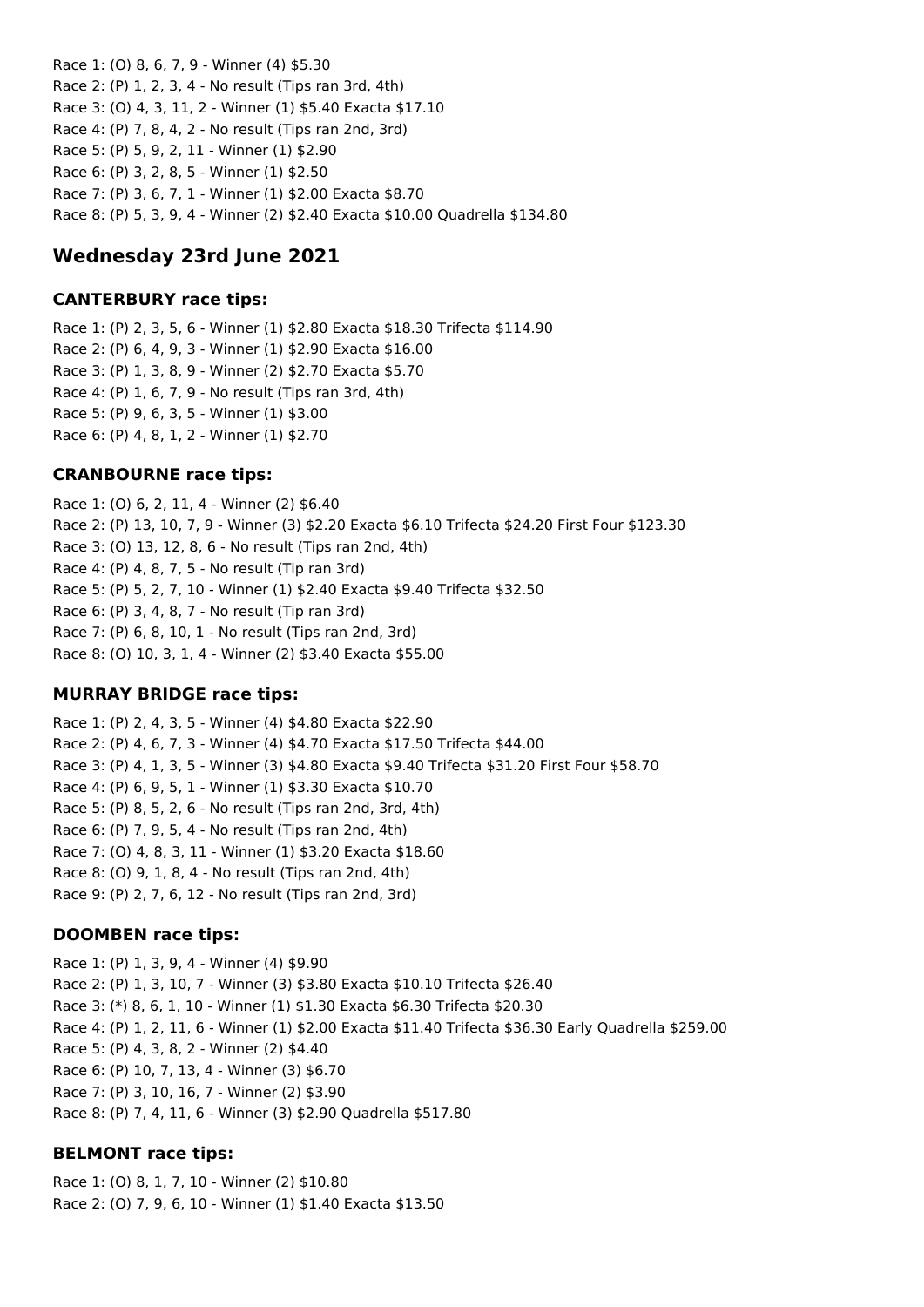Race 3: (P) 2, 1, 6, 10 - Winner (1) \$1.50 Exacta \$2.80 Race 4: (O) 7, 1, 3, 4 - Winner (4) \$2.80 Exacta \$7.30 Race 5: (P) 4, 6, 2, 5 - Winner (1) \$1.80 Race 6: (O) 4, 5, 6, 2 - Winner (2) \$2.40 Exacta \$13.60 Early Quadrella \$26.40 Race 7: (O) 4, 1, 7, 3 - Winner (1) \$3.10 Race 8: (O) 4, 6, 5, 8 - Winner (2) \$6.80 Race 9: (O) 1, 3, 7, 2 - Winner (2) \$4.50 Race 10: (P) 3, 4, 7, 11 - No result (Tip ran 2nd)

# **Wednesday 16th June 2021**

#### **BELMONT race tips:**

Race 1: (P) 3, 2, 4, 5 - No result (Tips ran 2nd, 3rd) Race 2: (P) 7, 6, 3, 9 - No result (Tips ran 2nd, 3rd) Race 3: (P) 8, 5, 10, 4 - No result Race 4: (O) 4, 3, 1, 6 - No result (Tip ran 4th) Race 5: (P) 4, 6, 3, 11 - No result (Tips ran 2nd, 4th) Race 6: (P) 11, 3, 10, 4 - Winner (2) \$8.40 Race 7: (O) 10, 4, 1, 5 - No result (Tip ran 3rd)

#### **DOOMBEN race tips:**

Race 1: (P) 2, 6, 3, 11 - Winner (4) \$6.10 Race 2: (P) 6, 3, 7, 4 - Winner (3) \$3.90 Exacta \$34.30 Race 3: (P) 5, 12, 14, 1 - No result (Tip ran 3rd) Race 4: (P) 2, 3, 8, 6 - Winner (3) \$3.40 Exacta \$4.90 Race 5: (P) 2, 1, 3, 13 - Winner (1) \$3.40 Exacta \$14.50 Race 6: (P) 6, 1, 2, 5 - Winner (1) \$4.20 Race 7: (P) 3, 8, 9, 4 - No result (Tip ran 2nd) Race 8: (P) 2, 5, 1, 4 - Winner (2) \$3.10 Race 9: (P) 3, 11, 1, 9 - No result (Tips ran 3rd, 4th)

#### **GAWLER race tips:**

Race 1: (O) 4, 11, 1, 3 - Winner (1) \$2.20 Exacta \$20.90 Race 2: (O) 10, 9, 8, 2 - Winner (4) \$2.30 Race 3: (P) 3, 8, 4, 1 - Winner (3) \$4.30 Race 4: (O) 4, 8, 2, 9 - Winner (2) \$3.40 Early Quadrella \$96.50 Race 5: (P) 4, 9, 12, 5 - Winner (3) \$7.00 Race 6: (O) 3, 5, 11, 4 - Winner (1) \$6.50 Race 7: (P) 8, 13, 4, 2 - Winner (1) \$5.60 Exacta \$48.40 Race 8: (O) 13, 9, 1, 7 - No result (Tip ran 4th)

#### **RANDWICK Kensington race tips:**

Race 1: (P) 1, 6, 4, 7 - Winner (3) \$4.20 Race 2: (P) 10, 3, 5, 4 - No result (Tips ran 2nd, 3rd) Race 3: (\*) 4, 2, 1, 9 - Winner (2) \$6.70 Exacta \$22.70 Race 4: (P) 3, 5, 2, 6 - Winner (1) \$3.30 Race 5: (P) 1, 8, 4, 6 - Winner (1) \$5.70 Race 6: (P) 1, 4, 3, 5 - Winner (3) \$4.80 Exacta \$29.50 Trifecta \$161.50 Race 7: (P) 5, 8, 4, 7 - Winner (1) \$3.70 Quadrella \$481.60

#### **SANDOWN race tips:**

Race 1: (\*) 2, 1, 4, 3 - Winner (3) \$3.50 Exacta \$8.80 Trifecta \$22.80 First Four \$31.80 Race 2: (P) 7, 1, 3, 6 - No result (Tips ran 2nd, 3rd)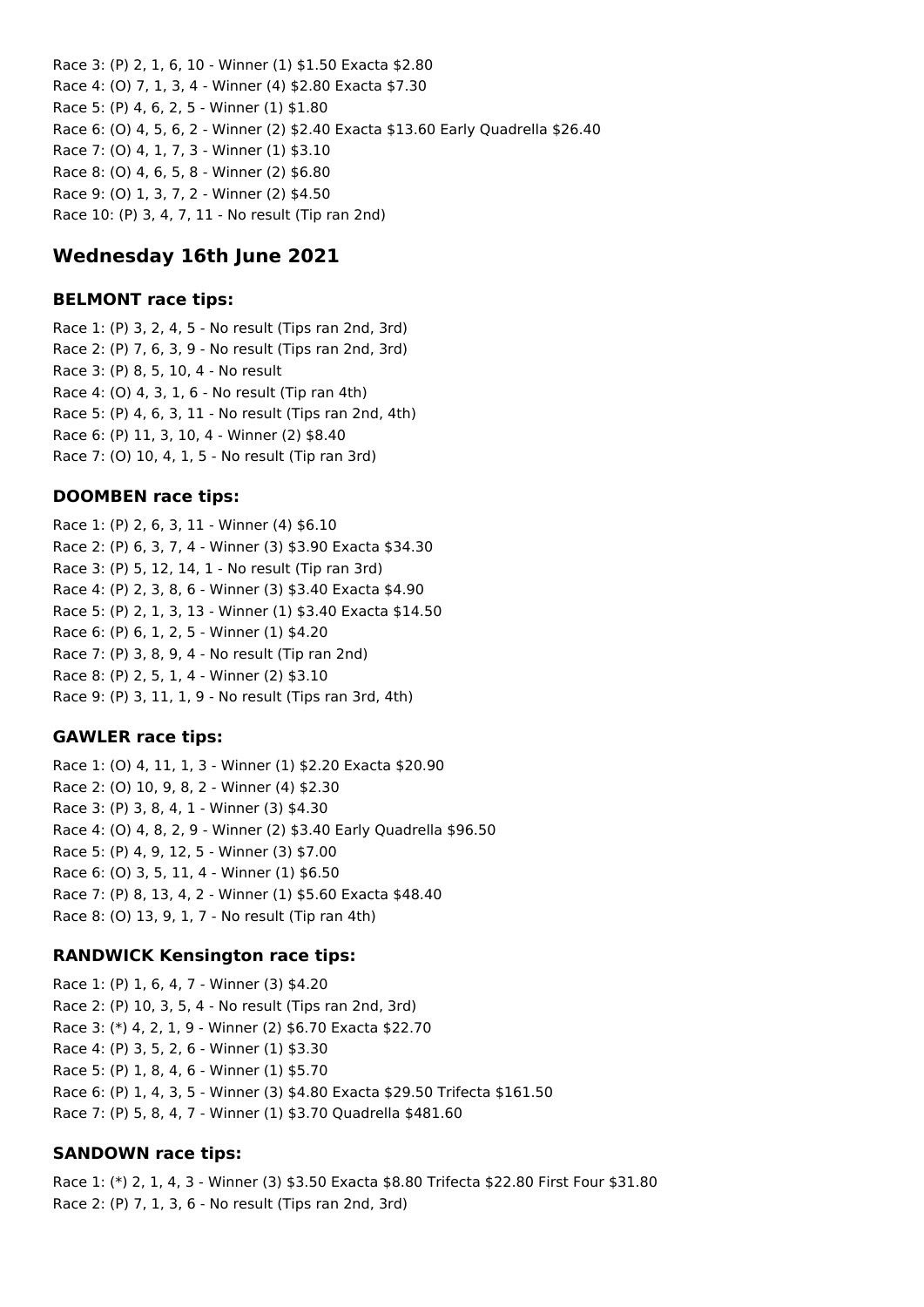Race 3: (O) 3, 2, 4, 12 - No result (Tips ran 2nd, 4th) Race 4: (P) 4, 3, 1, 6 - No result (Tips ran 2nd, 4th) Race 5: (P) 3, 14, 9, 12 - No result (Tips ran 3rd, 4th) Race 6: (P) 10, 7, 11, 2 - Winner (1) \$4.60 Exacta \$10.70 Race 7: (O) 5, 14, 4, 12 - Winner (1) \$3.50 Exacta \$32.40 Race 8: (P) 1, 9, 6, 10 - Winner (4) \$14.40 Exacta \$90.60

# **Wednesday 9th June 2021**

# **CANTERBURY race tips:**

Race 1: (P) 3, 4, 6, 5 - No result (Tips ran 2nd, 3rd) Race 2: (P) 2, 5, 7, 4 - Winner (1) \$1.40 Race 3: (P) 4, 8, 9, 6 - Winner (3) \$13.70 Exacta \$26.90 Race 4: (P) 7, 3, 5, 4 - Winner (1) \$1.90 Exacta \$8.10 Race 5: (P) 5, 6, 3, 2 - Winner (1) \$1.90 Exacta \$6.20 Trifecta \$14.50 First Four \$13.30 Race 6: (P) 9, 5, 8, 2 - Winner (3) \$3.70 Exacta \$12.00 Trifecta \$63.80 Race 7: (O) 2, 16, 9, 5 - Winner (3) \$9.00 Exacta \$55.00 Quadrella \$176.60

# **SALE race tips:**

Race 1: (P) 6, 2, 8, 1 - No result (Tips ran 3rd, 4th) Race 2: (O) 11, 16, 6, 3 - No result (Tips ran 3rd, 4th) Race 3: (P) 10, 5, 9, 11 - Winner (1) \$1.60 Exacta \$4.20 Race 4: (P) 9, 3, 6, 8 - No result (Tips ran 2nd, 4th) Race 5: (O) 4, 3, 11, 8 - Winner (1) \$4.00 Exacta \$23.70 Race 6: (P) 1, 6, 8, 3 - Winner (1) \$1.60 Exacta \$7.70 Trifecta \$22.80 Race 7: (P) 5, 8, 4, 13 - Winner (1) \$1.80 Race 8: (O) 14, 8, 2, 6 - No result (Tips ran 2nd, 4th)

# **STRATHALBYN race tips:**

Race 1: (P) 5, 6, 1, 7 - Abandoned Race 2: (P) 4, 2, 8, 7 - Abandoned Race 3: (P) 5, 3, 2, 1 - Abandoned Race 4: (O) 9, 4, 1, 7 - Abandoned Race 5: (P) 5, 1, 8, 10 - Abandoned Race 6: (O) 1, 2, 3, 10 - Abandoned Race 7: (P) 2, 8, 3, 4 - Abandoned Race 8: (O) 1, 2, 5, 4 - Abandoned

# **SUNSHINE COAST race tips:**

Race 1: (P) 5, 2, 1, 3 - Winner (2) \$3.00 Exacta \$20.40 Trifecta \$30.60 Race 2: (P) 16, 11, 6, 10 - No result (Tips ran 2nd, 3rd, 4th) Race 3: (P) 2, 1, 6, 5 - No result (Tips ran 2nd, 3rd, 4th) Race 4: (P) 6, 5, 7, 8 - Winner (1) \$3.10 Exacta \$13.20 Race 5: (\*) 1, 4, 5, 7 - Winner (1) \$1.60 Exacta \$7.50 Race 6: (P) 7, 2, 1, 10 - No result (Tips ran 2nd, 4th) Race 7: (\*) 13, 9, 12, 11 - Winner (1) \$2.50 Exacta \$8.50 Race 8: (P) 14, 1, 3, 2 - Winner (2) \$4.20 Exacta \$7.90

# **BELMONT race tips:**

Race 1: (P) 3, 4, 2, 6 - Winner (1) \$1.70 Exacta \$14.10 Trifecta \$50.30 First Four \$86.10 Race 2: (P) 6, 11, 1, 10 - Winner (3) \$4.20 Exacta \$11.80 Trifecta \$38.90 Race 3: (P) 11, 6, 8, 9 - Winner (4) \$11.00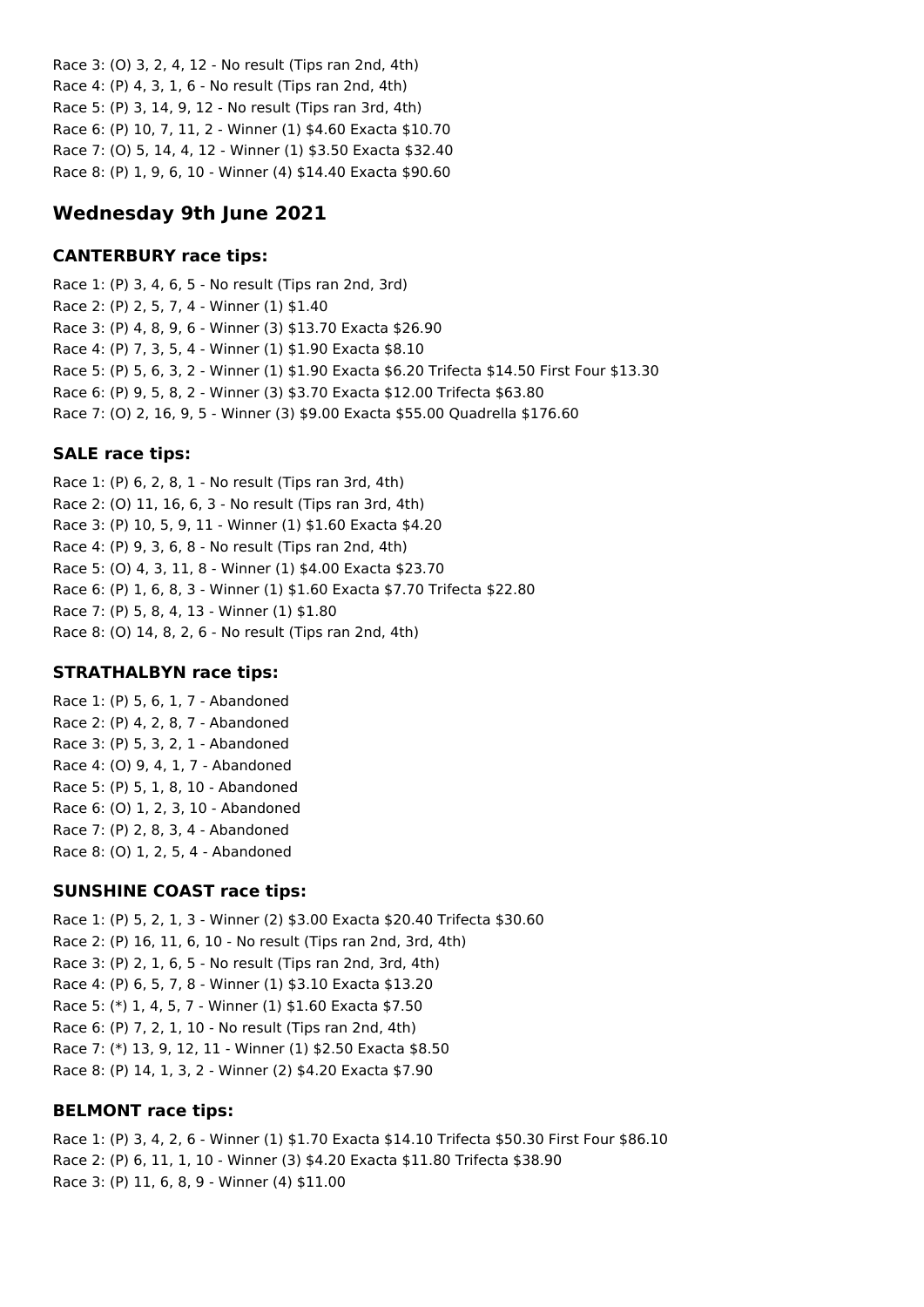Race 4: (P) 5, 2, 1, 6 - Winner (3) \$4.80 Exacta \$68.80 Trifecta \$230.30 First Four \$1,670.60 Early Quadrella\$650.90 Race 5: (O) 3, 8, 5, 6 - Winner (4) \$10.20 Race 6: (P) 2, 7, 8, 1 - Winner (4) \$1.80 Exacta \$13.80 Race 7: (P) 4, 3, 6, 8 - No result (Tips ran 3rd, 4th) Race 8: (P) 2, 4, 10, 7 - Winner (1) \$3.70

# **Wednesday 2nd June 2021**

### **WARWICK FARM race tips:**

Race 1: (P) 1, 2, 3, 6 - Winner (4) \$5.60 Race 2: (P) 1, 4, 5, 10 - Winner (1) \$1.90 Exacta \$13.10 Trifecta \$49.90 Race 3: (P) 2, 1, 4, 6 - Winner (3) \$2.90 Race 4: (P) 5, 6, 4, 3 - Winner (1) \$2.50 Exacta \$35.10 Trifecta \$161.80 First Four \$490.30 Early Quadrella \$176.90 Race 5: (O) 1, 5, 6, 8 - Winner (2) \$7.80 Race 6: (O) 5, 8, 14, 12 - Winner (4) \$15.40 Race 7: (P) 6, 11, 5, 8 - Winner (3) \$6.50 Exacta \$26.30 Quadrella \$5,345.20

### **SANDOWN race tips:**

Race 1: (P) 9, 7, 6, 3 - Winner (3) \$7.60 Race 2: (P) 8, 3, 5, 6 - No result (Tips ran 2nd, 3rd, 4th) Race 3: (\*) 2, 7, 10, 3 - Winner (4) \$5.80 Race 4: (O) 1, 9, 13, 3 - Winner (1) \$4.00 Race 5: (O) 12, 3, 7, 13 - No result (Tip ran 3rd) Race 6: (O) 16, 15, 13, 6 - No result (Tips ran 2nd, 3rd, 4th) Race 7: (O) 12, 11, 9, 13 - No result (Tips ran 3rd, 4th) Race 8: (\*) 6, 8, 15, 9 - Winner (1) \$3.80 Exacta \$10.10

### **GAWLER race tips:**

Race 1: (P) 11, 5, 9, 4 - Winner (2) \$7.00 Race 2: (P) 10, 8, 6, 4 - Winner (3) \$3.60 Race 3: (O) 9, 8, 5, 1 - No result (Tips ran 2nd, 3rd) Race 4: (O) 2, 8, 6, 11 - Winner (1) \$1.60 Race 5: (P) 3, 6, 5, 2 - Winner (1) \$2.50 Exacta \$8.70 Race 6: (O) 11, 4, 9, 6 - Winner (1) \$4.80 Exacta \$61.90 Race 7: (O) 2, 8, 7, 5 - Winner (3) \$6.30 Race 8: (O) 9, 7, 12, 5 - Winner (1) \$7.40 Quadrella \$612.10

### **DOOMBEN race tips:**

Race 1: (P) 6, 3, 5, 9 - Winner (2) \$4.00 Race 2: (P) 7, 3, 2, 8 - Winner (1) \$1.50 Exacta \$3.70 Race 3: (P) 7, 6, 9, 11 - No result (Tips ran 2nd, 3rd) Race 4: (\*) 3, 8, 5, 4 - Winner (1) \$1.10 Exacta \$3.20 Race 5: (\*) 4, 1, 3, 6 - No result (Tips ran 2nd, 3rd) Race 6: (P) 6, 2, 5, 1 - Winner (2) \$3.70 Exacta \$17.50 Trifecta \$47.90 First Four \$210.20 Race 7: (\*) 8, 6, 4, 1 - Winner (1) \$1.10 Exacta \$6.20 Trifecta \$32.20 Race 8: (P) 12, 14, 13, 7 - Winner (2) \$5.40 Exacta \$11.80

### **BELMONT race tips:**

Race 1: (P) 4, 3, 2, 1 - No result (Tips ran 2nd, 4th) Race 2: (P) 2, 5, 9, 3 - Winner (4) \$15.60 Exacta \$142.90 Race 3: (P) 5, 1, 9, 2 - No result (Tips ran 3rd, 4th) Race 4: (P) 1, 4, 8, 6 - Winner (1) \$1.80 Race 5: (P) 8, 6, 5, 1 - Winner (4) \$4.40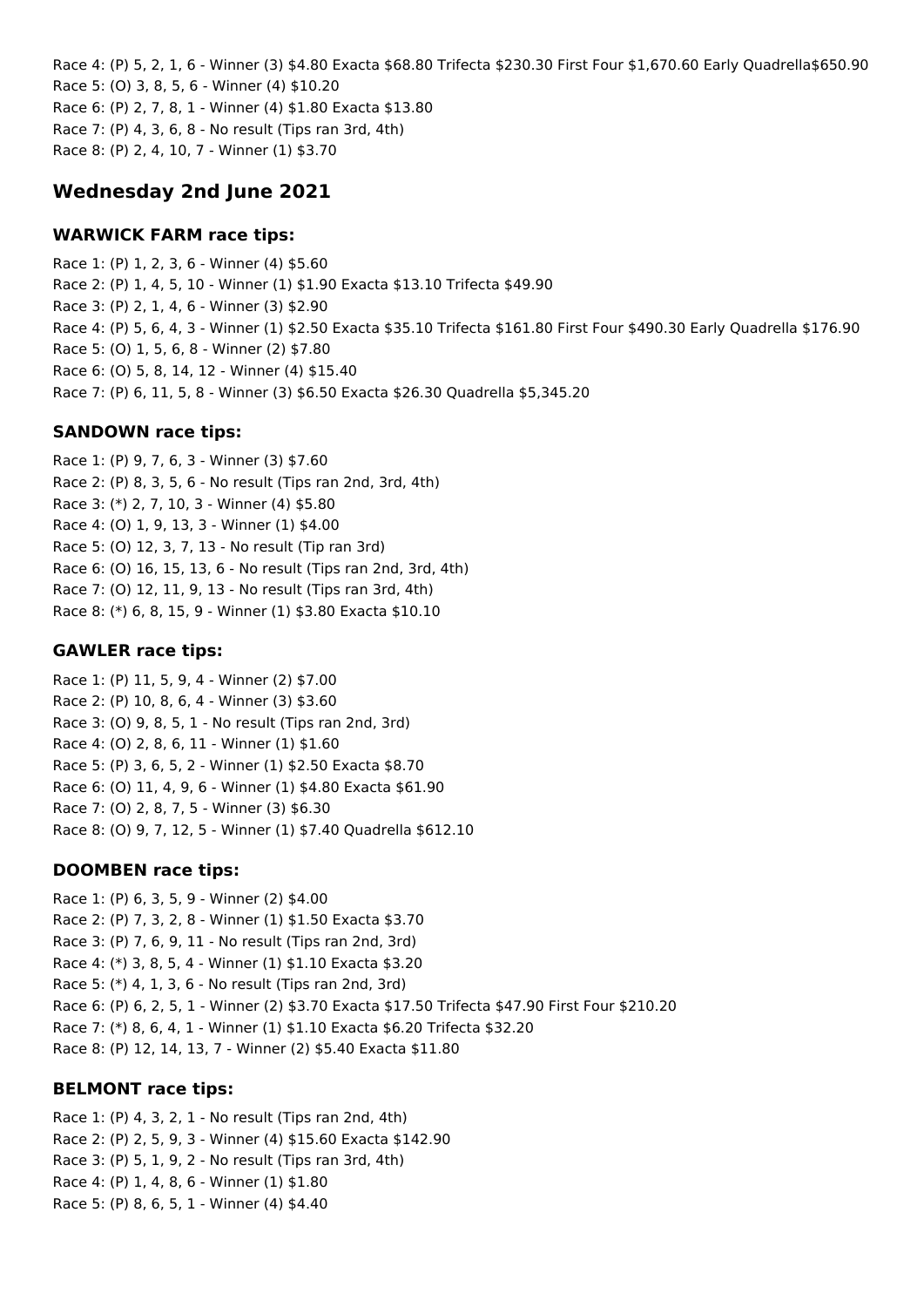Race 6: (O) 5, 3, 6, 8 - No result (Tips ran 2nd, 4th) Race 7: (O) 3, 5, 6, 4 - No result (Tips ran 2nd, 3rd, 4th) Race 8: (O) 5, 1, 11, 6 - No result (Tips ran 2nd, 3rd)

# **Wednesday 26th May 2021**

### **CANTERBURY race tips:**

Race 1: (P) 2, 1, 6, 7 - Winner (1) \$2.80 Race 2: (P) 8, 11, 2, 13 - Winner (3) \$4.90 Race 3: (P) 1, 6, 2, 8 - Winner (2) \$3.40 Race 4: (P) 2, 1, 9, 7 - No result (Tips ran 2nd, 4th) Race 5: (O) 2, 5, 4, 1 - No result (Tips ran 2nd, 3rd) Race 6: (O) 12, 5, 6, 1 - Winner (3) \$4.60 Exacta \$24.40 Race 7: (P) 5, 2, 1, 4 - Winner (1) \$2.60 Exacta \$9.10

## **SANDOWN race tips:**

Race 1: (P) 9, 1, 6, 2 - No result (Tips ran 2nd, 3rd) Race 2: (P) 2, 11, 6, 8 - Winner (1) \$2.90 Exacta \$10.20 Trifecta \$34.20 First Four \$96.90 Race 3: (P) 1, 6, 3, 4 - Winner (2) \$4.10 Exacta \$9.50 Race 4: (P) 8, 2, 10, 6 - Winner (2) \$1.50 Exacta \$3.30 Trifecta \$19.40 Race 5: (P) 2, 11, 9, 5 - Winner (1) \$1.70 Race 6: (O) 11, 16, 7, 9 - No result (Tips ran 2nd, 3rd) Race 7: (O) 1, 11, 13, 4 - Winner (4) \$28.20 Race 8: (O) 8, 18, 6, 12 - No result (Tips ran 2nd, 4th)

# **STRATHALBYN race tips:**

Race 1: (P) 4, 5, 7, 1 - Winner (1) \$1.40 Race 2: (P) 6, 8, 5, 2 - No result (Tips ran 2nd, 3rd) Race 3: (P) 4, 7, 5, 2 - Winner (2) \$4.20 Exacta \$5.90 Trifecta \$31.10 Race 4: (P) 4, 7, 9, 6 - Winner (1) \$1.70 Exacta \$11.70 Race 5: (P) 2, 8, 4, 6 - Winner (1) \$2.00 Exacta \$7.90 Race 6: (P) 5, 3, 2, 1 - Winner (1) \$4.80 Exacta \$19.00 Trifecta \$62.30 First Four \$381.50 Race 7: (P) 10, 9, 5, 6 - No result (Tip ran 3rd) Race 8: (O) 4, 6, 1, 13 - Winner (3) \$6.00 Exacta \$31.40

# **DOOMBEN race tips:**

Race 1: (P) 1, 5, 8, 11 - No result (Tips ran 2nd, 3rd) Race 2: (O) 15, 12, 2, 5 - No result (Tips ran 2nd, 4th) Race 3: (P) 5, 1, 7, 3 - Winner (2) \$4.40 Exacta \$28.30 Race 4: (P) 8, 13, 2, 5 - Winner (1) \$2.20 Race 5: (P) 7, 10, 3, 5 - Winner (1) \$2.20 Exacta \$11.90 Trifecta \$40.00 Race 6: (P) 8, 13, 2, 6 - Winner (2) \$3.20 Exacta \$14.40 Trifecta \$62.70 Race 7: (P) 1, 4, 6, 2 - No result (Tips ran 2nd, 4th) Race 8: (O) 10, 16, 14, 13 - Winner (2) \$3.20 Exacta \$36.70

# **BELMONT race tips:**

Race 1: (P) 3, 2, 6, 8 - Winner (2) \$7.00 Race 2: (O) 4, 3, 9, 7 - No result (Tip ran 3rd) Race 3: (P) 8, 4, 11, 6 - Winner (4) \$5.20 Race 4: (O) 9, 6, 4, 8 - No result (Tip ran 2nd) Race 5: (O) 1, 8, 5, 7 - No result (Tip ran 4th) Race 6: (O) 2, 6, 10, 9 - Winner (2) \$3.30 Race 7: (O) 2, 3, 7, 5 - Winner (1) \$4.30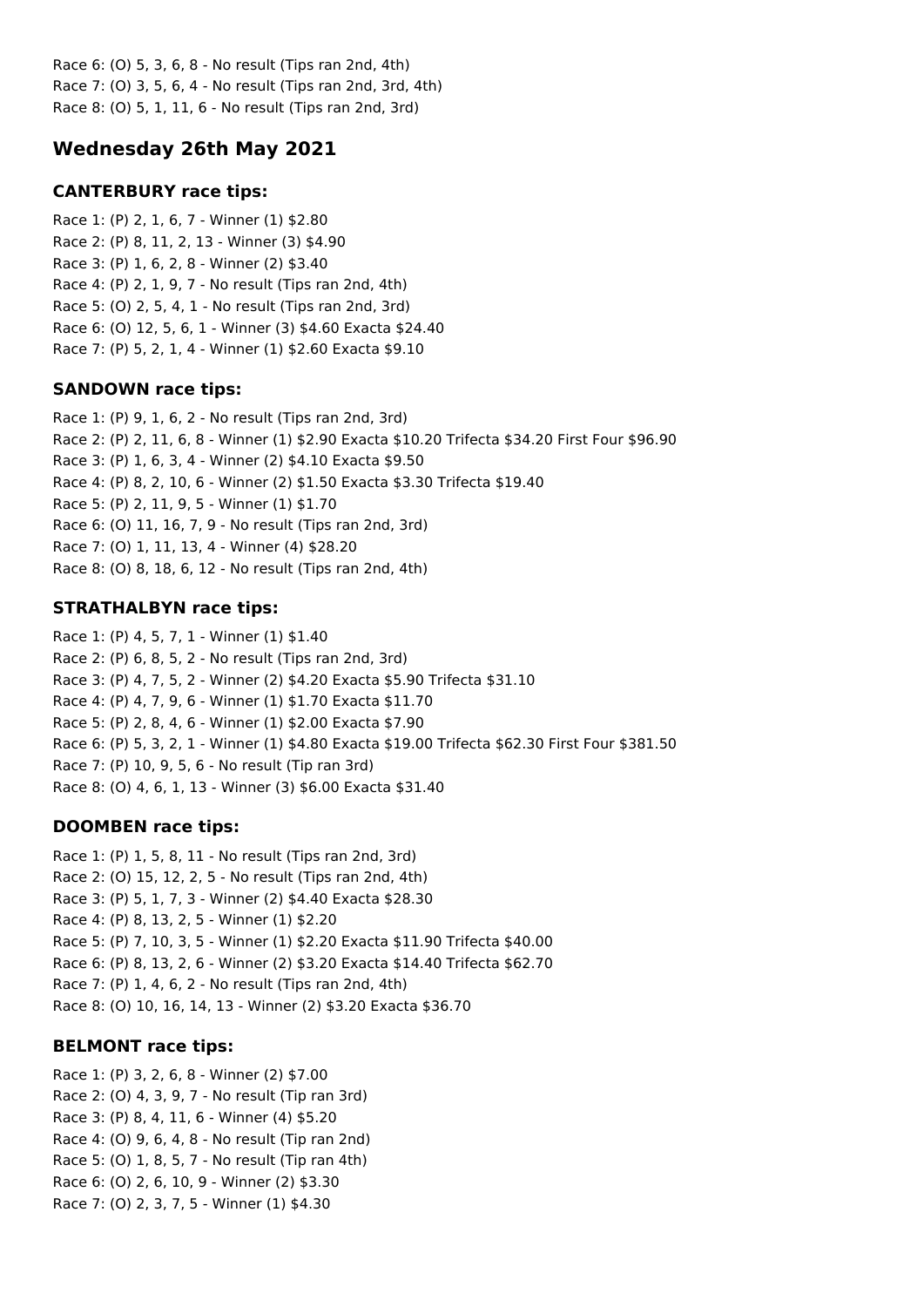Race 8: (O) 9, 1, 3, 7 - Winner (3) \$3.50 Race 9: (P) 6, 1, 8, 2 - Winner (3) \$5.70 Exacta \$13.80 Trifecta \$136.10 Quadrella \$296.00

# **Wednesday 19th May 2021**

### **RANDWICK Kensington race tips:**

Race 1: (P) 5, 7, 3, 1 - Winner (3) \$2.70 Exacta \$5.80 Trifecta \$33.40 Race 2: (\*) 1, 8, 3, 4 - Winner (1) \$2.50 Exacta \$29.40 Race 3: (\*) 5, 7, 11, 9 - No result (Tips ran 3rd, 4th) Race 4: (P) 4, 6, 2, 3 - No result (Tips ran 2nd, 3rd, 4th) Race 5: (O) 2, 6, 12, 9 - No result (Tips ran 2nd, 3rd) Race 6: (\*) 10, 4, 6, 3 - Winner (1) \$2.20 Race 7: (O) 6, 7, 13, 15 - No result (Tips ran 2nd, 3rd)

### **BALLARAT race tips:**

Race 1: (P) 6, 1, 7, 4 - Winner (4) \$3.00 Exacta \$6.00 Trifecta \$8.10 Race 2: (P) 3, 7, 1, 6 - Winner (4) \$11.10 Exacta \$87.20 Trifecta \$161.50 Race 3: (P) 7, 6, 3, 1 - No result (Tips ran 2nd, 3rd, 4th) Race 4: (P) 3, 1, 5, 7 - Winner (1) \$3.50 Exacta \$22.20 Trifecta \$57.40 First Four \$214.20 Race 5: (P) 6, 14, 10, 13 - No result (Tips ran 2nd, 4th) Race 6: (O) 3, 11, 4, 13 - Winner (4) \$5.40 Exacta \$46.10 Race 7: (P) 9, 7, 4, 10 - Winner (1) \$2.50 Exacta \$13.30 Trifecta \$48.90 Race 8: (P) 2, 5, 11, 1 - No result (Tips ran 2nd, 4th)

### **BORDERTOWN race tips:**

Race 1: (P) 3, 8, 6, 2 - Winner (1) \$2.80 Exacta \$16.70 Trifecta \$33.40 First Four \$124.10 Race 2: (O) 9, 3, 8, 12 - Winner (3) \$2.90 Race 3: (O) 8, 4, 2, 6 - Winner (1) \$3.60 Exacta \$23.60 Race 4: (O) 1, 12, 6, 7 - Winner (2) \$8.90 Early Quadrella \$382.70 Race 5: (O) 1, 10, 5, 9 - Winner (4) \$5.90 Exacta \$20.60 Race 6: (P) 9, 3, 10, 1 - Winner (1) \$4.30 Exacta \$19.50 Race 7: (O) 11, 8, 7, 5 - Winner (4) \$6.40 Exacta \$41.90 Quadrella \$1,641.10

#### **IPSWICH race tips:**

Race 1: (P) 5, 6, 1, 2 - Winner (4) \$15.00 Exacta \$60.30 Trifecta \$334.20 Race 2: (P) 10, 2, 4, 8 - Winner (1) \$1.90 Exacta \$4.50 Race 3: (P) 7, 3, 8, 5 - Winner (4) \$5.10 Race 4: (P) 3, 8, 6, 5 - Winner (4) \$2.60 Exacta \$10.90 Early Quadrella \$1,078.00 Race 5: (P) 10, 5, 8, 4 - No result (Tips ran 2nd, 4th) Race 6: (P) 1, 4, 3, 2 - Winner (1) \$2.60 Exacta \$17.10 Race 7: (\*) 10, 12, 3, 9 - Winner (3) \$6.40 Exacta \$24.70 Race 8: (O) 12, 2, 4, 6 - No result

#### **PINJARRA race tips:**

Race 1: (P) 9, 10, 3, 7 - Winner (1) \$4.70 Exacta \$7.30 Race 2: (P) 9, 7, 10, 8 - No result (Tip ran 2nd) Race 3: (P) 4, 3, 8, 1 - No result (Tips ran 3rd, 4th) Race 4: (O) 10, 7, 8, 3 - Winner (1) \$4.10 Race 5: (P) 5, 4, 1, 8 - Winner (2) \$3.10 Exacta \$10.50 Race 6: (P) 2, 1, 7, 9 - Winner (2) \$2.70 Exacta \$6.30 Trifecta \$34.80 Race 7: (P) 8, 2, 11, 7 - Winner (1) \$2.70 Race 8: (O) 8, 13, 11, 2 - Winner (2) \$8.30 Exacta \$45.40 Quadrella \$289.10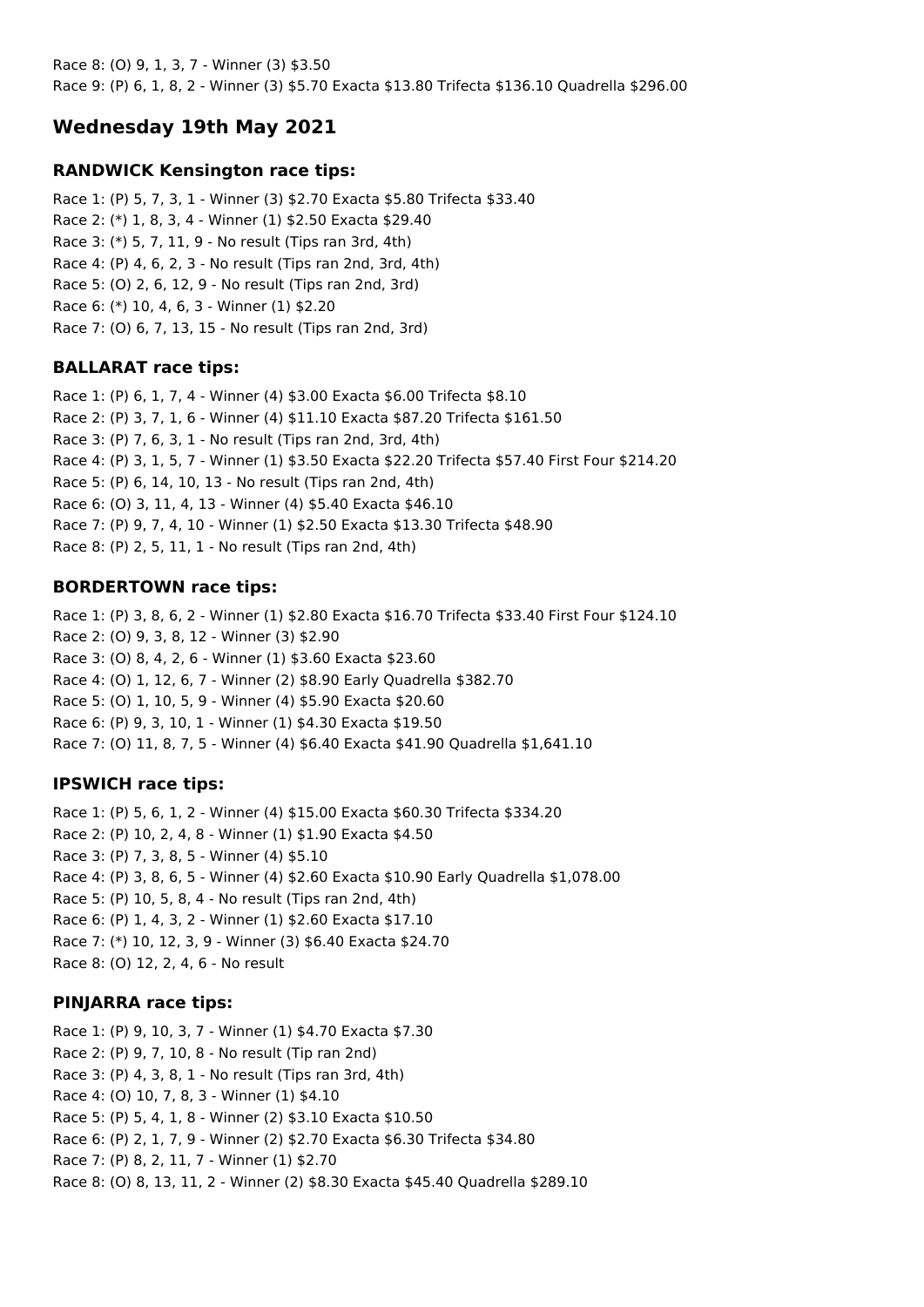# **Wednesday 12th May 2021**

### **WARWICK FARM race tips:**

Race 1: (\*) 2, 5, 4, 8 - No result (Tips ran 3rd, 4th) Race 2: (P) 3, 7, 6, 8 - Winner (3) \$9.60 Exacta \$63.30 Race 3: (O) 9, 3, 8, 4 - Winner (4) \$11.10 Exacta \$62.80 Race 4: (P) 6, 8, 4, 5 - Winner (4) \$11.90 Exacta \$25.30 Trifecta \$200.20 First Four \$1,118.60 Race 5: (O) 9, 3, 6, 4 - Winner (1) \$3.80 Race 6: (P) 3, 12, 6, 9 - Winner (3) \$4.10 Exacta \$17.40 Trifecta \$83.60 Race 7: (O) 3, 9, 8, 4 - No result (Tips ran 2nd, 3rd)

### **SALE race tips:**

Race 1: (P) 5, 8, 2, 9 - Abandoned Race 2: (P) 6, 1, 2, 5 - Abandoned Race 3: (P) 5, 4, 6, 8 - Abandoned Race 4: (P) 5, 4, 3, 6 - Abandoned Race 5: (P) 1, 11, 8, 4 - Abandoned Race 6: (P) 5, 6, 10, 1 - Abandoned Race 7: (O) 2, 3, 7, 8 - Abandoned Race 8: (P) 9, 1, 3, 7 - Abandoned

### **BALAKLAVA race tips:**

Race 1: (P) 10, 7, 6, 9 - Winner (4) \$16.00 Exacta \$31.20 Race 2: (P) 11, 8, 9, 4 - Winner (3) \$5.80 Exacta \$15.00 Race 3: (O) 10, 9, 5, 12 - Winner (1) \$4.00 Race 4: (O) 2, 4, 9, 7 - No result (Tips ran 3rd, 4th) Race 5: (O) 4, 5, 10, 7 - Winner (2) \$5.10 Race 6: (P) 6, 2, 4, 8 - Winner (1) \$6.30 Exacta \$24.40 Race 7: (P) 12, 8, 7, 5 - No result (Tips ran 2nd, 3rd)

### **GOLD COAST race tips:**

Race 1: (\*) 3, 1, 4, 5 - Winner (2) \$3.70 Exacta \$12.60 Trifecta \$12.70 First Four \$16.70 Race 2: (P) 5, 10, 4, 8 - Winner (4) \$5.50 Exacta \$8.20 Trifecta \$37.00 First Four \$38.70 Race 3: (P) 2, 3, 1, 4 - No result (Tips ran 2nd, 4th) Race 4: (P) 2, 1, 6, 5 - Winner (1) \$2.00 Exacta \$3.40 Trifecta \$8.00 Race 5: (P) 11, 2, 8, 12 - Winner (1) \$1.70 Exacta \$3.90 Trifecta \$5.40 First Four \$5.50 Race 6: (\*) 8, 11, 7, 3 - Winner (1) \$1.10 Exacta \$3.20 Trifecta \$5.10 Race 7: (P) 12, 1, 4, 9 - Winner (1) \$1.70 Exacta \$3.10 Trifecta \$8.90 First Four \$12.70 Race 8: (P) 2, 19, 12, 17 - No result (Tip ran 3rd)

### **ASCOT race tips:**

Race 1: (P) 7, 5, 8, 2 - Winner (3) \$14.90 Race 2: (P) 1, 3, 2, 7 - Winner (3) \$9.40 Exacta \$19.70 Trifecta \$94.10 Race 3: (P) 3, 1, 6, 5 - Winner (1) \$2.70 Exacta \$10.20 Trifecta \$39.60 Race 4: (P) 3, 5, 6, 8 - Winner (2) \$2.50 Exacta \$3.30 Trifecta \$22.40 Early Quadrella \$2,598.30 Race 5: (P) 8, 4, 3, 5 - Winner (3) \$3.50 Exacta \$7.70 Trifecta \$30.30 First Four \$47.40 Race 6: (P) 3, 9, 2, 1 - No result (Tips ran 2nd, 3rd, 4th) Race 7: (O) 1, 5, 3, 4 - Winner (4) \$4.90 Race 8: (P) 10, 3, 1, 4 - Winner (3) \$10.70

### **PAKENHAM race tips:**

Race 1: (P) 8, 5, 6, 3 - Winner (2) \$1.80 Exacta \$2.10 Trifecta \$16.50 First Four \$45.20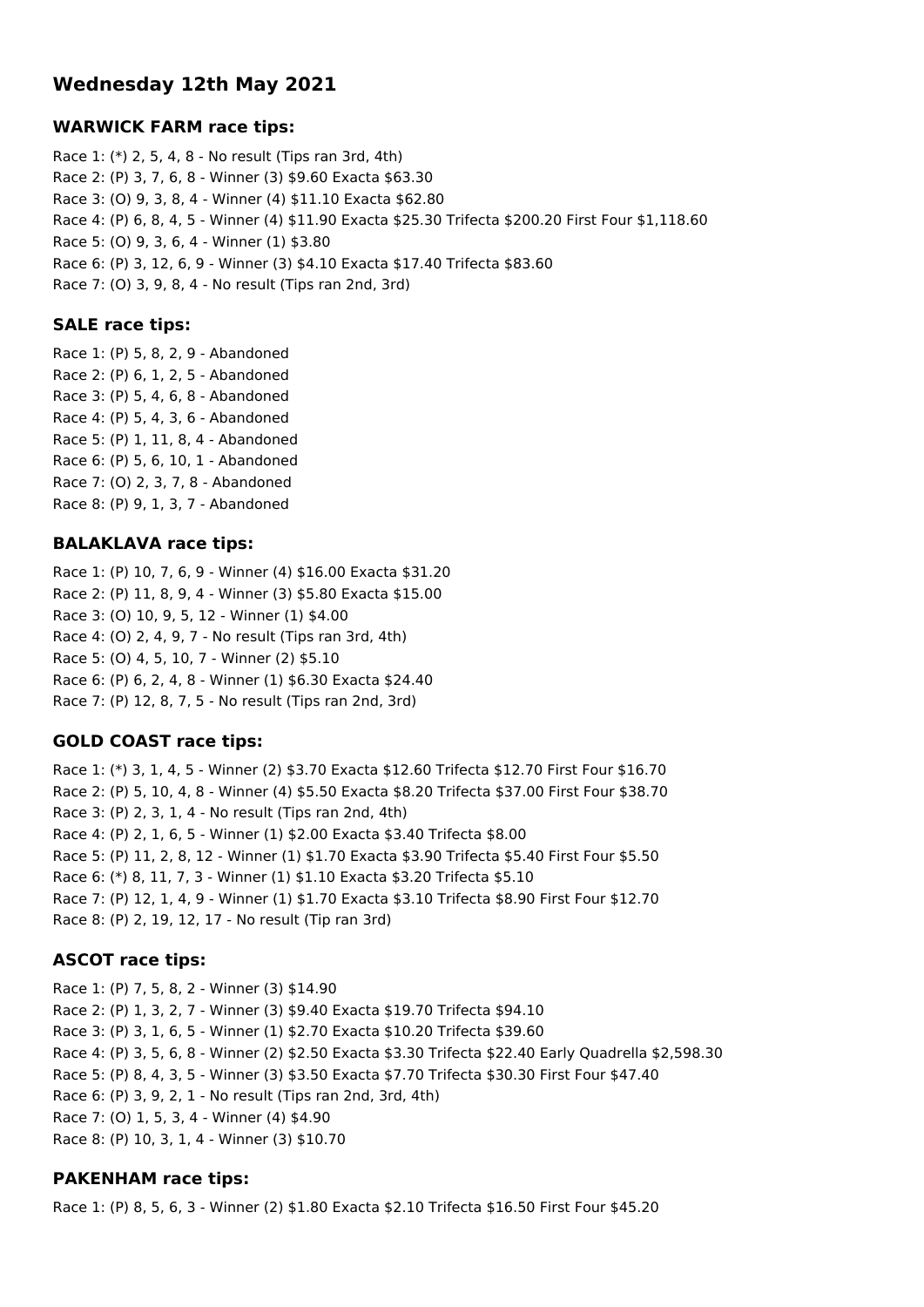Race 2: (P) 6, 1, 11, 13 - Winner (1) \$3.40 Race 3: (\*) 5, 4, 12, 6 - Winner (1) \$2.00 Exacta \$14.20 Race 4: (P) 5, 4, 2, 3 - No result (Tips ran 2nd, 4th) Race 5: (P) 4, 8, 16, 1 - No result (Tips ran 2nd, 4th) Race 6: (P) 6, 10, 5, 1 - Winner (1) \$4.30 Exacta \$11.10 Race 7: (\*) 2, 3, 6, 4 - Winner (1) \$2.00 Exacta \$18.20 Race 8: (\*) 1, 3, 4, 9 - Winner (1) \$1.60 Exacta \$10.10

# **Wednesday 5th May 2021**

## **CANTERBURY race tips:**

Race 1: (P) 2, 7, 3, 8 - Winner (4) \$2.00 Exacta \$4.70 Trifecta \$12.60 First Four \$26.20 Race 2: (P) 10, 4, 5, 6 - No result (Tips ran 2nd, 3rd) Race 3: (P) 6, 8, 7, 2 - Winner (4) \$2.10 Exacta \$8.70 Race 4: (P) 1, 8, 3, 5 - Winner (2) \$1.90 Exacta \$9.20 Trifecta \$19.30 First Four \$15.30 Race 5: (P) 6, 3, 2, 8 - Winner (4) \$2.50 Exacta \$10.00 Trifecta \$36.50 First Four \$79.30 Race 6: (P) 6, 4, 2, 10 - No result (Tips ran 2nd, 3rd, 4th) Race 7: (O) 5, 9, 10, 7 - Winner (2) \$4.10

## **WARRNAMBOOL race tips:**

Race 1: (P) 1, 6, 7, 2 - Winner (2) \$2.70 Exacta \$11.40 Trifecta \$20.00 First Four \$31.20 Race 2: (P) 11, 9, 6, 8 - Winner (2) \$3.00 Race 3: (O) 2, 8, 3, 4 - Winner (3) \$2.30 Exacta \$10.90 Race 4: (P) 10, 2, 4, 5 - Winner (2) \$5.80 Race 5: (P) 5, 3, 6, 7 - Winner (3) \$3.60 Exacta \$12.50 Race 6: (P) 6, 8, 10, 1 - Winner (3) \$17.30 Exacta \$103.10 Trifecta \$563.90 First Four \$1,062.40 Early Quadrella \$4,733.90 Race 7: (O) 7, 5, 3, 4 - No result (Tips ran 2nd, 3rd) Race 8: (O) 5, 4, 12, 1 - No result (Tip ran 4th) Race 9: (O) 8, 3, 10, 15 - No result (Tip ran 4th) Race 10: (O) 5, 2, 10, 6 - No result (Tips ran 2nd, 4th)

# **MURRAY BRIDGE race tips:**

Race 1: (P) 2, 4, 6, 3 - Winner (1) \$1.70 Exacta \$9.30 Trifecta \$24.10 Race 2: (O) 16, 2, 1, 5 - Winner (1) \$2.80 Exacta \$51.30 Trifecta \$322.90 Race 3: (O) 14, 1, 10, 8 - No result (Tips ran 3rd, 4th) Race 4: (P) 7, 8, 3, 4 - Winner (4) \$6.20 Race 5: (P) 13, 14, 8, 7 - Winner (2) \$5.00 Race 6: (P) 1, 5, 8, 4 - Winner (1) \$3.10 Exacta \$22.10 Trifecta \$109.30 Race 7: (O) 1, 4, 12, 5 - Winner (4) \$6.60 Race 8: (O) 14, 7, 2, 12 - Winner (3) \$3.10 Exacta \$36.00 Trifecta \$188.60 Quadrella \$399.50

### **EAGLE FARM race tips:**

Race 1: (P) 6, 4, 2, 5 - Winner (4) \$6.40 Exacta \$24.80 Race 2: (P) 8, 3, 9, 10 - Winner (3) \$8.70 Exacta \$29.50 Race 3: (P) 8, 5, 7, 6 - No result (Tips ran 2nd, 3rd) Race 4: (P) 9, 1, 5, 6 - Winner (4) \$7.40 Race 5: (O) 10, 1, 8, 9 - Winner (3) \$5.10 Exacta \$21.90 Trifecta \$113.30 Race 6: (P) 6, 5, 12, 4 - No result (Tips ran 2nd, 3rd) Race 7: (P) 1, 11, 6, 10 - Winner (1) \$3.10 Race 8: (P) 2, 5, 12, 7 - Winner (2) \$2.40 Exacta \$9.00 Trifecta \$31.00

# **ASCOT race tips:**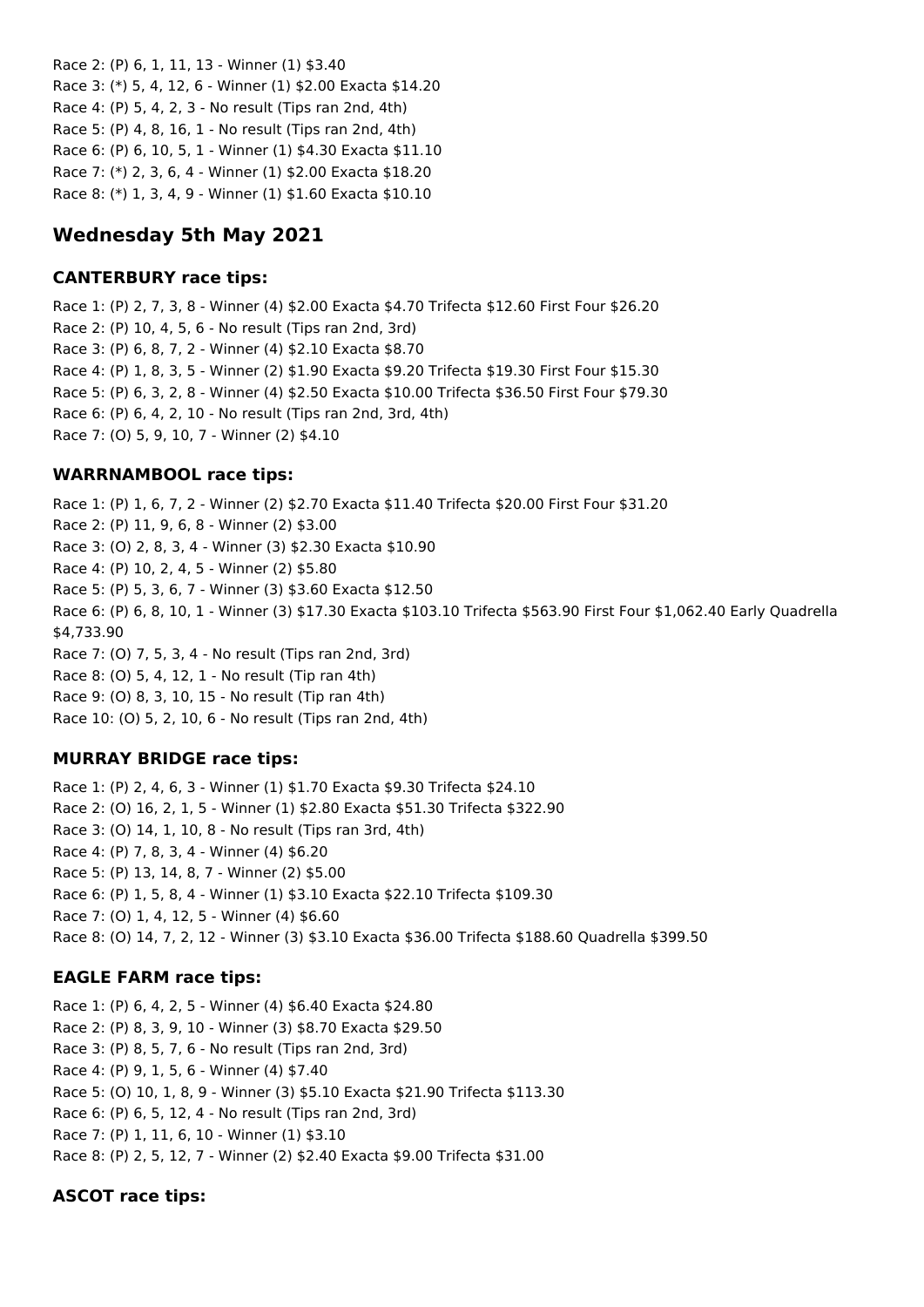Race 1: (P) 4, 1, 8, 2 - No result (Tips ran 2nd, 3rd, 4th) Race 2: (P) 1, 3, 4, 5 - Winner (2) \$3.70 Exacta \$12.10 Trifecta \$29.30 First Four \$68.30 Race 3: (P) 1, 2, 4, 3 - Winner (2) \$3.50 Exacta \$16.10 Trifecta \$20.90 Race 4: (P) 7, 1, 5, 3 - Winner (1) \$2.50 Exacta \$9.00 Race 5: (P) 2, 7, 6, 5 - No result (Tips ran 2nd, 3rd) Race 6: (P) 1, 9, 6, 7 - Winner (3) \$4.00 Race 7: (O) 7, 9, 3, 5 - No result (Tips ran 2nd, 3rd)

# **Wednesday 28th April 2021**

## **WARWICK FARM race tips:**

Race 1: (P) 5, 3, 4, 1 - Winner (3) \$2.40 Exacta \$7.70 Trifecta \$34.20 Race 2: (P) 9, 10, 1, 3 - Winner (3) \$2.30 Exacta \$13.90 Race 3: (P) 11, 7, 3, 2 - Winner (4) \$3.00 Exacta \$12.60 Trifecta \$25.30 Race 4: (P) 7, 2, 1, 5 - Winner (1) \$2.20 Exacta \$7.90 Early Quadrella \$45.60 Race 5: (P) 5, 1, 14, 7 - No result (Tip ran 2nd) Race 6: (O) 4, 1, 8, 3 - Winner (1) \$3.50 Race 7: (O) 8, 9, 4, 7 - Winner (4) \$4.80

## **BALLARAT race tips:**

Race 1: (\*) 11, 10, 3, 7 - No result (Tips ran 3rd, 4th) Race 2: (P) 11, 6, 7, 3 - Winner (1) \$2.00 Exacta \$17.20 Trifecta \$45.90 Race 3: (P) 4, 10, 3, 6 - Winner (3) \$2.80 Exacta \$38.50 Trifecta \$53.60 First Four \$112.90 Race 4: (O) 8, 9, 7, 12 - Winner (1) \$3.50 Exacta \$19.10 Trifecta \$103.60 Race 5: (P) 1, 5, 9, 6 - No result (Tips ran 2nd, 3rd) Race 6: (O) 8, 11, 13, 2 - No result (Tips ran 2nd, 4th) Race 7: (O) 13, 1, 6, 5 - No result (Tips ran 2nd, 4th)

### **BALAKLAVA race tips:**

Race 1: (P) 7, 8, 6, 2 - Winner (3) \$2.30 Exacta \$6.90 Race 2: (O) 2, 4, 7, 10 - Winner (2) \$5.90 Exacta \$13.20 Race 3: (P) 14, 11, 10, 3 - Winner (2) \$6.00 Exacta \$16.20 Race 4: (O) 2, 1, 4, 6 - Winner (1) \$2.50 Early Quadrella \$419.90 Race 5: (P) 1, 7, 8, 2 - Winner (1) \$4.90 Exacta \$20.60 Trifecta \$83.30 Race 6: (P) 5, 2, 1, 3 - Winner (2) \$4.50 Race 7: (O) 11, 9, 4, 6 - Winner (4) \$3.10 Exacta \$12.80 Trifecta \$84.00 Race 8: (O) 4, 14, 7, 8 - No result (Tips ran 2nd, 3rd, 4th)

# **TOOWOOMBA race tips:**

Race 1: (P) 3, 8, 1, 9 - Winner (1) \$1.20 Exacta \$4.20 Race 2: (P) 3, 1, 8, 7 - Winner (4) \$8.00 Race 3: (P) 3, 4, 8, 7 - Winner (4) \$15.30 Race 4: (P) 4, 9, 3, 2 - Winner (2) \$2.90 Exacta \$8.80 Early Quadrella \$502.40 Race 5: (O) 6, 2, 8, 1 - Winner (2) \$12.30 Race 6: (O) 5, 10, 4, 6 - Winner (2) \$4.70 Exacta \$15.20 Race 7: (O) 3, 9, 2, 7 - Winner (3) \$3.50 Race 8: (P) 7, 8, 6, 11 - Winner (4) \$7.40 Exacta \$19.90 Quadrella \$1,944.30

### **ASCOT race tips:**

Race 1: (P) 1, 4, 2, 6 - No result (Tips ran 3rd, 4th) Race 2: (\*) 3, 2, 4, 1 - Winner (1) \$1.50 Exacta \$3.20 Race 3: (P) 6, 10, 1, 9 - Winner (2) \$3.00 Race 4: (P) 2, 1, 3, 10 - Winner (1) \$1.80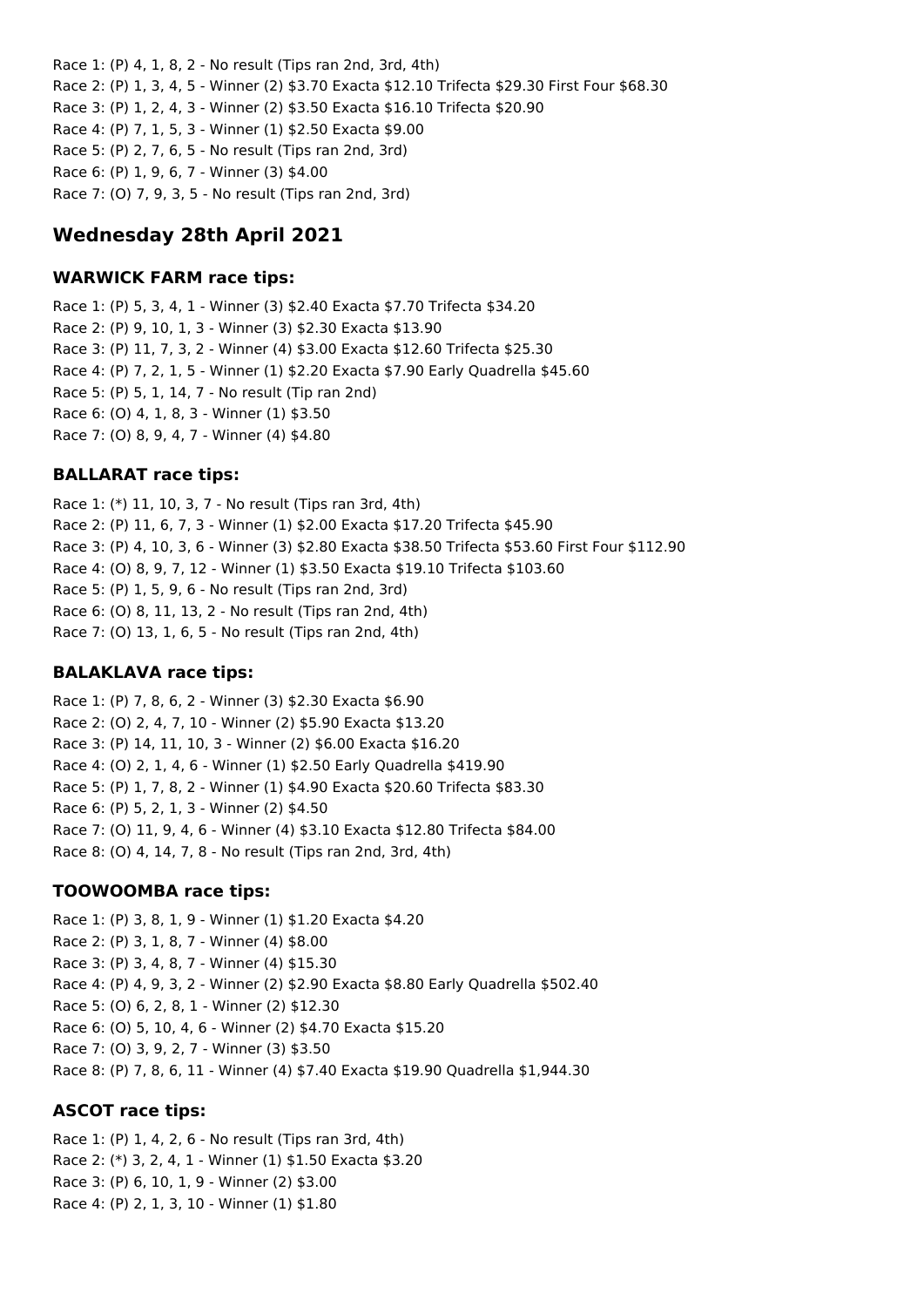Race 5: (P) 5, 3, 2, 4 - Winner (3) \$7.60 Exacta \$13.00 Trifecta \$31.30 First Four \$111.80 Race 6: (P) 8, 9, 6, 2 - No result (Tips ran 2nd, 3rd) Race 7: (O) 1, 2, 5, 10 - Winner (1) \$2.60 Exacta \$15.00

# **Wednesday 21st April 2021**

## **CANTERBURY race tips:**

Race 1: (P) 2, 3, 1, 4 - Winner (3) \$1.80 Exacta \$7.90 Trifecta \$20.20 Race 2: (P) 8, 9, 3, 1 - Winner (1) \$3.00 Race 3: (O) 12, 1, 7, 3 - Winner (3) \$3.20 Exacta \$13.10 Race 4: (\*) 2, 8, 6, 3 - No result (Tips ran 2nd, 3rd) Race 5: (P) 2, 6, 8, 7 - Winner (2) \$7.10 Exacta \$14.90 Race 6: (\*) 5, 8, 6, 10 - No result (Tips ran 3rd, 4th) Race 7: (P) 8, 7, 3, 6 - Winner (3) \$4.60 Exacta \$23.50 Trifecta \$95.20 Race 8: (O) 11, 16, 10, 6 - No result (Tips ran 3rd, 4th)

## **BENDIGO race tips:**

Race 1: (P) 7, 5, 1, 2 - No result (Tips ran 2nd, 3rd, 4th) Race 2: (P) 3, 8, 2, 7 - Winner (2) \$2.80 Exacta \$8.70 Race 3: (P) 5, 6, 8, 1 - Winner (1) \$2.20 Race 4: (P) 6, 3, 11, 9 - No result (Tip ran 2nd) Race 5: (P) 6, 3, 1, 5 - No result (Tips ran 2nd, 3rd, 4th) Race 6: (P) 6, 10, 8, 3 - No result (Tips ran 2nd, 3rd, 4th) Race 7: (P) 11, 17, 9, 6 - Winner (4) \$7.30 Exacta \$17.50 Race 8: (O) 11, 8, 4, 5 - No result (Tips ran 2nd, 4th)

## **MURRAY BRIDGE race tips:**

Race 1: (P) 4, 6, 5, 1 - Winner (2) \$3.10 Exacta \$26.40 Trifecta \$49.90 First Four \$52.60 Race 2: (P) 2, 3, 4, 5 - Winner (2) \$3.30 Exacta \$7.80 Trifecta \$11.20 First Four \$10.60 Race 3: (P) 14, 8, 7, 4 - Winner (1) \$2.40 Race 4: (P) 3, 2, 12, 6 - Winner (1) \$2.80 Exacta \$12.30 Early Quadrella \$215.60 Race 5: (O) 2, 1, 5, 8 - Winner (2) \$3.90 Race 6: (O) 9, 17, 7, 8 - Winner (1) \$2.50 Exacta \$13.00 Race 7: (P) 2, 7, 1, 3 - Winner (3) \$2.40 Race 8: (O) 5, 16, 10, 11 - No result (Tip ran 3rd)

### **IPSWICH race tips:**

Race 1: (P) 4, 2, 3, 5 - Winner (2) \$3.90 Exacta \$13.40 Race 2: (\*) 7, 10, 3, 6 - Winner (1) \$1.40 Exacta \$4.70 Trifecta \$36.60 Race 3: (P) 8, 5, 1, 7 - Winner (3) \$2.90 Race 4: (\*) 1, 2, 4, 7 - Winner (2) \$3.60 Exacta \$11.70 Early Quadrella \$88.40 Race 5: (P) 2, 13, 16, 14 - Winner (1) \$1.70 Race 6: (P) 2, 5, 4, 1 - Winner (2) \$7.90 Exacta \$40.80 Race 7: (\*) 11, 9, 12, 8 - No result (Tip ran 2nd) Race 8: (O) 12, 3, 14, 8 - Winner (4) \$4.50

# **ASCOT race tips:**

Race 1: (P) 3, 4, 2, 1 - Winner (3) \$7.90 Exacta \$23.60 Race 2: (P) 5, 2, 9, 8 - No result (Tips ran 2nd, 3rd, 4th) Race 3: (P) 3, 9, 6, 2 - Winner (2) \$3.70 Exacta \$24.00 Race 4: (P) 4, 3, 6, 1 - Winner (1) \$3.90 Exacta \$19.20 Trifecta \$83.60 First Four \$225.10 Race 5: (P) 3, 4, 5, 1 - Winner (1) \$2.60 Exacta \$12.00 Race 6: (P) 3, 6, 5, 7 - No result (Tips ran 2nd, 3rd, 4th)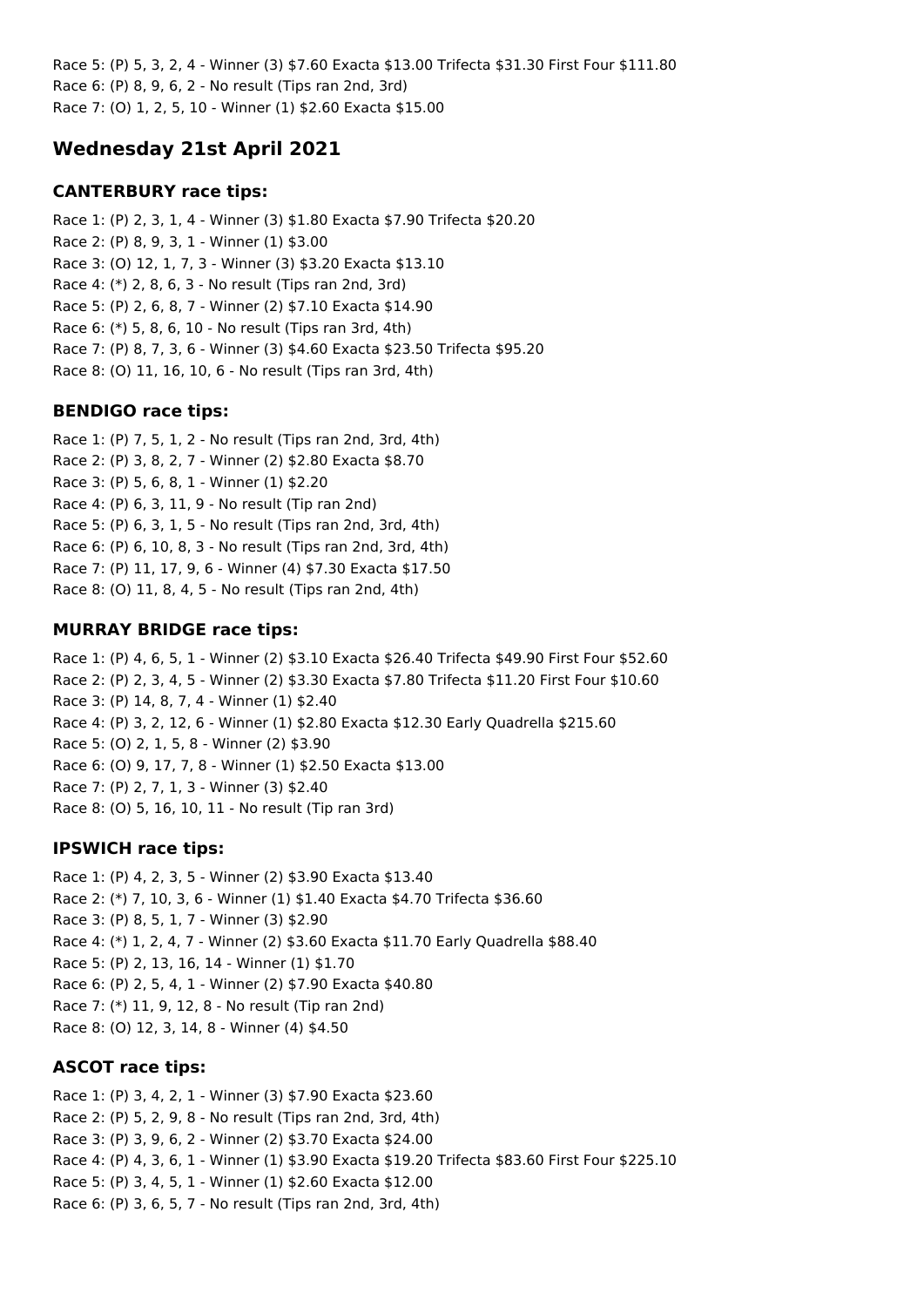Race 7: (P) 3, 6, 5, 9 - Winner (2) \$4.10 Race 8: (P) 3, 4, 5, 2 - No result (Tips ran 2nd, 4th) Race 9: (P) 1, 5, 6, 3 - Winner (2) \$3.50

# **Wednesday 14th April 2021**

### **HAWKESBURY race tips:**

Race 1: (\*) 1, 3, 5, 4 - No result (Tips ran 3rd, 4th) Race 2: (O) 9, 4, 10, 6 - Winner (2) \$4.90 Race 3: (P) 2, 6, 4, 7 - Winner (4) \$20.10 Exacta \$74.40 Trifecta \$167.40 First Four \$258.60 Race 4: (\*) 2, 9, 3, 4 - No result (Tips ran 2nd, 4th) Race 5: (P) 9, 11, 3, 7 - No result (Tips ran 2nd, 3rd) Race 6: (P) 5, 2, 1, 12 - Winner (1) \$8.40 Race 7: (P) 10, 6, 9, 5 - Winner (3) \$3.70 Exacta \$19.80 Race 8: (O) 5, 4, 13, 11 - No result (Tips ran 2nd, 4th)

## **BENDIGO race tips:**

Race 1: (\*) 6, 5, 9, 8 - Winner (4) \$12.70 Exacta \$50.50 Trifecta \$119.70 First Four \$396.40 Race 2: (P) 4, 8, 3, 6 - Winner (1) \$2.30 Exacta \$3.90 Trifecta \$15.10 First Four \$24.80 Race 3: (O) 6, 8, 9, 4 - Winner (3) \$7.40 Race 4: (P) 2, 9, 5, 7 - Winner (2) \$4.20 Exacta \$22.80 Early Quadrella \$1,578.40 Race 5: (P) 11, 2, 7, 4 - Winner (4) \$3.50 Exacta \$22.40 Trifecta \$67.00 Race 6: (P) 7, 3, 13, 2 - No result (Tip ran 2nd) Race 7: (P) 1, 3, 7, 9 - Winner (2) \$3.80 Race 8: (\*) 7, 9, 2, 8 - Winner (1) \$1.80

# **NARACOORTE race tips:**

Race 1: (P) 9, 5, 2, 8 - Winner (3) \$5.30 Exacta \$20.30 Race 2: (P) 2, 4, 11, 8 - No result (Tips ran 2nd, 3rd) Race 3: (O) 6, 2, 8, 7 - Winner (3) \$3.00 Race 4: (O) 6, 5, 9, 1 - No result (Tips ran 2nd, 4th) Race 5: (O) 4, 8, 7, 2 - No result (Tip ran 3rd) Race 6: (O) 5, 2, 7, 9 - Winner (2) \$6.00 Race 7: (P) 10, 8, 4, 12 - No result Race 8: (O) 12, 10, 5, 4 - Winner (3) \$10.50

# **EAGLE FARM race tips:**

Race 1: (P) 2, 1, 5, 3 - Winner (4) \$4.50 Exacta \$8.20 Trifecta \$75.70 Race 2: (\*) 3, 6, 2, 4 - Winner (1) \$1.90 Race 3: (P) 1, 2, 10, 9 - Winner (3) \$7.60 Race 4: (P) 8, 3, 4, 1 - Winner (1) \$3.40 Exacta \$5.70 Early Quadrella \$189.70 Race 5: (O) 9, 3, 7, 6 - Winner (1) \$2.30 Race 6: (\*) 2, 6, 3, 5 - Winner (1) \$2.00 Exacta \$20.30 Trifecta \$93.90 Race 7: (O) 6, 3, 1, 9 - No result (Tips ran 2nd, 4th) Race 8: (P) 11, 6, 8, 5 - Winner (3) \$3.30 Exacta \$52.00

# **ASCOT race tips:**

Race 1: (P) 3, 5, 2, 4 - Winner (3) \$4.00 Exacta \$18.00 Race 2: (O) 5, 6, 4, 9 - No result (Tips ran 2nd, 3rd) Race 3: (O) 8, 5, 1, 3 - Winner (1) \$5.70 Exacta \$22.90 Trifecta \$68.80 First Four \$176.00 Race 4: (P) 4, 7, 5, 2 - Winner (3) \$5.40 Exacta \$12.50 Race 5: (O) 5, 2, 4, 10 - No result (Tips ran 2nd, 3rd) Race 6: (O) 1, 6, 5, 11 - No result (Tips ran 3rd, 4th)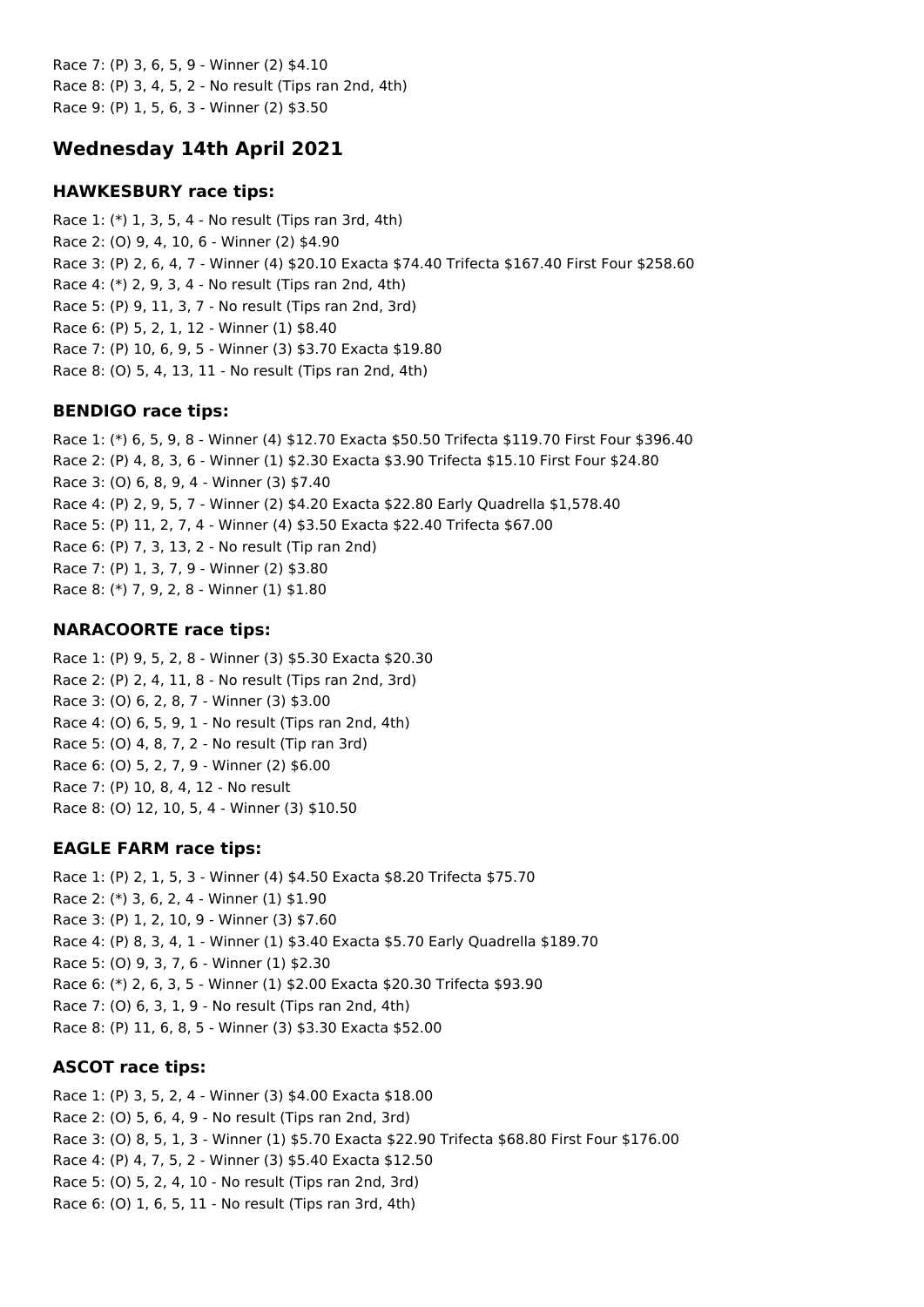Race 7: (O) 6, 1, 11, 15 - No result (Tips ran 3rd, 4th) Race 8: (O) 10, 8, 1, 4 - No result (Tips ran 2nd, 4th)

# **Wednesday 7th April 2021**

## **CANTERBURY race tips:**

Race 1: (P) 1, 3, 2, 5 - No result (Tips ran 2nd, 3rd) Race 2: (P) 11, 13, 9, 14 - Winner (2) \$3.70 Exacta \$6.70 Trifecta \$38.60 Race 3: (P) 8, 4, 2, 3 - No result (Tips ran 2nd, 3rd, 4th) Race 4: (\*) 5, 7, 6, 2 - Winner (3) \$5.10 Exacta \$29.90 Race 5: (O) 4, 5, 3, 7 - No result (Tips ran 2nd, 3rd) Race 6: (O) 11, 3, 5, 6 - No result (Tips ran 2nd, 4th) Race 7: (P) 10, 4, 9, 3 - Winner (3) \$3.50 Exacta \$10.00 Race 8: (\*) 3, 11, 10, 9 - No result (Tips ran 2nd, 3rd)

## **SALE race tips:**

Race 1: (\*) 8, 5, 1, 4 - Winner (1) \$1.50 Race 2: (\*) 8, 3, 4, 2 - Winner (1) \$1.70 Exacta \$9.10 Trifecta \$34.40 Race 3: (P) 9, 1, 3, 2 - No result (Tip ran 3rd) Race 4: (\*) 6, 5, 4, 2 - Winner (2) \$5.10 Exacta \$12.70 Trifecta \$29.00 First Four \$64.10 Race 5: (P) 4, 2, 7, 1 - No result (Tips ran 2nd, 4th) Race 6: (P) 5, 9, 2, 4 - Winner (4) \$4.50 Race 7: (P) 1, 11, 2, 4 - Winner (3) \$7.70 Exacta \$38.40 Race 8: (P) 8, 6, 3, 10 - No result (Tips ran 3rd, 4th)

## **IPSWICH race tips:**

Race 1: (P) 2, 6, 5, 4 - Abandoned Race 2: (P) 7, 1, 2, 3 - Abandoned Race 3: (P) 1, 3, 2, 4 - Abandoned Race 4: (P) 1, 2, 3, 4 - Abandoned Race 5: (P) 1, 3, 2, 6 - Abandoned Race 6: (O) 1, 3, 2, 11 - Abandoned Race 7: (P) 1, 2, 4, 5 - Abandoned Race 8: (P) 5, 1, 2, 3 - Abandoned

# **BUNBURY race tips:**

Race 1: (P) 1, 4, 2, 5 - Winner (1) \$2.00 Exacta \$5.70 Trifecta \$8.00 First Four \$17.80 Race 2: (P) 5, 2, 6, 7 - Winner (3) \$2.40 Race 3: (P) 7, 1, 2, 4 - Winner (2) \$2.90 Exacta \$7.30 Race 4: (O) 5, 6, 7, 2 - Winner (1) \$7.40 Exacta \$40.50 Trifecta \$232.30 Early Quadrella \$170.60 Race 5: (P) 2, 3, 6, 5 - No result (Tip ran 4th) Race 6: (P) 4, 7, 5, 2 - Winner (4) \$4.90 Exacta \$32.00 Trifecta \$150.60 Race 7: (O) 8, 5, 3, 6 - No result

# **LAUNCESTON race tips:**

Race 1: (P) 2, 4, 6, 5 - Winner (1) \$1.50 Exacta \$5.20 Trifecta \$14.10 Race 2: (P) 8, 5, 4, 3 - Winner (3) \$3.50 Exacta \$9.00 Trifecta \$32.00 First Four \$58.80 Race 3: (P) 2, 5, 7, 1 - No result (Tips ran 2nd, 3rd) Race 4: (P) 1, 2, 8, 4 - Winner (4) \$4.40 Race 5: (P) 3, 8, 10, 11 - No result (Tips ran 3rd, 4th) Race 6: (P) 3, 4, 2, 5 - Winner (4) \$9.50 Race 7: (P) 7, 5, 6, 8 - Winner (1) \$1.80 Exacta \$8.60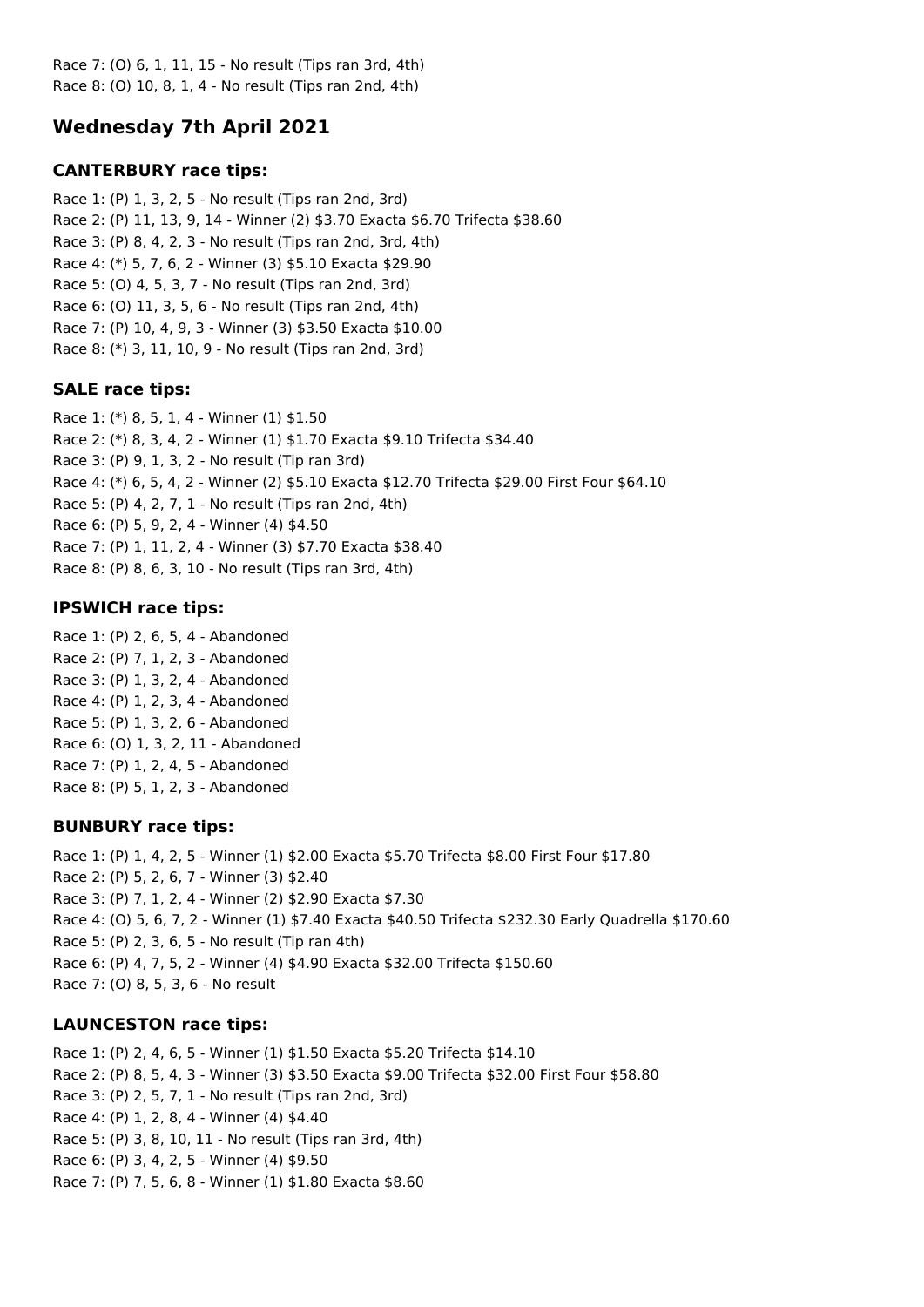# **Wednesday 31st March 2021**

### **WARWICK FARM race tips:**

Race 1: (P) 6, 2, 1, 4 - No result Race 2: (O) 4, 1, 5, 9 - Winner (3) \$3.40 Exacta \$18.60 Trifecta \$45.10 Race 3: (O) 3, 2, 4, 8 - Winner (2) \$3.50 Race 4: (P) 6, 7, 9, 1 - Winner (1) \$1.90 Exacta \$3.90 Trifecta \$16.80 Race 5: (O) 10, 1, 7, 2 - Winner (3) \$6.80 Race 6: (O) 8, 12, 5, 10 - Winner (1) \$3.30 Race 7: (O) 6, 8, 9, 4 - Winner (1) \$6.20 Exacta \$57.50 Race 8: (O) 6, 11, 15, 4 - Winner (1) \$7.20 Exacta \$32.90 Trifecta \$199.30 Quadrella \$1,710.60

### **SANDOWN race tips:**

Race 1: (P) 2, 6, 4, 5 - Winner (2) \$3.20 Exacta \$14.70 Race 2: (P) 3, 1, 8, 5 - Winner (2) \$3.30 Race 3: (P) 10, 5, 4, 1 - Winner (2) \$2.20 Exacta \$9.90 Trifecta \$38.30 Race 4: (P) 1, 7, 5, 4 - Winner (1) \$3.20 Race 5: (O) 4, 9, 7, 8 - Winner (1) \$2.60 Exacta \$29.50 Early Quadrella \$71.20 Race 6: (O) 3, 7, 14, 2 - Winner (2) \$5.60 Race 7: (O) 5, 7, 8, 13 - Winner (3) \$4.00 Exacta \$9.80 Race 8: (P) 3, 4, 8, 6 - Winner (1) \$4.20 Race 9: (\*) 14, 6, 9, 11 - No result (Tips ran 2nd, 3rd, 4th)

### **OAKBANK race tips:**

Race 1: (P) 1, 4, 3, 5 - Winner (2) \$2.60 Exacta \$4.90 Trifecta \$11.60 First Four \$10.30 Race 2: (P) 4, 6, 2, 7 - Winner (3) \$3.00 Race 3: (P) 9, 7, 1, 5 - No result (Tips ran 2nd, 3rd, 4th) Race 4: (P) 1, 2, 4, 5 - Winner (3) \$2.60 Exacta \$5.80 Trifecta \$45.40 Race 5: (P) 1, 2, 6, 5 - No result (Tips ran 2nd, 3rd, 4th) Race 6: (P) 6, 5, 1, 2 - No result (Tip ran 2nd) Race 7: (P) 7, 2, 8, 1 - Winner (3) \$9.20 Race 8: (O) 4, 7, 10, 5 - No result (Tip ran 4th)

### **DOOMBEN race tips:**

Race 1: (P) 6, 7, 5, 2 - Winner (1) \$2.20 Race 2: (P) 9, 3, 6, 8 - Winner (1) \$1.70 Exacta \$5.50 Race 3: (P) 7, 11, 10, 8 - Winner (3) \$6.80 Race 4: (P) 1, 7, 12, 2 - Winner (3) \$15.40 Exacta \$107.00 Trifecta \$278.60 First Four \$397.20 Early Quadrella \$517.30 Race 5: (P) 5, 1, 4, 6 - Winner (1) \$4.40 Race 6: (P) 7, 6, 3, 4 - Winner (2) \$1.60 Race 7: (P) 7, 12, 4, 9 - Winner (2) \$6.30 Exacta \$20.10 Trifecta \$116.70 Race 8: (O) 12, 14, 6, 4 - Winner (2) \$4.80 Exacta \$32.50 Trifecta \$152.20 Quadrella \$458.10

### **BUNBURY race tips:**

Race 1: (P) 6, 3, 8, 5 - Winner (3) \$14.20 Race 2: (P) 1, 6, 4, 3 - Winner (1) \$1.80 Race 3: (P) 4, 5, 6, 8 - Winner (2) \$4.00 Exacta \$14.70 Trifecta \$139.70 Race 4: (O) 9, 5, 11, 1 - Winner (2) \$4.50 Early Quadrella \$919.20 Race 5: (P) 4, 5, 7, 1 - Winner (1) \$3.20 Exacta \$12.90 Race 6: (O) 1, 3, 4, 5 - Winner (1) \$2.30 Exacta \$5.20 Race 7: (O) 4, 2, 8, 13 - No result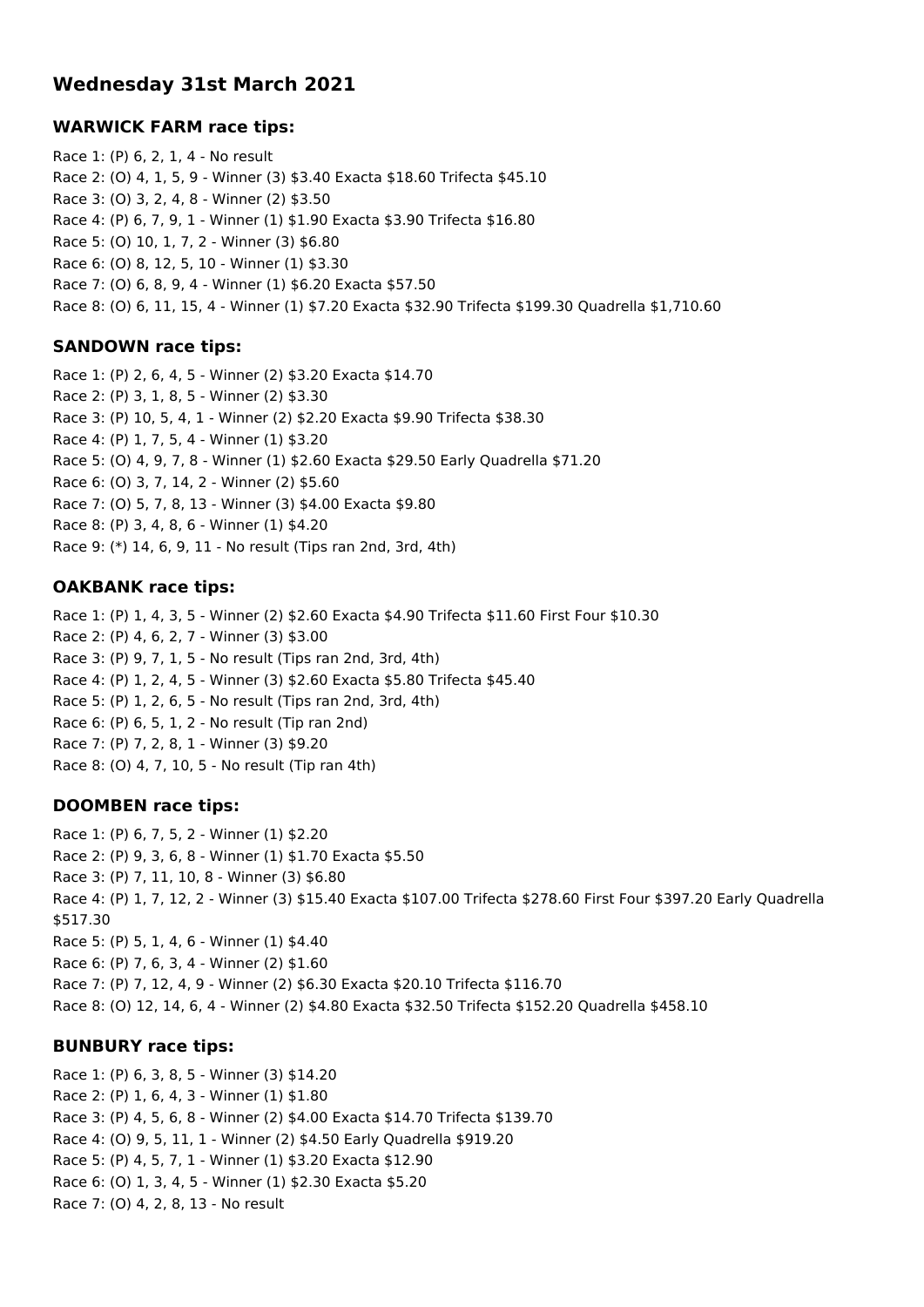### **CANBERRA race tips:**

Race 1: (P) 4, 1, 5, 7 - Winner (1) \$2.40 Race 2: (P) 7, 8, 3, 4 - Winner (2) \$3.10 Race 3: (P) 9, 5, 2, 6 - Winner (2) \$2.80 Exacta \$10.60 Trifecta \$78.10 First Four \$205.80 Race 4: (P) 8, 1, 6, 3 - Winner (4) \$6.60 Exacta \$26.00 Early Quadrella \$114.10 Race 5: (P) 9, 7, 11, 8 - No result (Tips ran 2nd, 3rd) Race 6: (O) 4, 6, 10, 11 - No result (Tip ran 2nd) Race 7: (O) 6, 5, 10, 1 - Winner (4) \$4.50

# **Wednesday 24th March 2021**

### **GRAFTON race tips:**

Race 1: (P) 1, 2, 3, 4 - Abandoned Race 2: (P) 1, 2, 3, 4 - Abandoned Race 3: (P) 1, 2, 3, 4 - Abandoned Race 4: (P) 1, 2, 3, 4 - Abandoned Race 5: (P) 1, 2, 3, 4 - Abandoned Race 6: (P) 1, 2, 3, 4 - Abandoned Race 7: (P) 1, 2, 3, 4 - Abandoned Race 8: (P) 1, 2, 3, 4 - Abandoned

### **SANDOWN race tips:**

Race 1: (P) 5, 8, 6, 9 - Winner (1) \$2.20 Race 2: (O) 4, 7, 3, 12 - No result (Tip ran 3rd) Race 3: (P) 1, 3, 9, 7 - Winner (2) \$4.20 Exacta \$31.20 Race 4: (P) 9, 6, 11, 3 - No result (Tips ran 2nd, 4th) Race 5: (O) 8, 7, 6, 3 - No result (Tip ran 2nd) Race 6: (P) 6, 7, 4, 10 - No result (Tips ran 2nd, 3rd) Race 7: (O) 5, 6, 4, 11 - Winner (2) \$2.00 Race 8: (\*) 8, 12, 1, 2 - Winner (1) \$1.70 Exacta \$8.00 Trifecta \$70.50

### **STRATHALBYN race tips:**

Race 1: (P) 5, 1, 8, 6 - Winner (1) \$1.50 Race 2: (P) 6, 4, 7, 3 - Winner (1) \$6.10 Exacta \$18.40 Race 3: (P) 11, 10, 9, 12 - No result (Tips ran 3rd, 4th) Race 4: (P) 3, 5, 10, 2 - No result (Tips ran 2nd, 3rd, 4th) Race 5: (P) 1, 3, 4, 10 - No result (Tips ran 2nd, 4th) Race 6: (O) 8, 4, 3, 12 - Winner (4) \$10.90 Race 7: (\*) 5, 19, 7, 8 - Winner (1) \$2.10

### **IPSWICH race tips:**

Race 1: (P) 2, 3, 1, 4 - Abandoned Race 2: (P) 1, 2, 3, 4 - Abandoned Race 3: (P) 1, 2, 3, 4 - Abandoned Race 4: (P) 1, 2, 3, 4 - Abandoned Race 5: (P) 1, 2, 3, 4 - Abandoned Race 6: (P) 1, 2, 3, 4 - Abandoned Race 7: (P) 1, 2, 3, 4 - Abandoned Race 8: (P) 1, 2, 3, 4 - Abandoned Race 9: (P) 1, 2, 3, 4 - Abandoned

### **ASCOT race tips:**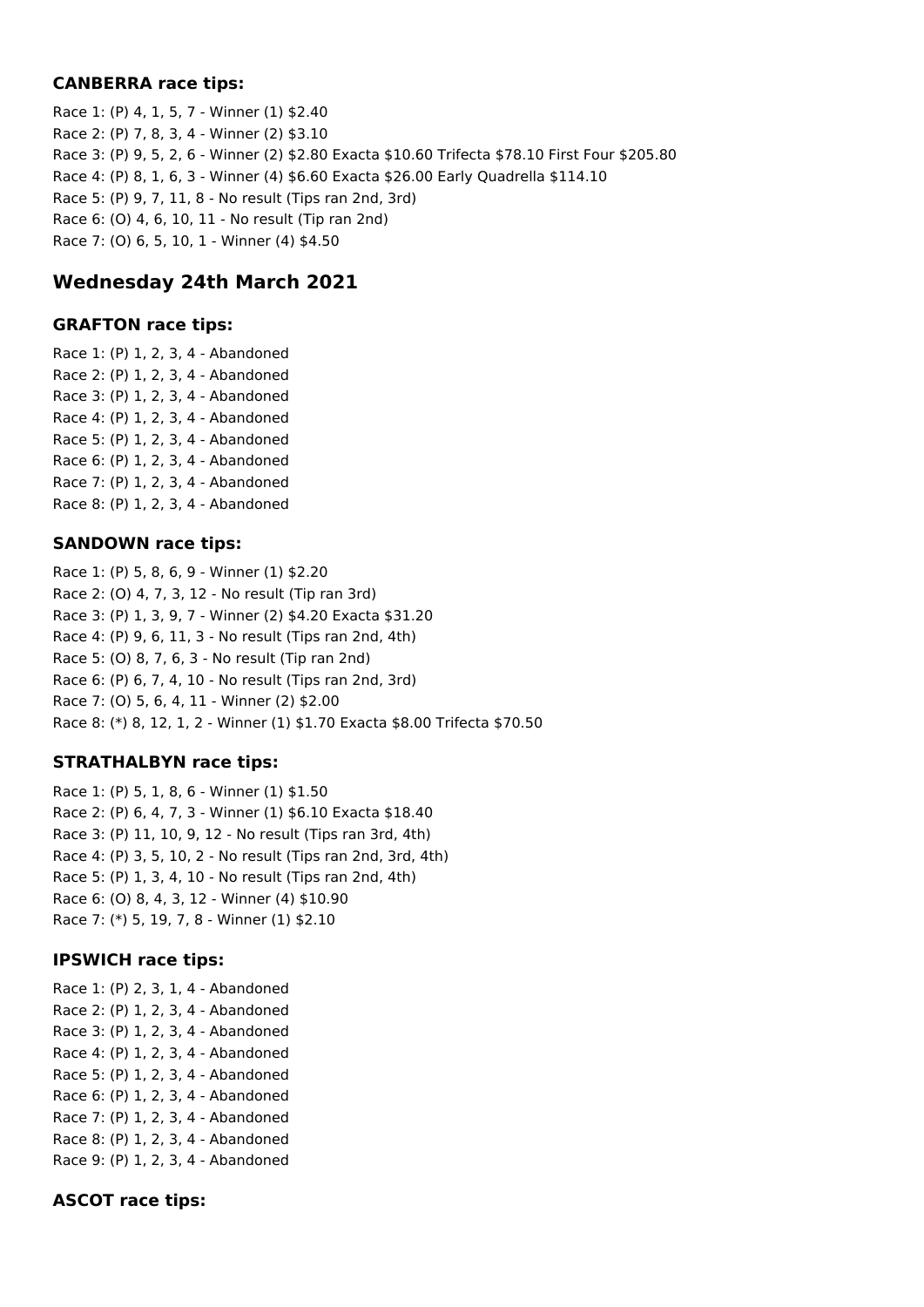Race 1: (P) 4, 3, 2, 5 - Winner (1) \$3.10 Exacta \$28.30 Trifecta \$39.00 Race 2: (P) 6, 1, 3, 7 - Winner (1) \$1.40 Race 3: (P) 10, 1, 9, 2 - No result (Tip ran 3rd) Race 4: (P) 7, 5, 3, 8 - Winner (1) \$2.60 Race 5: (P) 2, 5, 9, 8 - No result (Tips ran 2nd, 3rd, 4th) Race 6: (O) 5, 8, 9, 4 - No result (Tip ran 4th) Race 7: (O) 5, 6, 3, 7 - Winner (2) \$3.30 Exacta \$40.90 Race 8: (P) 1, 5, 2, 6 - Winner (2) \$1.70 Exacta \$4.40 Race 9: (O) 4, 3, 6, 9 - Winner (2) \$5.10

### **LAUNCESTON race tips:**

Race 1: (O) 5, 12, 2, 7 - No result (Tip ran 3rd) Race 2: (P) 9, 1, 12, 8 - Winner (3) \$10.00 Race 3: (P) 7, 5, 4, 2 - Winner (3) \$7.20 Exacta \$10.80 Race 4: (P) 1, 3, 5, 2 - Winner (4) \$4.50 Exacta \$12.00 Trifecta \$16.60 First Four \$39.20 Race 5: (O) 9, 2, 6, 5 - Winner (3) \$2.20 Race 6: (P) 4, 6, 2, 3 - Winner (2) \$6.20 Exacta \$13.70 Trifecta \$39.20 Race 7: (P) 1, 3, 4, 2 - Winner (1) \$1.50 Exacta \$5.00 Trifecta \$16.10 Race 8: (P) 2, 6, 8, 3 - Winner (4) \$3.90 Exacta \$19.30 Trifecta \$27.70 First Four \$57.20 Quadrella \$190.30

## **Wednesday 17th March 2021**

#### **RANDWICK Kensington race tips:**

Race 1: (P) 1, 2, 4, 6 - No result (Tips ran 2nd, 3rd, 4th) Race 2: (P) 8, 7, 6, 3 - Winner (4) \$13.10 Race 3: (P) 3, 8, 4, 1 - Winner (2) \$2.50 Exacta \$5.90 Race 4: (\*) 1, 9, 2, 8 - Winner (1) \$3.00 Exacta \$36.30 Race 5: (\*) 7, 10, 6, 5 - Winner (4) \$7.80 Race 6: (P) 3, 8, 4, 5 - Winner (1) \$2.00 Exacta \$29.60 Race 7: (O) 1, 11, 10, 4 - No result (Tips ran 2nd, 3rd) Race 8: (\*) 3, 15, 14, 7 - Winner (2) \$8.30 Exacta \$25.10

#### **SANDOWN race tips:**

Race 1: (P) 2, 8, 5, 10 - No result (Tips ran 2nd, 3rd) Race 2: (\*) 5, 6, 2, 1 - Winner (1) \$3.40 Exacta \$10.60 Trifecta \$31.30 Race 3: (P) 6, 2, 7, 4 - No result (Tips ran 2nd, 4th) Race 4: (P) 5, 1, 3, 2 - Winner (1) \$2.70 Race 5: (O) 8, 9, 1, 11 - Winner (4) \$4.90 Race 6: (O) 11, 4, 8, 3 - No result (Tip ran 4th) Race 7: (O) 1, 4, 2, 6 - No result (Tips ran 2nd, 3rd) Race 8: (O) 3, 7, 2, 10 - Winner (1) \$2.70

#### **BALAKLAVA race tips:**

Race 1: (P) 10, 5, 4, 11 - Winner (1) \$1.90 Race 2: (P) 10, 8, 12, 6 - Winner (2) \$7.60 Race 3: (P) 5, 12, 8, 14 - Winner (1) \$2.50 Race 4: (P) 1, 7, 3, 6 - No result (Tips ran 2nd, 3rd) Race 5: (O) 8, 2, 7, 11 - Winner (2) \$4.90 Race 6: (O) 4, 9, 6, 2 - No result (Tip ran 2nd) Race 7: (O) 4, 14, 3, 13 - No result (Tips ran 3rd, 4th)

#### **DOOMBEN race tips:**

Race 1: (\*) 3, 7, 5, 6 - Winner (3) \$8.40 Exacta \$80.50 Trifecta \$458.80 First Four \$1,075.70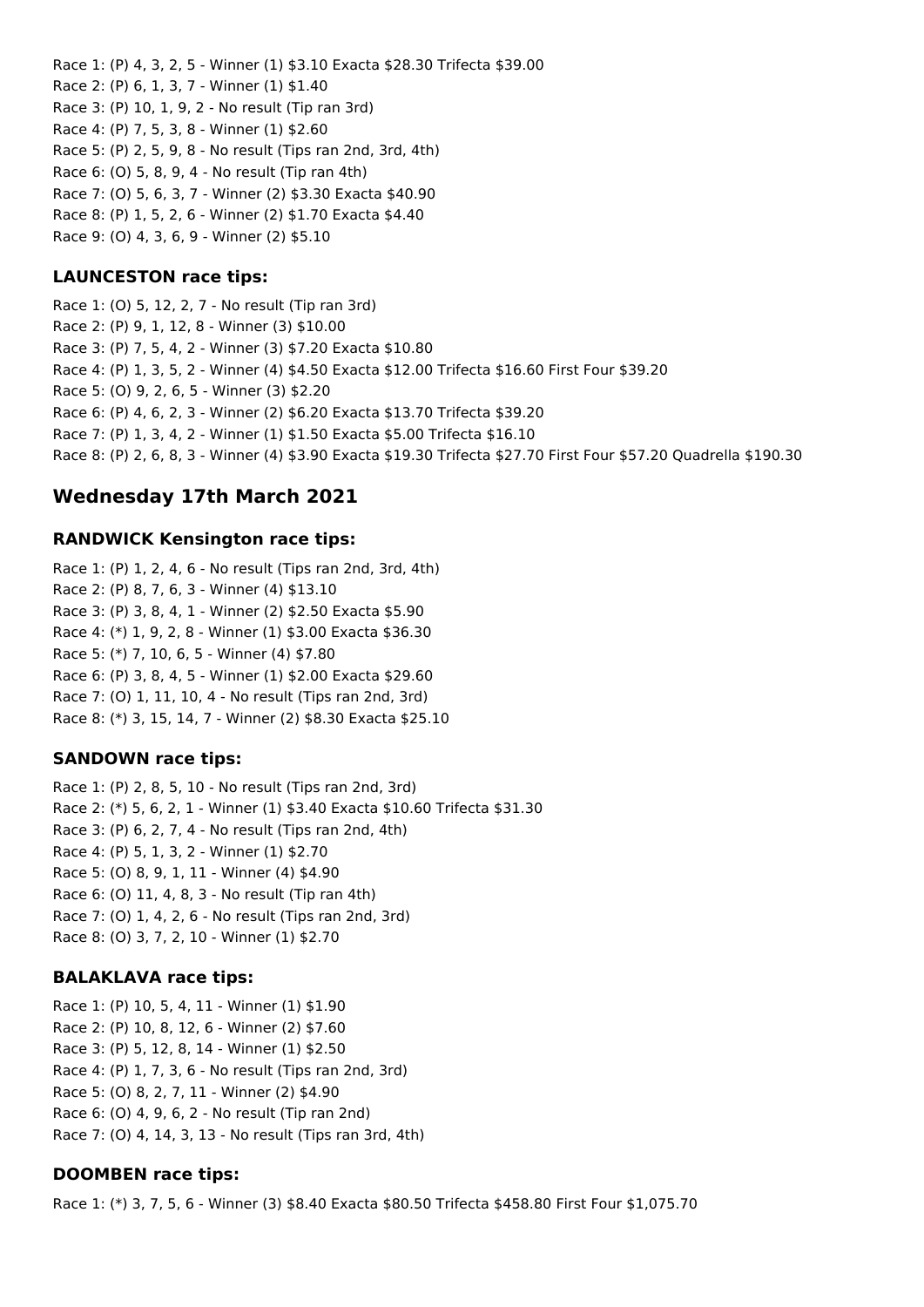Race 2: (P) 1, 3, 14, 6 - Winner (3) \$2.50 Race 3: (P) 2, 10, 18, 3 - No result (Tips ran 2nd, 3rd) Race 4: (P) 4, 6, 3, 5 - Winner (3) \$3.20 Race 5: (P) 3, 10, 6, 2 - No result (Tips ran 2nd, 4th) Race 6: (P) 7, 6, 1, 8 - Winner (3) \$4.20 Exacta \$6.80 Trifecta \$17.80 First Four \$14.80 Race 7: (P) 7, 9, 2, 8 - Winner (4) \$12.20 Exacta \$29.90 Trifecta \$75.00 Race 8: (P) 6, 11, 12, 4 - Winner (2) \$2.70

### **ASCOT race tips:**

Race 1: (P) 2, 3, 5, 4 - Winner (1) \$4.00 Exacta \$10.30 Race 2: (P) 3, 9, 7, 1 - Winner (2) \$7.30 Exacta \$16.90 Trifecta \$78.80 Race 3: (P) 1, 2, 3, 4 - Winner (1) \$1.90 Race 4: (P) 3, 8, 5, 11 - Winner (2) \$6.80 Early Quadrella \$503.60 Race 5: (O) 2, 5, 6, 3 - No result (Tips ran 2nd, 4th) Race 6: (\*) 4, 2, 7, 1 - No result (Tips ran 3rd, 4th) Race 7: (O) 7, 8, 6, 2 - Winner (4) \$7.60 Exacta \$65.10

#### **CANBERRA race tips:**

Race 1: (P) 8, 1, 5, 6 - Winner (3) \$4.00 Race 2: (P) 2, 10, 6, 7 - Winner (2) \$5.20 Exacta \$26.50 Trifecta \$55.30 Race 3: (O) 9, 6, 1, 4 - No result Race 4: (P) 3, 1, 8, 4 - Winner (2) \$3.60 Exacta \$9.80 Race 5: (P) 3, 4, 2, 1 - No result (Tips ran 3rd, 4th) Race 6: (P) 2, 5, 1, 4 - Winner (2) \$1.90 Exacta \$6.40 Trifecta \$27.70 Race 7: (P) 3, 6, 11, 4 - Winner (4) \$3.60 Exacta \$28.20

#### **LAUNCESTON race tips:**

Race 1: (O) 2, 1, 15, 10 - Winner (1) \$1.90 Exacta \$28.20 Trifecta \$90.50 Race 2: (P) 8, 7, 3, 6 - Winner (3) \$3.60 Exacta \$55.90 Race 3: (P) 3, 9, 6, 7 - Winner (2) \$1.70 Exacta \$7.90 Trifecta \$28.10 Race 4: (\*) 1, 7, 3, 5 - Winner (1) \$1.90 Exacta \$5.50 Early Quadrella \$27.20 Race 5: (O) 6, 5, 1, 12 - No result (Tips ran 2nd, 3rd) Race 6: (P) 3, 2, 7, 6 - Winner (1) \$2.60 Exacta \$4.70 Trifecta \$33.00 Race 7: (P) 2, 9, 1, 8 - Winner (1) \$3.10 Exacta \$11.50 Race 8: (P) 2, 1, 5, 4 - Winner (2) \$2.40 Exacta \$18.40 Trifecta \$46.10

### **Wednesday 10th March 2021**

#### **RANDWICK Kensington race tips:**

Race 1: (P) 2, 3, 6, 8 - Winner (1) \$2.10 Exacta \$7.40 Trifecta \$17.30 Race 2: (P) 1, 8, 7, 9 - Winner (1) \$3.00 Exacta \$9.70 Race 3: (P) 7, 1, 6, 12 - Winner (1) \$2.10 Race 4: (O) 5, 1, 8, 10 - No result (Tip ran 3rd) Race 5: (P) 5, 2, 3, 6 - Winner (2) \$3.60 Race 6: (P) 2, 7, 4, 9 - Winner (1) \$4.30 Exacta \$25.80 Trifecta \$84.00 First Four \$258.70 Race 7: (P) 7, 6, 8, 11 - Winner (2) \$4.70 Race 8: (O) 13, 3, 9, 11 - Winner (3) \$9.40 Exacta \$52.00 Trifecta \$211.10 Quadrella \$988.60

#### **SANDOWN race tips:**

Race 1: (P) 2, 4, 8, 5 - Winner (2) \$2.60 Exacta \$5.60 Trifecta \$12.00 Race 2: (P) 2, 1, 3, 5 - Winner (2) \$3.00 Exacta \$4.20 Trifecta \$11.30 Race 3: (P) 3, 1, 6, 2 - No result (Tips ran 2nd, 3rd) Race 4: (P) 3, 6, 4, 1 - Winner (1) \$2.30 Exacta \$10.40 Trifecta \$46.00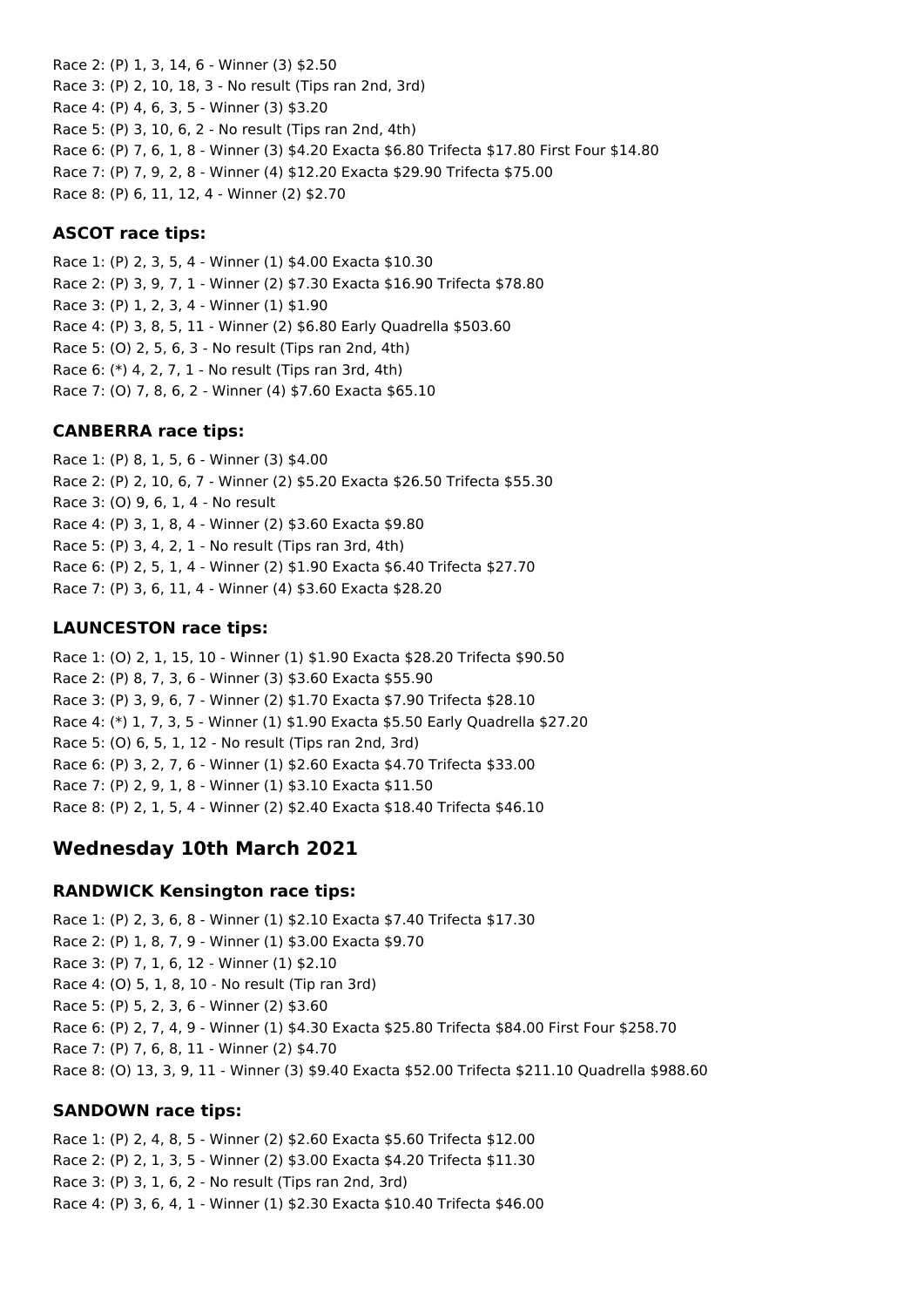Race 5: (P) 9, 2, 4, 8 - Winner (3) \$10.60 Exacta \$63.30 Trifecta \$116.40 Race 6: (O) 2, 14, 6, 8 - Winner (2) \$3.70 Race 7: (P) 9, 7, 3, 8 - Winner (2) \$2.30 Exacta \$13.30 Race 8: (O) 2, 8, 1, 7 - No result (Tips ran 2nd, 3rd)

### **NARACOORTE race tips:**

Race 1: (P) 1, 4, 5, 7 - Winner (1) \$1.30 Exacta \$7.20 Race 2: (O) 3, 6, 5, 2 - Winner (3) \$4.80 Exacta \$9.90 Race 3: (P) 7, 1, 3, 6 - No result Race 4: (O) 1, 3, 4, 2 - Winner (1) \$3.90 Exacta \$16.90 Race 5: (P) 8, 11, 4, 6 - Winner (2) \$3.10 Exacta \$14.90 Race 6: (O) 8, 4, 5, 1 - Winner (1) \$4.40 Exacta \$22.60 Trifecta \$126.30 First Four \$485.40 Race 7: (P) 11, 7, 4, 5 - No result (Tips ran 2nd, 3rd, 4th)

# **EAGLE FARM race tips:**

Race 1: (P) 3, 4, 1, 7 - No result (Tips ran 2nd, 3rd, 4th) Race 2: (P) 5, 7, 8, 4 - Winner (4) \$5.60 Race 3: (P) 5, 3, 1, 4 - Winner (3) \$7.30 Exacta \$31.60 Trifecta \$52.80 Race 4: (P) 5, 7, 2, 12 - No result (Tip ran 2nd) Race 5: (P) 2, 3, 10, 4 - No result (Tips ran 2nd, 3rd, 4th) Race 6: (P) 8, 3, 7, 1 - Winner (2) \$3.00 Race 7: (P) 4, 3, 2, 8 - Winner (3) \$6.60 Exacta \$32.20 Trifecta \$177.00 First Four \$295.50 Race 8: (\*) 1, 2, 6, 11 - Winner (3) \$7.00 Exacta \$100.50 Trifecta \$150.50

# **ASCOT race tips:**

Race 1: (P) 9, 2, 4, 7 - Winner (1) \$1.80 Race 2: (O) 8, 6, 9, 5 - Winner (3) \$9.60 Exacta \$95.40 Trifecta \$369.30 Race 3: (P) 4, 3, 7, 5 - Winner (1) \$1.60 Exacta \$5.00 Race 4: (P) 2, 3, 5, 7 - Winner (2) \$1.80 Exacta \$17.60 Trifecta \$47.00 Early Quadrella \$60.30 Race 5: (O) 1, 2, 7, 9 - Winner (1) \$2.00 Exacta \$14.10 Race 6: (P) 9, 5, 7, 10 - Winner (1) \$4.70 Race 7: (O) 8, 2, 5, 4 - No result (Tips ran 2nd, 4th)

# **Wednesday 3rd March 2021**

### **WARWICK FARM race tips:**

Race 1: (P) 1, 3, 7, 4 - No result (Tips ran 2nd, 4th) Race 2: (O) 1, 3, 10, 9 - No result (Tip ran 2nd) Race 3: (P) 5, 4, 6, 2 - Winner (2) \$4.20 Exacta \$25.90 Trifecta \$99.80 Race 4: (P) 6, 7, 5, 8 - No result (Tips ran 2nd, 3rd) Race 5: (P) 5, 2, 8, 4 - Winner (2) \$2.30 Exacta \$11.20 Trifecta \$21.20 Race 6: (P) 9, 3, 2, 5 - Winner (2) \$4.70 Race 7: (P) 4, 10, 3, 7 - Winner (1) \$1.40 Race 8: (O) 11, 3, 8, 10 - No result

### **SANDOWN race tips:**

Race 1: (P) 1, 5, 2, 6 - Winner (2) \$3.80 Exacta \$5.90 Trifecta \$26.90 First Four \$75.30 Race 2: (\*) 5, 6, 1, 7 - No result (Tips ran 2nd, 3rd, 4th) Race 3: (P) 2, 1, 5, 4 - Winner (1) \$3.90 Exacta \$16.40 Race 4: (\*) 1, 7, 10, 3 - Winner (1) \$2.20 Race 5: (O) 6, 7, 12, 2 - Winner (1) \$7.70 Exacta \$87.70 Race 6: (\*) 9, 4, 6, 7 - Winner (1) \$1.50 Exacta \$11.00 Race 7: (P) 2, 9, 4, 11 - Winner (1) \$5.00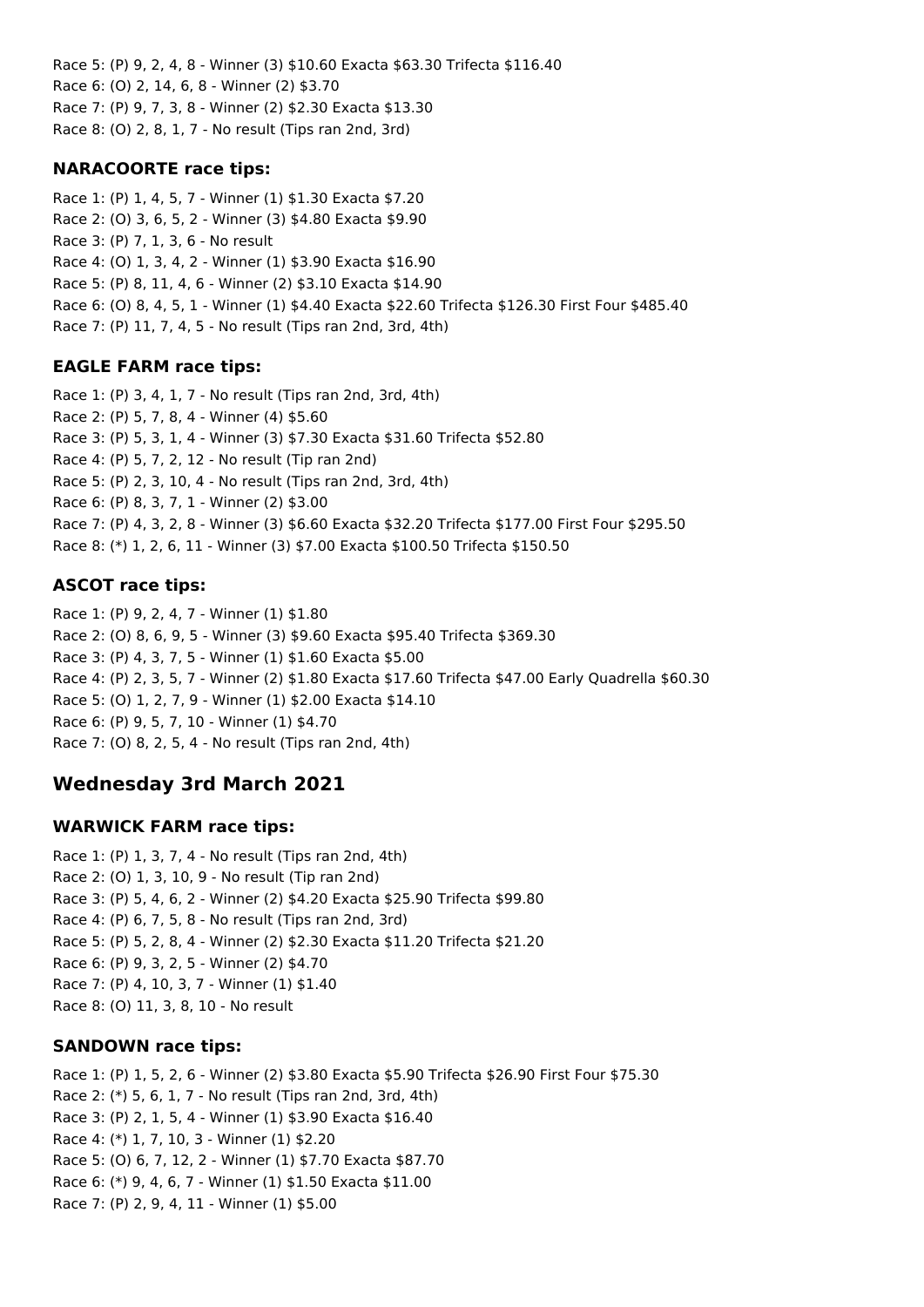Race 8: (O) 11, 8, 7, 10 - Winner (1) \$3.00 Exacta \$12.80 Trifecta \$106.40 Quadrella \$273.40

#### **MURRAY BRIDGE race tips:**

Race 1: (P) 4, 12, 10, 11 - Winner (2) \$3.00 Exacta \$12.50 Trifecta \$106.20 Race 2: (\*) 10, 11, 7, 13 - Winner (4) \$9.00 Race 3: (P) 6, 3, 2, 7 - Winner (3) \$5.20 Race 4: (P) 1, 3, 8, 5 - No result (Tips ran 2nd, 3rd, 4th) Race 5: (P) 4, 2, 7, 6 - Winner (2) \$2.40 Exacta \$20.40 Race 6: (O) 4, 8, 6, 2 - Winner (4) \$4.90 Race 7: (O) 8, 10, 11, 6 - Winner (1) \$3.90

#### **DOOMBEN race tips:**

Race 1: (P) 1, 4, 11, 6 - Winner (2) \$2.10 Exacta \$5.60 Race 2: (P) 8, 2, 7, 4 - Winner (4) \$4.80 Race 3: (\*) 2, 8, 5, 3 - Winner (4) \$2.60 Race 4: (\*) 13, 6, 9, 1 - Winner (3) \$7.70 Early Quadrella \$436.50 Race 5: (O) 2, 10, 13, 6 - No result (Tips ran 2nd, 4th) Race 6: (P) 3, 1, 5, 16 - Winner (2) \$4.50 Race 7: (O) 8, 1, 15, 6 - No result (Tips ran 2nd, 3rd) Race 8: (O) 4, 2, 6, 8 - Winner (3) \$4.20

### **PINJARRA race tips:**

Race 1: (P) 9, 1, 6, 8 - Winner (1) \$4.30 Race 2: (P) 3, 5, 4, 9 - Winner (2) \$3.00 Race 3: (O) 4, 6, 5, 11 - Winner (2) \$4.00 Exacta \$14.80 Race 4: (O) 1, 8, 6, 2 - Winner (4) \$2.60 Early Quadrella \$166.00 Race 5: (P) 5, 7, 6, 2 - Winner (1) \$1.80 Race 6: (P) 4, 6, 3, 9 - Winner (1) \$2.70 Exacta \$7.80 Race 7: (O) 3, 2, 9, 6 - No result (Tips ran 2nd, 3rd)

### **LAUNCESTON race tips:**

Race 1: (P) 2, 6, 8, 5 - Winner (2) \$4.10 Exacta \$8.10 Trifecta \$26.00 First Four \$93.70 Race 2: (P) 7, 14, 1, 9 - Winner (1) \$1.90 Race 3: (P) 2, 4, 7, 1 - Winner (2) \$12.30 Race 4: (P) 9, 6, 2, 7 - Winner (2) \$2.30 Exacta \$8.30 Trifecta \$27.70 First Four \$110.60 Early Quadrella \$554.50 Race 5: (P) 2, 9, 6, 10 - No result (Tips ran 2nd, 3rd, 4th) Race 6: (P) 2, 5, 1, 7 - Winner (3) \$2.80 Exacta \$9.10 Trifecta \$37.60 Race 7: (P) 4, 6, 5, 7 - No result (Tips ran 3rd, 4th) Race 8: (P) 3, 1, 2, 7 - Winner (2) \$3.80

# **Wednesday 24th February 2021**

#### **GOSFORD race tips:**

Race 1: (P) 4, 11, 12, 5 - No result (Tips ran 2nd, 3rd, 4th) Race 2: (P) 5, 4, 1, 2 - Winner (2) \$3.20 Race 3: (\*) 6, 8, 5, 4 - Winner (3) \$12.20 Exacta \$84.10 Race 4: (P) 1, 2, 8, 4 - Winner (3) \$11.50 Race 5: (P) 6, 7, 3, 5 - Winner (2) \$3.10 Exacta \$10.90 Trifecta \$28.40 First Four \$87.10 Race 6: (P) 1, 8, 10, 5 - Winner (1) \$2.00 Race 7: (P) 8, 7, 9, 1 - Winner (3) \$5.40 Exacta \$50.70 Trifecta \$192.40 Quadrella \$1,163.80

### **SANDOWN race tips:**

Race 1: (P) 2, 1, 7, 8 - Winner (1) \$1.90 Exacta \$6.40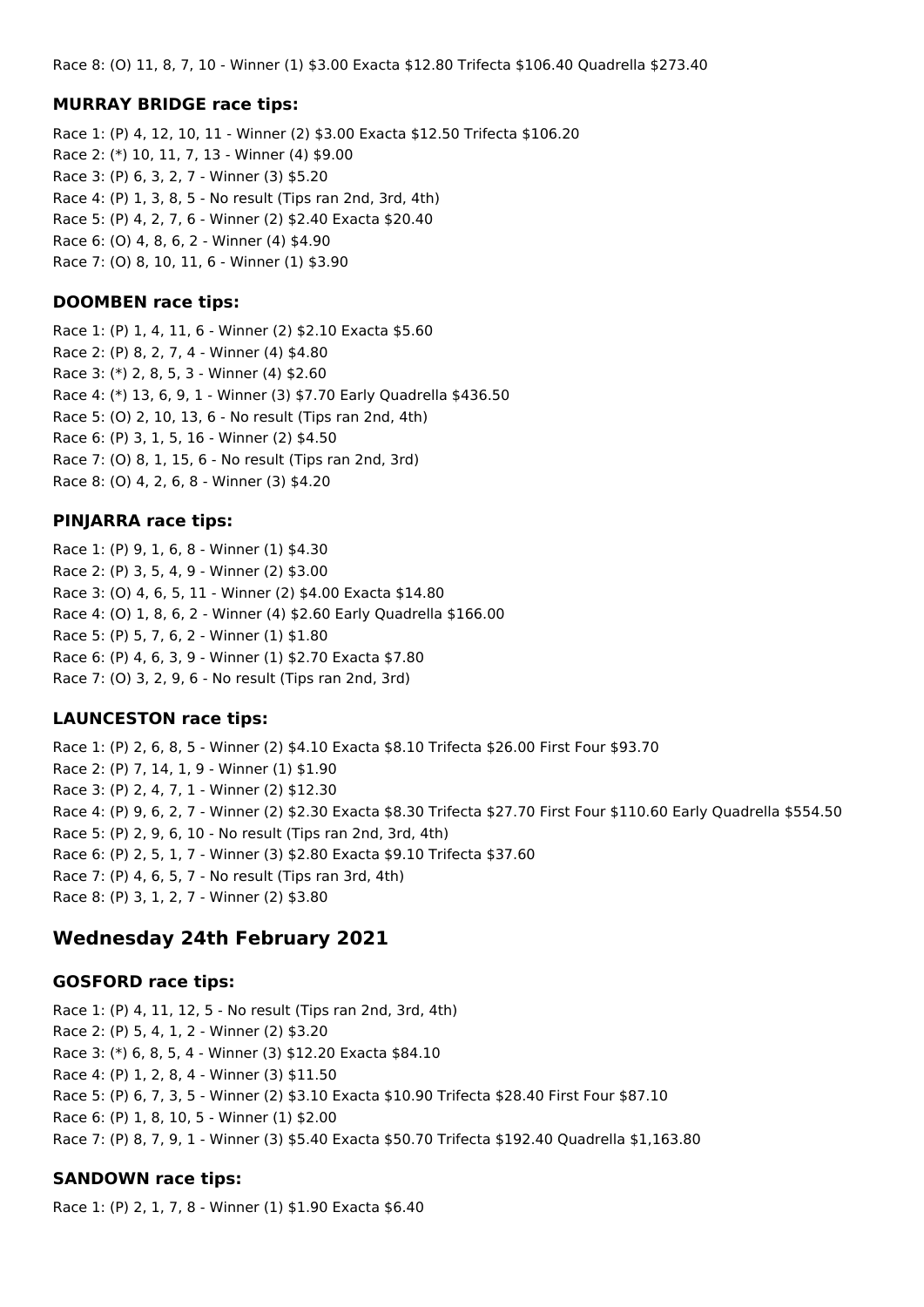Race 2: (P) 8, 1, 5, 4 - Winner (3) \$2.80 Race 3: (\*) 3, 5, 4, 7 - No result (Tips ran 2nd, 4th) Race 4: (O) 1, 5, 3, 8 - Winner (1) \$4.20 Race 5: (P) 1, 12, 3, 2 - Winner (3) \$3.90 Race 6: (P) 9, 6, 10, 5 - Winner (1) \$3.50 Race 7: (P) 2, 4, 6, 7 - No result (Tips ran 2nd, 4th) Race 8: (O) 5, 11, 8, 13 - No result (Tips ran 3rd, 4th)

#### **PENOLA race tips:**

Race 1: (P) 2, 1, 6, 3 - Winner (1) \$2.50 Exacta \$4.90 Trifecta \$9.20 First Four \$6.90 Race 2: (P) 3, 2, 7, 4 - Winner (1) \$2.70 Race 3: (O) 10, 1, 3, 5 - No result (Tips ran 2nd, 3rd, 4th) Race 4: (O) 4, 2, 12, 7 - Winner (2) \$3.10 Race 5: (P) 7, 6, 8, 3 - Winner (2) \$4.00 Race 6: (O) 6, 10, 4, 2 - No result (Tip ran 4th) Race 7: (P) 5, 9, 4, 7 - Winner (1) \$3.30 Exacta \$15.90 Race 8: (O) 6, 3, 5, 2 - No result (Tip ran 2nd)

### **IPSWICH race tips:**

Race 1: (P) 9, 10, 5, 2 - Winner (1) \$4.20 Exacta \$6.90 Race 2: (P) 4, 5, 6, 7 - Winner (1) \$1.90 Exacta \$3.40 Race 3: (P) 8, 10, 2, 13 - Winner (1) \$2.20 Exacta \$4.90 Race 4: (P) 1, 12, 4, 10 - Winner (4) \$13.10 Exacta \$37.70 Trifecta \$160.80 First Four \$292.90 Early Quadrella \$319.90 Race 5: (\*) 1, 3, 6, 4 - Winner (2) \$2.00 Race 6: (P) 3, 1, 5, 7 - Winner (1) \$2.30 Exacta \$4.80 Trifecta \$13.10 First Four \$37.60 Race 7: (P) 7, 11, 6, 5 - No result (Tips ran 2nd, 3rd, 4th) Race 8: (P) 1, 4, 5, 8 - Winner (1) \$1.90 Exacta \$5.80

### **ASCOT race tips:**

Race 1: (P) 8, 1, 7, 4 - Winner (1) \$1.50 Race 2: (P) 8, 10, 1, 6 - Winner (1) \$1.50 Exacta \$7.00 Trifecta \$22.70 Race 3: (P) 4, 6, 3, 8 - No result (Tips ran 2nd, 3rd, 4th) Race 4: (P) 6, 1, 2, 9 - Winner (1) \$2.60 Race 5: (O) 11, 7, 1, 5 - Winner (3) \$1.90 Race 6: (P) 4, 11, 10, 7 - Winner (1) \$1.30 Race 7: (O) 3, 9, 2, 6 - No result (Tip ran 4th) Race 8: (O) 6, 12, 14, 9 - Winner (2) \$8.90 Exacta \$51.90

### **LAUNCESTON race tips:**

Race 1: (P) 1, 8, 10, 7 - Winner (3) \$4.30 Exacta \$18.60 Trifecta \$197.20 Race 2: (O) 14, 8, 1, 3 - Winner (4) \$6.40 Exacta \$21.70 Race 3: (P) 6, 1, 7, 8 - Winner (4) \$5.50 Race 4: (P) 4, 2, 3, 6 - Winner (1) \$2.90 Exacta \$8.00 Race 5: (P) 4, 1, 5, 3 - Winner (2) \$1.60 Exacta \$5.50 Trifecta \$32.10 First Four \$48.40 Race 6: (P) 8, 7, 4, 2 - No result (Tip ran 3rd) Race 7: (P) 2, 8, 5, 1 - Winner (1) \$1.70 Exacta \$2.30 Trifecta \$8.10 First Four \$12.30 Race 8: (O) 1, 4, 8, 5 - No result (Tip ran 4th) Race 9: (P) 2, 1, 4, 5 - Winner (1) \$4.20 Exacta \$13.40 Race 10: (P) 10, 2, 7, 14 - Winner (3) \$2.10

# **Wednesday 17th February 2021**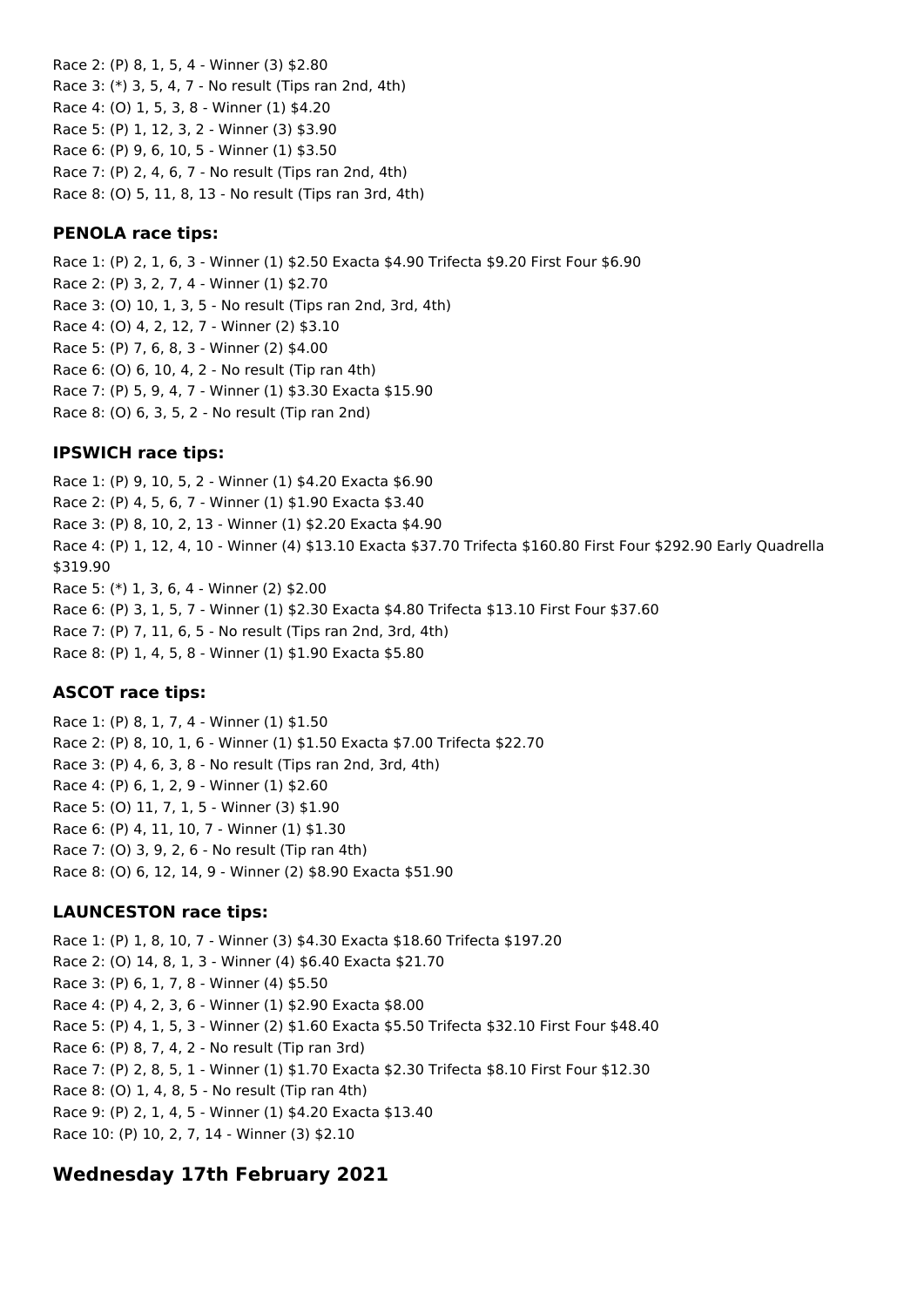#### **RANDWICK Kensington race tips:**

Race 1: (P) 11, 10, 3, 5 - No result (Tips ran 2nd, 3rd) Race 2: (\*) 2, 5, 3, 1 - Winner (4) \$6.00 Exacta \$39.80 Trifecta \$120.90 Race 3: (P) 2, 3, 7, 5 - Winner (2) \$5.20 Race 4: (P) 3, 7, 8, 1 - Winner (1) \$3.00 Race 5: (P) 6, 9, 4, 8 - Winner (1) \$1.80 Exacta \$5.60 Trifecta \$18.90 Race 6: (\*) 3, 10, 7, 9 - Winner (4) \$8.60 Exacta \$56.40 Race 7: (P) 6, 1, 4, 12 - Winner (3) \$3.50 Exacta \$9.00 Trifecta \$35.30 Quadrella \$463.20

## **SANDOWN race tips:**

Race 1: (P) 13, 9, 7, 10 - Winner (1) \$2.10 Exacta \$12.00 Trifecta \$35.50 First Four \$107.20 Race 2: (P) 1, 3, 2, 4 - Winner (1) \$2.40 Exacta \$6.60 Trifecta \$26.50 Race 3: (P) 1, 4, 3, 5 - Winner (1) \$2.70 Exacta \$5.90 Trifecta \$17.80 First Four \$34.20 Race 4: (P) 6, 7, 3, 2 - No result (Tips ran 2nd, 3rd, 4th) Race 5: (P) 4, 8, 11, 9 - Winner (3) \$5.90 Race 6: (P) 3, 4, 6, 5 - No result (Tips ran 2nd, 3rd, 4th) Race 7: (O) 3, 10, 8, 1 - Winner (3) \$7.00 Exacta \$38.70 Race 8: (O) 8, 7, 11, 4 - Winner (1) \$2.90 Exacta \$14.80

# **STRATHALBYN race tips:**

Race 1: (O) 9, 8, 5, 4 - Winner (1) \$4.00 Exacta \$17.10 Race 2: (P) 7, 2, 9, 6 - Winner (2) \$5.10 Exacta \$10.00 Trifecta \$60.10 Race 3: (O) 6, 13, 8, 3 - Abandoned Race 4: (P) 3, 6, 5, 2 - Abandoned Race 5: (P) 2, 7, 1, 5 - Abandoned Race 6: (O) 1, 4, 9, 5 - Abandoned Race 7: (O) 2, 10, 7, 5 - Abandoned Race 8: (O) 8, 6, 10, 11 - Abandoned

# **IPSWICH race tips:**

Race 1: (P) 7, 3, 5, 1 - Winner (1) \$2.80 Exacta \$12.80 Trifecta \$30.80 First Four \$93.20 Race 2: (\*) 11, 10, 6, 7 - Winner (1) \$2.00 Exacta \$3.10 Race 3: (\*) 1, 2, 5, 7 - Winner (1) \$1.60 Exacta \$8.60 Race 4: (\*) 10, 9, 5, 8 - No result (Tips ran 2nd, 3rd, 4th) Race 5: (P) 6, 3, 2, 4 - Winner (1) \$4.90 Race 6: (O) 9, 5, 3, 7 - Winner (4) \$5.20 Race 7: (P) 3, 7, 9, 8 - Winner (1) \$2.30

# **BUNBURY race tips:**

Race 1: (P) 2, 5, 1, 3 - Winner (3) \$4.80 Race 2: (O) 11, 1, 12, 13 - No result (Tip ran 3rd) Race 3: (O) 8, 11, 4, 5 - Winner (1) \$7.70 Race 4: (P) 6, 3, 4, 7 - Winner (1) \$1.60 Exacta \$5.50 Trifecta \$20.10 First Four \$49.00 Race 5: (P) 3, 2, 8, 9 - Winner (1) \$2.30 Exacta \$19.10 Race 6: (O) 1, 2, 3, 11 - No result (Tips ran 2nd, 3rd) Race 7: (O) 1, 7, 6, 3 - Winner (2) \$2.50 Exacta \$9.00 Race 8: (P) 9, 3, 6, 10 - Winner (1) \$1.70 Exacta \$7.60 Trifecta \$48.50

# **Wednesday 10th February 2021**

# **WARWICK FARM race tips:**

Race 1: (\*) 5, 2, 4, 3 - Winner (1) \$1.80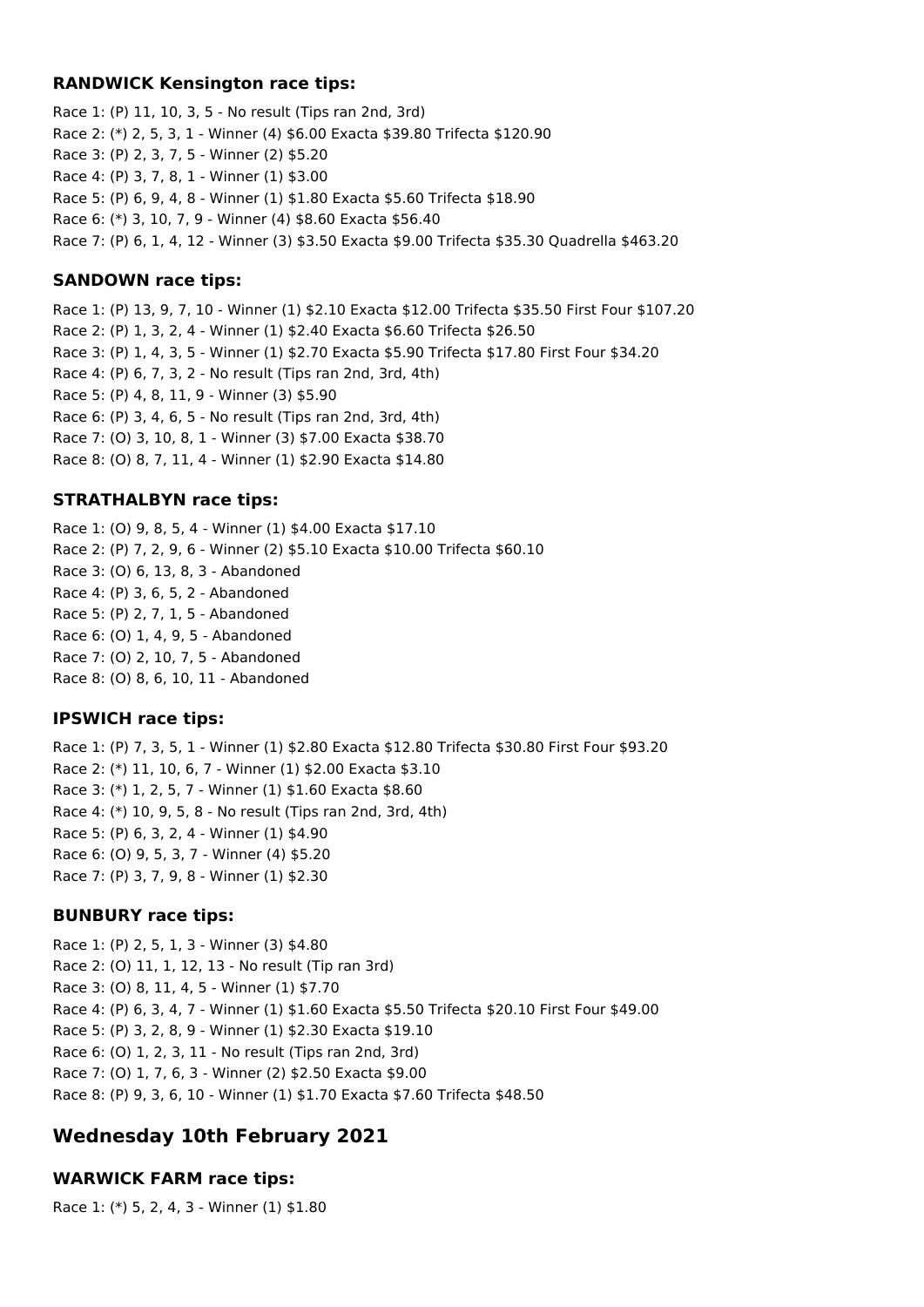Race 2: (P) 2, 1, 6, 3 - Winner (4) \$4.90 Exacta \$18.10 Race 3: (\*) 7, 6, 1, 4 - Winner (3) \$7.70 Race 4: (O) 5, 6, 10, 13 - Winner (2) \$5.00 Early Quadrella \$633.90 Race 5: (P) 1, 2, 9, 6 - No result (Tips ran 2nd, 4th) Race 6: (P) 5, 8, 6, 3 - Winner (3) \$8.20 Exacta \$25.10 Race 7: (\*) 12, 5, 9, 4 - Winner (1) \$2.30

#### **SANDOWN race tips:**

Race 1: (\*) 3, 4, 8, 5 - Winner (2) \$3.70 Exacta \$25.10 Trifecta \$51.20 Race 2: (P) 9, 3, 1, 8 - Winner (2) \$5.20 Exacta \$28.10 Trifecta \$114.10 Race 3: (\*) 3, 4, 8, 2 - Winner (1) \$1.60 Exacta \$7.40 Trifecta \$28.40 First Four \$89.60 Race 4: (O) 9, 10, 1, 2 - No result (Tips ran 2nd, 3rd) Race 5: (\*) 4, 8, 1, 3 - Winner (1) \$1.70 Exacta \$13.40 Trifecta \$84.30 Race 6: (P) 7, 6, 4, 3 - Winner (2) \$2.60 Race 7: (P) 9, 6, 7, 8 - Winner (4) \$3.70 Race 8: (O) 5, 13, 2, 12 - Winner (2) \$4.30 Quadrella \$135.40

#### **GAWLER race tips:**

Race 1: (\*) 3, 2, 6, 4 - Winner (3) \$20.40 Exacta \$112.50 Trifecta \$90.60 Race 2: (P) 2, 8, 7, 1 - Winner (2) \$6.20 Exacta \$23.20 Race 3: (P) 8, 3, 7, 1 - Winner (2) \$2.00 Race 4: (P) 9, 2, 6, 4 - Winner (4) \$5.00 Exacta \$20.40 Trifecta \$113.60 Race 5: (P) 8, 1, 3, 6 - Winner (3) \$4.20 Early Quadrella \$337.20 Race 6: (O) 2, 8, 6, 17 - Winner (2) \$4.00 Exacta \$45.70 Race 7: (O) 2, 1, 8, 10 - No result (Tips ran 2nd, 3rd) Race 8: (P) 6, 8, 11, 3 - Winner (1) \$3.40 Race 9: (P) 9, 6, 5, 1 - No result (Tips ran 2nd, 3rd, 4th)

#### **IPSWICH race tips:**

Race 1: (P) 2, 1, 5, 4 - Winner (1) \$2.30 Race 2: (P) 1, 4, 6, 2 - Winner (1) \$1.20 Exacta \$14.90 Race 3: (P) 2, 4, 3, 6 - Winner (2) \$1.60 Exacta \$6.30 Race 4: (P) 5, 1, 2, 3 - Winner (1) \$7.00 Early Quadrella \$43.80 Race 5: (P) 6, 2, 4, 12 - Winner (2) \$2.30 Exacta \$4.50 Race 6: (P) 2, 6, 3, 8 - Winner (2) \$3.40 Exacta \$15.60 Trifecta \$44.90 First Four \$122.90 Race 7: (P) 4, 5, 3, 2 - Winner (1) \$3.40 Exacta \$15.60 Trifecta \$30.80 Race 8: (P) 9, 2, 3, 5 - Winner (4) \$2.90 Quadrella \$84.70

#### **ASCOT race tips:**

Race 1: (P) 3, 1, 6, 4 - Winner (2) \$3.00 Race 2: (P) 4, 10, 7, 13 - Winner (1) \$4.60 Race 3: (P) 5, 4, 7, 9 - Winner (2) \$4.70 Race 4: (O) 6, 8, 10, 5 - Winner (1) \$4.50 Race 5: (P) 11, 10, 7, 9 - Winner (2) \$6.60 Race 6: (O) 3, 8, 5, 11 - Winner (1) \$2.90 Exacta \$8.30 Early Quadrella \$462.40 Race 7: (O) 1, 2, 9, 4 - Winner (2) \$5.80 Race 8: (O) 6, 2, 13, 11 - Winner (2) \$8.60 Exacta \$100.10 Race 9: (O) 3, 1, 6, 12 - Winner (2) \$2.30 Exacta \$37.90 Race 10: (O) 4, 12, 1, 9 - No result

#### **LAUNCESTON race tips:**

Race 1: (O) 12, 3, 2, 6 - Winner (1) \$6.20 Exacta \$29.70 Trifecta \$71.50 Race 2: (P) 2, 5, 6, 4 - Winner (1) \$1.50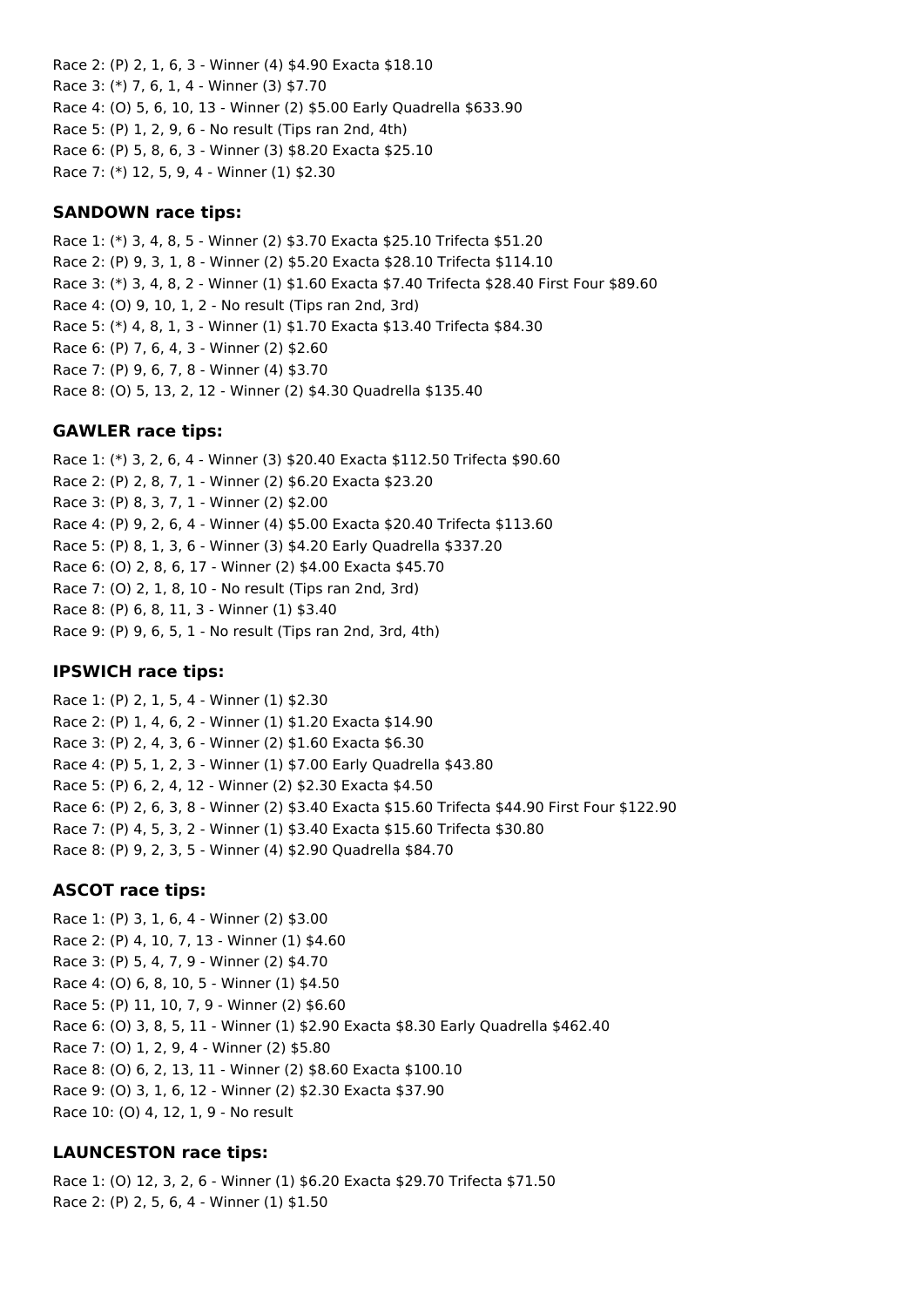Race 3: (P) 7, 5, 1, 6 - Winner (2) \$3.50 Exacta \$3.90 Race 4: (P) 6, 2, 5, 4 - Winner (3) \$16.50 Exacta \$37.30 Trifecta \$62.10 First Four \$327.20 Early Quadrella \$1,237.30 Race 5: (P) 1, 5, 2, 8 - Winner (1) \$1.40 Exacta \$6.70 Trifecta \$25.90 First Four \$43.60 Race 6: (P) 5, 2, 3, 1 - Winner (1) \$1.60 Exacta \$4.70 Trifecta \$13.50 Race 7: (P) 1, 4, 2, 3 - Winner (3) \$7.90 Race 8: (P) 4, 1, 3, 2 - Winner (4) \$2.90 Exacta \$8.70 Quadrella \$64.60

# **Wednesday 3rd February 2021**

### **RANDWICK Kensington race tips:**

Race 1: (O) 13, 2, 9, 3 - Winner (2) \$2.60 Exacta \$25.20 Race 2: (P) 3, 1, 7, 8 - Winner (2) \$4.70 Exacta \$14.30 Trifecta \$49.60 Race 3: (P) 7, 6, 8, 2 - Winner (1) \$1.70 Exacta \$4.90 Race 4: (P) 2, 5, 7, 3 - Winner (3) \$3.90 Exacta \$17.40 Trifecta \$38.80 Early Quadrella \$199.50 Race 5: (P) 2, 3, 9, 1 - Winner (1) \$4.00 Exacta \$15.20 Race 6: (P) 9, 1, 5, 8 - Winner (2) \$3.00 Race 7: (\*) 9, 3, 4, 1 - Winner (1) \$2.50 Exacta \$13.50 Quadrella \$229.50

## **SANDOWN race tips:**

Race 1: (P) 7, 8, 6, 9 - Winner (1) \$2.10 Race 2: (P) 6, 2, 3, 1 - Winner (2) \$7.70 Exacta \$21.80 Race 3: (P) 4, 7, 2, 6 - Winner (4) \$11.40 Race 4: (O) 4, 5, 3, 7 - No result (Tips ran 3rd, 4th) Race 5: (P) 7, 10, 3, 8 - Winner (1) \$2.30 Race 6: (O) 16, 2, 4, 1 - No result (Tip ran 3rd) Race 7: (P) 5, 11, 10, 3 - Winner (1) \$2.00 Exacta \$10.40 Trifecta \$49.50 First Four \$125.90 Race 8: (P) 7, 4, 12, 10 - No result (Tips ran 2nd, 3rd)

### **GAWLER race tips:**

Race 1: (P) 5, 7, 3, 8 - Winner (1) \$2.80 Race 2: (O) 2, 7, 11, 10 - No result (Tips ran 2nd, 3rd) Race 3: (O) 10, 13, 9, 4 - Winner (4) \$7.30 Exacta \$27.30 Race 4: (P) 1, 5, 8, 4 - Winner (1) \$1.80 Exacta \$7.40 Trifecta \$22.30 Race 5: (O) 3, 2, 4, 8 - Winner (2) \$3.50 Race 6: (P) 4, 9, 3, 8 - No result (Tips ran 3rd, 4th) Race 7: (O) 6, 10, 9, 5 - Winner (2) \$18.70

### **IPSWICH race tips:**

Race 1: (P) 1, 10, 9, 2 - No result (Tips ran 2nd, 3rd, 4th) Race 2: (P) 5, 3, 6, 2 - Winner (2) \$5.00 Exacta \$11.50 Trifecta \$31.40 First Four \$86.00 Race 3: (\*) 2, 7, 1, 3 - Winner (1) \$1.50 Exacta \$3.10 Trifecta \$21.90 Race 4: (P) 5, 4, 9, 2 - Winner (2) \$2.20 Exacta \$3.30 Race 5: (O) 7, 6, 1, 2 - No result (Tips ran 2nd, 3rd, 4th) Race 6: (O) 11, 6, 3, 2 - No result (Tip ran 2nd) Race 7: (\*) 11, 9, 7, 5 - Winner (2) \$3.20 Exacta \$11.20

### **GERALDTON race tips:**

Race 1: (P) 1, 2, 3, 4 - Abandoned Race 2: (P) 1, 2, 3, 4 - Abandoned Race 3: (P) 1, 2, 3, 4 - Abandoned Race 4: (P) 1, 2, 3, 4 - Abandoned Race 5: (P) 1, 2, 3, 4 - Abandoned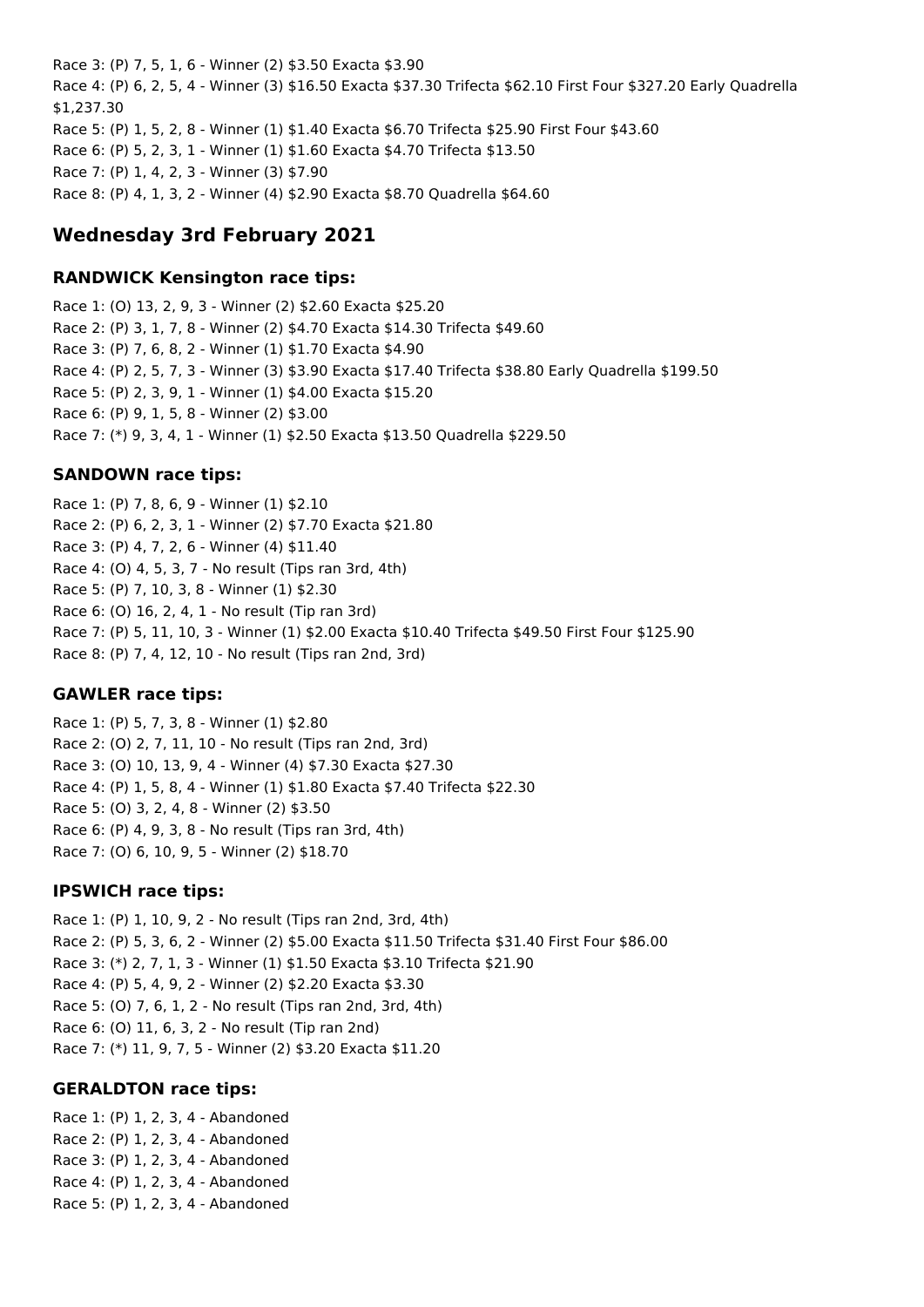Race 6: (P) 1, 2, 3, 4 - Abandoned Race 7: (P) 1, 2, 3, 4 - Abandoned

# **Wednesday 27th January 2021**

### **GOSFORD race tips:**

Race 1: (P) 4, 2, 1, 5 - Winner (2) \$2.60 Race 2: (P) 2, 8, 4, 7 - Winner (1) \$1.60 Exacta \$7.10 Trifecta \$14.40 Race 3: (\*) 9, 7, 8, 4 - Winner (1) \$1.70 Exacta \$11.80 Trifecta \$22.90 First Four \$30.00 Race 4: (P) 4, 2, 5, 8 - Winner (2) \$3.30 Early Quadrella \$35.90 Race 5: (P) 7, 8, 6, 2 - Winner (1) \$8.50 Exacta \$29.30 Race 6: (P) 4, 1, 7, 3 - No result (Tips ran 2nd, 3rd, 4th) Race 7: (\*) 7, 2, 4, 6 - Winner (1) \$2.20 Exacta \$29.50 Trifecta \$115.40

### **GEELONG race tips:**

Race 1: (P) 5, 8, 1, 4 - Winner (4) \$10.60 Exacta \$41.30 Trifecta \$54.60 Race 2: (P) 6, 9, 8, 1 - Winner (4) \$8.20 Race 3: (P) 2, 6, 5, 10 - Winner (2) \$5.10 Race 4: (P) 11, 4, 13, 5 - No result (Tips ran 2nd, 3rd, 4th) Race 5: (P) 4, 3, 2, 6 - Winner (2) \$7.20 Exacta \$14.80 Trifecta \$178.70 Race 6: (P) 3, 8, 2, 11 - Winner (1) \$1.80 Exacta \$9.80 Trifecta \$31.30 Race 7: (O) 9, 10, 6, 2 - Winner (3) \$8.00 Exacta \$32.80 Trifecta \$173.80 Race 8: (P) 3, 10, 4, 2 - Winner (1) \$5.30 Exacta \$29.40 Trifecta \$234.80 Quadrella \$1,067.50

### **BORDERTOWN race tips:**

Race 1: (P) 6, 3, 5, 2 - Winner (1) \$1.80 Exacta \$7.80 Trifecta \$20.30 Race 2: (P) 3, 1, 6, 5 - Winner (1) \$1.50 Exacta \$4.90 Trifecta \$10.60 First Four \$21.40 Race 3: (P) 1, 2, 4, 3 - Winner (2) \$6.10 Exacta \$10.60 Trifecta \$44.20 Race 4: (P) 2, 1, 4, 6 - Winner (3) \$9.20 Exacta \$20.70 Trifecta \$62.10 Early Quadrella \$324.30 Race 5: (P) 1, 4, 5, 2 - No result (Tips ran 2nd, 3rd, 4th) Race 6: (P) 4, 3, 2, 5 - Winner (1) \$3.50

#### **MACKAY race tips:**

Race 1: (P) 1, 8, 3, 4 - Winner (1) \$1.20 Exacta \$4.20 Race 2: (P) 2, 3, 6, 4 - Winner (2) \$2.40 Exacta \$4.10 Race 3: (P) 1, 2, 8, 3 - Winner (2) \$7.00 Race 4: (P) 3, 2, 6, 5 - Winner (1) \$1.40 Early Quadrella \$27.20 Race 5: (\*) 3, 7, 1, 8 - Winner (1) \$1.50 Race 6: (P) 3, 2, 8, 4 - No result (Tip ran 2nd) Race 7: (P) 7, 2, 3, 10 - Winner (3) \$5.10 Exacta \$20.10 Trifecta \$260.30 Race 8: (\*) 3, 7, 5, 8 - Winner (4) \$7.40 Exacta \$14.50

### **ASCOT race tips:**

Race 1: (O) 1, 8, 7, 6 - Winner (1) \$6.60 Exacta \$49.70 Trifecta \$131.40 Race 2: (P) 3, 1, 7, 2 - Winner (1) \$4.40 Race 3: (O) 4, 11, 3, 7 - Winner (2) \$7.80 Race 4: (O) 5, 1, 3, 7 - Winner (4) \$6.80 Early Quadrella \$3,407.20 Race 5: (O) 5, 4, 10, 9 - No result (Tip ran 4th) Race 6: (P) 6, 2, 8, 9 - Winner (3) \$7.00 Exacta \$27.80 Trifecta \$147.70 Race 7: (O) 2, 4, 12, 3 - Winner (3) \$20.00 Exacta \$132.50

# **LAUNCESTON race tips:**

Race 1: (O) 3, 9, 4, 7 - Winner (1) \$2.90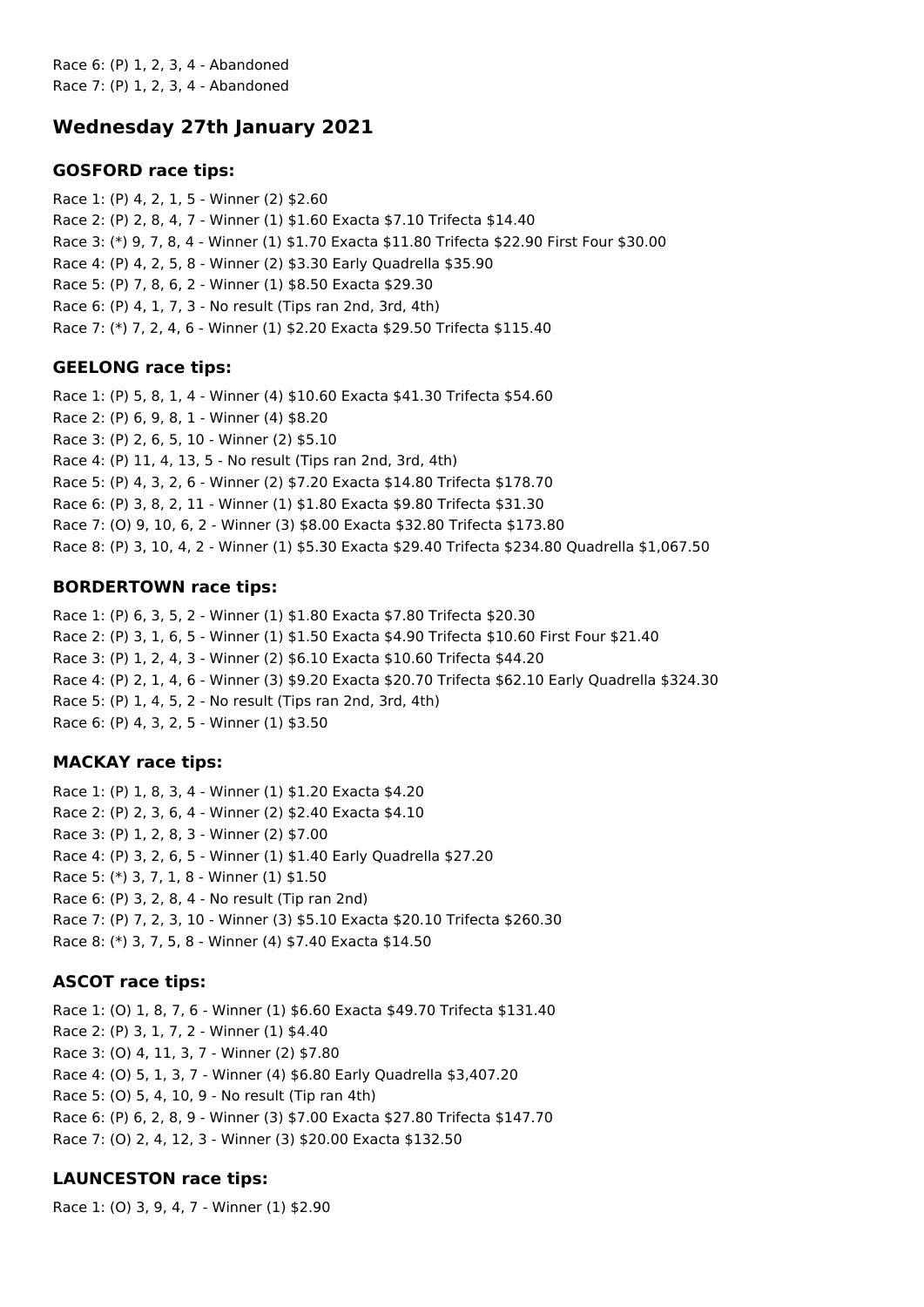Race 2: (O) 12, 9, 6, 10 - Winner (2) \$18.90 Race 3: (O) 4, 5, 12, 9 - Winner (3) \$8.40 Exacta \$17.90 Race 4: (P) 1, 4, 11, 5 - Winner (1) \$1.60 Race 5: (O) 7, 2, 6, 5 - Winner (3) \$4.40 Early Quadrella \$4,387.00 Race 6: (P) 2, 3, 4, 5 - Winner (4) \$4.40 Exacta \$36.70 Trifecta \$128.70 Race 7: (P) 1, 4, 5, 3 - Winner (4) \$33.10 Race 8: (P) 3, 1, 4, 7 - No result (Tips ran 3rd, 4th) Race 9: (P) 4, 3, 1, 5 - Winner (1) \$1.70 Exacta \$4.80

# **Wednesday 20th January 2021**

#### **WYONG race tips:**

Race 1: (P) 7, 4, 1, 6 - Winner (3) \$3.30 Exacta \$5.40 Trifecta \$64.50 First Four \$93.60 Race 2: (P) 1, 3, 5, 4 - Winner (4) \$12.00 Exacta \$40.40 Race 3: (P) 9, 7, 11, 5 - Winner (1) \$2.50 Exacta \$13.80 Trifecta \$88.30 First Four \$191.20 Race 4: (P) 9, 1, 3, 2 - Winner (2) \$2.20 Exacta \$6.60 Early Quadrella \$417.50 Race 5: (\*) 1, 3, 7, 9 - No result (Tips ran 3rd, 4th) Race 6: (\*) 2, 3, 6, 4 - Winner (2) \$3.40 Exacta \$57.20 Trifecta \$162.00 First Four \$1,042.80 Race 7: (P) 2, 4, 6, 7 - Winner (1) \$1.50 Exacta \$5.70 Trifecta \$37.60

#### **SANDOWN race tips:**

Race 1: (P) 1, 5, 6, 3 - Winner (1) \$2.10 Exacta \$6.10 Trifecta \$10.90 First Four \$30.00 Race 2: (\*) 1, 7, 5, 6 - No result (Tips ran 2nd, 3rd, 4th) Race 3: (P) 9, 4, 1, 5 - Winner (4) \$6.70 Exacta \$34.20 Trifecta \$110.70 Race 4: (P) 1, 4, 9, 3 - Winner (1) \$2.90 Race 5: (P) 7, 1, 2, 6 - Winner (1) \$3.50 Race 6: (P) 2, 4, 11, 10 - Winner (3) \$4.30 Race 7: (P) 8, 4, 5, 3 - Winner (1) \$3.20 Race 8: (P) 6, 8, 1, 12 - Winner (1) \$2.60 Exacta \$15.40 Trifecta \$49.90 Quadrella \$159.50

#### **OAKBANK race tips:**

Race 1: (P) 3, 4, 6, 1 - Winner (1) \$2.60 Exacta \$19.90 Race 2: (P) 1, 7, 4, 5 - Winner (3) \$3.60 Exacta \$19.10 Trifecta \$75.30 Race 3: (P) 3, 8, 5, 7 - Winner (2) \$3.30 Exacta \$10.90 Trifecta \$23.90 Race 4: (P) 3, 5, 1, 7 - No result (Tips ran 2nd, 3rd) Race 5: (P) 5, 2, 4, 1 - Winner (1) \$19.40 Exacta \$64.40 Trifecta \$308.10 Race 6: (O) 6, 5, 2, 8 - No result (Tips ran 2nd, 3rd) Race 7: (O) 3, 4, 2, 1 - Winner (4) \$3.70

#### **TOWNSVILLE race tips:**

Race 1: (P) 1, 6, 3, 5 - Winner (1) \$1.40 Race 2: (P) 1, 5, 4, 3 - Winner (2) \$5.70 Race 3: (P) 1, 3, 4, 5 - Winner (1) \$1.90 Exacta \$7.60 Race 4: (P) 1, 6, 5, 4 - Winner (1) \$2.90 Early Quadrella \$108.50 Race 5: (O) 11, 3, 2, 5 - Winner (4) \$13.30 Exacta \$57.10 Race 6: (P) 1, 3, 2, 5 - Winner (1) \$1.70 Exacta \$6.40 Race 7: (P) 1, 10, 3, 6 - Winner (4) \$4.60 Exacta \$28.80 Trifecta \$143.60 Race 8: (O) 4, 3, 2, 9 - No result

#### **ASCOT race tips:**

Race 1: (P) 6, 4, 2, 7 - Winner (1) \$1.80 Exacta \$4.20 Trifecta \$7.40 First Four \$16.30 Race 2: (O) 1, 8, 6, 7 - No result (Tips ran 2nd, 3rd) Race 3: (P) 13, 7, 6, 10 - Winner (2) \$4.80 Exacta \$7.80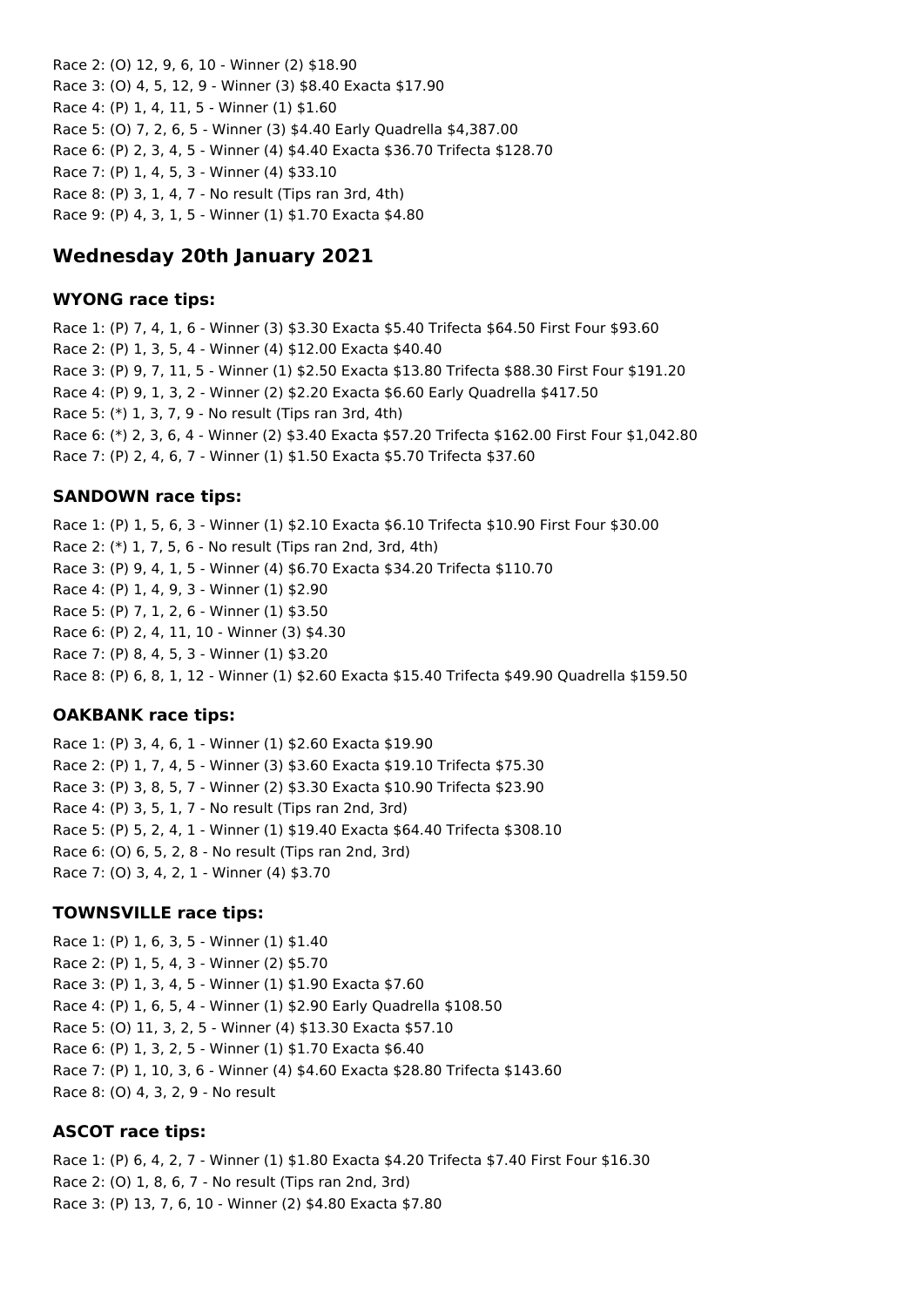Race 4: (O) 11, 4, 7, 5 - No result (Tips ran 3rd, 4th) Race 5: (O) 9, 6, 12, 2 - No result (Tips ran 2nd, 4th) Race 6: (O) 5, 1, 9, 13 - Winner (1) \$5.40 Race 7: (O) 10, 2, 3, 4 - Winner (3) \$8.00

### **MOE race tips:**

Race 1: (P) 9, 5, 7, 4 - Winner (3) \$3.30 Exacta \$15.60 Trifecta \$91.40 First Four \$193.20 Race 2: (P) 11, 1, 5, 6 - Winner (1) \$2.40 Exacta \$10.90 Race 3: (P) 1, 10, 6, 3 - Winner (1) \$3.60 Race 4: (P) 8, 5, 10, 9 - Winner (3) \$3.60 Early Quadrella \$153.80 Race 5: (P) 2, 4, 6, 5 - Winner (4) \$3.60 Race 6: (O) 7, 8, 9, 4 - Winner (1) \$2.20 Exacta \$5.00 Race 7: (P) 8, 4, 3, 10 - Winner (1) \$3.20 Race 8: (O) 3, 5, 10, 6 - Winner (2) \$5.40 Quadrella \$218.80

## **LAUNCESTON race tips:**

Race 1: (P) 2, 6, 4, 5 - Winner (2) \$3.60 Exacta \$6.20 Trifecta \$15.20 First Four \$23.30 Race 2: (P) 11, 8, 13, 1 - Winner (1) \$2.40 Exacta \$4.60 Race 3: (P) 2, 8, 7, 3 - Winner (1) \$3.50 Exacta \$5.10 Trifecta \$61.10 Race 4: (O) 1, 9, 3, 7 - Winner (2) \$3.10 Exacta \$26.00 Race 5: (\*) 1, 2, 10, 6 - Winner (1) \$1.60 Early Quadrella \$44.80 Race 6: (\*) 5, 3, 2, 4 - No result (Tips ran 2nd, 3rd, 4th) Race 7: (\*) 1, 6, 4, 2 - Winner (1) \$1.70 Exacta \$9.40 Race 8: (P) 2, 5, 4, 1 - Winner (4) \$2.90 Exacta \$12.50 Race 9: (P) 6, 3, 2, 7 - Winner (1) \$3.60 Exacta \$10.10 Trifecta \$20.00 First Four \$48.60

# **Wednesday 13th January 2021**

### **WARWICK FARM race tips:**

Race 1: (P) 3, 1, 6, 4 - Winner (1) \$1.90 Exacta \$4.00 Trifecta \$6.70 Race 2: (P) 3, 1, 5, 2 - No result (Tip ran 2nd) Race 3: (P) 7, 3, 6, 4 - Winner (1) \$2.40 Race 4: (P) 3, 4, 1, 6 - Winner (2) \$3.00 Race 5: (O) 3, 7, 6, 9 - Winner (2) \$10.30 Exacta \$45.10 Race 6: (P) 4, 12, 2, 1 - Winner (1) \$5.50 Exacta \$32.60 Race 7: (\*) 11, 10, 5, 12 - Winner (1) \$3.00 Quadrella \$673.70

# **CAULFIELD race tips:**

Race 1: (P) 6, 1, 8, 3 - No result (Tips ran 2nd, 3rd, 4th) Race 2: (\*) 2, 7, 3, 5 - Winner (1) \$1.90 Exacta \$5.80 Race 3: (P) 2, 4, 7, 6 - Winner (1) \$2.70 Exacta \$11.50 Trifecta \$50.60 Race 4: (\*) 3, 10, 8, 14 - Winner (1) \$3.40 Race 5: (P) 5, 8, 10, 4 - Winner (2) \$3.40 Race 6: (O) 6, 13, 5, 2 - No result (Tips ran 2nd, 4th) Race 7: (P) 8, 7, 4, 9 - No result (Tips ran 2nd, 3rd, 4th) Race 8: (P) 12, 4, 5, 10 - No result (Tips ran 2nd, 3rd)

### **STRATHALBYN race tips:**

Race 1: (P) 6, 7, 5, 11 - No result (Tips ran 2nd, 3rd, 4th) Race 2: (O) 6, 12, 9, 13 - No result (Tips ran 2nd, 3rd) Race 3: (P) 2, 9, 8, 10 - No result (Tips ran 2nd, 3rd) Race 4: (P) 2, 1, 4, 8 - No result (Tips ran 3rd, 4th) Race 5: (O) 3, 6, 8, 1 - No result (Tip ran 3rd)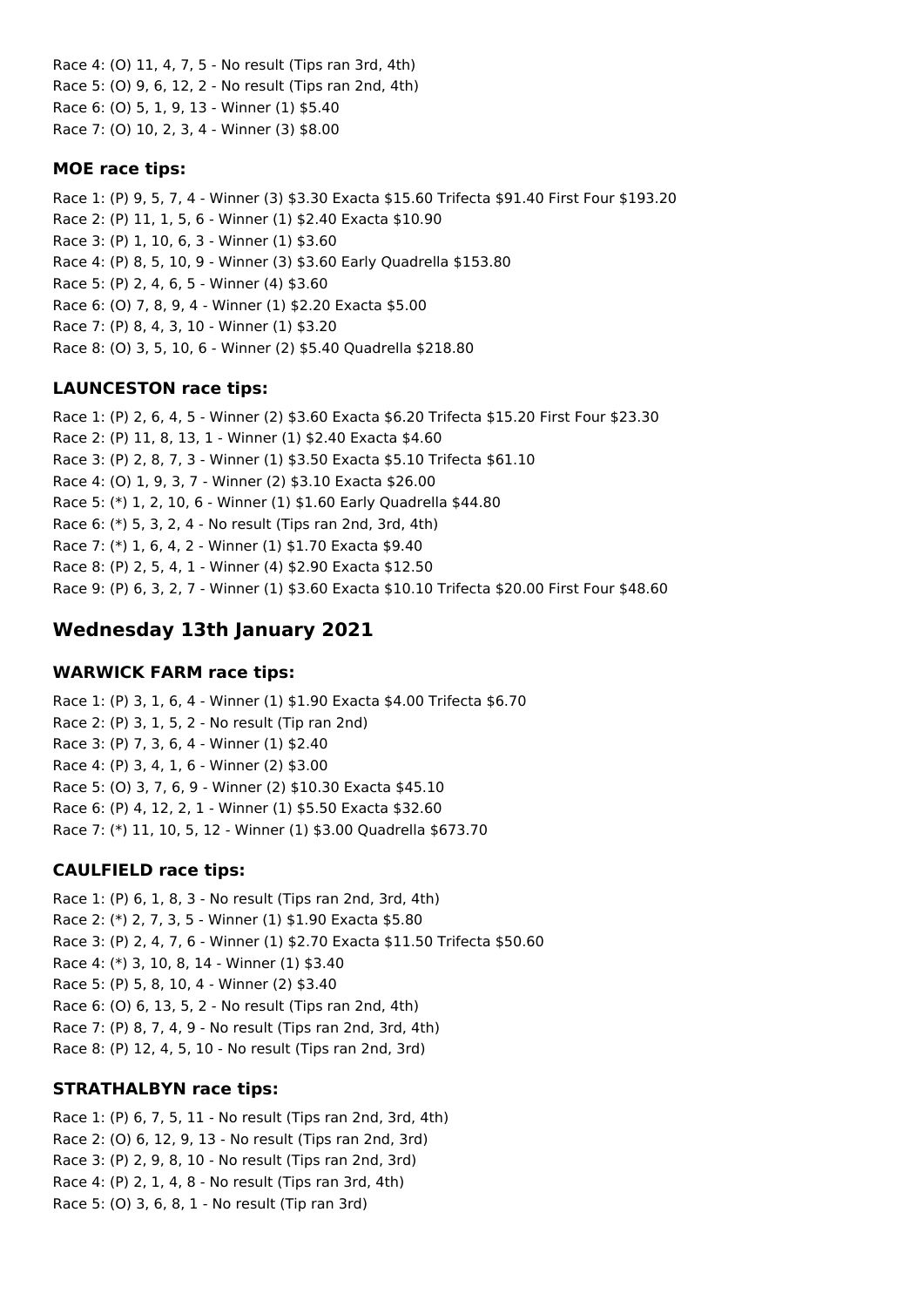Race 6: (O) 8, 10, 3, 2 - Winner (1) \$2.40 Race 7: (O) 12, 8, 3, 5 - No result (Tip ran 4th) Race 8: (P) 6, 2, 10, 1 - Winner (3) \$4.90

### **ROCKHAMPTON race tips:**

Race 1: (P) 2, 4, 1, 5 - Winner (2) \$4.00 Exacta \$5.40 Race 2: (P) 2, 10, 1, 8 - Winner (1) \$1.50 Exacta \$6.30 Trifecta \$39.90 Race 3: (O) 14, 13, 6, 1 - Winner (1) \$1.80 Race 4: (P) 1, 7, 5, 3 - Winner (1) \$3.80 Exacta \$16.60 Trifecta \$37.90 Early Quadrella \$63.00 Race 5: (O) 5, 2, 6, 9 - Winner (4) \$3.00 Exacta \$8.70 Trifecta \$135.10 First Four \$512.80 Race 6: (P) 8, 3, 6, 1 - No result (Tips ran 2nd, 4th) Race 7: (O) 9, 5, 3, 1 - Winner (2) \$6.70 Exacta \$16.10 Race 8: (P) 1, 5, 6, 7 - Winner (1) \$1.30 Exacta \$4.10

# **BUNBURY race tips:**

Race 1: (P) 6, 1, 2, 3 - Winner (1) \$2.50 Exacta \$12.60 Race 2: (O) 5, 1, 2, 11 - Winner (2) \$5.90 Exacta \$32.10 Race 3: (O) 12, 4, 9, 14 - Winner (1) \$1.90 Race 4: (P) 1, 2, 7, 3 - Winner (4) \$9.70 Exacta \$40.20 Trifecta \$31.40 First Four \$208.40 Race 5: (O) 2, 8, 6, 10 - Winner (1) \$3.20 Early Quadrella \$458.20 Race 6: (P) 8, 6, 7, 3 - Winner (2) \$3.60 Exacta \$6.70 Race 7: (O) 4, 7, 6, 11 - No result Race 8: (O) 4, 3, 2, 5 - No result (Tips ran 2nd, 3rd) Race 9: (O) 6, 2, 11, 7 - Winner (2) \$12.60

# **YARRA VALLEY race tips:**

Race 1: (O) 5, 4, 1, 8 - Winner (1) \$2.90 Exacta \$33.80 Trifecta \$171.70 First Four \$364.70 Race 2: (P) 4, 1, 8, 7 - Winner (1) \$1.40 Exacta \$2.90 Race 3: (P) 10, 8, 4, 5 - Winner (3) \$4.10 Race 4: (P) 3, 1, 5, 6 - No result (Tips ran 2nd, 4th) Race 5: (P) 1, 4, 8, 2 - Winner (1) \$3.50 Exacta \$22.30 Race 6: (P) 3, 4, 7, 1 - Winner (2) \$5.40 Race 7: (O) 8, 6, 9, 10 - No result (Tip ran 3rd)

# **CANBERRA race tips:**

Race 1: (P) 1, 3, 2, 4 - Winner (2) \$2.00 Exacta \$3.10 Race 2: (P) 3, 1, 6, 5 - No result (Tips ran 3rd, 4th) Race 3: (O) 7, 9, 6, 10 - No result (Tips ran 2nd, 3rd, 4th) Race 4: (O) 8, 4, 9, 11 - Winner (1) \$2.50 Race 5: (P) 1, 3, 4, 5 - Winner (3) \$5.30 Exacta \$14.40 Trifecta \$42.20 Race 6: (P) 7, 5, 2, 4 - No result (Tips ran 2nd, 4th) Race 7: (O) 9, 13, 11, 12 - No result (Tip ran 3rd)

# **Wednesday 6th January 2021**

# **WARWICK FARM race tips:**

Race 1: (P) 1, 3, 2, 4 - Winner (1) \$2.40 Exacta \$15.70 Race 2: (P) 7, 2, 1, 8 - Winner (1) \$2.60 Exacta \$13.10 Trifecta \$44.80 Race 3: (O) 2, 6, 8, 9 - No result (Tips ran 2nd, 3rd) Race 4: (P) 3, 7, 4, 2 - Winner (1) \$2.90 Exacta \$24.50 Race 5: (P) 5, 3, 8, 9 - No result (Tip ran 2nd) Race 6: (P) 11, 2, 6, 1 - Winner (3) \$7.00 Exacta \$21.80 Race 7: (P) 2, 16, 11, 12 - Winner (2) \$3.80 Exacta \$23.20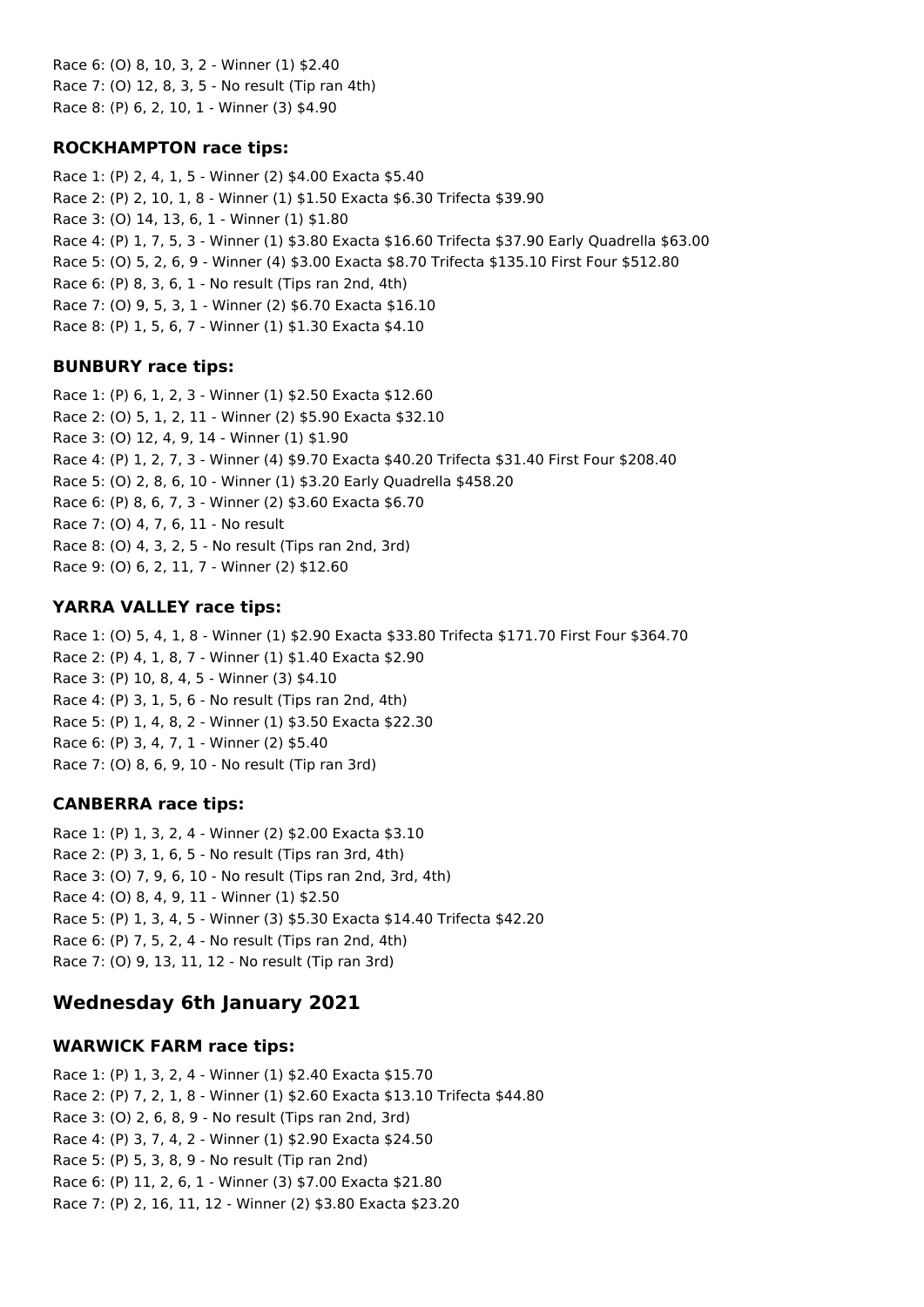#### **SANDOWN race tips:**

Race 1: (\*) 9, 2, 8, 10 - Winner (4) \$4.60 Exacta \$15.30 Trifecta \$57.00 First Four \$75.60 Race 2: (P) 4, 9, 8, 2 - No result (Tip ran 2nd) Race 3: (\*) 5, 3, 2, 7 - Winner (4) \$7.70 Exacta \$52.60 Trifecta \$94.10 First Four \$180.00 Race 4: (P) 1, 5, 3, 2 - Winner (3) \$7.40 Exacta \$17.30 Trifecta \$52.50 Race 5: (P) 5, 9, 7, 2 - Winner (3) \$5.10 Exacta \$34.00 Race 6: (P) 1, 5, 4, 8 - Winner (1) \$5.20 Exacta \$31.10 Race 7: (P) 4, 9, 11, 2 - No result (Tip ran 4th) Race 8: (O) 8, 2, 4, 11 - No result (Tips ran 2nd, 3rd)

### **BORDERTOWN race tips:**

Race 1: (P) 1, 4, 6, 3 - Winner (2) \$3.30 Exacta \$7.00 Race 2: (P) 3, 10, 4, 8 - Winner (4) \$2.80 Exacta \$8.10 Trifecta \$24.50 Race 3: (O) 2, 3, 6, 10 - No result (Tips ran 2nd, 4th) Race 4: (P) 6, 3, 4, 2 - Winner (2) \$4.40 Exacta \$11.30 Race 5: (P) 5, 6, 2, 4 - Winner (2) \$2.90 Exacta \$13.90 Trifecta \$70.20 Race 6: (P) 4, 7, 5, 3 - Winner (4) \$7.20 Race 7: (P) 1, 6, 12, 9 - Winner (2) \$4.60 Exacta \$11.40 Trifecta \$108.60 Quadrella \$599.00

# **ROCKHAMPTON race tips:**

Race 1: (P) 1, 2, 5, 4 - Winner (1) \$1.70 Exacta \$2.10 Trifecta \$4.50 Race 2: (P) 5, 4, 2, 3 - Winner (3) \$2.70 Exacta \$18.20 Trifecta \$30.40 First Four \$77.50 Race 3: (P) 1, 5, 6, 3 - Winner (1) \$2.20 Exacta \$6.90 Race 4: (O) 1, 4, 3, 7 - Winner (1) \$1.40 Race 5: (P) 1, 5, 9, 10 - Winner (1) \$1.80 Exacta \$12.10 Early Quadrella \$28.70 Race 6: (P) 2, 7, 6, 4 - Winner (1) \$1.30 Race 7: (P) 1, 2, 8, 6 - Winner (3) \$5.50 Exacta \$67.30 Trifecta \$97.80 Race 8: (O) 3, 11, 9, 4 - Winner (3) \$5.40 Exacta \$42.70 Trifecta \$154.30 Race 9: (P) 5, 7, 8, 9 - Winner (2) \$7.70 Quadrella \$821.30

# **PINJARRA race tips:**

Race 1: (P) 6, 4, 7, 1 - No result (Tips ran 2nd, 3rd) Race 2: (P) 8, 1, 7, 5 - Winner (1) \$1.50 Exacta \$7.80 Trifecta \$19.90 Race 3: (P) 4, 7, 5, 6 - Winner (1) \$1.70 Exacta \$3.90 Race 4: (P) 6, 9, 10, 8 - Winner (2) \$2.40 Exacta \$8.80 Trifecta \$32.30 Race 5: (P) 8, 6, 9, 7 - No result (Tip ran 4th) Race 6: (P) 1, 6, 3, 5 - No result (Tips ran 2nd, 3rd, 4th) Race 7: (O) 9, 6, 8, 1 - No result Race 8: (O) 8, 11, 3, 5 - Winner (2) \$4.80 Race 9: (P) 1, 9, 10, 14 - No result (Tips ran 3rd, 4th)

# **WANGARATTA race tips:**

Race 1: (P) 6, 4, 10, 7 - Winner (1) \$2.20 Exacta \$8.20 Trifecta \$34.30 Race 2: (P) 3, 4, 2, 8 - Winner (2) \$2.40 Race 3: (P) 7, 10, 6, 5 - Winner (1) \$1.90 Exacta \$6.60 Trifecta \$37.30 First Four \$113.10 Race 4: (P) 5, 8, 2, 7 - Winner (1) \$2.60 Exacta \$13.50 Trifecta \$94.70 First Four \$322.00 Early Quadrella \$50.00 Race 5: (P) 3, 1, 9, 6 - No result (Tip ran 4th) Race 6: (P) 1, 6, 2, 8 - Winner (1) \$1.90 Race 7: (O) 5, 2, 3, 4 - Winner (1) \$6.20 Exacta \$28.00

# **DEVONPORT race tips:**

Race 1: (P) 3, 2, 1, 4 - Winner (2) \$2.90 Exacta \$20.10